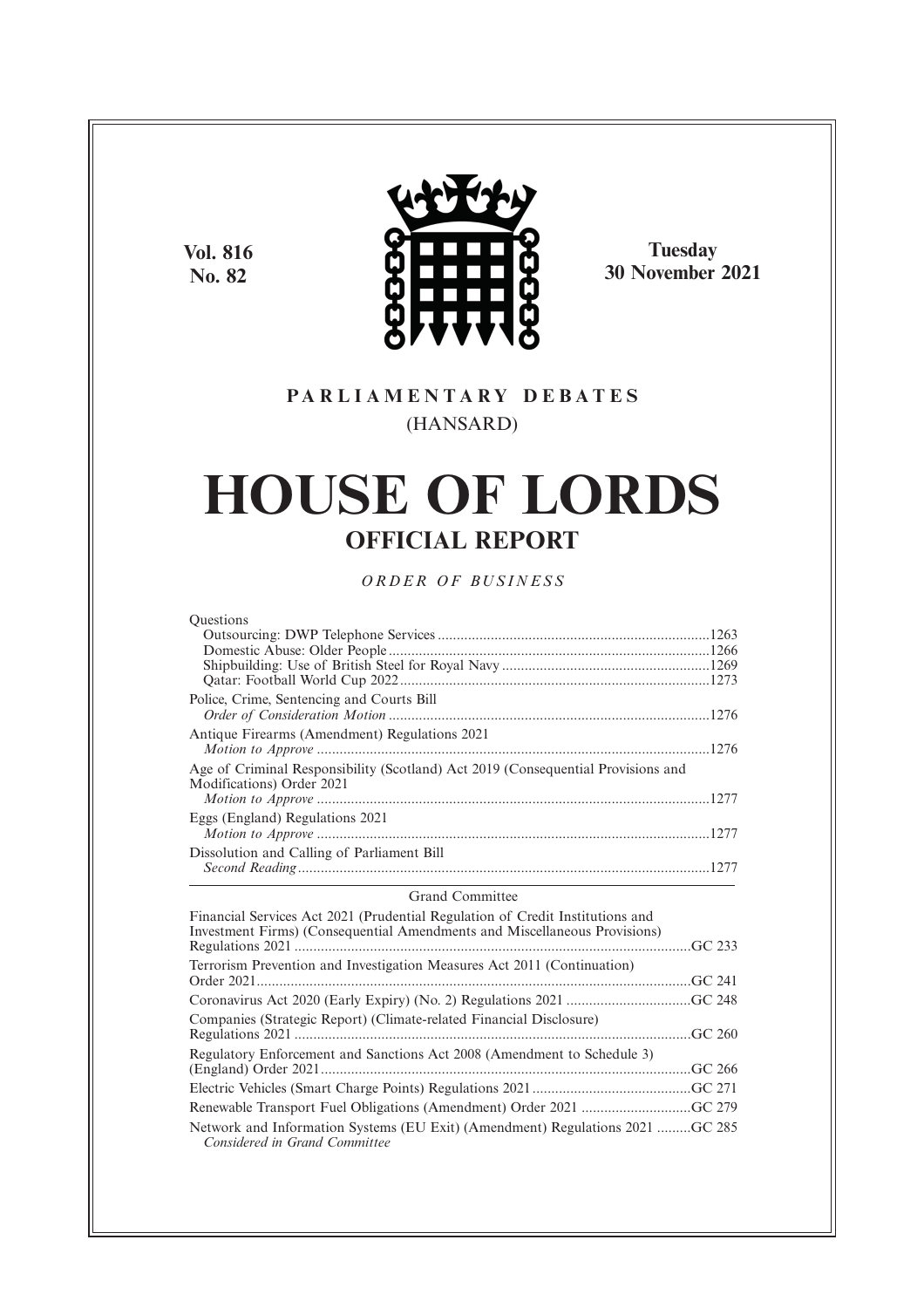Lords wishing to be supplied with these Daily Reports should give notice to this effect to the Printed Paper Office.

No proofs of Daily Reports are provided. Corrections for the bound volume which Lords wish to suggest to the report of their speeches should be clearly indicated in a copy of the Daily Report, which, with the column numbers concerned shown on the front cover, should be sent to the Editor of Debates, House of Lords, within 14 days of the date of the Daily Report.

> *This issue of the Official Report is also available on the Internet at* https://hansard.parliament.uk/lords/2021-11-30

The abbreviation [V] after a Member's name indicates that they contributed by video call.

The following abbreviations are used to show a Member's party affiliation:

| <b>Abbreviation</b> | <b>Party/Group</b>                 |
|---------------------|------------------------------------|
| CB                  | Cross Bench                        |
| Con                 | Conservative                       |
| <b>DUP</b>          | Democratic Unionist Party          |
| GP                  | Green Party                        |
| Ind Lab             | Independent Labour                 |
| Ind SD              | <b>Independent Social Democrat</b> |
| Ind UU              | Independent Ulster Unionist        |
| Lab                 | Labour                             |
| Lab Co-op           | Labour and Co-operative Party      |
| LD                  | Liberal Democrat                   |
| Non-afl             | Non-affiliated                     |
| PC.                 | Plaid Cymru                        |
| <b>UKIP</b>         | UK Independence Party              |
| UUP                 | <b>Ulster Unionist Party</b>       |

No party affiliation is given for Members serving the House in a formal capacity or for the Lords spiritual. © Parliamentary Copyright House of Lords 2021,

> *this publication may be reproduced under the terms of the Open Parliament licence, which is published at www.parliament.uk/site-information/copyright/.*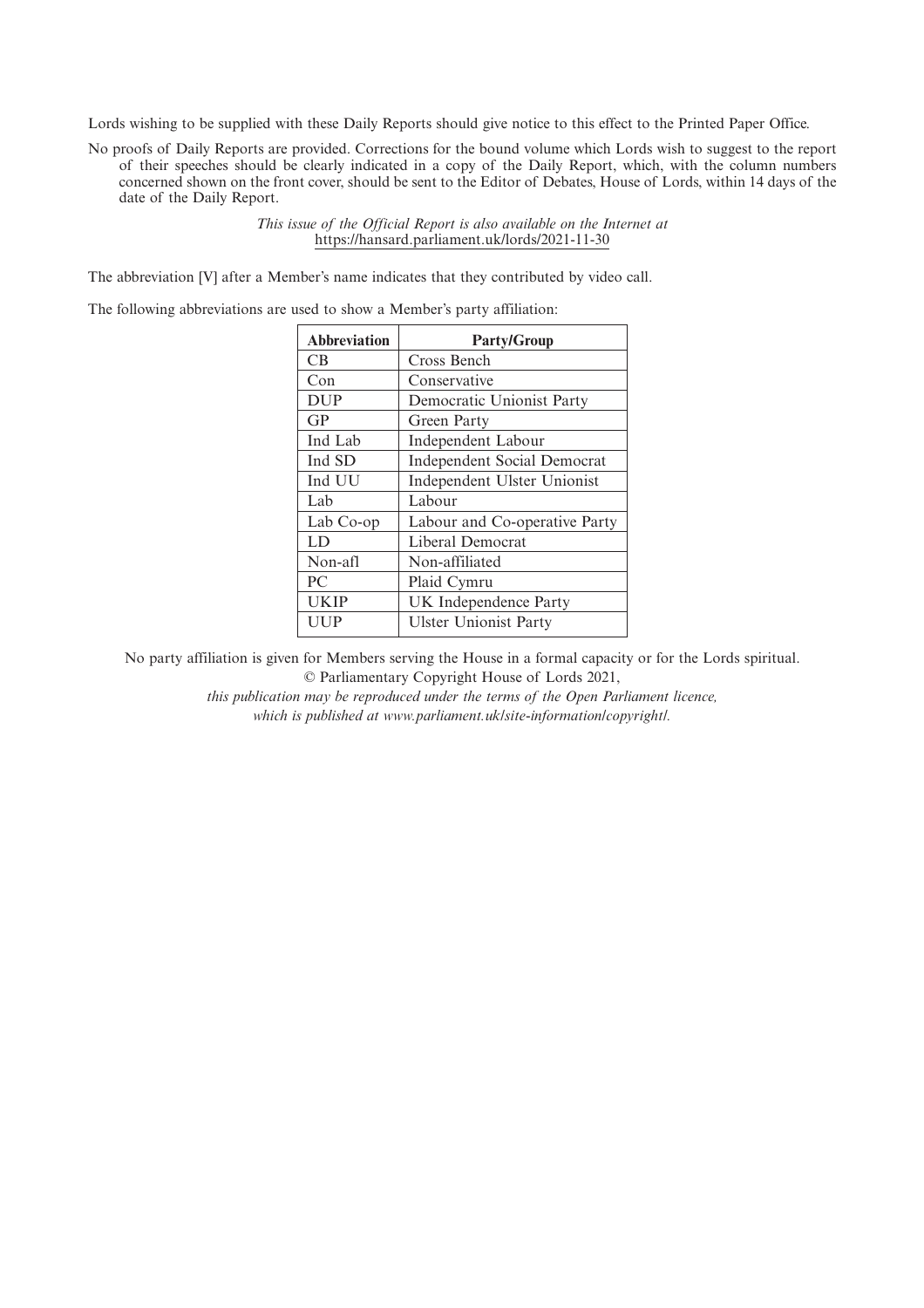1263 Outsourcing: DWP Telephone Services [30 NOVEMBER 2021] Outsourcing: DWP Telephone Services 1264

# House of Lords

*Tuesday 30 November 2021*

*2.30 pm*

*Prayers—read by the Lord Bishop of Lincoln.*

# **Outsourcing: DWP Telephone Services** *Question*

*2.35 pm*

### *Asked by Baroness Blower*

To ask Her Majesty's Government what assessment they have made of the efficacy and efficiency of outsourcing the telephone services provided by the Department for Work and Pensions.

**Baroness Scott of Bybrook (Con):** The DWP utilises suppliers to deliver some telephony services for an efficient and effective customer service. Decisions to outsource are subject to value for money assessments and ministerial approval processes for new contracts, alongside Cabinet Office approvals and HMT business case governance. Efficacy and efficiency are further assured through the DWP's effective contract management on an ongoing basis. The DWP's contracted suppliers for contact centre services have largely met their key performance indicators during the term of the contracts.

**Baroness Blower (Lab):** I thank the Minister for her response. However, the staff union PCS reports that outsourcing has led to excessive call times and to vulnerable claimants often getting questionable advice due to poorly trained private sector staff being unable to navigate the complex system, and that Serco-run services have routinely had to call on support from in-house staff due to Serco's inability to cope with call volumes. Can the Minister say what performance standards are in the Serco contract, particularly regarding call length, quality of advice and ability to cope with demand?

**Baroness Scott of Bybrook (Con):** The time taken to answer calls is checked, and the target is 90%. As I said, those key performance indicators have all more or less been adhered to. There is also a performance indicator to ensure the investment in infrastructure is there, which is very important. DWP has gone in to help contractors where there are issues—in particular, recently, with staffing.

**Lord Davies of Brixton (Lab):** The department is addicted to outsourcing. The Government have allocated nigh on £3 billion to the Restart collection scheme for universal credit claimants, to be delivered by private companies under payment by results. Will the Minister tell us how she will ensure that previous mistakes will not be repeated—with financial incentives leading to so called "parking"and cherry picking, and hard-to-help claimants, many of whom were most in need of help, receiving little or no support?

**Baroness Scott of Bybrook (Con):** My Lords, I do not see that picture within the DWP telephony services that are outsourced. The Government recognise that some public services are better delivered through private companies than directly through the public sector. It is a matter of looking at all services individually and deciding which are the best to outsource.

**Baroness Janke (LD):** My Lords, what steps have been taken to end the use of 200 premium-rate phonelines, admitted to by the DWP, when these cause those on the lowest incomes to pay up to 55p per minute for help and advice on claims?

**Baroness Scott of Bybrook (Con):** My Lords, not all DWP telephony lines are outsourced, as we know, but all DWP telephony lines are freephone 0800 numbers.

**Baroness Fookes (Con):**My Lords, given the importance of these services to the clients, can my noble friend tell us how often performance is reviewed, and with what result?

**Baroness Scott of Bybrook (Con):** Several reviews take place in the course of a contract to assess performance against key performance indicators. Performance is reported and monitored daily and reviewed monthly during formal business unit reviews. These are led by DWP contract management teams. Wider delivery considerations to inform efficiency and effectiveness are reviewed on an annual basis through financial management reviews and quarterly formal reviews.

**Baroness Sherlock (Lab):** My Lords, on 4 November, in a Written Answer, the Minister for Pensions gave figures for call-answering rates on DWP helplines from January to September. These suggest that helplines managed to answer 90% of calls to do with debt payments, but, every month, a quarter of calls on child maintenance and 40% of calls on state pension changes went unanswered. Does the Minister think that is acceptable?

**Baroness Scott of Bybrook (Con):** No—nothing below the performance indicators is acceptable. That is why we continually challenge the delivery of all our systems.

**Baroness Altmann (Con):** My Lords, clearly the lack of training seems to have led to many claimants receiving incorrect answers when, for example, querying their state pension. Could my noble friend explain to the House whether the department has done any mystery shopping of its externally sourced claim lines, and what happens if suppliers do not meet their key performance indicators?

**Baroness Scott of Bybrook (Con):** My noble friend brings up the very important issue of training. All staff working for outsourced companies get the same training as DWP, and they will continue to get that. If they are looking after particularly vulnerable clients at any time then they will get specialist training. As for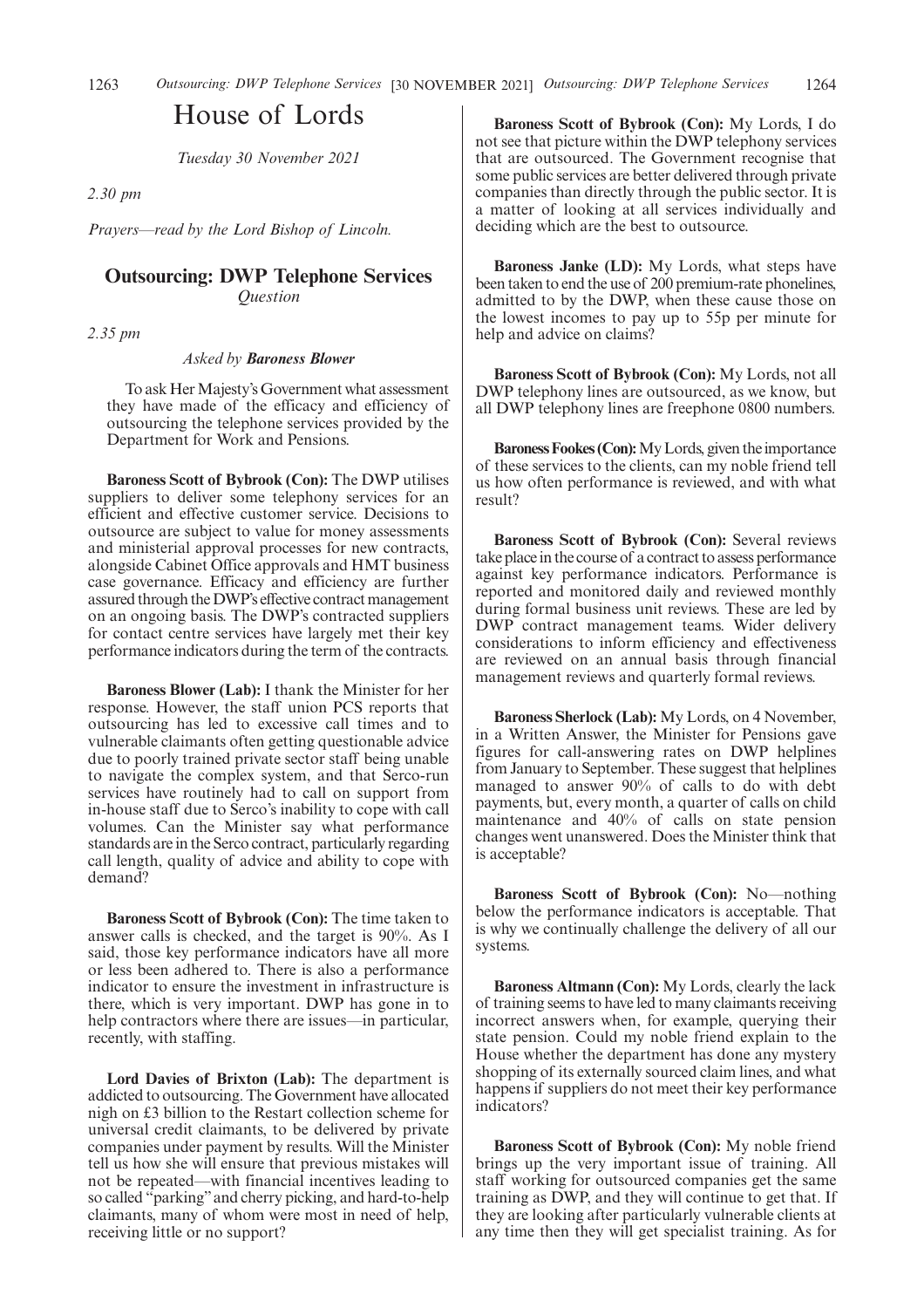[BARONESS SCOTT OF BYBROOK]

mystery shopping, yes we do: the DWP continues all the time to check out those call lines and make sure that they are being regularly performance managed.

**Baroness Ritchie of Downpatrick (Lab):** My Lords, in challenging the delivery of systems in order to get the proper performance indicators, how many times have penalty clauses been invoked and for what reasons? We all remember the debacle around Concentrix and HMRC several years ago.

**Baroness Scott of Bybrook (Con):** My Lords, I am not aware of any penalties as such, but if a supplier consistently fails to achieve performance levels then service credits will apply to our most important Civil Service levels. These are designed to be an incentive to deliver services rather than a financial penalty. That is the way that we perform those services.

**Lord Holmes of Richmond (Con):** My Lords, I declare my interest as set out in the register. Telephones aside, does my noble friend agree that there are real opportunities for DWP to deploy new technologies across all its activities? Is she aware of the proof of concept that the department ran of putting benefits in a tokenised form on a distributed ledger technology platform delivered through a smartphone device—cost out, empowerment in—for benefit recipients? Does she agree that it is time to run a pilot for that scheme and to run proofs of concept for new technologies right across all DWP's activities?

**Baroness Scott of Bybrook (Con):** My noble friend is right that we need to look at new technologies. The DWP is always exploring new solutions to support citizens who use our services. The department will be using advice from the National Cyber Security Centre, which published a White Paper in April 2021 on the use of DLT suggesting that further developments are needed. For now, there are alternative technologies that usually provide comparable or better solutions.

**Lord Sikka (Lab):** My Lords, the Government have handed public services to corporations such as Serco, which has a history of abuses, failures, overcharging and even a fine by the Serious Fraud Office. Will the Minister publish the DWP's cost-benefit analysis, and related correspondence, for outsourcing its telephone services so that we can all make an assessment of its diligence in dealing with failed providers?

**Baroness Scott of Bybrook (Con):** My Lords, the Government recognise that some public services are delivered better through private companies than directly through the public sector. A delivery model assessment methodology, as defined in the Cabinet Office *Sourcing Playbook*, helps to determine whether the public or private sector is the best placed to deliver a public service. Most of those issues will be on GOV.UK.

**Lord Flight (Con):** How much is paid to suppliers for delivering these telephony services?

**Baroness Scott of Bybrook (Con):** My noble friend asks a difficult question because telephony suppliers flex staffing resources up and down in line with volume expectations and are paid accordingly. The contracts are volume based and demand driven, and we pay on a basis of calls answered. The total contract price for the last contract, which is three years plus one, was £174 million over those four years.

**The Lord Speaker (Lord McFall of Alcluith):** My Lords, all supplementary questions have been asked and we now move to the next Question.

### **Domestic Abuse: Older People** *Question*

*2.46 pm*

#### *Asked by Baroness Gale*

To ask Her Majesty's Government what steps they are taking to ensure that older people (1) are aware that domestic abuse can include physical abuse, domestic violence, sexual abuse, psychological or emotional abuse, financial abuse, neglect, and coercive control, and (2) are informed about the sources of information and support available to those suffering such abuse.

**The Minister of State, Home Office (Baroness Williams of Trafford) (Con):** My Lords, the statutory definition of domestic abuse encompasses sexual, violent, coercive, controlling, psychological, emotional and economic abuse. The Domestic Abuse Act's wider provisions, accompanying guidance and our long-term action plan, alongside a dedicated strategy and funding to specialist services, including Hourglass, will further support legislative implementation. These transformative measures will bolster our response to domestic abuse, increasing awareness, information and support for victims, and providing greater protection for vulnerable groups, including older people.

**Baroness Gale (Lab):** I was a bit disappointed with the Minister's response. As she will know, domestic abuse as far as older people are concerned quite often takes a different form; it is quite often hidden away and not recognised. How much support can be given to victims that, in many cases, differ so much from the image of a young woman, for example, who suffers from domestic abuse? Would the Minister further agree with me that there is no government body in England, like we have in Wales with the Older People's Commissioner? Would she commit to at least look at the possibility of having a commissioner in England for older people, as this would go some way to helping the problem?

**Baroness Williams of Trafford (Con):** In the past I have spoken to the Welsh commissioner, and I commend the work she is doing. But I also commend the work our commissioner is doing. I know that she is dedicated to all aspects of domestic abuse across all ages and will be keeping a very close eye on the implementation of the Act.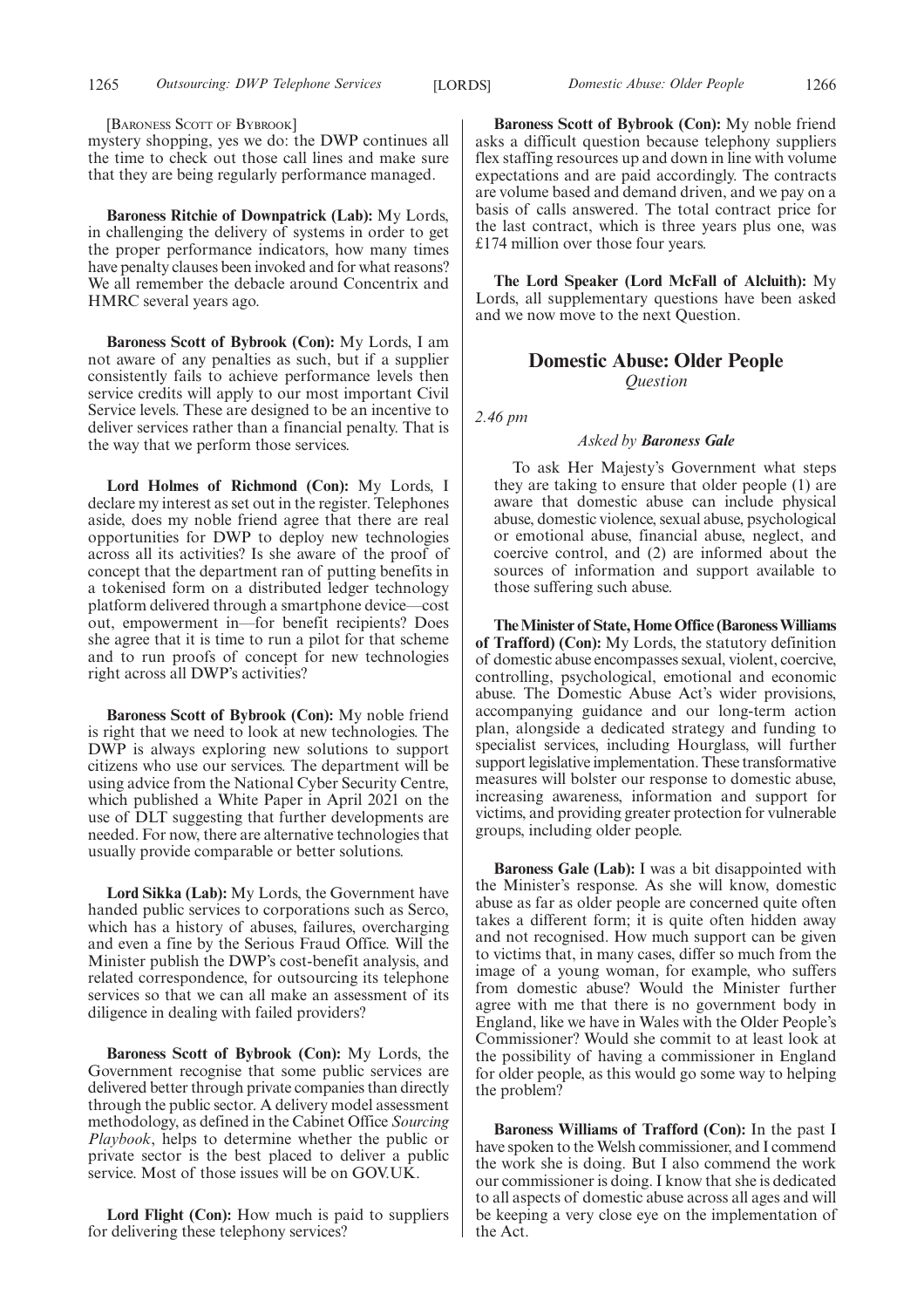**The Lord Bishop of St Albans:** My Lords, with increasing numbers of bank branches being closed on high streets and the impact of Covid, the elderly vulnerable are having to negotiate the choppy waters of online banking like everybody else, in an environment where there are large numbers of online scams and frauds. What are Her Majesty's Government doing to offer training and resources to try to protect the elderly vulnerable as they engage with online financial services?

**Baroness Williams of Trafford (Con):** The right reverend Prelate points to a real problem which particularly targets the vulnerable, never mind the elderly—who are obviously in that bracket. We have Action Fraud, which is trying to tackle the problem. Some information is also being put out to help to guard against people being scammed. I think every one of us has at some point had messages appearing on their email which appear to be genuinely from their bank but, in fact, are not.

**Baroness Greengross (CB):** Can the Minister update the House on the statutory guidance on detecting and preventing the abuse of older people which the Home Office was working on after the Domestic Abuse Act received Royal Assent? This statutory guidance was a commitment by the Government in response to the two amendments I put forward on Report of the Bill and is a much-needed tool to combat the abuse of vulnerable adults.

**Baroness Williams of Trafford (Con):** I am most grateful to the noble Baroness for the engagement that I had with her throughout the course of the Domestic Abuse Bill, which is now an Act. She is right that, to accompany it, draft statutory guidance has been developed to help provide an understanding of what might constitute domestic abuse and the impact on victims, including children, who will be recognised as victims in their own right. As required under Section 84 of the Act, the guidance has been subject to consultation, which began on 3 August and closed on 14 September. The responses are being analysed, and updates to the guidance are being made, taking into account the representations received, the content and the clarity.

**Baroness Drake (Lab):** Elderly victims may face barriers to getting help if they are dependent on their abuser, have a disability, lack access to digital services or are simply frightened or ashamed of going to the police—so healthcare practitioners very much need to look out for abuse. So can the Minister assure the House that plans are in place to, first, increase mandatory and ongoing training for practitioners in how to recognise an old person suffering abuse and, secondly, improve links between the NHS and the police so that they can distinguish between the impact of a condition such as dementia and the results of a pattern of abusive behaviour?

**Baroness Williams of Trafford (Con):** What the noble Baroness points to there is the sheer complexity of abuse, dependency and what the various different agencies need to look out for in identifying and dealing with this—and, yes, it is absolutely dependent on multiagency working, co-operation and information sharing.

**Baroness Jolly (LD):** My Lords, we tend to think mainly of women being abused by their male partners. Could the Minister tell the House what research has been done on the abuse of older men by their female partners? Is she confident that support will be available as readily for those living in rural areas as it is for those in urban or city settings?

**Baroness Williams of Trafford (Con):** In the Crime Survey for England and Wales 2020, it is estimated that 4.4% of women aged 60 to 74 were victims of domestic abuse, as were an estimated 1.9% of men—so there is definitely evidence of men aged 60 to 74 being victims of domestic abuse. In a rural setting, it must be very isolating and frightening, and it is important that, through the Act that we have brought through Parliament, all victims are reached, whether they are rural or urban.

**Baroness Thornton (Lab):** My Lords, we know that the pandemic and lockdown have exacerbated the likelihood of domestic violence generally. We know that people over 61 are more likely to experience abuse than those under 61, and that 48% of those who do are disabled—and it may take them twice as long to seek help. So how much research have the Government done to highlight this prevalence? How much resource is being put into providing support and safe places that are dedicated to older victims of domestic abuse?

**Baroness Williams of Trafford (Con):** A significant amount of funding has been put in place, but the noble Baroness is right to point to research. We have had significant engagement with all parts of the support sector. As I said at the beginning, we are most grateful to Hourglass for the support that it provides.

**Baroness Prashar (CB):** My Lords, given that the abuse faced by older people is different, are the Government satisfied that they are providing targeted support, guidance and resources to local authorities to ensure that there is greater awareness, and do they have plans to actually monitor and assess the impact of the Domestic Abuse Act on the elderly?

**Baroness Williams of Trafford (Con):** The noble Baroness will know that all legislation that is put through and agreed in Parliament is monitored, reviewed and checked to see whether it is fit for purpose and whether gaps emerge in the fullness of time. She is absolutely right about monitoring the effects of the legislation, particularly on older people. These may be the same as or different from those experienced by younger people, as she said—but, certainly, it is a relatively recent phenomenon that this has come out.

**Lord Dodds of Duncairn (DUP):** Research from SafeLives indicates that up to half of all abuse against people in older life is perpetrated by members of their family, particularly acting together. We have seen increases in financial abuse in particular. What more can be done to educate older people to detect the signs of this kind of abuse, often very subtle in its application, and to seek outside support and help?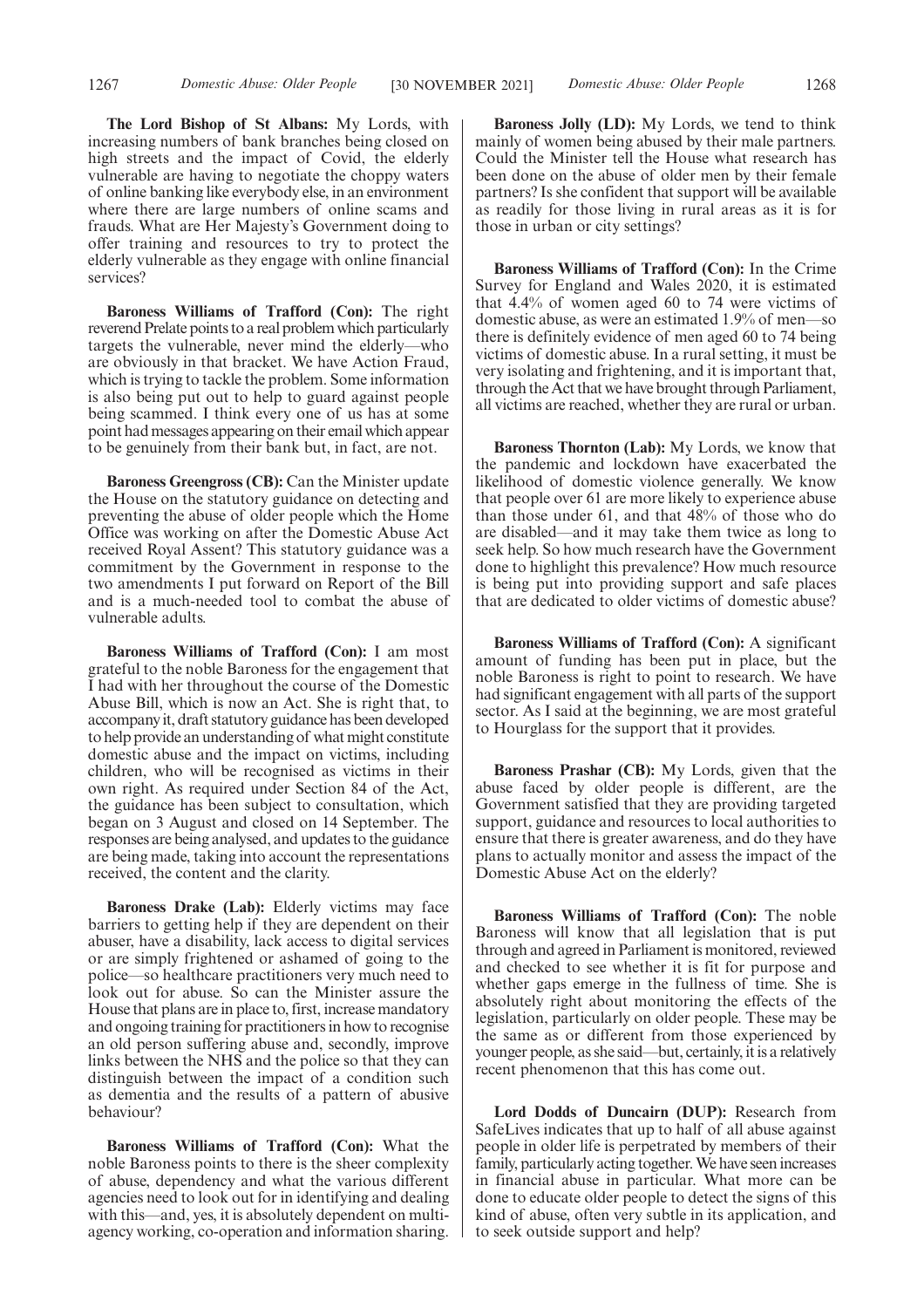**Baroness Williams of Trafford (Con):** The noble Lord points to some terrible frailties that can emerge from a family member being relied on to be the carer of the person being abused, and the abused person being too frightened to complain about the carer. I have heard about many such cases, particularly where financial abuse is concerned. In bringing forward the Domestic Abuse Act we have not only gone some way in terms of the prosecution of offences but have significantly raised awareness, particularly among healthcare professionals.

**Baroness Primarolo (Lab):** Will the Minister consider providing some special short-term funding to organisations that can tailor both the advice that they give and the support that they provide to elderly victims of domestic abuse, so that we can have a better understanding of exactly how services co-ordinating can support these vulnerable people?

**Baroness Williams of Trafford (Con):** I think that we probably need both long-term and short-term funding to provide support. I have talked about Hourglass, which received £50,000 of funding to support activity in 2020-21, and an additional £106,000 to further bolster its services as part of the response to the Covid crisis, which must have placed some vulnerable people at even greater risk.

# **Shipbuilding: Use of British Steel for Royal Navy** *Question*

*2.57 pm*

#### *Asked by Lord West of Spithead*

To ask Her Majesty's Government what plans they have, if any, to require shipbuilders in the United Kingdom to use British steel in ships and submarines built for the Royal Navy; and what percentage of steel in the Dreadnought class submarines and Type 31 class frigates is expected to be provided by UK plants.

**Viscount Younger of Leckie (Con):**My Lords, sourcing steel is a matter for our prime contractors. The special steel required in the manufacture of submarine pressure hulls and the thin plate required for shipbuilding cannot be sourced in the UK. Nevertheless, we encourage the sourcing of UK steel wherever it is technically and commercially feasible and publish our future pipeline of steel requirements, enabling steel manufacturers better to plan and bid for government opportunities.

**Lord West of Spithead (Lab):** I thank the Minister for his answer. I have to say I am a little disappointed by that. There is a need for a sovereign capability to build ships, and part of that is the steel that is used to build them. It is disappointing that the refreshed shipbuilding strategy that we have been promised for a long time now is still not out, even though there has been the spending review, and we were told that it would come out shortly after that. I hope that, when it comes out, it will point out very clearly that ships such as the fleet solid support ship will have to be built in the UK, and that we have a whole rolling programme of shipbuilding, as that is essential for our ship programme.

The Minister mentioned that we are not able now to provide all the types of steel required for nuclear submarines, but only a few years ago we were ahead of everyone in the world in our ability to produce these types of steel. Is this an area that we are actually going to resolve so that we can provide the steel required for the nuclear submarine programme from steel within this country? Are we considering bringing forward the clean steel fund by some two years so we can actually produce clean steel in this country to meet all the green targets that we have been set?

**Viscount Younger of Leckie (Con):** There is quite a lot in the noble Lord's question, but I will start by saying that shipbuilding in this country is a good story. Investment will double over the life of this Parliament, rising to £1.7 billion a year, and this will allow us to increase the number of frigates and destroyers beyond the 19 that we currently have by the end of the decade. The noble Lord mentioned the FSS, or fleet solid support, and he will know that all three ships must be delivered by 2032. The date for the initial operating capability and in-service dates will not be determined until the full business case is submitted. That ties in with another question, which is on the refreshed strategy, which will be rolled out and published very soon.

**Lord Haskel (Lab):**Is the Minister aware that British steel producers are at a disadvantage because they pay a local carbon tax that is not paid by Chinese or Russian producers? We have been aware of this loophole for some time. To address this, will the Government introduce a carbon border tax? This is important not only for British jobs and British security but also to help address climate change.

**Viscount Younger of Leckie (Con):** The noble Lord makes a good point, and the Government recognise the vital role that the steel sector plays in our economy and across all areas of the UK. We continue to work through the steel council to support its decarbonisation, and it is a core part of our ambitious plan for the green industrial revolution. The net-zero strategy, which the noble Lord will be familiar with, published in October this year, reaffirms our commitment to work and to setting targets for ore-based steelmaking to reach near-zero emissions by 2035.

**Baroness Smith of Newnham (LD):** My Lords, I applaud the idea of supporting British steel, but British Steel as a company is owned by the Chinese Jingye Group, is it not? In which case, what on earth difference does it make whether we import our steel from China or it is produced here by a Chinese-owned company?

**Viscount Younger of Leckie (Con):** As I said earlier, this Government are committed to creating the right conditions in the UK for a competitive and sustainable steel industry. We publish our future pipeline for steel requirements, enabling UK steel manufacturers to better plan and bid for government contracts.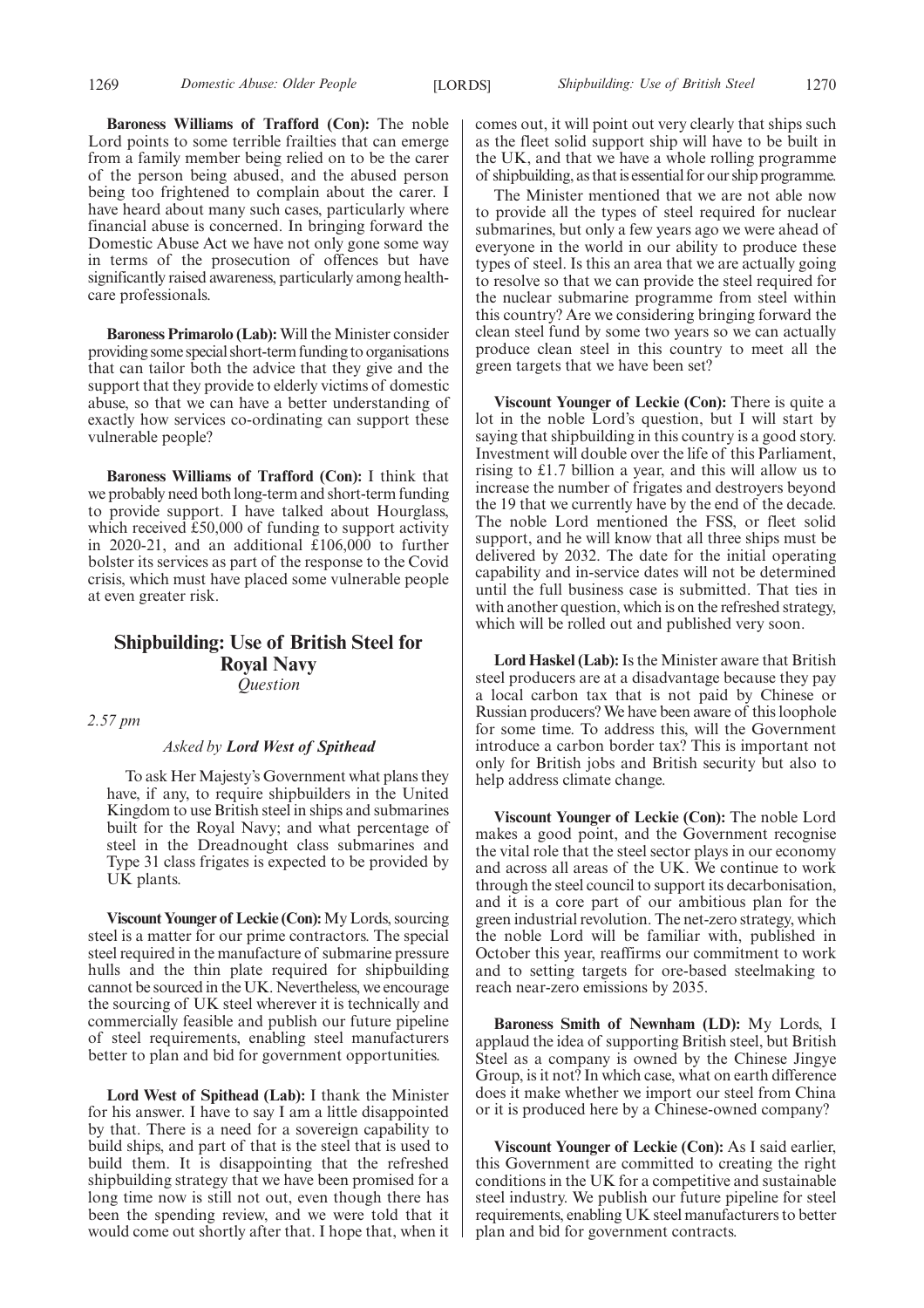**Lord Hannan of Kingsclere (Con):** My Lords, a patriotic Government should want our armed services to have the best and aptest steel in the most economical way, so as to free up the rest of their budget for more kit and more materiel. Will my noble friend the Minister confirm that whether it is sourced from the UK, Germany, Turkey or the Netherlands, we will always endeavour to ensure that our service men and women get the best possible equipment?

**Viscount Younger of Leckie (Con):** My noble friend makes a very good point. In October 2020 the ONS published a report on UK steel procurement across government. It showed that the reported proportion of steel procured within the UK for public projects was 77%, up from 40% in the previous year.

**Lord Boyce (CB):** My Lords, can the Minister say how many countries have committed to acquiring the Type 26 and Type 31 frigates? How many ships are involved? Has this led to a drop in the unit price cost of those ships and will the foreign orders affect the in-service dates of the ships that are for the Royal Navy?

**Viscount Younger of Leckie (Con):** The Type 26 construction programme is sufficiently flexible. The noble Lord will know that there are some delays owing to the late delivery of the propulsion gearboxes. The cost of the contract awarded in 2017 to manufacture the first batch of three Type 26 frigates is £3.7 billion. On current plans, HMS "Glasgow" will be in the water by the end of 2022.

**Lord Coaker (Lab):** My Lords, is it not an appalling state of affairs that, with the Government spending billions of pounds on boosting our naval power, we have to go abroad for much of our steel, as the Minister has just told this Chamber? What people want to hear is what the Government are going to do about it. Rather than describing the problem, can he say how we are going to boost the British shipbuilding industry so that British naval ships are built with British steel?

**Viscount Younger of Leckie (Con):** Of course, the noble Lord makes a good point: it would be great if ships could be made from British steel. However, as I said earlier, the steel required for the ships being built—both the surface ships and submarines—is highly specialised. He will know that, for example, the fixed steel required for submarine hulls is made in France with Industeel. The steel for the surface ships is there for the UK steel industry, but at the moment it is sourced from abroad.

**Lord Jones of Cheltenham (LD) [V]:** Is the Minister aware of the issue of the procurement of steel for HS2, which was the subject of a Written Question I submitted recently? It appears that UK steelmakers were unable to supply the appropriate high-quality steel to the necessary timescale, so the order went to a French company. Are the Government confident that UK steelmakers have the capacity to fulfil orders for the steel needed for these vessels? What are they doing to promote joined-up thinking in government-sponsored projects such as these new ships and HS2?

**Viscount Younger of Leckie (Con):** This goes some way off the maritime sector, but I can say that we have established a joint industry and BEIS steel procurement task force, which launched on 12 March 2021. Its aim is to work with the sector to promote the unique selling points of UK steel and explore how best to support the industry and position it for success in forthcoming major public contracts. This surely plays into the noble Lord's question on HS2.

**Lord Lancaster of Kimbolton (Con):** What are the consequences of any further delay in the delivery of the Dreadnought-class submarines?

**Viscount Younger of Leckie (Con):** I hope I can reassure my noble friend that the Dreadnought submarine programme remains on track for the first of class, the eponymous HMS "Dreadnought", to enter service in the early 2030s. As this programme progresses, we continue to review life-extension options to ensure that the Vanguard-class submarines continue to operate safely during the phased transition from Vanguard to Dreadnought.

**Baroness Stuart of Edgbaston (CB):** I welcome the Minister's aspiration for us to have sufficient steel available to satisfy the needs of our shipbuilding industry, particularly for the Royal Navy. Is the Minister persuaded that we have the appropriate skills base to then build those ships? In particular, I urge him to take a good look at maritime shipyard welding apprenticeships, as there will be some real skills shortages affecting ability to deliver.

**Viscount Younger of Leckie (Con):**The noble Baroness makes a very good point about skills. This will certainly be a major part of our refresh strategy, which, as I said, will be published soon. Having our own skills in this country, particularly in digital and engineering, is extremely important so that we have the right skills to build the right ships faster, using the skills we have.

**Baroness Jones of Moulsecoomb (GP):** If the Government are not prepared to develop a border tax for all the carbon emissions coming into this country, which we do not account for—that is why we have all this false accounting about how we have reduced our carbon emissions—the very least they could do is to make sure they know the quantity of the carbon emissions coming in and start putting some sort of monetary amount on this, so that we know the cost of importing.

**Viscount Younger of Leckie (Con):**The noble Baroness makes a good point. The Government recognise the importance of research and development into the UK steel sector's transition to low-carbon steel production. She will know that we have provided over  $£600$  million in relief to make electricity costs more competitive, and created the £315 million industrial energy transformation fund to support high energy use businesses. There is more I could go into, but the noble Baroness will know that we are on this.

**The Lord Speaker (Lord McFall of Alcluith):** My Lords, the time allowed for this Question has elapsed.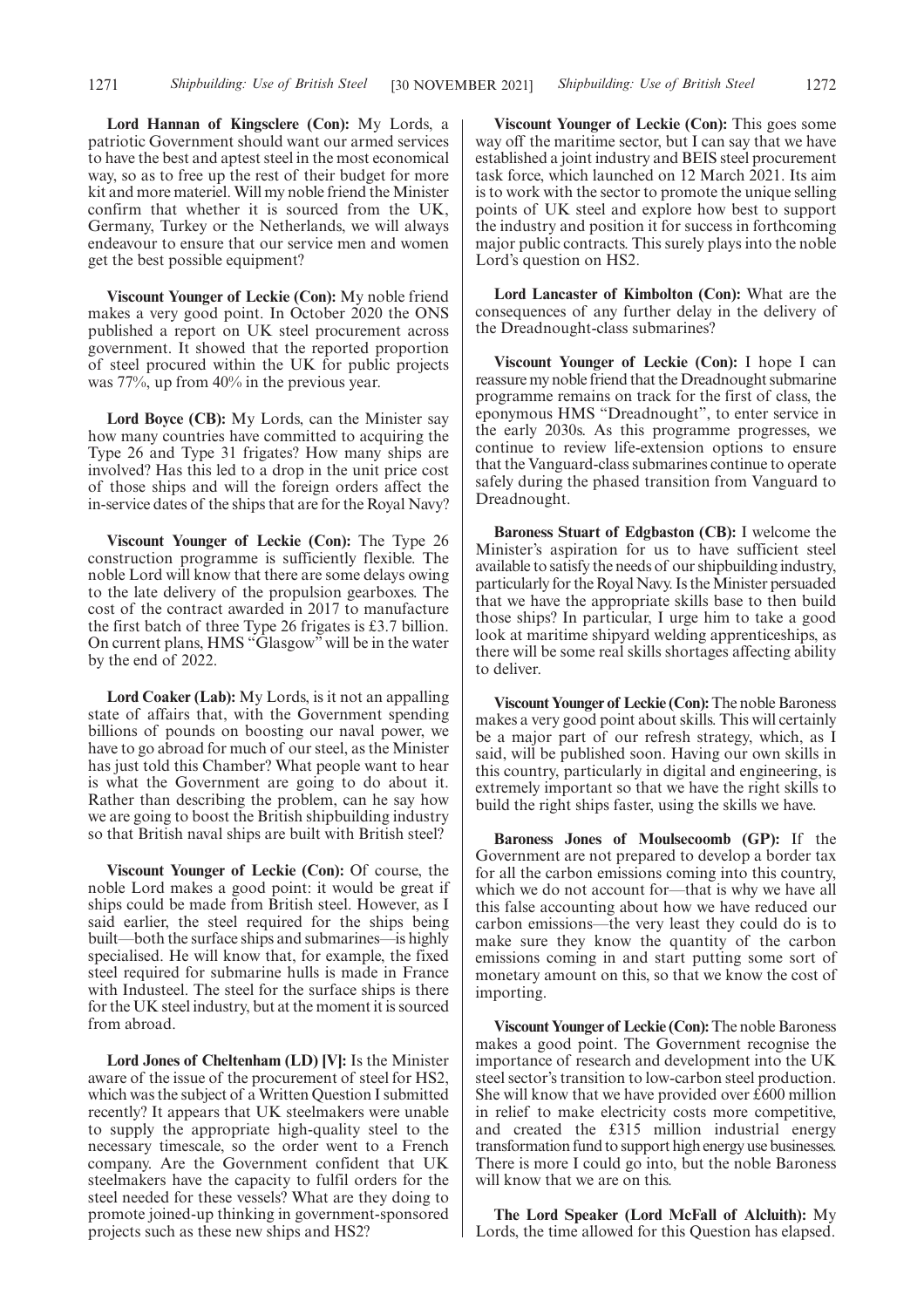# **Qatar: Football World Cup 2022** *Question*

*3.08 pm*

#### *Asked by Lord Collins of Highbury*

To ask Her Majesty's Government what assessment they have made of preparations for the 2022 Qatar World Cup and their compatibility with (1) human rights, and (2) journalistic freedoms.

**Lord Sharpe of Epsom (Con):** My Lords, we continue to work with Qatar to support its delivery of a safe and secure World Cup. As with all tournaments, we will work closely with host authorities on the safety of British nationals attending, including fans, journalists and players. Our close ties with Qatar allow us to engage on a range of topics and we raise human rights issues whenever required, which includes in the context of the World Cup.

**Lord Collins of Highbury (Lab):** My Lords, eight years ago, the International Trade Union Confederation warned of Qatar's failure to collect statistics relating to deaths and injuries of migrant workers. It is a scandal that Qatar continues to hide the true picture. In its report published 10 days ago, the ILO identified gaps in the collection of data on work-related deaths and injuries and called for improvement, stressing that we must move with urgency as behind each statistic there is a worker and their family. What representations have the Government made to Qatar on the ILO report? Will the noble Lord come back to the House on progress made on its implementation, so that further injuries or deaths are prevented and the families of those killed or injured receive proper compensation?

**Lord Sharpe of Epsom (Con):** Everyone deserves the right to work safely and securely, whether that be in Qatar, the UK or elsewhere. Having engaged with the Qatari authorities, the International Labour Organization, as the noble Lord has just noted, published this month a comprehensive report containing recommendations for improving data collection and analysis on occupational injuries and fatalities. This is an important step, and we welcome that. It is also one of the key elements of Qatar's national policy on occupational safety and health. We therefore expect close collaboration between the Government of Qatar and the ILO during the second phase of their technical co-operation programme, which will run until the end of 2023. We also encourage continued co-operation with entities such as international trade unions. As the noble Lord has noted, the ILO report notes that it is not currently possible to safely present a categorical figure on the number of occupational injuries and fatalities in Qatar.

**Viscount Colville of Culross (CB):** I hear what the Minister has to say about the relationship between this Government and the Qatari Government. Recently, however, two western journalists covering the run-up to the World Cup in Qatar were arrested for filming a migrant camp. What assurances does the Minister have from the Qatari Government that the same fate will not befall other foreign journalists covering the World Cup who decide to report on controversial and sensitive issues in the emirate?

**Lord Sharpe of Epsom (Con):** We are aware of these cases and are closely monitoring developments. We understand that Qatari and Norwegian authorities, to whom the noble Lord refers, are in communication. The UK remains committed to media freedom and to the global media freedom campaign, launched in 2018. Obviously, a large cohort from the British press is expected to attend next year's tournament. As part of the FCDO's preparations, we will be working closely with the press community, providing advice on local laws and seeking assurances from FIFA and the Qatari authorities as required.

**Lord Addington (LD):** My Lords, I cannot be the only person who received an assurance from the embassy of Qatar, saying that things have improved dramatically, including the introduction of a minimum wage and the banning of exit visas. Can the Government use their authority, along with that of their allies, to make sure that FIFA agrees that such policies have to be in place before a country can bid for a major competition, not after it has been awarded, so that we will not have to go through this again?

**Lord Sharpe of Epsom (Con):** The noble Lord makes a very important point, and I will certainly take it back to my FCDO colleagues.

**Lord Faulkner of Worcester (Lab):** My Lords, I welcome the Minister to the Front Bench for his first Question. What advice is the FCDO giving to football fans from the LGBTQ community who are contemplating visiting Qatar for the World Cup in view of Article 296 of the Qatari legal code, which stipulates imprisonment of between one and three years for

"leading, instigating or seducing a male in any way to commit sodomy"?

**Lord Sharpe of Epsom (Con):** The UK is committed to the principle of non-discrimination on any grounds, including on the basis of sexual orientation and/or gender identity. We are committed to promoting and protecting the rights of LGBT people. They are not asking for special rights, merely to be accorded the same dignity, respect and rights as all other citizens. Qatari authorities have committed that everybody is welcome to the tournament, including LGBT visitors. We will continue to engage on this between now and next year's tournament, so that anyone of any background can go and enjoy themselves. We will continue to encourage the equal treatment and respect of individual rights and identify what action Qatar is taking to match those words.

**Lord Dobbs (Con):** My Lords, from this side of the House, I also welcome my noble friend to his new responsibilities; I wish him well. Do not all the very valid points that have been made during the course of this Question surely emphasise the need for ongoing and constructive engagement in conversations with countries such as Qatar? Can we also be brutally realistic and realise that nobody is going to rush to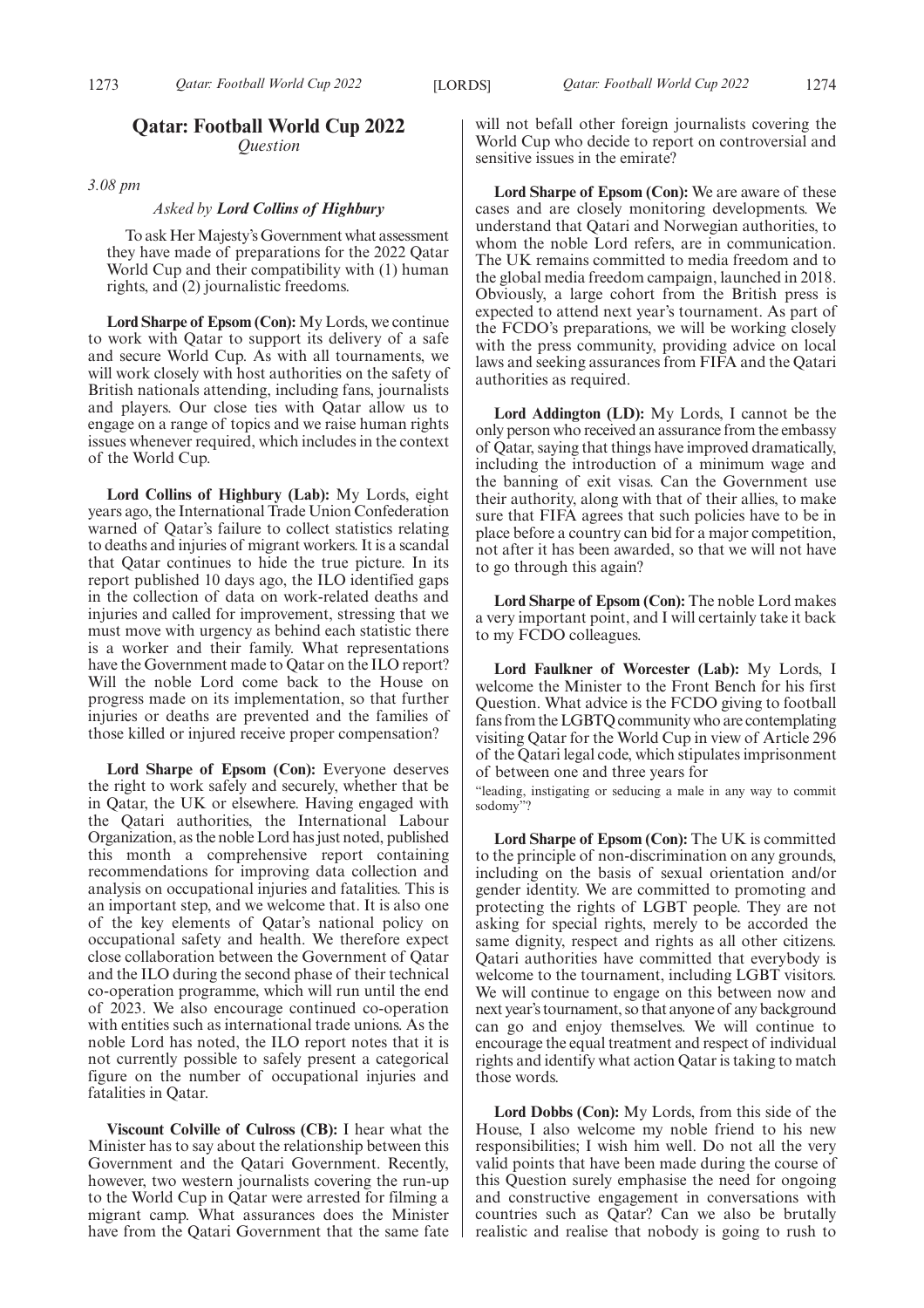listen to our sermons on democratic values and human rights in the Middle East when our policies for the last 20 years in Iraq, Libya, Syria and Afghanistan have pointed in entirely the wrong direction?

**Lord Sharpe of Epsom (Con):** My noble friend is right to raise the importance of constructive engagement. The UK has a strong history of promoting our values globally. We believe that the best approach is to engage with Governments and work with international partners and civil society organisations to promote and defend those universal freedoms. The relationship between the UK and countries of the Gulf Cooperation Council and the wider MENA region is historic and enduring. But we should also recognise that this is a region with distinct cultures and differing political systems.

**Lord Bassam of Brighton (Lab):** My Lords, like the noble Lord, Lord Addington, I have received the letter from the chargé d'affaires of the embassy of Qatar yesterday, claiming that Qatar

"leads the region on advancing labour rights protection"

and has made it clear that

"labour law and human rights violations will not be tolerated".

Does the Minister recognise that assessment as accurate, given the continued high level of construction-related injuries, with over 300 last year, and fatalities, with over 50 last year? Does he agree with the statement from the chargé d'affaires that Qatar's

"track record on media freedoms speaks for itself"?

What further action do the Government believe is necessary to improve human rights and end constructionrelated fatalities and injuries in Qatar state?

**Lord Sharpe of Epsom (Con):** I think that question was answered earlier, but I take the noble Lord's point. On media freedom, we continue to engage, as I also said earlier, regarding the number of fatalities. There is some disagreement and difficulty with data collection and precise numbers, but on all those matters, we continue to engage.

**Lord Londesborough (CB):** My Lords, while it was encouraging to see Qatar introduce labour reforms last year, described at the time as ground-breaking by FIFA—perhaps not the most objective of observers these reforms appear to have had limited impact, as Amnesty and other groups have highlighted. Human rights groups estimate that more than 6,000 migrant workers have died in the course of building the World Cup infrastructure, whereas the tournament's chief executive claimed only last week that the real number was just three. What are our Government doing to encourage greater transparency?

**Lord Sharpe of Epsom (Con):** As I have said already, I am afraid that the ILO report notes that it is currently not possible to safely present a categorical figure on the number of occupational injuries and fatalities, but the Government continue to engage regularly with the International Labour Organization office in Doha and explore areas of its work where the UK can add value. We stand ready to assist further and support Qatari continued efforts to implement change.

**Lord Triesman (Lab):** My Lords, I draw attention to my interests as declared in the register. I am strongly in favour of engagement, but engagement guided by some kind of principles. If the Minister looks at the study done by the *Sunday Times* insight team—I am very willing to lend him the books—he will read a detailed account of industrial-scale corruption on the part of Qatar in achieving the status of a World Cuphosting body. This is confirmed in other books, including the one which I have here—and am prepared to lend him: David Conn's book, which goes through it, detail by detail. Are the Government able to say that, in order to establish the principles alongside the engagement, there will be no associated royal, governmental or diplomatic visits which are likely to assist the sports-washing of regimes which are culpable for serious human rights abuses, wide-scale corruption and unsafe employment by any global standards? Are the Government prepared to guide sports bodies—we could have certainly done with that in 2009 and 2010—when competing with other international bids for these tournaments, to show that there is a proper way of dealing with competitor bidders who do not observe these principles at all?

**Lord Sharpe of Epsom (Con):** The noble Lord asks a long question, and unfortunately I am unable to give a long answer. I will take what he has said back to the Foreign, Commonwealth and Development Office. I appreciate the points he has made and would welcome the loan of his book.

# **Police, Crime, Sentencing and Courts Bill**

*Order of Consideration Motion*

#### *3.19 pm*

#### *Moved by Baroness Williams of Trafford*

That the amendments for the Report stage be marshalled and considered in the following order:

Clauses 1 to 10, Schedule 1, Clause 11, Schedule 2, Clauses 12 to 43, Schedule 3, Clauses 63 to 68, Schedule 7, Clauses 69 to 75, Schedule 8, Clause 76, Schedule 9, Clauses 77 to 99, Schedule 10, Clauses 100 to 102, Schedule 11, Clauses 103 to 129, Schedule 12, Clause 130, Schedule 13, Clause 131, Schedule 14, Clauses 132 to 136, Schedule 15, Clause 137, Schedule 16, Clauses 138 to 158, Schedule 17, Clauses 159 to 163, Schedule 18, Clauses 164 to 170, Schedule 19, Clauses 171 and 172, Clause 44, Schedule 4, Clauses 45 to 48, Schedule 5, Clauses 49 to 52, Schedule 6, Clauses 53 to 62, Clauses 173 and 174, Schedule 20, Clauses 175 to 179, Title.

*Motion agreed.*

# **Antique Firearms (Amendment) Regulations 2021**

*Motion to Approve*

*3.19 pm*

#### *Moved by Baroness Williams of Trafford*

That the draft Regulations laid before the House on 14 September be approved.

*Considered in Grand Committee on 23 November.*

*Motion agreed.*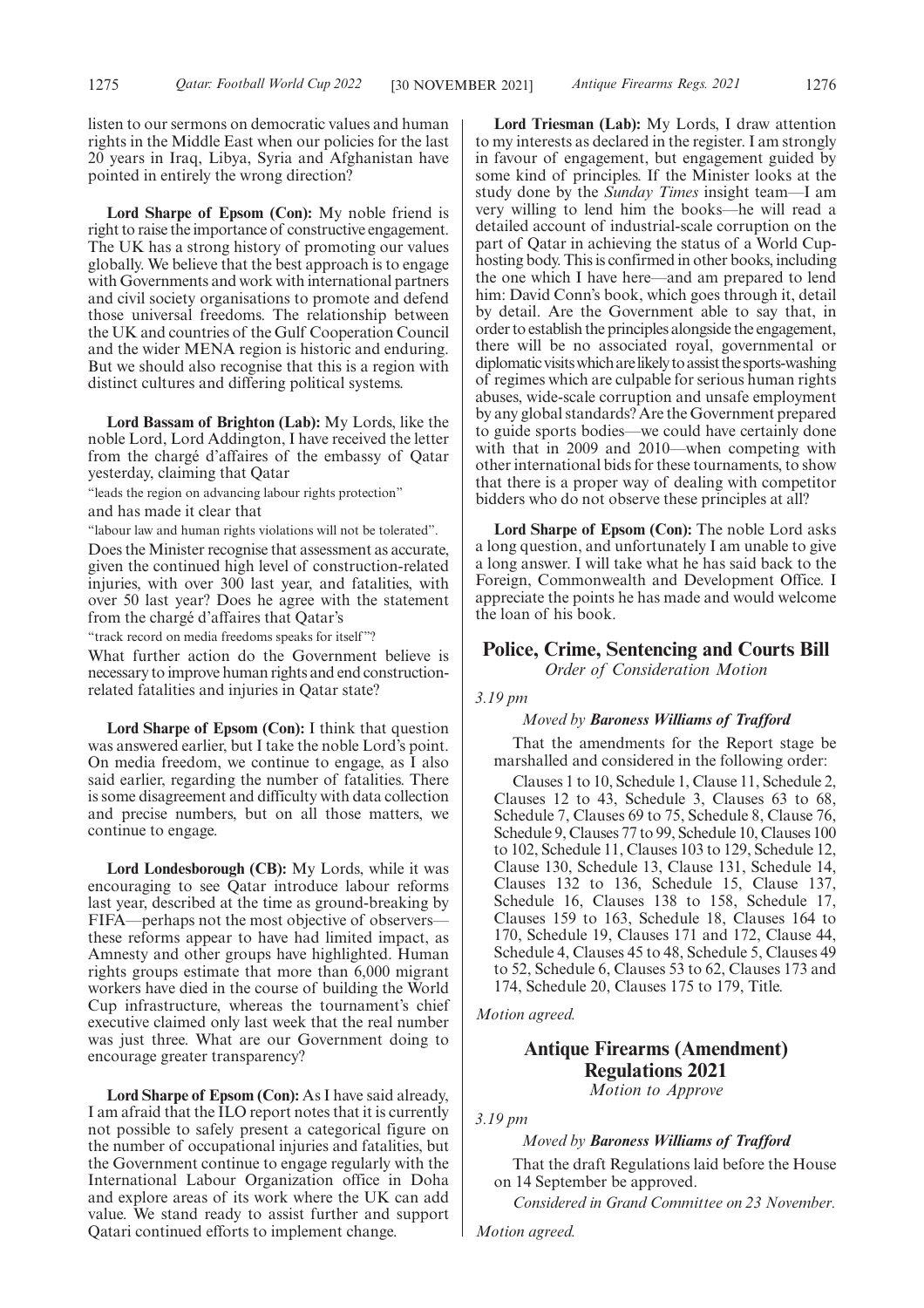# **Age of Criminal Responsibility (Scotland) Act 2019 (Consequential Provisions and Modifications) Order 2021**

*Motion to Approve*

*3.19 pm*

*Moved by Viscount Younger of Leckie*

That the draft Regulations laid before the House on 18 October be approved.

*Considered in Grand Committee on 23 November.*

#### *Motion agreed.*

# **Eggs (England) Regulations 2021**

*Motion to Approve*

*3.20 pm*

*Moved by Lord Benyon*

That the draft Regulations laid before the House on 19 October be approved.

*Relevant document: 17th Report from the Secondary Legislation Scrutiny Committee. Considered in Grand Committee on 23 November.*

*Motion agreed.*

# **Dissolution and Calling of Parliament Bill** *Second Reading*

*3.20 pm*

*Moved by Lord True*

That the Bill be now read a second time.

*Relevant documents: 8th Report from the Constitution Committee*

**The Minister of State, Cabinet Office (Lord True) (Con):** My Lords, if any noble Lords are concerned by the state of my voice, I should say that I have recently had a negative Covid test, but I have just had that cold which your Lordships will know all about. I would like to say how much I am looking forward to the contributions from everybody who is to speak, and congratulate my noble friend Lord Leicester, who was recently elected to this House, on making his maiden speech later; we all look forward to that.

It is a great privilege to open Second Reading on the Bill, which I trust will be welcomed by your Lordships' House. Repealing the Fixed-term Parliaments Act 2011 was a manifesto commitment both of the Government and of the Official Opposition. As the Labour Party manifesto put it, the Act

"has stifled democracy and propped up weak governments".

I agree, and look forward to unequivocal support from the Benches opposite today and in Committee—you always travel in hope in your Lordships' House.

The 2011 Act fostered uncertainty and stasis in our democratic arrangements. It led to paralysis when the country needed decisive action. It undermined the effectiveness and responsiveness of our democratic system overall. The flaws of the Fixed-term Parliaments Act are understood and have been analysed by many noble Lords, including your Lordships' Constitution Committee—I am pleased to see the name of the noble Baroness, Lady Taylor of Bolton, on the speakers' list today. I am grateful for the depth of expertise and knowledge that your Lordships' House has brought to bear on the scrutiny of the 2011 Act and that it will bring to bear on the scrutiny of this legislation.

The Bill seeks to return to the tried and tested position of the past over many centuries, replacing the 2011 Act with arrangements more in keeping with our best constitutional practices: delivering stable and effective government; upholding proper parliamentary accountability and public confidence in our democratic arrangements; and, above all, placing the British people at the heart of the resolution of any great national crisis.

The Bill will provide increased legal, constitutional and political certainty around the process for the Dissolution of Parliament and the calling of a new Parliament. I emphasise at the outset that the Bill focuses on the Dissolution and the calling of Parliament only, not any other part of the constitutional process. Ensuring that these arrangements are clear, stable and widely understood underpins the integrity of our constitution.

Your Lordships'Constitution Committee, in its report of December 2020, warned correctly that the "origins and content of" the 2011 Act

"owe more to short-term considerations than to a mature assessment of enduring constitutional principles or sustained public demand".

Indeed, the Act led to paralysis and uncertainty at a critical time for our country. An untenable situation arose in the last Parliament, when the Government were neither able to pass vital legislation through Parliament on their central policy nor call a new election and put the question to the people, who had already voted in a referendum for the very proposition Parliament was seeking to block. The result was deadlock and paralysis. The fact that Parliament had to introduce bespoke primary legislation in 2019 to bypass the Act in order to hold the necessary election was surely the final, damning indictment. In summary, the Fixed-term Parliaments Act is a political experiment that failed. It is neither credible nor effective and does not serve future Parliaments or Governments, whether they are majority or minority formations or coalitions.

I now turn to the details of the Bill. Before I begin, I reiterate my sincere thanks for the valuable work of Parliament, particularly your Lordships' Constitution Committee, chaired by the noble Baroness, Lady Taylor, the Public Administration and Constitutional Affairs Committee in the other place, and the Joint Committee chaired by my noble friend Lord McLoughlin, who I am also pleased to see here in his place today. I also add my thanks for the Constitution Committee's most recent report on the Bill, which was published on 19 November. The Government welcome its consideration of the Bill and I can give an assurance that they will respond to the report before this House goes into Committee. Its consideration of the 2011 Act and the Government's Bill has been valuable and has informed our approach, as will become evident.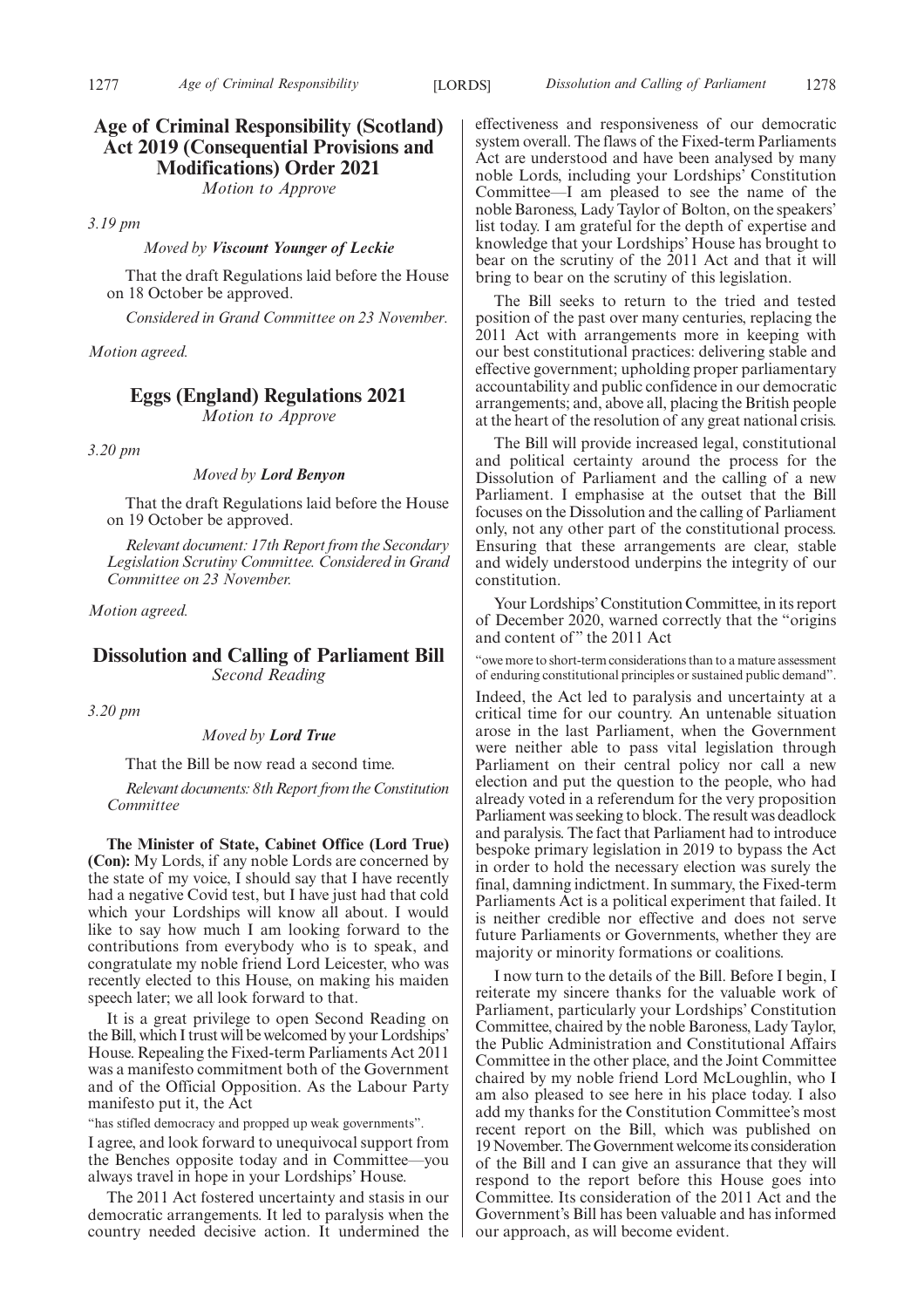The Bill is short; its purpose is clear and its objectives are known, because the British people lived with the previous system for centuries. It is a focused Bill of six clauses and one schedule. It restores the status quo ante, except in a few cases, particularly where practical changes to election arrangements made since 2011 have proven beneficial to the smooth running of elections although I am certain that we will discuss that aspect of the Bill. It returns us to the tried and tested constitutional arrangements that have served successive Parliaments and Governments and that are a feature of our constitutional system.

Clause 1 repeals the Fixed-term Parliaments Act. Clause 2 makes express provision to revive the prerogative powers relating to the Dissolution of Parliament and the calling of a new Parliament that existed before the 2011 Act. This means that, once more, Parliament will be dissolved by the sovereign at the request of the Prime Minister. Within the life of a Parliament, Prime Ministers will once more be able to call a general election. That is a tried and tested approach that throughout our history has served successive Governments of different configurations.

By returning us to the status quo ante, the Bill will enable the link between confidence and Dissolution to be restored so that critical votes in the other place can once more be designated as matters of confidence, which, if lost, would trigger an early election—circumstances which many of us well remember from 1979. The other place will therefore continue to play its expected and key role in holding Governments to account and demonstrating whether they have the confidence of the elected House.

This is the status quo ante that we are all familiar with and understand. Under that system, our nation weathered many a constitutional crisis and accomplished enormous social change and social improvement without conflict, revolution or civil strife. That is the position the general public understand and under which our liberties have long been guaranteed.

Clause 3 restates the long-standing position that the prerogative powers to dissolve and call Parliament are non-justiciable. I understand that some noble Lords question why this clause is necessary at all and say that, after all, these prerogative powers are recognised as outside the purview of the courts. Let me explain: Clause 3 is drafted with careful regard to developments in case law. As noble Lords will be aware, since the GCHQ case, some prerogative powers that were previously considered to be non-justiciable have been reviewed by the courts.

The recent independent review of administrative law, which was chaired by my noble friend Lord Faulks, noted that

"the direction of travel in favour of regarding more and more prerogative powers as reviewable in principle is undeniable and has existed for many years".

This culminated in the decision of the Supreme Court in Miller/Cherry 2 in relation to Prorogation. So, with respect to those noble Lords who say that there is no risk of the courts reviewing a decision to dissolve Parliament, I cannot simply say that the case law would suggest that this risk can be discounted, and recent events, in particular, have underlined this.

Clause 3 has been drafted with great care, taking on board the position of the courts that the most clear and explicit words are needed. It provides that any decisions relating to the revived powers to dissolve one Parliament and call another are non-justiciable, as well as the exercise of the powers themselves. This is to ensure that any preliminary steps leading to the exercise of these powers, including any request to the sovereign to dissolve Parliament and any related advice, cannot be reviewed by a court or tribunal.

Clause 3 further provides that a court or tribunal cannot consider the exercise of those revived prerogative powers or any related decisions, even if the court considers they are invalid or, in the language used by the Bill, "purported". Nor may a court consider the limits or extent of those powers. Again, taking into account the case law, this is to make as clear as possible the position that all elements of the process relating to the Dissolution and calling of Parliament are covered by Clause 3 and are not a matter for the courts.

Let me be clear: there would be no change to the involvement of the courts, as the Dissolution and calling of Parliament is not an issue that has, so far, ever been considered reviewable. This clause simply confirms that position, preserves it for the future and protects the judiciary from being drawn into political matters.

Ultimately, judgment on the Government's actions in calling an election is a matter for the electorate at the polling booth. I remember well the wise words of the noble Lord, Lord Grocott, on this subject at Second Reading of the original Bill, that it is not axiomatic that the timing of an election serves the incumbent Prime Minister. As the Joint Committee affirmed,

"it is appropriate for Parliament to make clear where it thinks the constitutional boundaries lie".

This clause was unamended in the other place, and while I recognise that your Lordships will have questions, we do, I think, mostly agree that the prerogative power for Dissolution is, and should, remain non-justiciable.

Lord Rooker (Lab): Before the Minister leaves Clause 3 —I am not a lawyer—will he explain the use of the word "purported" in two of the items? He has spent a lot of time on Clause 3, so I presume he is briefed on this to explain why "purported exercise" is also covered.

**Lord True (Con):** My Lords, I always seek to be brief, but one always aspires to be better briefed in your Lordships' House. I anticipate that this will be the subject of some discussion in Committee, and I wanted to make some progress in this speech, but to answer the noble Lord, which is my duty, purported exercises of power or decisions refer to things that would be considered by a court to be invalid or a nullity and therefore not a real exercise of power or decision because they have been done on the basis of an error of law. The courts have noted that this could arise where, for example, a decision is made outside the limits of relevant power or without taking into account a relevant consideration.

The reference has been included to make it clear that all elements of the Dissolution and calling of Parliament process fall to the political and not the judicial sphere. The drafting takes account of previous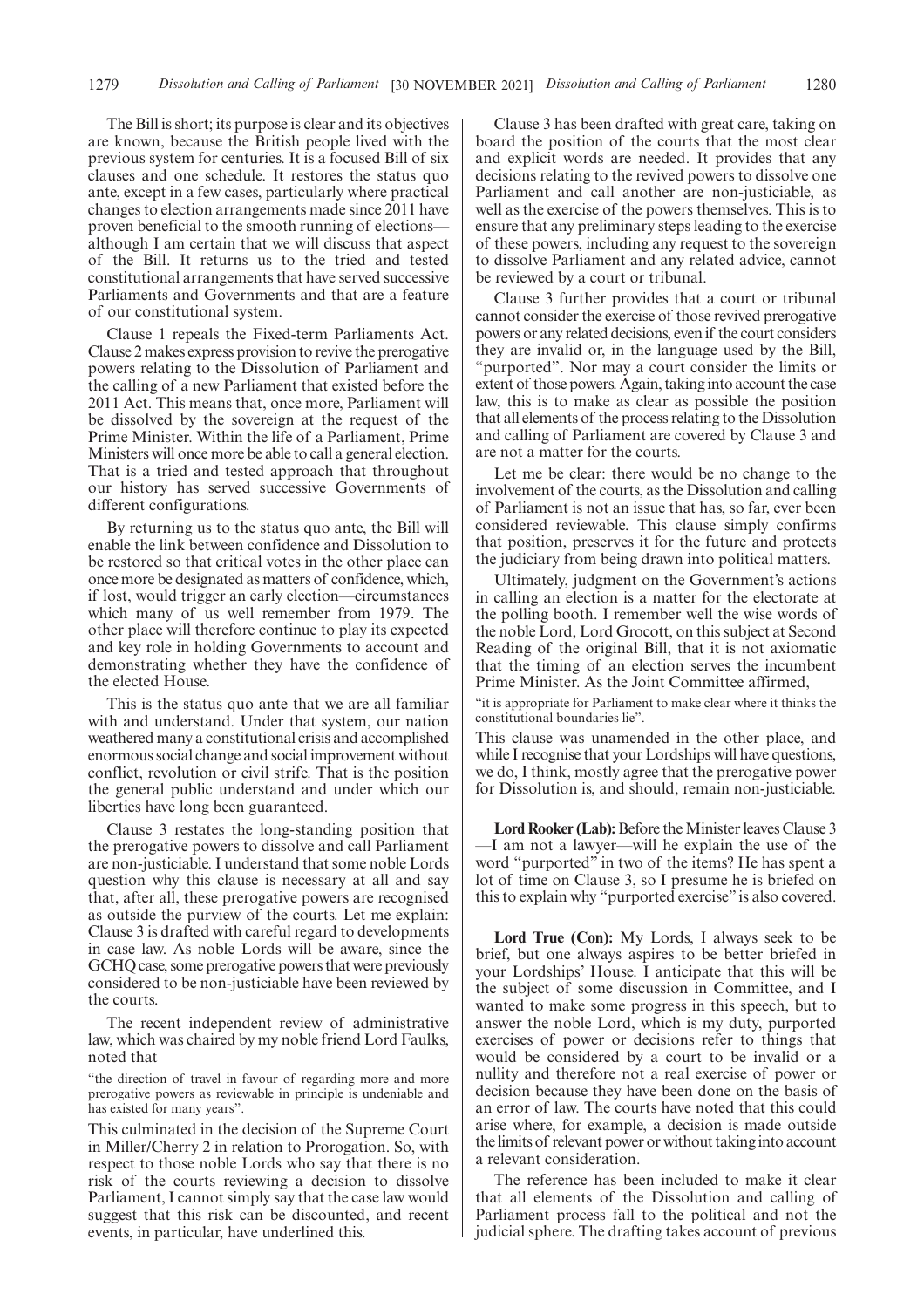[LORD TRUE]

judicial decisions, which I have no doubt we will discuss at some length in Committee. In particular in the case of Privacy International, the Supreme Court said that those drafting legislation should make clear whether such purported decisions are intended to be outside the jurisdiction of the courts. I am grateful to the noble Lord for his intervention, and I look forward to discussing this matter at some length—I hope not at some length—and I have no doubt that we will have a lively discussion in Committee, so I would like to make some progress, if I may.

Clause 4 provides a maximum parliamentary term of five years, calculated from the date of the first meeting of Parliament. This will ensure that elections are held at regular intervals by providing a longstop of five years, a maximum term which is of course still guaranteed by your Lordships through an explicit exception in the Parliament Acts. By reviving the prerogative powers, the Government could call an election either to resolve political deadlock, to seek a fresh mandate from the electorate or after a defeat on a major policy issue.

As I have set out, a Prime Minister will take a number of factors into account when choosing to call a general election. But of course, this would include— I can offer reassurance here—scheduled elections to the devolved legislatures. We recognise the practical administrative challenges of holding elections which are conducted under different arrangements simultaneously or in close proximity. A Prime Minister choosing to call an election would undoubtedly wish to take these matters into account.

Clause 5 introduces the Schedule, which sets out minor and consequential amendments. Clause 6 confirms that the territorial extent of the Bill is the UK, except for a very small number of amendments in the Schedule where the extent is more limited. The Schedule contains a number of minor and consequential changes, including to the parliamentary elections rules in the Representation of the People Acts 1983 and 1985, concerned also with the demise of the Crown and the Recall of MPs Act 2015. I would be happy to explain any of these in detail if your Lordships wished between now and Committee.

The Bill has undergone pre-legislative scrutiny. The Government are indebted to the work of the Joint Committee on the Fixed-term Parliaments Act. We have carefully considered the committee's findings and amended the Bill in two respects, the first being the Title of the Bill. This small but significant change ensures the purpose and effect of the Bill is clear, reflecting its precise remit and its constitutional significance. Secondly, having reflected on the Joint Committee's report, the Government agree that the trigger for the election process should be the Dissolution of Parliament. This amendment will give legal certainty that the election period will automatically follow on from Dissolution, providing a clear timetable leading to a defined polling date.

Let me conclude with the conventions which provide the flesh on the bones of the Bill. In restoring the status quo ante, conventions will once more govern the operation of the revived prerogative powers. Conventions can operate effectively only where there is shared understanding of them. That is why the Government published in draft their understanding of those conventions alongside the Bill for scrutiny—not only by the Joint Committee but by Parliament as a whole. We set out in that document:

"The circumstances in which a Prime Minister might seek a dissolution are underpinned by two core constitutional principles." First:

"The Prime Minister holds that position by virtue of their ability to command the confidence of the House of Commons and will normally be the accepted leader of the political party that commands the majority of the House of Commons."

Secondly:

"The Sovereign should not be drawn into party politics, and it is the responsibility of those involved in the political process to ensure that remains the case. As the Crown's principal adviser this responsibility falls particularly on the incumbent Prime Minister." We recognise that the conventions on Dissolution are part of an interlocking picture. Therefore, in our response to the Joint Committee, we have provided fuller explanations of the conventions on confidence Motions, Dissolution and Government formation. It is intended to provide the basis for discussion and debate among parliamentarians, building our shared understanding in and across both Houses and all those represented in them.

The value of conventions is not that they should cover every single hypothetical scenario but that they provide guiding principles and are an effective deterrent —in particular, the imperative not to involve the sovereign in politics. We welcome further discussion in your Lordships' House on the conventions. That is the best way to develop our shared understanding.

This Bill will deliver increased legal, constitutional and political certainty around the processes for the dissolution and calling of Parliament. It will restore tried-and-tested constitutional arrangements which have been understood by the electorate for generations and are underpinned by the core constitutional principle that the Government of the day draw their authority by commanding the confidence of the elected House.

I hope these constitutional arrangements that have served us well in the past will continue to serve future Parliaments and Governments of all parties, whatever they may be. The ability of a Prime Minister to call a general election for reasons of political or public necessity, to turn to the people to give their judgment, is an essential feature of our democracy. The Fixed-term Parliaments Act disrupted that relationship. This Bill, we submit, will restore the proper balance to our constitutional arrangements.

I look forward to a constructive debate on not only the Bill but the conventions. I commend the Bill to the House.

#### *3.40 pm*

**Baroness Smith of Basildon (Lab):** My Lords, I thank the Minister for his contribution and his endurance in getting through it—I have some cough sweets if they would be any use to him. I know how he feels; I once took a Bill through Committee while recovering from flu, with a lot of Lucozade under my desk. Given that he is not very well, I thank him for his contribution today. This is a relatively short Bill—six clauses and one schedule of what the Government describe as minor and consequential amendments. It is significant none the less, despite its brevity.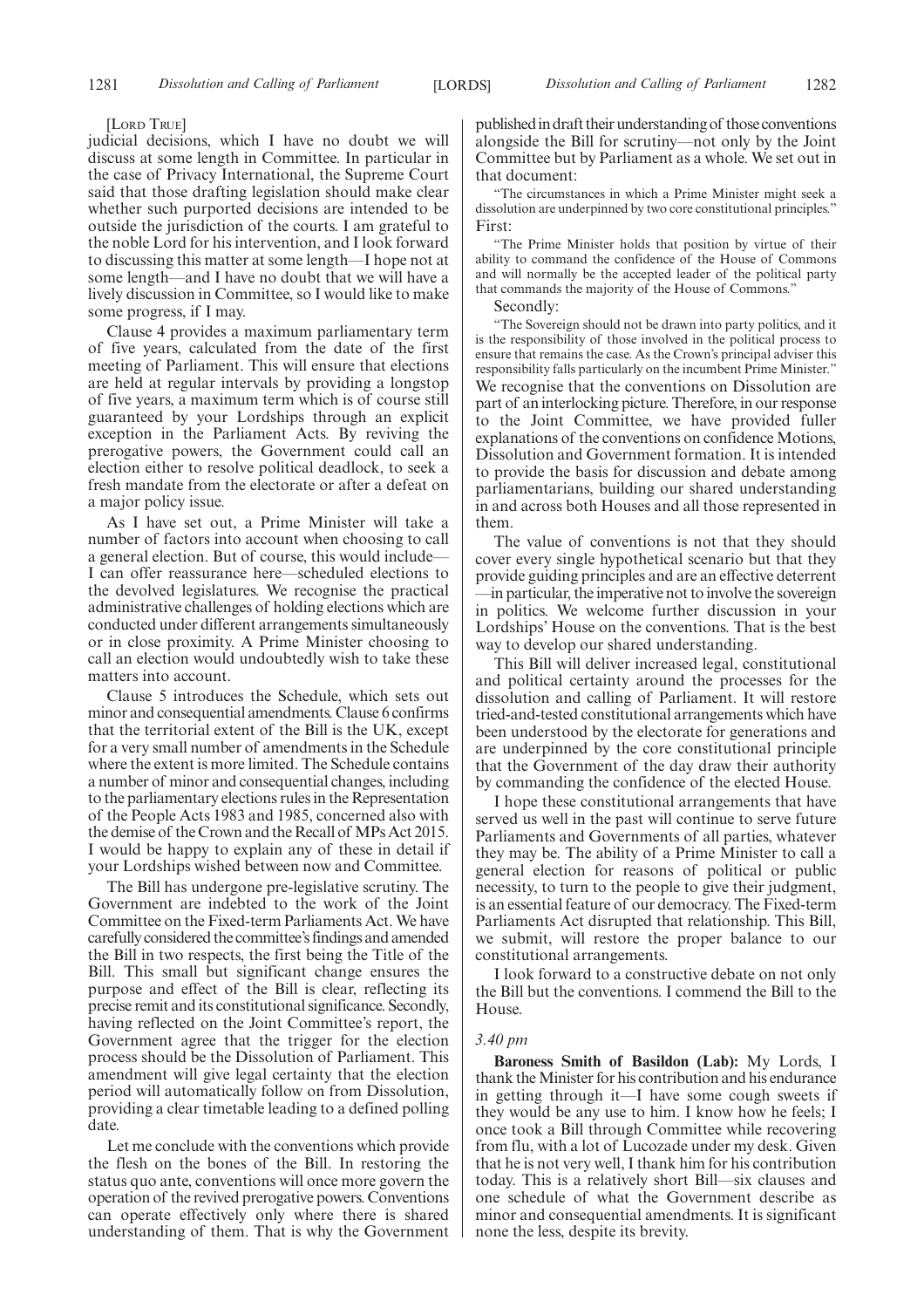I was talking to a colleague the other day who described your Lordships' House as the "custodians of the constitution". That may sound a little pompous, but I think we take the constitutional responsibilities of Parliament very seriously. With that, I entirely concur with the Minister's comments about the committees of both Houses, which have provided ample information and a very helpful backdrop to today's debate.

Looking at the list of speakers in today's debate, we have those who have served in government and at the highest levels of the Civil Service, colleagues from the law and constitutional experts. Some of our newer colleagues will contribute as well; I welcome and look forward to the maiden speech of the noble Earl, Lord Leicester. When he came to your Lordships' House, he described it as

"the most effective reforming chamber in the … world."

I hope we can live up to his expectations. I look forward to his contribution.

The Minister outlined this already, but I really think this Bill reinforces the traditional saying, "Legislate in haste, repent at leisure". I am not staking any claim for the moral high ground for myself or my party, but it is essential when considering constitutional changes that there is a proper process of investigation, analysis and consideration. Otherwise, it is impossible to predict and fully understand all the implications of the changes proposed. There is an onus on parliamentarians from both Houses, from all parties and none, to ensure that any constitutional change stands the test of time. The answer to addressing such issues is pretty straightforward. Probably quite boringly, it is about having a process to ensure that all the relevant issues and consequences, intended and unintended, are fully understood.

As the noble Lord said, there is now little doubt that the Fixed-term Parliaments Act is badly drafted legislation. It is also rather ineffective, possibly because of its starting point. Despite the principle being discussed often—as he said, even in party manifestos—there had been very little detailed consideration. When the Bill was introduced, it was clearly designed for a specific purpose at a specific time: to protect the coalition Government from instability. That was understandable, given that we have little experience of coalition governments in our system, but it is an unavoidable irony that the coalition for which it was designed was clearly more robust than the Conservative Governments that followed, as ways then had to be found to circumvent the legislation. There is little disagreement that it is flawed and needs to be replaced. The question that remains is how to go about it.

When reading through the debates in the other place, I found it interesting how often ministerial comments and opinions were asserted as facts. If I were being generous, I would probably describe them as optimistic assertions. At Third Reading in the other place the Minister, Chloe Smith, stated:

"The Bill therefore repeals the 2011 Act and returns us to the tried and tested system whereby Parliament will automatically dissolve after five years, if it has not been dissolved earlier by the sovereign exercising that prerogative power at the request of the Prime Minister."

#### She then asserted that the Bill will

"reset the clock back to the pre-2011 position with as much clarity as possible",

but does it really do that? First, the Joint Committee that the Minister here referred to identified ways in which the then draft Bill did not do that, including through the inclusion of Clause 3 in the Bill before us today. This is the ouster clause that puts in statute that the decision to hold an election is outside any legal jurisdiction. If the "factory settings"were being restored to 2011, then surely such a clause would not be required. I heard what the Minister said but it did not really bring the clarity that we are looking for.

In the debate in the other place, the Minister then also declared that the Lascelles principles—through which a monarch has a constitutional power under the prerogative to refuse an election in three very limited circumstances—were ones that the Government "acknowledged" as a historical fact and that

"now is the time for the underpinning conventions of the prerogative power to be debated and, indeed, restated."—[*Official Report*, Commons, Dissolution and Calling Of Parliament Bill Committee, 13/9/21; cols. 721-22.]

However, I am unconvinced that any of this provides the clarity we need for the legislation before us.

The key question is whether the prerogative can be restored by statute and, therefore, whether the Bill restores the prerogative powers as they previously existed, including the principles by which a monarch can refuse an election. If it is the Government's view that that is the effect of the Bill, why is Clause 3—the ouster clause that would prevent any decision being judicially challenged—so essential? That is a very specific question, and it is important because Clause 3 implies that the Government consider that by seeking to revert to what they describe as the previous position by statute, the decision to call an election could be legally challenged.

When our own Select Committee on the Constitution, chaired by my noble friend Lady Taylor, examined this issue last year—albeit without the benefit of seeing the legislation now before us—it said:

The possibility of legal challenge to the prime minister's advice to the Monarch, or the Monarch's decision to dissolve Parliament, must be avoided."

I accept that, and I understand why the Government remain scarred by the attempt at an unlawful Prorogation that was successfully legally challenged in 2019. The Minister will recall that so great was my concern and that of the noble Lord, Lord Newby, that we refused to take part in the Prorogation ceremony, which was later in effect declared void.

As the Minister and I have discussed, there is a clear difference between Prorogation and Dissolution, but the wider and perhaps more relevant question is whether the way the legislation is drafted is the correct way to address the issue. There was a difference of opinion in the Joint Committee, yet even those who supported the Government's approach in principle were concerned at how Clause 3 had been drafted—that is, its extent and future use as defined in Clause 3. My noble friend Lord Rooker picked up that issue and the Minister is right that it will have to be debated—perhaps for longer than he would like, although hopefully not too long. Still, it will have to be ironed out in Committee.

The use of the word "purported" has caused considerable concern because it appears that, in effect, Parliament is giving the Executive the power to do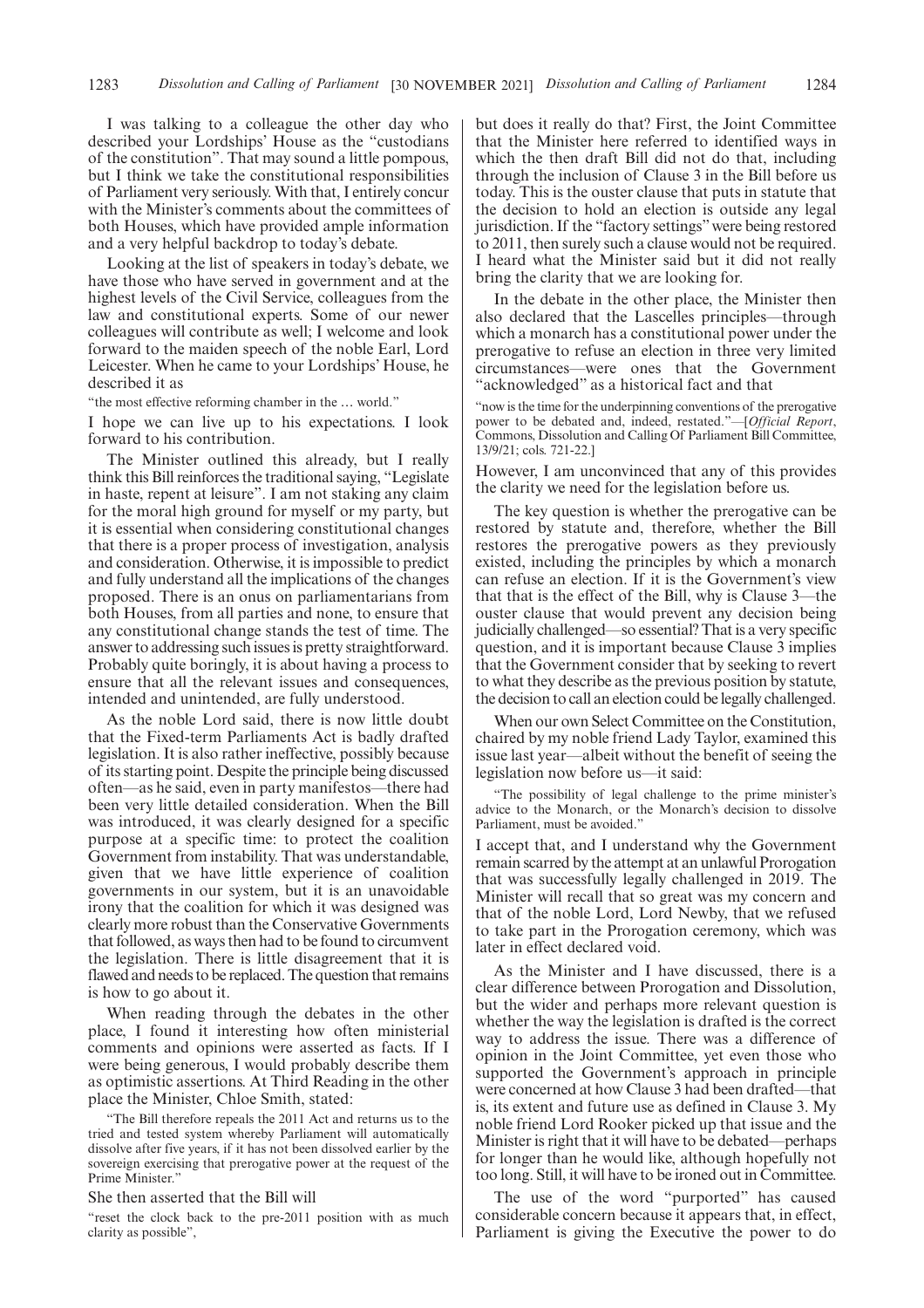#### [BARONESS SMITH OF BASILDON]

something that is not within their power, and there would be no legal redress whatsoever. I am not a lawyer—it probably shows—but from reading through the various reports and evidence to the Joint Committee and the Constitution Committee, it was obvious that if you ask two lawyers the same question, you get at least three opinions. Some said that they thought the ouster clause was clear, while some thought there was the potential for abuse. Others, including constitutional experts, considered that the courts would then seek to interpret the clause. I suspect that the potential for the latter two outcomes is undesirable and certainly not what the Government intended—so Clause 3, the ouster clause, may not even do what the Government intend.

So, what are the alternatives? I suggest that there are two options that we could consider and draw out in Committee. First, as invited by the Joint Committee, the Government could consider whether a more limited but clearer and more precise approach could be more effective. However, in the initial response to that invitation, the Government appeared to both agree and disagree. They accepted that clarity was necessary but disagreed that they needed to change anything.

An alternative approach would be for the House of Commons to continue to have a vote on the issue. Given that the power has been with Parliament since the Fixed-term Parliaments Act 2011, it would not be a huge leap to consider that that position should continue. Otherwise, the effect of the changes proposed by the Government will not be just to set the clock back to 2011 but to increase the power of the Prime Minister not just beyond the current position but beyond what existed prior to 2011.

Let us face it: this Prime Minister has not exactly established himself as someone who could be constrained, or even guided, by the normal conventions of Parliament. Whether because of the unlawful Prorogation, for example, or his lack of support for the Ministerial Code, there are many who consider that the Prime Minister wants to find ways around the usual and normal ways of working rather than follow the rules. But, as we have already seen, he is not alone in the Government in appearing to consider the normal processes of checks and balances in our system as something of an inconvenience. Legislation has to be considered for all situations, not just one particular Prime Minister.

I am sure that most noble Lords in this House would agree that Parliament and the governance of our country work best when there is a balance between the Executive and Parliament, not when the Prime Minister thinks that they are one and the same. If the Government consider that the Lascelles principles still apply—and I am not convinced that they do—the monarch could, in future, again be placed in a difficult position: having to make a decision to either accept an inappropriate request for Dissolution or refuse the advice of a Prime Minister for an election. However, the ouster clause is a heavy-handed, inappropriate way of dealing with the issue.

A point made by Professor Andrew Blick of King's College, London, is one that we would do well to heed, and perhaps look at in more detail in Committee. In his evidence, Professor Blick considered that maintaining a vote in the House of Commons would help to insulate the monarch from being put at the centre of a political and constitutional controversy. Many of us remain very concerned at the way the Leaders of both Houses went to Balmoral to ask the Queen to call for the Prorogation. So I favour this approach, but we will get into that in more detail in Committee.

There are other issues in the Bill, such as the number of days needed for a general election, that we may also want to probe further. I look forward to today's debate, with the expertise and information we have in this House, and to our deliberations in Committee.

#### *3.53 pm*

**Lord Newby (LD):**My Lords, I too offer my sympathies to the Minister for having to take forward this Bill under the duress of a heavy cold. I hope that my comments will not add too much to his coughing and spluttering.

This is an exceptionally short Bill but still a very significant one. The Act that it replaces was said by David Cameron to be

"the biggest transfer of powers from the Executive in centuries." If we accept his judgment, it follows that the repeal of the Act to return to the position that preceded its passage marks a major transfer of powers back to the Executive. So the key question before us is whether such a transfer is justified. On these Benches, we believe that it is not.

The purpose of the Fixed-term Parliaments Act was to provide a stable framework within which the coalition Government formed in 2010 could operate. In his Second Reading speech in another place, even Michael Gove accepted that it had been successful in achieving this and had prevented the Tories "collapsing the Government" early to gain a political advantage.

The reason we have this Bill before us today is that the previous minority Conservative Government were frustrated in calling an election because they did not have a parliamentary majority. Yet, even with the Act in place, Theresa May was able to call an election, having had a revelation while up a mountain, and Boris Johnson was able to call an election three years early in the wholly exceptional circumstances of 2019.

The advantages of having a fixed term are clear. It brings some certainty and reduces the advantage the Prime Minister has in choosing an election date that maximises his or her chance of victory. Research in the UK by Schleicher and Belu shows that, where elections have been called opportunistically before the statutory end point of a Parliament, it has given the incumbents an average increase in vote share of 3.5% over what might otherwise have been expected, which has translated into an 11% seat advantage. In circumstances where no party has a majority in the Commons—a highly likely scenario for the UK in the future—it gives the largest party a massive advantage.

Fixed terms also provide the parties with a more level playing field on electoral expenditure.

**Lord Cormack (Con):** I am most grateful. What was the massive advantage in 2017?

**Lord Newby (LD):** My Lords, the massive advantage was perceived in the mind of the Prime Minister. The massive disadvantage was her judgment, not that she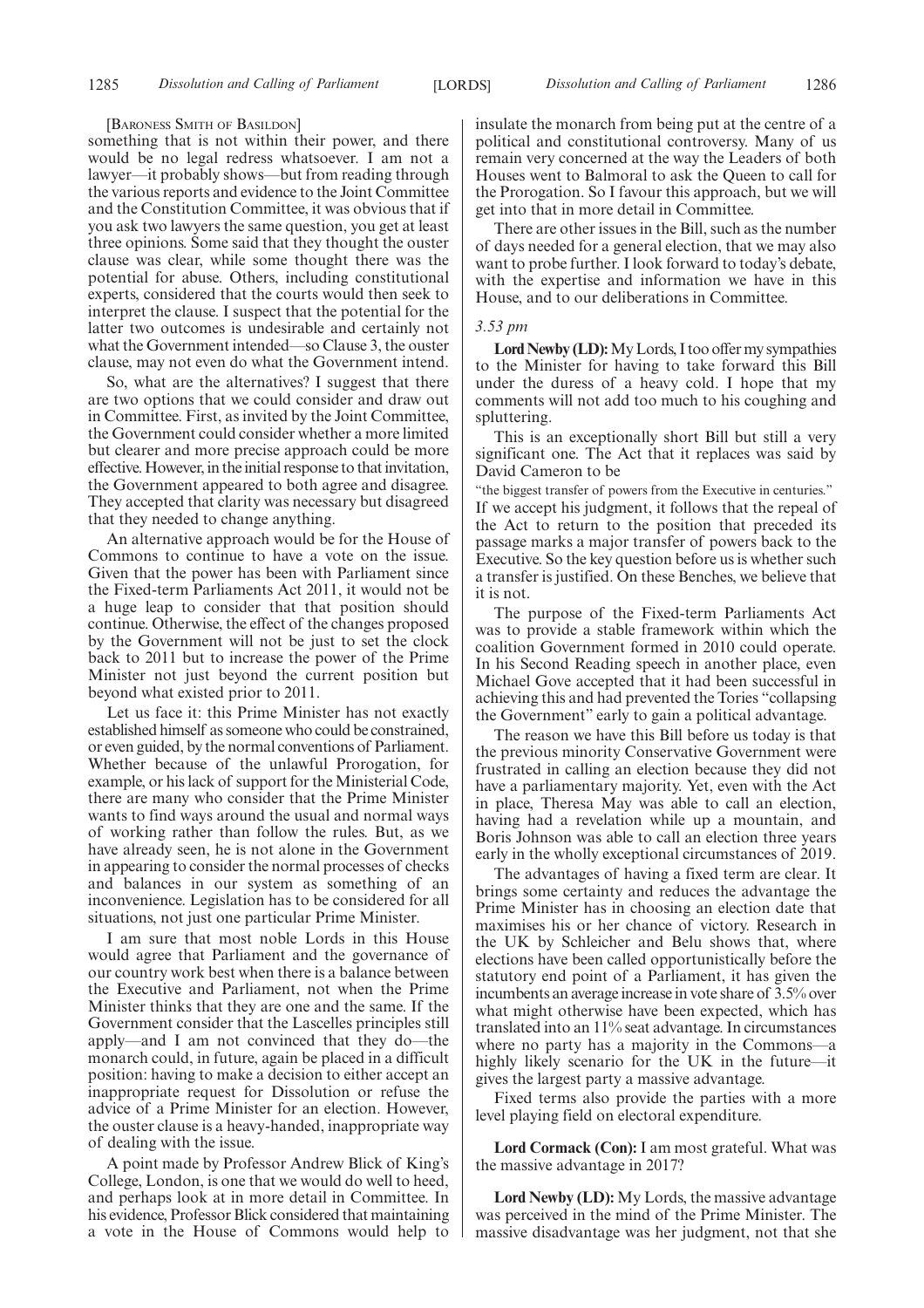did not have the opportunity to exercise that judgment. We think the exercise of that judgment, on what was by any accounts if not a whim then a very short period of decision-making, is a bad idea for democracy.

As I was saying, fixed terms provide parties with a more level playing field on electoral expenditure. If the Government can plan for an early election, they can ratchet up spending in the year before the planned, but unannounced, date. Opposition parties will typically be unable to take the risk of planning and spending on the basis of an early election date. For these reasons, a fixed-term Parliament is the international norm. Some three-quarters of the world's major democracies have a fixed term. So do the Scottish, Welsh and Northern Ireland legislatures. No doubt that is why Labour was so enthusiastically in favour of introducing a fixed-term Parliament in Gordon Brown's manifesto in 2010. I am not arguing that every single aspect of the current Act is incapable of improvement, but I am seeking to defend the principle which lies behind it.

So if we are to reverse the biggest transfer of executive power from the Executive in centuries and hand it back to the Prime Minister, you would hope that there would be a compelling reason for doing so. In moving Second Reading in another place, Michael Gove said that this compelling reason was that

"it gives power to the people."—[*Official Report*, Commons, 6/7/21; col. 788.]

This is pure doublespeak. It does not give power to the people; it gives it to the Prime Minster, pure and simple.

I suspect that this Prime Minster will not follow the precedent of his predecessor by having a revelation during a long mountain walk, but he might have it on the roundabout at Peppa Pig World and come back the next day and simply call an election. How do the people have any say in that decision? They clearly do not. They do have the power to vote the Prime Minister back or not at the subsequent election, but, if you really wanted to give power to the people, surely a Prime Minister would follow the public mood and, when it was supportive of an early election, call one. But that is exactly the time when a Prime Minister is least likely to call an election, because the people want elections when they want to change the Government, not retain them. So the democratic argument for prime ministerial discretion on calling an early election is entirely bogus.

This Bill seeks to put the clock back and reinstate prime ministerial powers over Parliament. But it goes further than that. With Clause 3, it seeks to increase prime ministerial power further by removing the power of the court to adjudicate on the way in which that power is exercised. As we saw in 2019, judicial oversight is not just a theoretical possibility but, as the noble Lord, Lord True, said, an actual possibility, and the Prime Minister simply wants to cut out this possibility in future.

If that is his aim, there is a much more satisfactory and democratic way of doing this, which is to make the calling of an election before the end of the full allotted span of a Parliament subject to a vote in the Commons. This reins in the executive power that the Bill seeks to give the Prime Minister, without unduly hobbling his or her ability to call an election—because, at the very least, the Prime Minister would have to consult Cabinet colleagues and persuade their party to vote for such an election.

In practice, it is unlikely that the Prime Minister will be denied an election by Parliament—by the Commons. Oppositions nearly always want elections and, if the Prime Minister is able to persuade neither their colleagues nor the Opposition to vote for one, the likelihood is that it would not be in the national interest. We will therefore support an amendment in Committee to make the premature calling of an election subject to a vote by the Commons. By doing so, we would remove the problem of the ouster clause and restrain prime ministerial power but allow MPs to decide whether it is in the national interest to have an election when the Prime Minister wants to call one. My colleagues will raise other aspects of the Bill both today and in subsequent stages, but, if the Lords can persuade the Commons to take back some control of the electoral process, I believe that it will have fulfilled its constitutional role.

To return to first principles, the British public do not elect a Government; they elect a Parliament, and an Executive are then drawn from that Parliament. Parliament is the servant of the people, and Parliament, not the Executive, should have the decisive vote on when the people should have their say.

#### *4.01 pm*

**Lord Brown of Eaton-under-Heywood (CB):** My Lords, I support the Bill. While it appears that no one really wants to keep the Fixed-term Parliaments Act, there are obviously differing views about what should replace it. There seem to me to be three basic suggestions: first, that the Commons should have a vote; secondly, that the Prime Minister should decide, subject to the courts' supervisory jurisdiction; and, thirdly, that the Prime Minister should decide but do so under a nonreviewable prerogative, which is what the Bill proposes. As I said, I favour the latter.

To clear the ground—the noble Lord, Lord Newby, has just done this—obviously, the three alternatives, if you can have three, are mutually exclusive. If the Commons has a vote, that decision is plainly unreviewable: Article 9 of the Bill of Rights plainly puts that out of court. It should further be noted that there is disagreement among lawyers as to whether, given that the FTPA earlier replaced the prerogative, the prerogative—certainly in an unreviewable form—can now be restored. My own clear view is that it can, and that is certainly the view of Lord Sumption and Mark Elliott, the leading Cambridge professor of public law, who advises the Constitution Committee and who supported the decision in Miller II.

With Clause 3 in the Bill, I simply cannot see any court, and certainly not the Supreme Court—now under new management, with a new president contemplating reviewing the prerogative of the Prime Minister. Indeed, even without Clause 3, I do not think that it would have done so, but it is there for the avoidance of doubt. Indeed, one reason for having it there is to relieve the court of the embarrassment of being drawn reluctantly—believe me—into this rather sensitive area.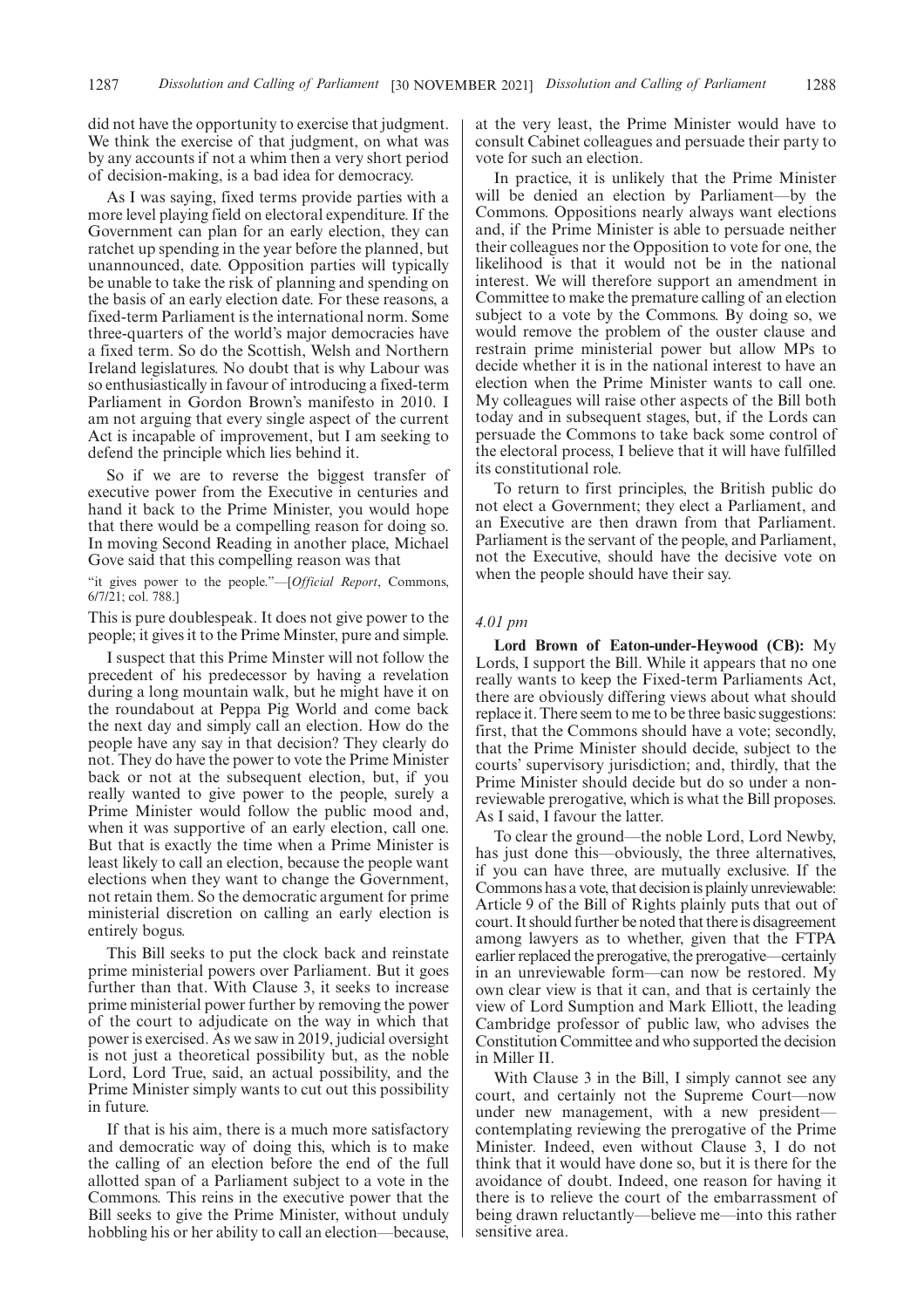[LORD BROWN OF EATON-UNDER-HEYWOOD]

Let me explain now why I see no basic objection to an unreviewable prerogative here—it is, or would be, exercisable by Her Majesty not on the advice but at the request of the Prime Minister—and then I must explain why I do not think that the House of Commons should have a vote. As to an unreviewable prerogative power, I gather that there are those who worry that that could place Her Majesty in an invidious position if, for example, the Prime Minister did not like the result of a general election and thought he could get a better majority with an immediate further election. That sort of thing, besides being flatly contrary to the conventions set out and agreed on all sides, is really a purely theoretical risk. Any Prime Minister has to have regard to the obvious general good sense of the electorate, and we all know that electorates can see through that sort of thing extremely readily. Certainly, it does not to my mind suggest for a moment that the Prime Minister could be mad enough to reach a decision that would actually embarrass Her Majesty.

As to the Commons having a vote, I object to that because it would leave wide open the possibility that we could return to the selfsame intolerable position that arose under the Fixed-term Parliaments Act back in the late summer of 2019. Paragraph 86 of the report of March this year from the Joint Committee on that Act said:

"It would be possible to replace the Fixed-term Parliaments Act with a provision requiring a vote in the Commons before Parliament was dissolved. A minority of the Committee argues this would be the simplest and most obvious way of protecting the Monarch from being dragged into party political debate. The majority considers it a change which would only have a practical effect in a gridlocked Parliament, which could mean denying an election to a Government which was unable to function effectively, and which might therefore be counter to the public interest."

In a letter dated 12 August, the Minister gave a well-judged response to the suggestion from the Public Administration and Constitutional Affairs Committee for a convention that there should be a Commons vote. The letter said:

"To establish a convention that a resolution of the House must proceed an early dissolution would not be compatible with a return to the tried and tested arrangements for calling an election. Indeed, to create such an expectation would potentially only lead to a repeat of the circumstances of 2019 which this Bill seeks to avoid in repealing the 2011 Act and reviving the dissolution prerogative."

The imperative, in my respectful suggestion, is to avoid any risk of returning to the position that arose then. In speaking in a debate on 5 September of that year, 2019, I deplored the situation brought about by the Kinnock Bill, an Opposition Bill to ensure that Boris Johnson could not pursue his essential policy of securing Brexit, even if necessary on a no-deal basis. Although I was certainly no supporter of the Prime Minister or of Brexit, and still less of a no-deal Brexit, I suggested that the Bill compelled the Prime Minister to go to Brussels cap in hand, not merely to seek but to obtain a further extension to that process. A little later, I said that

"those promoting this Bill are at one and the same time intent on compelling the deep abasement of our sitting Prime Minister and yet refusing the Government the opportunity by general election to reinforce its right to govern, which we generally take for granted."—[*Official Report*, 5/9/19; col. 1177.]

The imperative of this Bill is that we do not allow that to recur. Let us return to the safe and sound position we used to have—let us pass this Bill.

#### *4.10 pm*

**Lord Grocott (Lab):** My Lords, the House might allow me to mention that, in June 2014, a Labour Back-Bencher introduced the Fixed-term Parliaments Act 2011 (Repeal) Bill. I happen to have a copy of it with me here. Modesty prevents me mentioning the name of the person who introduced the Bill, but it got nowhere; the Government ignored it. Had they not, we would have saved ourselves an awful lot of time and trouble. At least this allows me to deploy my favourite parliamentary phrase: "I told you so". The intentions of the Bill before us are clear: first, to scrap the Fixed-term Parliaments Act 2011 and, secondly, to return to the system of dissolving Parliament which existed prior to the Act. I very much agree with the first objective, but some significant improvement is needed to the second.

The Fixed-term Parliaments Act 2011 was a bad piece of legislation. It was a major constitutional Bill presented in haste, with no attempt at reaching consensus and no pre-legislative scrutiny. Perhaps most damning of all, the Bill was drafted in cynicism between two political parties, the Tories and the Liberal Democrats, that did not trust each other and wanted a mechanism that would keep them in office for a full five-year term. David Laws, in his book *22 Days in May*, says it all:

"William Hague and George Osborne indicated that we needed a mechanism to build confidence in each other … That pointed to fixed-term parliaments".

So much for David Cameron's quote that it was a major transfer of power from the Government to the legislature. I was amazed that the noble Lord, Lord Newby, quoted that approvingly when, quite clearly and unarguably, the whole purpose of the Bill was to guarantee the Executive a five-year term. That is no way to make constitutional change. I would like to hear from the Minister on this; perhaps he could apologise on behalf of the Conservative Government at the time that this Bill was ever introduced, and say that no major constitutional change will be introduced without full cross-party debate and pre-legislative scrutiny as long as this Government are in office.

The 2011 Act led to serious damage to the way in which our democracy works. This was particularly evident during what I can describe only as the poisonous Parliament between 2017 and 2019. There were at least two deeply damaging episodes for which the Act was directly responsible. The first was in January 2019 when we had the first of the so-called meaningful votes on Brexit. The Government lost that vote by 432 votes to 203, with a majority against them of over 220. Prior to the Fixed-term Parliaments Act and the conventions that existed at the time, there is no conceivable way that a Government could have survived a defeat like that without either an immediate vote of confidence or by calling a general election.

An even more damaging consequence of the Act was in autumn 2019. This was when the Government had unarguably lost the confidence of the Commons, again on their European policy. Three times they tried to call an election to settle the matter and three times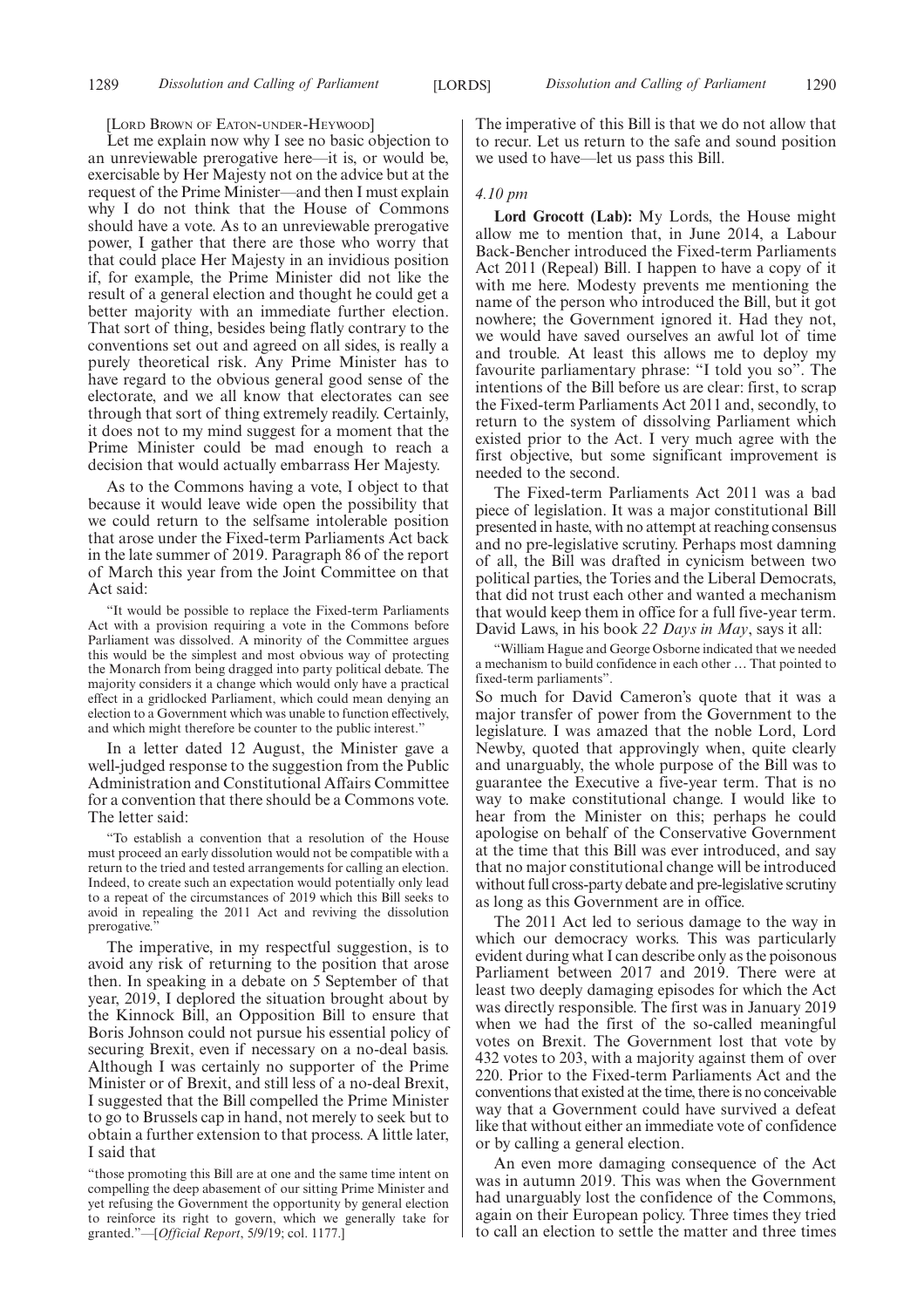failed to achieve the two-thirds majority required by the Act. This meant that in our cherished parliamentary democracy, whose foundational building block is that Governments govern on the basis of the confidence of Parliament, we faced a situation in which a Government remained in office despite clearly having lost Parliament's confidence. They could not pass their legislation nor enable the British people to vote in a general election. No wonder it is such a discredited Parliament.

What should we put in the Act's place? I was privileged to be a member of the Joint Committee that examined the current Bill. There were two related issues that we must have spent half our time discussing. The first concerned the role of the monarch and the need to keep the Queen out of politics. The second was about the so-called Dissolution principles. These issues are fundamental to our democracy. They are, after all, questions about the circumstances in which the British people can exercise their most fundamental democratic right—the right to vote.

The Government's answer to these questions is, on the surface, a very simple one. It is to return to the system exactly as it was before the Fixed-term Parliaments Act. This meant that, apart from in a very restricted number of conventions, a general election could take place whenever a Prime Minister requested that the monarch dissolve Parliament. But herein lies the rub: as we know, a request, as opposed to advice, from a Prime Minister means that the monarch still has discretion about whether to accept the request. Then inevitably you hit a serious problem. If you consider it essential to keep the monarch out of politics—I do—how on earth can you allow even the possibility of her deciding whether she can refuse a request from a Prime Minister for a general election? Such a decision would be a major constitutional crisis. There could hardly be a more politically charged subject.

There is a solution, which has been touched on by previous speakers. In my view it is a very simple one, and it is that a general election should be held not just when a Prime Minister goes to the monarch and requests one, but when a Prime Minister goes to the monarch armed with a House of Commons resolution and advises her to hold one. Remember that, in our constitution, advice from the Prime Minister is something that the monarch would accept. This simple requirement of a majority in the Commons solves every problem at a stroke. The Government get what they want because a Prime Minister—who of course would not be Prime Minister unless he or she enjoyed the confidence of the Commons—would get the necessary majority on such a fundamental issue. There would be no need for endless debates about Dissolution principles as the authority of Parliament is the only principle that you need. The Queen is kept completely out of politics; she is simply abiding by the supreme authority of a parliamentary majority.

There are other advantages. First, a resolution of Parliament would not be challenged by the courts, so the judiciary would be kept out of politics. Secondly, we would avoid the bizarre embarrassment of the Bill as drafted, which hands back power from Parliament to the monarch. The whole history of our democracy involves the steady transfer of prerogative powers from the monarch to Parliament. This Bill effectively says, "No, we don't want these powers so please can the hereditary monarch take them back?" By the way, if the Minister when replying says that the whole purpose of the Bill is to give the power of Dissolution back to the Prime Minister to avoid the chaos of the last Parliament, the answer is simply this: on the three occasions when Boris Johnson wanted a general election, he would have got one under my proposal because a majority of MPs said yes. It was simply the requirement of a two-thirds majority that caused the chaos.

I also say to those who object to the idea of a simple majority of government-supporting MPs being able to call an election when it suits them, they can do that already. The Early Parliamentary General Election Act 2019 did just that with a simple majority. I am suggesting a solution that keeps both the monarch and the courts out of politics. It enables a Prime Minister with a majority in the Commons to secure a general election, just as Prime Ministers have been able to do in the past. It solves at a stroke all the problems of having to define Dissolution principles. All that is needed is to include in the Bill a provision that a Dissolution will take place when the Prime Minister arrives at the palace armed with a House of Commons resolution, which would then be granted automatically. I very much hope that the Minister can see that case when he winds up, and I look forward to his reply.

#### *4.20 pm*

**Lord Strathclyde (Con):** My Lords, that must have been a very satisfying speech for the noble Lord, Lord Grocott, to make—I can see that he enjoyed it. It might have been shorter if he had simply stood up and said, "I told you so."

I support the support the Bill as well. Our lives would of course be considerably easier if all Bills were introduced like this, largely supported by the Opposition and unamended in the House of Commons. It puts a wrong right and takes us back to where we were before. It is admirably clear in its intention and impact. While I accept that there are some aspects of detail that are controversial, I hope that the Government will not be swayed from their course of action.

As part of the good will that existed at that heady time of excitement at the creation of the coalition, post the general election of 2010, I was persuaded that the Liberal Democrats had some ideas that needed to be tested by experience, and so the Fixed-term Parliaments Act was created. It was something that I supported, despite my earlier scepticism. However, the events of 2017 and 2019 showed that the Act was insufficiently flexible to meet our constitutional arrangements. It gave power to the courts and to the House of Commons, it created a muddle and it was also unnecessary. This Bill returns us to the clarity that we previously enjoyed. In this House, I believe that one of our overriding objectives should be to provide that kind of clarity and simplicity.

Of course, there will be those who urge conditions on the workings of the Bill through the House of Commons—in the way that the noble Lord, Lord Grocott, has—and indeed the courts. I urge the Minister to ignore their blandishments, however elegantly they are made.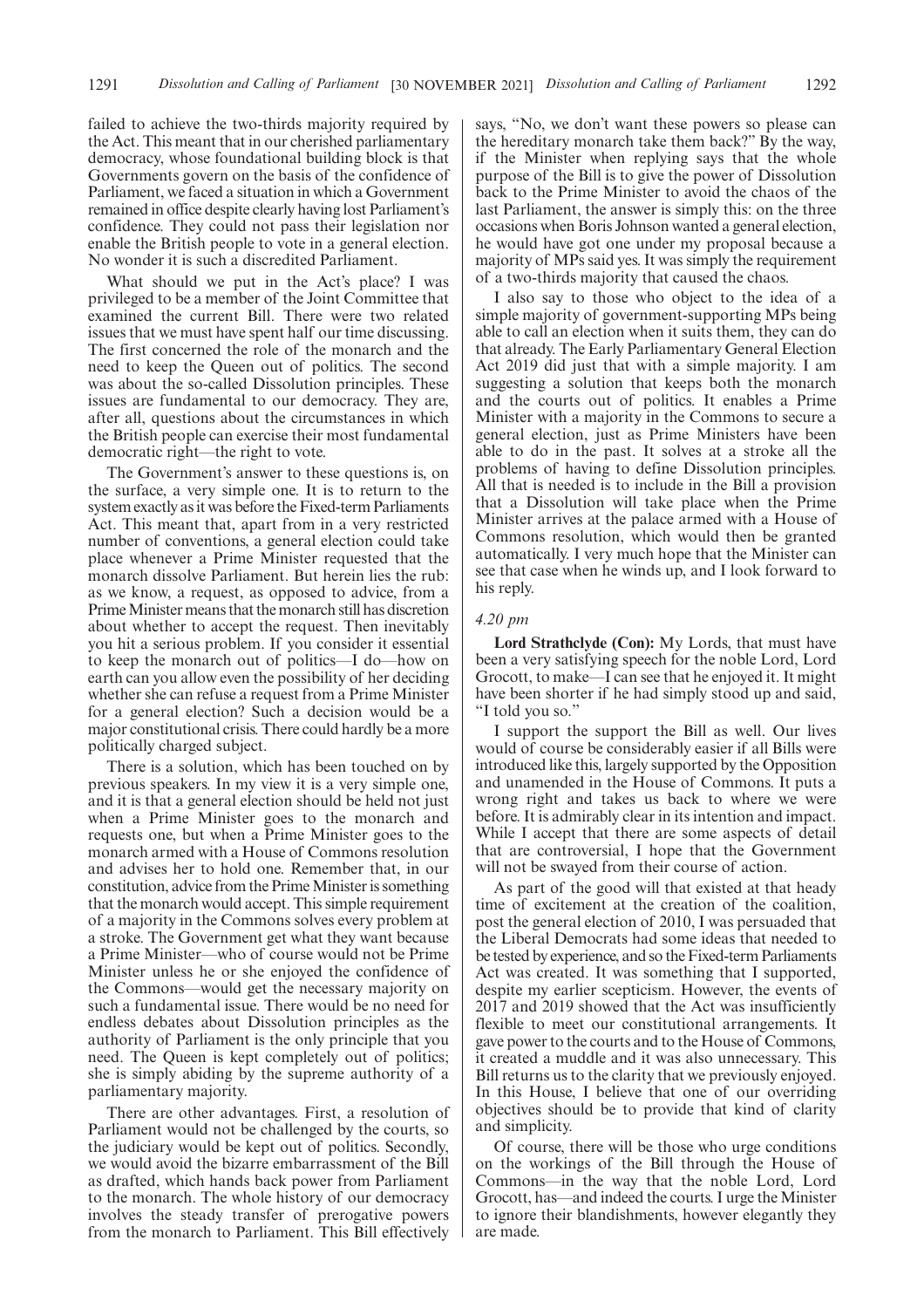#### [LORD STRATHCLYDE]

The Bill deals with the whole question of when elections are called. I believe that we should do nothing to put hurdles in the way of people using their vote. "Trust the people" might sound like a cheap political slogan, but it is the cornerstone on which our constitution is built. The noble Lord, Lord Grocott, put it very well when he said that there was a fundamental right to vote, but I part company with him after that.

We should do everything to make sure that our system of dissolving Parliament and calling an election is very clear and well understood by the people of this country. This Bill does just that and should be supported.

#### *4.22 pm*

**Lord Beith (LD):** My Lords, it is no surprise that the noble Lord supports the Bill even though he had to offer an explanation for having supported the Fixedterm Parliaments Act in the first place. I am a supporter of the principle of fixed-term parliaments, but I served on the Joint Committee on the Bill and on this House's Constitution Committee when it considered the Bill as then proposed. I pay tribute to my colleagues on both committees for their very careful consideration of the issues.

I was in the Commons at the time of the Fixed-term Parliaments Act, but, more significantly, I was in the Commons in 1974, when the old system was tested. We had elections in February and October of that year, and I had fought a by-election in November of the previous year, making it three elections in 11 months, with a majority still in two figures at the end of that process. The question that this raises is this: was Harold Wilson advised that to seek an immediate election after the outcome of the February 1974 election would be unreasonable? There was a decent interval of eight months before the next election took place something that emerged from the process. We still do not know, and I look forward to someday finding the answer to that question.

Fixed-term parliaments are normal in most democracies. We are the exception. Fixed-term parliaments preclude, or limit, the ability of the Prime Minister to time elections to gain advantage or, worse, to create short-term policy inducements in order to secure a majority. That is essentially what Harold Wilson did in 1974. Fixed-term parliaments avoid the further problem that frequent elections and short Parliaments disrupt parliamentary scrutiny of the Executive. It is not always realised that a general election closes down the Select Committee system not only for the duration of the election but for what can be several months after the election. Back-Bench Members who succeed in the ballot for Bills lose their chance of getting their legislation through, and the threat of an early election is one of the devices that Government Whips use as they seek the votes of unwilling Back-Benchers in marginal seats. We might see more of that in this Parliament.

For Liberal Democrats—and, indeed, for Labour, until it changed its position—fixed-term Parliaments were a manifesto policy. A key factor in the coming into effect of the Fixed-term Parliaments Act was the need to maintain the coalition. As the Joint Committee points out, a future coalition may well make similar provision. It is misguided to assume that the so-called gridlock of 2019 was primarily caused by the Act or would be likely to occur again if the Act remained in force. It was a unique set of circumstances in which the majority in Parliament were opposed to the policy outcome of a no-deal Brexit that the Government favoured and could bring into effect by the mere calling of an election—not by the outcome of an election but by the mere calling of an election—during the timetable, before the clock reached midnight. By closing down Parliament for that period of the election the policy outcome of a no-deal Brexit could be secured. It is hard to imagine that set of circumstances happening again.

I recognise that both the Conservative and Labour parties went into the most recent general election committed to repealing the Fixed-term Parliaments Act, and I was therefore willing to be involved in detailed committee scrutiny of the Bill to ensure that it did not damage essential constitutional principles. I welcome the Government's engagement with both committees and their willingness to make some modest, but not insignificant, changes, including the title, but also, more significantly, the language Ministers use to refer to the Prime Minister's ability to request a Dissolution, rather than advise. The advice would be binding upon the sovereign; the request is not.

In order to return to the status quo ante, the ability of the monarch to refuse a Dissolution needs to be retained. There are very rare circumstances in which it might be used—for example, when a Prime Minister seeks a quick rerun of an election in the hope of getting a larger majority. But the essence of the matter is that the Prime Minister would be advised that he should not put forward such a request because it would be drawing the sovereign into political controversy. A power can be significant even when it is never directly used. That is the significance that I sought to draw from the 1974 experience.

The Joint Committee was very concerned, as noble Lords have been today, about Clause 3—the ouster clause—and particularly its wide drafting. There is general agreement, not just in politics but in the courts as well, that the calling of elections is not a matter in which it would be desirable for the courts to intervene, but inclusion of a "purported exercise" of those powers in the ouster is a worrying precedent, asserting that the Minister's powers are what the Minister says they are, not what the law says.

Some Ministers, including the current Justice Secretary, appear to have declared war on judicial review, which is a very important restraint on a powerful Executive. This clause looks a bit like a trial run for ouster clauses on other matters. In this case, it is not necessary, as several have said this afternoon. A House of Commons vote in support of a Dissolution request would be proof against judicial review under the Bill of Rights. A minority of us on the Joint Committee favoured that provision being included in the Bill.

I will make one final point, which is drawn from the summary of the Commons Public Administration and Constitutional Affairs Committee's report. It says:

"A mix of statute and convention remains the best way for this area to be governed, but requires the actors involved to act in ways which engender trust."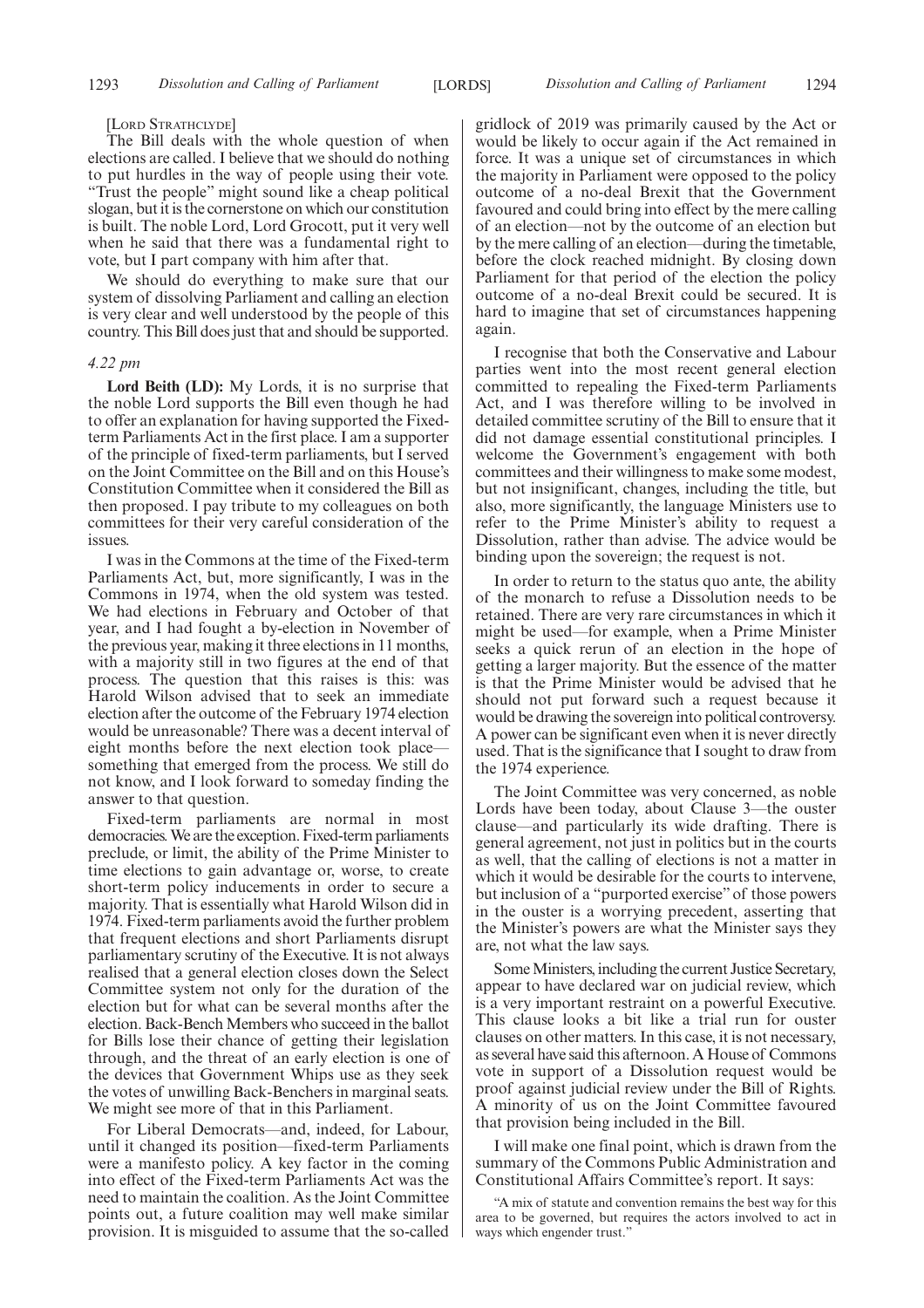Recent events underline the importance of those words. It is difficult to sustain trust when it appears that the Prime Minister and some of those around him easily forget that rules and long-established conventions apply to them and not just to the rest of us.

### *4.29 pm*

**Lord Butler of Brockwell (CB):** My Lords, I regret that I am going to share the self-satisfaction of the noble Lord, Lord Grocott. I believed from the outset that the 2011 Bill was misconceived. Partly through the not inconsiderable intervention of my noble friend Lord Pannick, who regrets that he cannot be here today, your Lordships' House was twice persuaded to send the Bill back to the House of Commons for reconsideration. The concession eventually obtained was that the operation of the Act should be reviewed in 2020 by a Joint Committee. That was conducted under the chairmanship of the noble Lord, Lord McLoughlin, who I think I am right in saying should be congratulated on his birthday today.

The stated intention of the Fixed-term Parliaments Act was, as the noble Lord, Lord Newby, said, to ensure that the 2010 coalition lasted a full five years. But, with respect to the noble Lord, the Bill was not even sufficiently effective to do that. If either of the coalition parties had wanted to end the Parliament early, it is highly likely that, with the support of the Official Opposition, the necessary two-thirds majority in the Commons to bring the Parliament to an end would have been available.

A second aim of the Act was to remove from the Prime Minister the alleged advantage of being able to choose the timing of a general election. In my experience, the flexibility that Prime Ministers have is very limited in practice. No Prime Minister is likely to choose to put their Commons majority at risk before the last year of a Parliament unless they judge it essential in order to get their Government's programme through. Experience also shows that, if the electorate sense that the Government are putting them to the trouble of a general election for opportunist reasons, they punish the party severely through the ballot box, as the intervention by the noble Lord, Lord Cormack, made clear. That is what Mrs May found in 2017.

I believe that the traditional arrangement by which the Prime Minister can ask the Queen to dissolve Parliament so that the Executive can seek a new mandate, in circumstances where they cannot rely on getting their programme through Parliament, is in the national interest. I therefore support this Bill. However, I greatly regret the inclusion of Clause 3. The noble Lord has argued that the Dissolution of Parliament is a matter properly dealt with by the electorate rather than the judiciary, but in my submission, this is a false argument. By the time the electorate have any say, Parliament will have been dissolved, the power will have been used and the Queen will have had to assent to it.

If the Bill gave a role to Parliament in the Prime Minister's request for Dissolution, it would, as others have said, be a different matter. But the Bill does not allow any involvement by Parliament. Under the Bill, Dissolution is not something done by Parliament; like Prorogation, it is something done by the Executive to Parliament. Parliament does not authorise it or have any role in it. If the Executive misuse their power, in my view the exercise of that power should be subject to review by the courts.

But in this case, as has already been pointed out, there is an even more fundamental objection. Let us suppose that the Government do misuse the prerogative power in some way. All commentators agree that, at least in theory, such a situation could happen. What protection would exist if the courts cannot intervene? There is only one source of protection in that circumstance: the sovereign. The sovereign would have to refuse the Prime Minister's request for Dissolution. That would require the sovereign to do what everyone agrees she should be protected from doing: intervening in party politics, and in the most contentious of circumstances. If it is necessary to have protection against the Prime Minister's abuse of the power in this Bill, in my view it should be provided either by Parliament or the courts, not by the sovereign.

I end with a more general point. A recent article in the *New Statesman*, under the heading "Democracy's Last Stand", discussed how ex-President Trump's attempt to subvert the result of a democratic election was thwarted by the courts. The article also pointed out how rapidly Hungary, Turkey and Brazil have seen their democracies strong-armed by repressive Governments. The article asked whether the United Kingdom's constitutional safeguards are sufficient to prevent a slide in a similar direction. It reminded readers of the politically motivated Prorogation, the demonising of the courts and the BBC, and the attempts to override the findings of independent standards and appointments bodies. One could add the use of the Henry VIII powers to bypass Parliament's scrutiny, highlighted by two Committees in your Lordships' House last week, and now, the ouster clause in this Bill.

I suggest that those of us who value our democratic traditions must stand up against the Government's attempts to remove oversight of their actions by Parliament and the courts. If Clause 3 is not amended, I shall vote against its inclusion in the Bill.

### *4.36 pm*

**The Earl of Leicester (Con) (Maiden Speech):** My Lords, it is an honour to make my maiden speech in your Lordships' House. I will not dwell on the six generations of the Coke family who, in 162 years of taking their seat—or not—in this House, only mustered three speeches, two of them by my father, concerning the railways, in 1998 and 1999. As you can see, my family, who have the obstinate habit of spelling our name "Coke" and not, as it is pronounced, "Cook", have not been over- talkative in this House.

An earlier antecedent, Sir Edward Coke, was a Member of Parliament and ultimately rose to become Lord Chief Justice to King James I. He is immortalised in one of the 12 bronze relief panels on the doors of the Supreme Court in Washington DC, where he is seen barring the King from entering Parliament. He defended common law against the divine right of the monarchy. This and other ideas of Coke's were important to a fledgling republic; indeed, a number of them were written into the US constitution. In the English Civil War our family were, not unnaturally, Parliamentarians.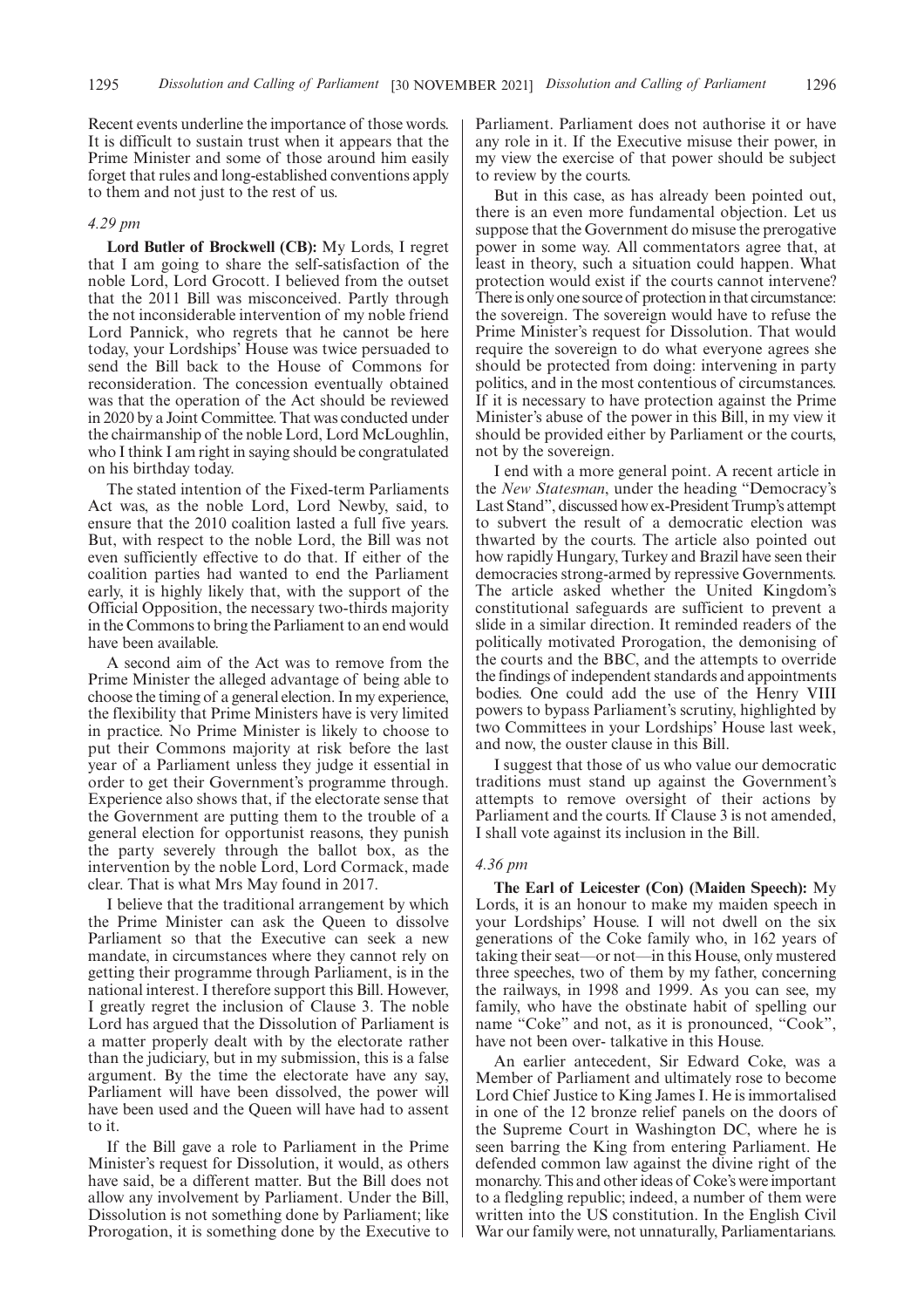[THE EARL OF LEICESTER]

Perhaps my family was distracted from your Lordships' House by the business of managing a large estate in Norfolk and seeing that proper use was made of its resources. We are still the custodians of that estate at Holkham, managing it sustainably and to sustain the myriad families that work there and rely on it. I have been up there for nearly three decades and have been wholly responsible for it for the last 15 years. Its prime activities are my main interests: the environment, agriculture, heritage and tourism.

In 2012 we resumed management of the Holkham National Nature Reserve from Natural England. It is arguably the most important NNR in the country. Through positive conservation and effective predator control, it yields large numbers of fledglings that survive to adulthood, and it outperforms many other sites. The greatest success has been the natural colonisation and fledging of more than 435 spoonbills, a species which became extinct in this country 400 years ago. The breeding population has doubled in the last two years. Our population of lapwings, a species that has seen a 57% decline across the UK, is back to what it was 20 years ago. This is all because of subtle management changes, trying different things and not sticking to rigid prescriptions.

While the Government have an ambition to halt declines, Holkham is reversing them. On the farm, the principles of regenerative agriculture have been put into practice this last decade. We are not organic, and probably will not ever be, though I have challenged the farm team to farm without artificial inputs by 2030. This year was the first that no insecticides were used. Nitrogen input on the potatoes was reduced by 22%, having been reduced by 10% in each of the previous two years, but they still, importantly, yielded good yields. With cattle extensively grazing the nature reserve and sheep grazing the cover crops in a six-course rotation, we are relearning the lessons that Coke of Norfolk espoused during the agricultural revolution.

I fervently believe that regenerative agriculture provides one of the main solutions for combating climate change. It is a shame that COP 26 appeared to miss the opportunity to focus on it. The woodland is actively managed for profit, amenity and increased biodiversity, using the principles of continuous cover forestry. One of my passions these last 25 years has been renewable energy. We have invested in ground source heat pumps, air source heat pumps, biomass boilers, solar and a large, 2.5-megawatt anaerobic digester that pumps gas directly into the national grid. We have not invested in wind power, principally for aesthetic reasons; anyway, there are plenty more effective wind turbines 15 miles off the Norfolk coast.

Living in Holkham Hall, one of the 10 treasure houses of England, still replete with a full and muchcherished collection from the Grand Tour, I hope to speak authoritatively on heritage matters. My degree at the University of Manchester was in history of art. After university, I spent six years in the Army. We still retain a great number of cottages, and for these we operate an ethical housing policy, letting to local people and key workers only as we attempt to retain social cohesion and village life in a popular holiday destination. The estate has embraced tourism and leisure in the last 25 years and operates a holiday park—the recipient of the David Bellamy gold award for over 20 years—and a small hotel, the Victoria Inn. We run events and cafes. I have worked in nearly all of them.

I am president of Visit East of England and a board member of ALVA, chaired by the noble Baroness, Lady Wheatcroft. None of this would be possible without the wonderful team we employ. They are our greatest asset—well trained, welcoming, espousing great values, employed for their attitude and empowered to make decisions. We have been a real living wage employer since 2017, with 290 employees on the payroll at the end of October. Personally, I tend towards a contrarian view and generally support the underdog, hence my dogged support of Norwich City Football Club. I like to challenge, and I often ask, "Why?"—perhaps too many times.

I apologise for the digression from the Bill we are discussing. I welcome the revival of the prerogative power to dissolve and call a new Parliament. This returns us to the best constitutional practices. Prerogative powers and constitutional conventions are a particular feature of our constitution. They provide the necessary flexibility and agility for our parliamentary democracy. The events of the 2017-19 Parliament demonstrated the negative impact the 2011 Act had on our parliamentary democracy and it led to paralysis. In these circumstances, the Government were unable to secure their business or return the issue to the electorate to break the deadlock because Parliament was unwilling to withdraw confidence or support an election. This meant bespoke legislation was needed in 2019 to have another election. The Bill seeks to put in place arrangements that deliver increased legal, constitutional and political certainty around the process for the Dissolution of Parliament and the calling of a new Parliament.

I am hugely grateful for the warm and kind welcome I have received from all quarters of this House, regardless of political hue. I thank the staff of the House, who have been without fail all hugely helpful to me, from the discretion of the doorkeepers to the forbearance of the dining room staff when I had forgotten to pay for my dinner. I thank all those who enabled me to be here today—my family and wife in particular, and the team I leave managing Holkham—as we strive to enact our vision to make it the most pioneering and sustainable rural estate in the UK. I hope your Lordships will approve that a Coke, after 174 years of near-total silence, should once again try to stir the broth of public debate in this House.

#### *4.45 pm*

**Lord Taylor of Holbeach (Con):** My Lords, some speeches come more easily than others and following my noble friend Lord Leicester's maiden speech, I feel I have only one principal task and that is to congratulate him on his excellent first speech to this House and tell him how welcome he is here. Not even the arguments of the coming Friday debate can take away the sense that this House, and our Benches in particular, have gained by the active membership of the noble Earl. Those of us who live nearby know the impact that he has made on Holkham Hall and its estate. For 30 years, as he said, he has been a director of Coke Estates and for the past 15 years he has been very much in control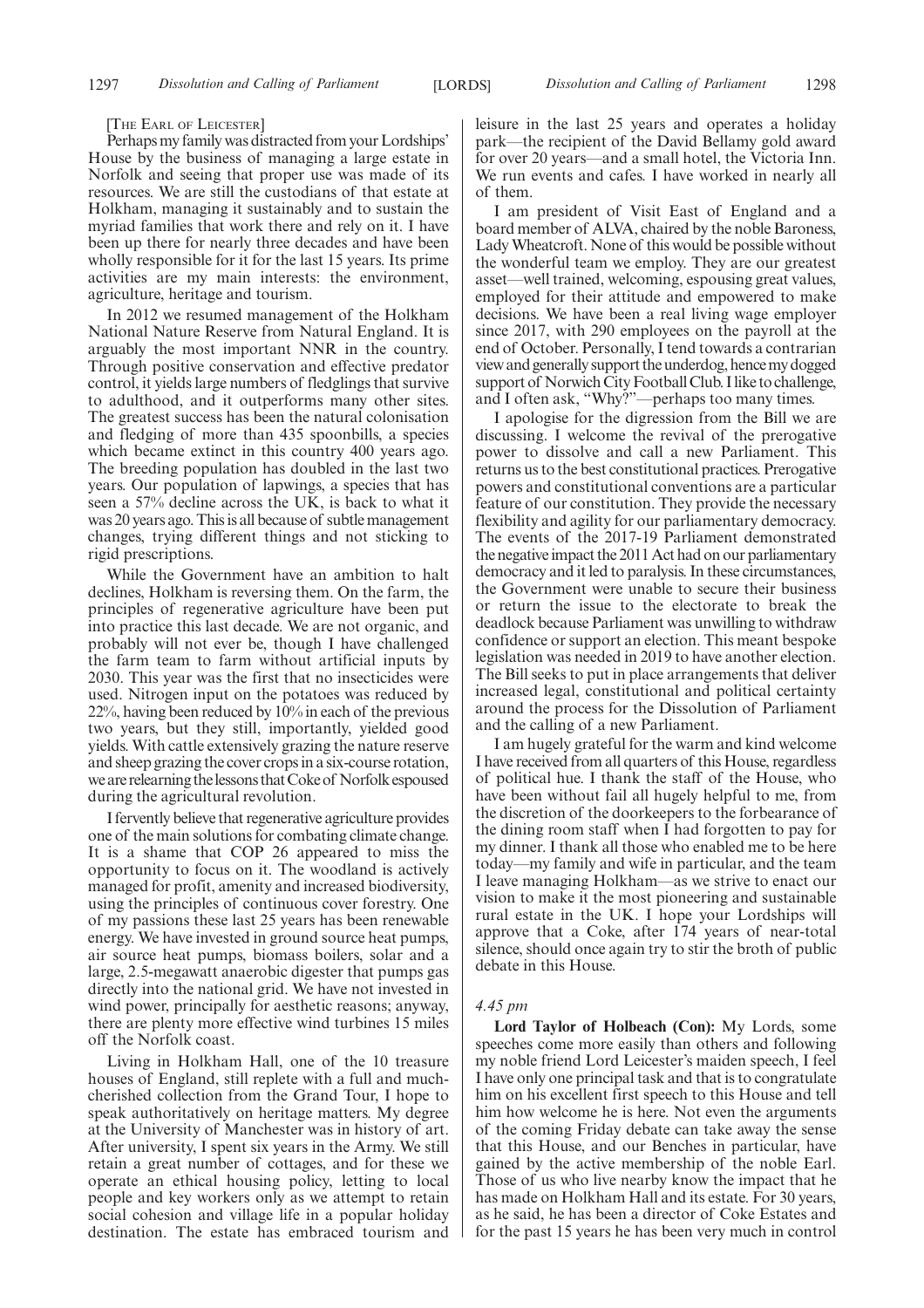of what is a real community asset for those in Norfolk and beyond. His hands-on approach to the great house and the estate means that we have a real expert who is able to speak with experience and authority about the responsibility that we have to the past of maintaining buildings in the best condition and at the same time making them relevant to the present and the future. Perhaps I can illustrate that by referring to the work he has done on one of the finest houses in England and on the Victoria, which he referred to in his speech, maintaining its function but creating one of the best restaurants with rooms in the country. We would expect the president of the Caravan and Motorhome Club to provide facilities for them together with the cottages and holiday facilities he talked of. Holkham is the model of how to restore and engineer amenity and of how to combine modern farming with nature conservation, and we have a chance to learn from a man who has done it and knows how to do it. Not for nothing is he president of Visit East of England. As chairman of the Midlands Engine APPG Visitor Economy subgroup, I share that interest in a key economic sector.

Perhaps I should now turn to the Bill. My first reaction was to go to the Library of the House, a source of great strength to all of us who find ourselves faced with legislation we know too little about. I was particularly interested to explore further the Second Reading of the Fixed-term Parliaments Bill, which I thought might be useful, for at the time I was the Whip in this House responsible for Cabinet Office matters and I thought I might find that I had words for eating—it can happen in politics, can it not, particularly if you have ministerial responsibilities? As it turned out, that role was left not to the noble Lord, Lord Wallace of Saltaire, who is in his place, but to the noble and learned Lord, Lord Wallace of Tankerness, who took the Bill through the House.

The principle of this Bill is to repeal that Fixed-term Parliaments Act and restore the prerogative procedure. I think that we are all agreed about that. However, I sense that Clause 3 is going to lead to considerable debate on how that procedure should be resolved. I am not entirely sure that I can agree with noble Lords who feel that just leaving it to the Commons to vote on the matter is to restore the constitutional convention to the status quo ante, but I believe that we have an opportunity in the Bill at least to discuss these matters, and it is good that we have noble Lords here who have experience of them from all different aspects.

Prerogative powers and constitutional conventions are a particular part of our constitution. They provide the necessary flexibility and agility for its delivery. We in this House have a welcome role in discussing the Bill, and I hope that the debates on it in Committee and further on will provide an opportunity for the interesting notions that have been presented to the House today to be further discussed and resolved. This House has a particular role to play on the shared understanding of the convention and I hope it continues to do so.

#### *4.50 pm*

**Lord Sikka (Lab):** My Lords, I congratulate the noble Earl, Lord Leicester, on his excellent speech and welcome him to the House. I look forward to his insights on many worldly matters.

I am not a constitutional expert or a lawyer; nor am I a seasoned parliamentarian, as many others on the speakers' list are. In many ways, I am an outsider and I offer an outsider's perspective on the Bill. I believe that many of the concerns I will express may be shared by many lay people outside.

There is a broad public perception that Governments pass laws for their own convenience. The Bill ferments those concerns and reinforces them in many people's minds. It does not enhance the power of the elected Chamber or the people. Possibly, it is all about enabling the Government to make a dash for an election before the glow of the coronavirus vaccine wears off and the consequences of their disastrous management of the economy and Brexit catch up with them.

The Minister referred to a desire to return to some glorious past. Perhaps that past was never really that glorious at all; if we look at the history, we see Governments cutting loose and seeking electoral advantage regardless of whether it was good for the country or not. We all know that the Fixed-term Parliaments Act 2011 was part of the coalition Government's strategy to remain in office; there was nothing else to it really. The Minister kindly referred to the Labour Party manifesto, so I remind him of the Conservative Party's 2015 manifesto, which referred to the FTPA as

"an unprecedented transfer of Executive power."

Presumably now we have an executive grab for power, because all other centres of power are being weakened.

The key factor in the FTPA was that the House of Commons determined the timing of the Dissolution of Parliament. The Bill takes that away and gives the Prime Minister unconstrained power over when to call an election. If a Prime Minister can unlawfully prorogue Parliament, he can also abuse the Dissolution powers. Are there any safeguards in the Bill? It is hard to see any, especially when the courts are excluded and people cannot go to them for any help.

Under the Bill, Parliament can be dissolved by a Prime Minister who is shoehorned into office—in other words, not the leader at the general election and therefore not subject to an earlier verdict of the people. Parliament can also be dissolved by a Prime Minister whose party does not have a working majority in the Commons.

What if the Prime Minister chooses not to dissolve Parliament and to go over five years? Are there sufficient safeguards? I could not really see anything in there to assure me. At least a vote in the House of Commons offered some safeguards against abusive Dissolutions, but all that is swept away. There is nothing to prevent Prime Ministers from behaving as they did in the past: pass a very favourable Budget, bribe the people, and call a general election. We are really talking about returning to the days of electoral bribery without any consideration of the consequences for the economy or the country as a whole, which in itself is an abuse of the Prime Minister's office.

The Explanatory Notes accompanying the Bill say that

<sup>&</sup>quot;the Sovereign dissolved Parliament only when requested to do so by the Prime Minister, and in certain exceptional circumstances, the Sovereign could refuse to grant a dissolution."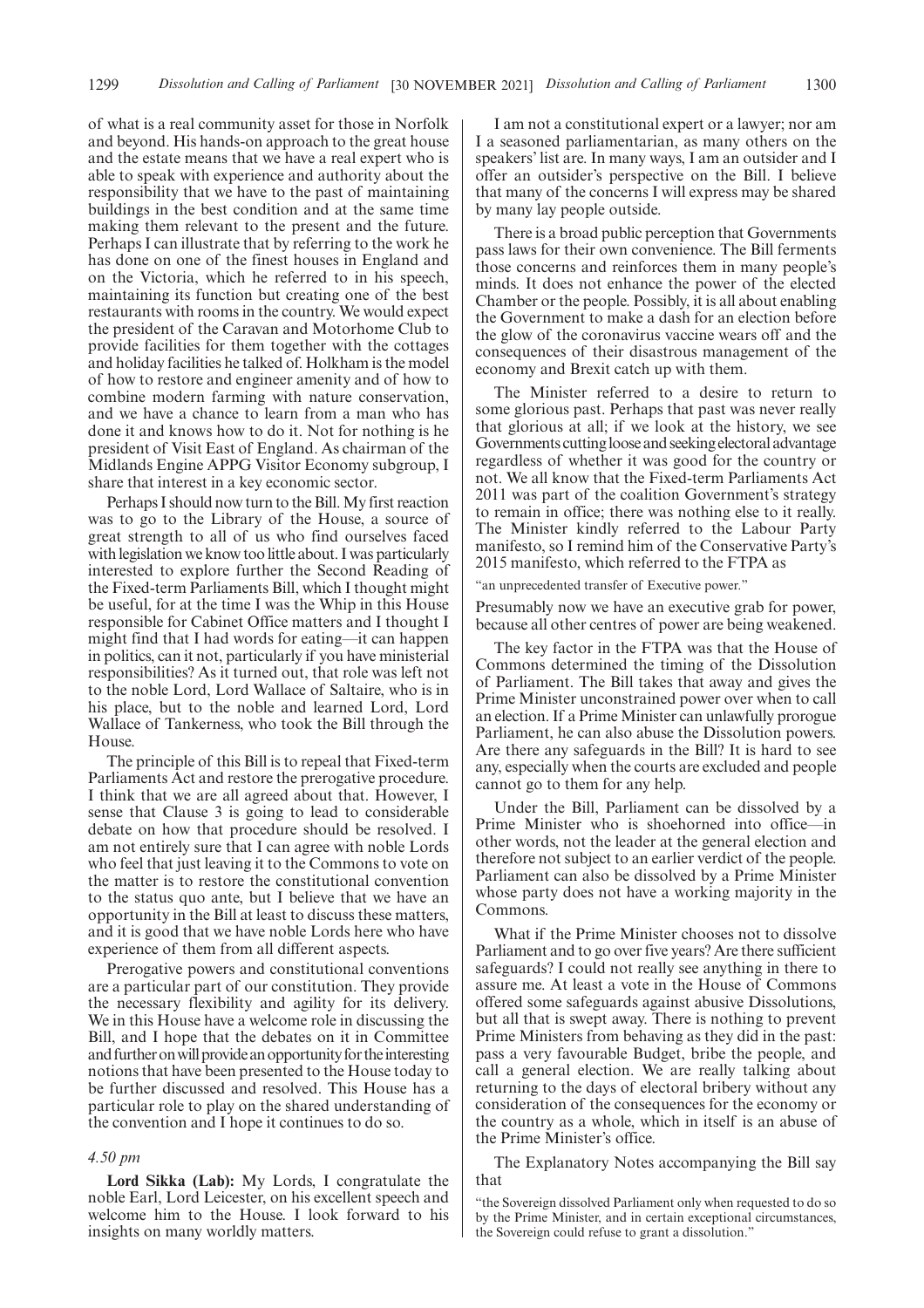#### [LORD SIKKA]

I hope that the Minister will tell the public at large what the "exceptional circumstances" are in which a Dissolution may be refused. When did the sovereign last override the Prime Minister's advice? The Prime Minister basically seems to be in control. We have an adversarial political system, but which representative of the people will be called on to advise the sovereign on whether the circumstances are "exceptional" and therefore the Prime Minister's request ought to be denied? Without suggesting democratic arrangements, the Bill leaves the sovereign open to a potential charge of political bias and subject to public opprobrium.

Clause 3, as many have referred to, is highly troublesome. It seeks to deny people access to the courts to rule on abusive Dissolutions. The inclusion of the clause suggests that the Government are concerned that people may challenge the Prime Minister's decision, and that the Government are out to disempower the people. We live in a country where people have access to law and adjudication by the courts on most things, but on the vital issue of the Dissolution of Parliament and Prorogation the people will have no such right. Why are they being denied that right? The Minister referred earlier to elections being verdicts, but it has already been pointed out that the election comes some time after the event of Dissolution; the abuse has already taken place.

If the courts are precluded from adjudicating on the prerogative power of Dissolution, the only check on a rogue Prime Minister is the monarch. However, the Bill does not legislate on the monarch's powers or offer any transparency or clarity on how those powers might be exercised. The only way to protect the sovereign from party politics and a charge of bias is really to empower the people to go to the courts and to empower the courts to intervene.

Overall, the Bill is part of a worrying trend of centralising power in the hands of the Executive and weakening the powers of Parliament, the courts and the people.

#### *4.58 pm*

**Lord Rennard (LD):** My Lords, the Bill gives more power to Boris Johnson and less to Parliament. It is therefore in my view a Bill that Parliament should oppose, and I remain surprised that it has so much support from the Labour Benches. When Labour left government in 2010, the Labour Party manifesto of that year was committed to the principle of fixed-term Parliaments. Labour's opposition to the 2011 Fixed-term Parliaments Bill was clearly tactical, and the argument that it then made against it was that the proposed term should have been four years, not five.

No athlete in a race would be expected to fire the starting gun. The power to fire such a gun in the race to win seats in a general election is, I believe, a strong one. While criticising aspects of the 2011 Act, the Institute for Government said that

"for all its faults, the FTPA does stop an incumbent government from timing an election for maximum partisan advantage, resulting in a fairer contest."

Those of us on either side of the debates on the Fixed-term Parliaments Act in 2011 were proved to be wrong in certain respects. Some of us thought that it would mean that Parliaments would generally last for five years in future. Others thought that Parliament would not be able to provide for early elections. But the general elections of 2017 and 2019 proved that we were both wrong. But I believe that the principle should remain that Parliament should decide whether there is to be an election outside an agreed regular timescale, and that a significant majority should be required for it to happen.

In our debates this afternoon, we have considered at some length issues of electoral advantage. I have great respect for the noble Lord, Lord Butler of Brockwell, and his experience as Cabinet Secretary, but, as I understand the political system, it was never the role of the Cabinet Secretary to run a party's election campaign. Those of us who have run them would say that control over the timing of the election confers a very significant advantage to that party, and those of us who have run election campaigns with very limited war chests would say that you are at a very considerable disadvantage if you do not have control or knowledge of when the election will take place.

The principles introduced in the Fixed-term Parliaments Act have actually proved practical for the Parliaments and Assemblies in Scotland, Wales, Northern Ireland and London. I should point out that they were legislated for by the Labour Government after 1997. These principles also proved to be effective for every single local authority in the United Kingdom. The Parliament that agreed them for the governance of these places should agree them for itself.

The 2011 Act was not without faults, of course. As it was initially proposed, the 55% threshold for immediate Dissolution was a short-term fix to suit the coalition at the time—and I said so. It would have been better to have followed, straightaway, the rules that Parliament had previously set in Scotland and Wales, which require a two-thirds majority for an immediate Dissolution. Those rules have proved effective there, and the Fixed-term Parliaments Bill was changed before it become an Act.

Another problem with it was the lack of clarity over what would happen in the fortnight after a Government lost confidence when there was not a two-thirds majority for an immediate Dissolution. Again, the principle of elected Members electing the Prime Minister should have been adopted, as it was agreed by this Parliament under a Labour Government for the Parliaments of Scotland and Wales. This power might allow our Parliament to remove an incumbent Prime Minister. It might allow another Prime Minister from the same or another party to serve in their place.

I am sorry that the noble and learned Lord, Lord Clarke of Nottingham, is not in his place; were he here, I would have pointed out to him that, had we had such a rule in 2019, perhaps he might have achieved his childhood ambition and become Prime Minister. He might have been chosen by the Members of the House of Commons at that time. Perhaps it might have been possible for people in Britain to be offered the choice in a referendum of the reality of Brexit, as opposed to the glossy packaging that suggested that there were no downsides to it. As in Scotland and Wales, where the elected Members choose the First Minister, such an arrangement would, in my view, avoid the potential of dragging the monarchy into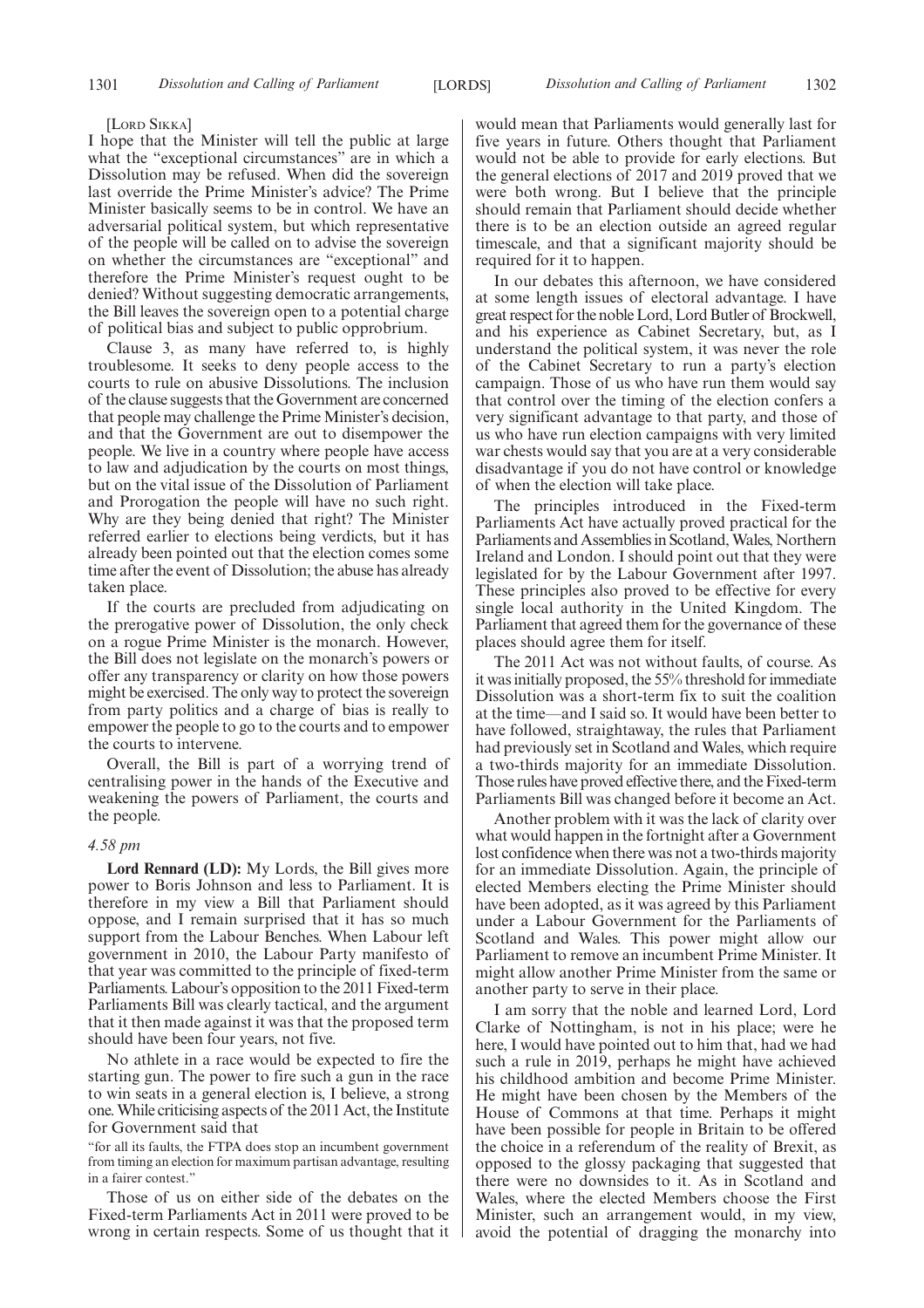politics in an unfortunate way. Instead, we had a general election in 2019 on an entirely false prospectus—namely, that there was an "oven-ready" deal.

Another problem that we later identified with the 2011 Act was that it left in place the very short timetable of 17 working days for the conduct of an election campaign. This was no longer practical in the era of widespread postal voting, including from abroad, and with many people still needing to register to vote once a general election was called. This problem with the election timetable was eventually addressed in the Electoral Registration and Administration Act 2013, which introduced a timetable of 25 working days, and I am pleased that the Government recently accepted that this timetable must stay in place.

There were attempts in the other place to revert to the previous 17 working day timetable for general elections. Huge concerns were expressed by the bodies representing electoral registration officers and the suppliers of electoral materials such as ballot papers about a potential change to allow fewer than 25 working days to conduct general election campaigns. The Electoral Commission in its briefing on the Bill chose to highlight why a minimum of 25 working days is needed for general election campaigns. Postal voting has become much more widespread since it became an option for everyone in 2000. Many people need time to apply to vote by post, and virtually no local authorities accept electronic applications to do so. Time is needed for applications to vote by post, for postal vote packages to be sent out, and for them to be returned by polling day. This is especially true for UK voters living overseas, including members of our Armed Forces serving abroad.

A final reason why the longer timetable is needed is that, as the Electoral Commission has pointed out, 9 million people in the UK are not registered to vote and should be, or are incorrectly registered. Some 60% of people think that voter registration is automatic. They are wrong, but electoral registration should be automatic, as the right to vote is not something that you should have to apply for. Were we to introduce such a system, the calling of such elections and the fairness of them would be greatly improved.

#### *5.06 pm*

**Lord Hope of Craighead (CB):** My Lords, I will concentrate my remarks on Clause 3, the so-called ouster provisions. The clause is deceptively short and simple. There are three provisions here, as the Minister explained, and they had the support of the majority of the Joint Committee on the Fixed-term Parliaments Act, to which reference has already been made. But the chair of the Public Administration and Constitutional Affairs Committee in the other place described them as "legally unnecessary and constitutionally unwise."

The Joint Committee's commentary tells us that first two provisions are there to confirm that the exercise or purported exercise of the powers relating to the Dissolution and calling of Parliament set out in Clause 2 are not to be questioned by any court. These two provisions may well be seen to be unnecessary, because that is the provision already. In the Council of Civil Service Unions case to which the commentary refers, Lord Roskill said that the prerogative power relating to the Dissolution of Parliament was not amenable to the judicial review process. As he put it, the courts are not the place to determine whether Parliament should be dissolved on one date rather than another. But in view of doubts as to whether prerogative powers can be revived, to which the noble Baroness, Lady Smith of Basildon, referred, the protection that the prerogative afforded may possibly not be available, because we would be dealing here with powers conferred by statute. So I can see that there is a case for providing the protection as to their exercise that a statutory power might not otherwise have. It is right that there should be no room for doubt on this matter, for the reason given by Lord Roskill.

The third provision in the clause is an entirely different matter. It seeks to extend the protection of non-justiciability to the "limits or extent" of those powers. As the commentary explains, it is designed to address the distinction drawn by the Supreme Court in Miller v the Prime Minister as regards the court's role in reviewing the scope or extent of a prerogative power as opposed to its exercise. It seeks, as the commentary put it, "to clarify" that neither is justiciable in the context of decisions relating to Dissolution. This is the provision that was described by the chair of the Constitutional Affairs Committee, in what I would regard as a carefully worded understatement, as "constitutionally unwise."

In its report, the Select Committee of this House on the constitution, of which I am a member, said that

"judicial review should provide a backstop against exceptional use of an executive power which significantly erodes a fundamental principle of the UK constitution."

#### It went on to say:

"There is a risk that a Prime Minister might abuse the power of dissolution if the courts are unable to exercise control over the limits and extent of this power, particularly in exceptional circumstances."

I think that is what the chair of that committee was referring to.

I have no doubt that the Prime Minister felt aggrieved by what the Supreme Court did in Miller. So too, in a way, did I. As it happens, I was a member of the Commission that took part in the Prorogation ceremony. I felt that it was my duty, as convenor, to support the Lord Speaker's decision to take part in the ceremony in response to Her Majesty's command, while respecting absolutely the decision of the leaders of the opposition parties—the noble Baroness, Lady Smith of Basildon, and the noble Lord, Lord Newby—not to do so. So it was a bit of a shock to the system to be told by the court of which I was previously the deputy president that the proceeding in which I took part was unlawful, null and of no effect. I did not see that coming.

The decision in that case was, of course, controversial. I will refrain from any comment one way or the other as to how the court applied the law to the facts that were before it and especially the remedy it chose. However, I have no doubts at all about its analysis of the law. Two fundamental principles of our constitutional law were at play in that case. The first was the principle of parliamentary sovereignty; the second was the role that the courts play in protecting parliamentary sovereignty from threats posed to it by the use of prerogative powers by the Executive. The court was entirely right to point out that the sovereignty of Parliament would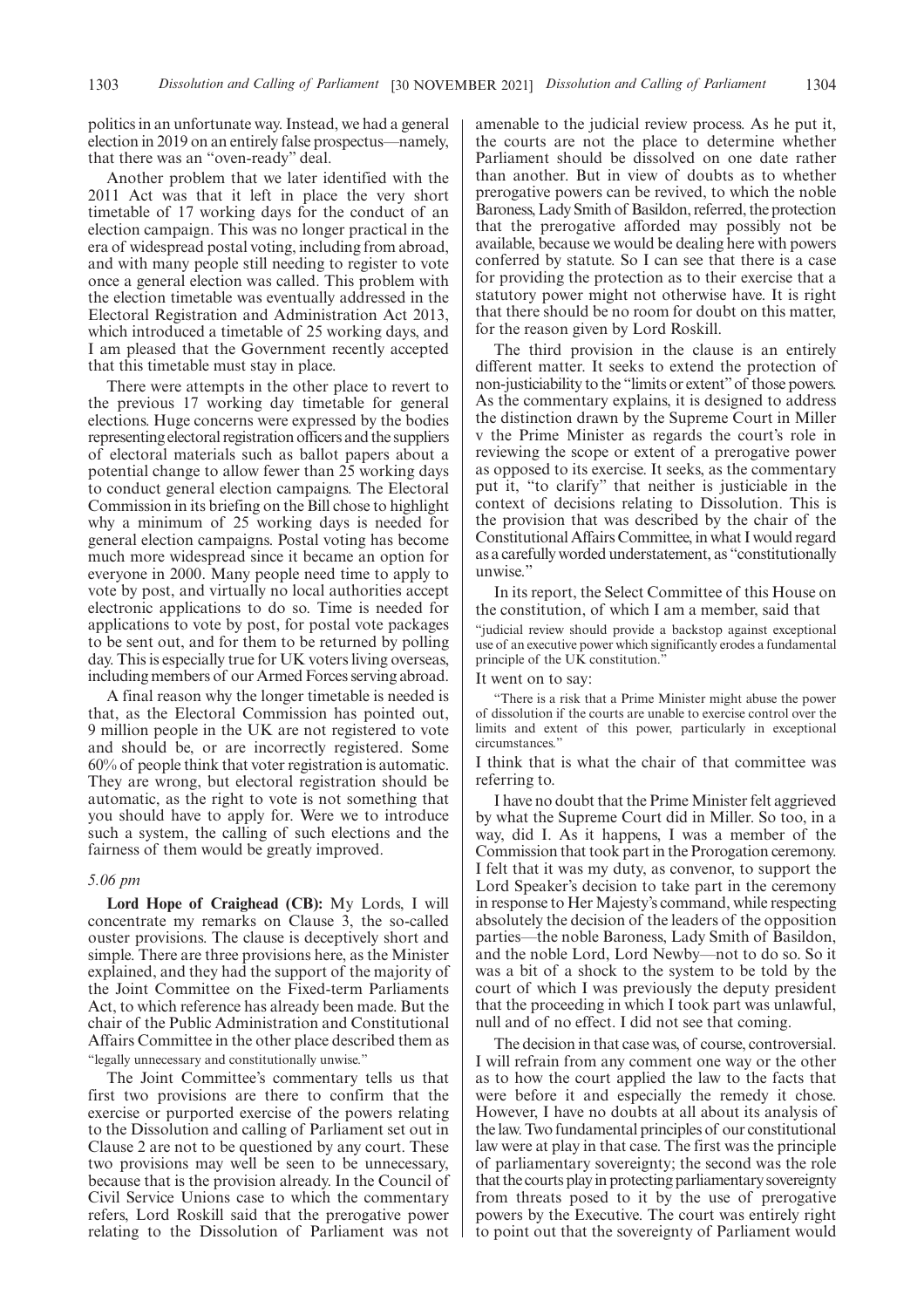#### [LORD HOPE OF CRAIGHEAD]

be undermined, as the fundamental principle of our constitution, if the Executive could, through the use of the prerogative, prevent Parliament exercising its legislative authority for as long as it pleased. If parliamentary sovereignty is to play its role, particularly in extreme circumstances, it needs that protection.

That is what the case of Miller was all about. The crux of that decision was whether "the limits or extent" those are the words of the third provision in the clause—of the prerogative power had been exceeded. It was not about whether, if it was within those limits, the prerogative power had been properly exercised. The commentary on this provision says that it "seeks to clarify" this point. Not at all—all the clarification one needs is to be found in Miller. What this provision seeks to do is remove that protection altogether. That is why it is not only unwise but dangerous.

I hope that I may be forgiven for quoting, as so many people do, the words of Dick the Butcher in "Henry VI, Part 2". He said:

"The first thing we do, let's kill all the lawyers."

He did not like the idea that a few words scribbled by a lawyer on a parchment could undo a man's reputation. That was just a throwaway line, perhaps in jest, but it serves as a warning about the risks to which democracies may expose themselves if they react in this way against decisions by the judges that they do not like.

I too read the article in the *New Statesman* to which my noble friend Lord Butler of Brockwell referred; it is well worth reading. There is a spectrum, as it put it, along which countries can move, gradually or suddenly, as the protections on which democracy itself depends are eroded, one by one. I agree with the noble Lord that gradual erosion is what seems to be going on here. Removing the protection that the courts provide in this context may seem relatively unimportant to those in this Government who would say that it is not needed anyway: "So let's keep the judges out of it", they are telling us. But the sovereignty of Parliament is fundamental to our democracy. Just as fundamental is the need for it to be protected against the Executive's misuse of the prerogative, whatever it may be and whomsoever it may come from. Maintaining that protection is what the courts have been doing for centuries. We deprive them of that role at our peril. That is why I believe that the third provision in this clause should be removed from the Bill.

#### *5.14 pm*

**Lord Norton of Louth (Con):** My Lords, as we have heard, the Bill is designed to repeal the Fixed-term Parliaments Act and put the constitutional position back to what it was before September 2011. The Fixedterm Parliaments Act was, as we have heard, designed as a short-term political fix but with significant constitutional consequences. As the Constitution Committee observed, the policy behind the Bill shows little sign of being developed with constitutional principles in mind. Instead of a "fixed-term parliament Act", we ended up with a semi-Fixed-term Parliaments Act.

The Act has provisions which are constitutionally problematic and not well understood. Section 2(1)(b) of the 2011 Act confers, in effect, a veto power on the Opposition over the calling of an early election, as demonstrated in 2019, whereas Section 2(3)(b) potentially gives the Government a let-out provision in the event of losing a vote of confidence—something not possible under the convention on confidence that existed before 2011. Confusion as to its provisions has itself been part of the problem.

I turn to the provisions of the Bill before us. Let me begin by addressing what I shall term the silence of the Bill—that is, what it omits—before turning to the need for the omission to be extended. It is a short Bill, but it should be even shorter.

A Government rests for their continuance in office on the confidence of the House of Commons. That is not peculiar to the United Kingdom; it is a feature of parliamentary systems of government. The silence of this Bill on confidence motions enables the convention that prevailed before 2011 to be restored fully. The convention was not displaced by the 2011 Act, but parts of it disappeared.

Prior to 2011, the convention was that, if the Government lost the confidence of the House, they either resigned or requested the Dissolution of Parliament. A lack of confidence could be expressed by the House passing a vote of no confidence, by defeating a vote of confidence sought by the Government, or by defeating a Motion to which the Government had attached confidence. The 2011 Act cut off the capacity for the Prime Minister to request Dissolution in the event of defeat on the last two. The Prime Minister can still designate a Motion as one of confidence and, if defeated, tender the Government's resignation, but cannot unilaterally trigger Dissolution.

The Joint Committee on the Fixed-term Parliaments Act recommended that the principles and conventions it set out should be adopted as the basis

"for creating a new shared understanding of conventions and practices."

The understanding would certainly be new, as the report stated that a lack of confidence could be expressed by

"Defeating the Government on the Second or Third reading of the annual Finance Bill, or in the course of the Supply and Estimates process".

The problem with this is that defeats in the course of the supply and estimates process occurred in the 20th century without the Government treating them as confidence issues. The Joint Committee's interpretation would thus not only enshrine the concept of implicit votes of confidence but expand what fell within it.

It is a relief that the Bill does not seek to follow the Scotland Act 2016 in seeking to put a convention in statute. The 2016 Act included what purported to be a convention, the Sewel convention, thus creating a contradiction in terms—a nonsense recognised by the Supreme Court. The confidence convention is a convention. It has some fuzzy contours, but its defining principle is clear. The House of Commons can remove the Government by withdrawing its confidence. If the Government fail to recognise a vote as entailing confidence, it is open to the leader of the Opposition to move an explicitly worded vote of no confidence.

Should the silence of the Bill be extended? Given that the intention is to put the situation back to what it was prior to September 2011, do we need to include provisions governing the prerogative and the exclusion of the courts from any decision to seek Dissolution?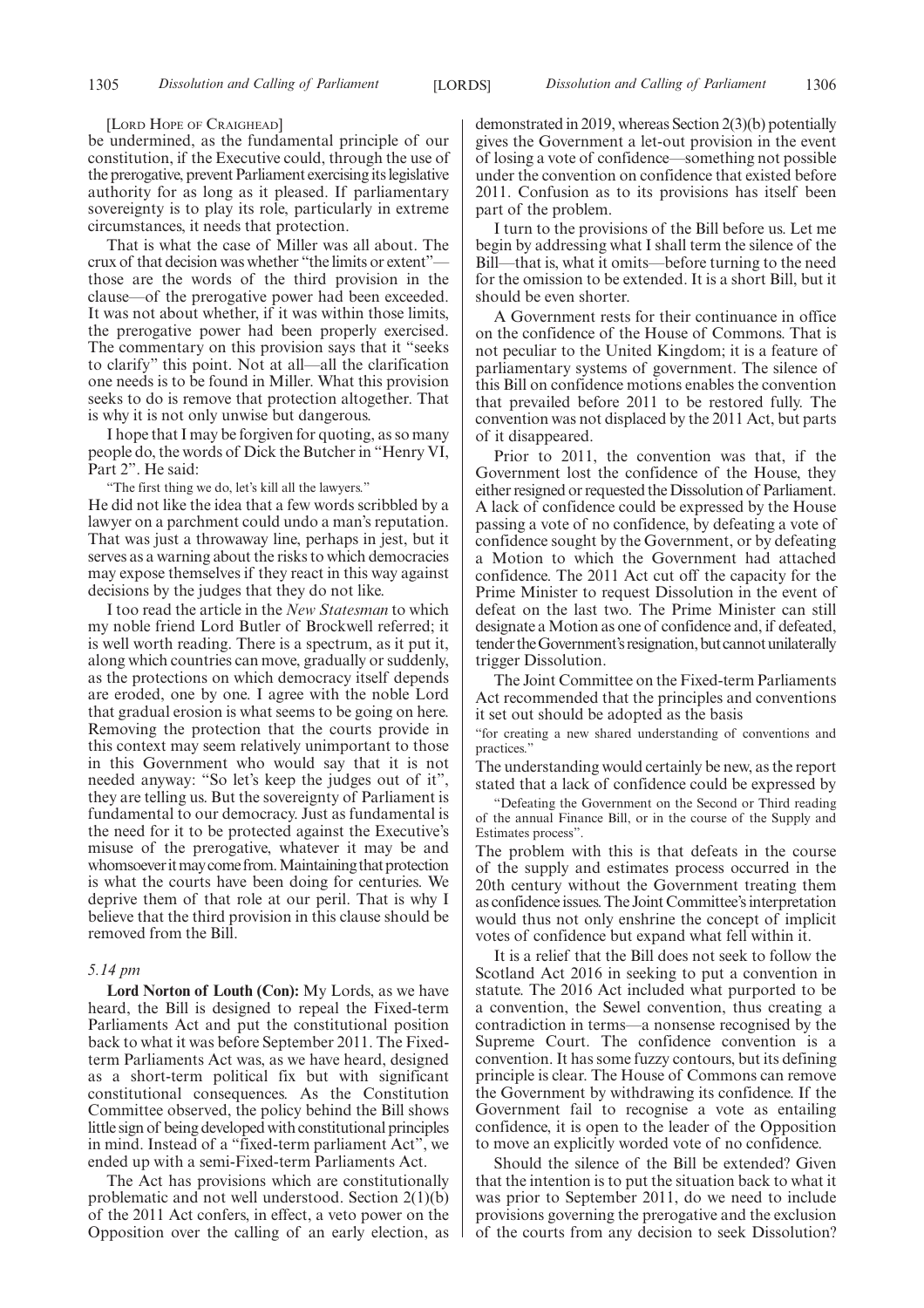I can see the argument for the first, but not the second. As Professor Mark Elliott has noted, nothing in the 2011 Act demonstrates that it sought to abolish the prerogative of Dissolution. The prerogative may be deemed to be in abeyance and, with the provisions of the Act removed, it comes back into play. Clause 2 seeks to remove doubt as to its existence but, by the very act of doing so, creates the question of whether it is now not a prerogative power but a statutory one.

In practice, the result either way is that the power of Dissolution rests with the Crown and is a personal prerogative. The sovereign retains the power to refuse a request for Dissolution. The Joint Committee felt that the Government should consider how best to articulate the role of the monarch in the process of granting or refusing a request for Dissolution. That, I contend, is more appropriately undertaken by bodies other than the Government. The Lascelles principles came from the source most appropriate for articulating them.

The Joint Committee also heard evidence that the Lascelles principles or related constitutional conventions should be referenced in statute. In my view, that would fall foul of my earlier observations. They would cease to be conventions and would be subject to judicial interpretation unless, as with the Sewel convention in the Scotland Act, the courts deemed them non-justiciable. The relevant convention here is that Ministers act in such a way as to not bring the sovereign within the realms of partisan controversy.

As we have already heard, Clause 3 is the most contentious provision and conflicts with the Government's goal of restoring the position before 2011. The ouster clause is designed to ensure that Clause 2 does not fall within the scope of judicial review. This is constitutionally objectionable, especially in Clause 3(c) in respect of limits and extent, for the reason just given by the noble and learned Lord, Lord Hope of Craighead.

I recall the late Lord Simon of Glaisdale arguing against a provision designed for the removal of doubt on the grounds that there was no doubt to be removed. There are shades of that in this provision. In what circumstances does my noble friend Lord True envisage that the court could conceivably intervene in the granting of a request for the electorate to exercise their power to choose a new House of Commons?

These are all matters for Committee. The Bill is a manifesto commitment and the principle has been approved by the other place. Our task is one of detailed and critical scrutiny.

#### *5.23 pm*

**Lord Mackay of Clashfern (Con):** My Lords, I very much subscribe to the last observation of my noble friend Lord Norton. The detail of what should happen in the event of the previous Act being repealed is an extremely complicated matter. Clause 2 seeks to set out what should happen, but the question about whether a prerogative can be set up again once it has been destroyed is interesting and possibly important. If there are attempts to set this up as a statutory power from then on, it may have different effects from being merely a prerogative power. For one thing, it may contain more restrictions on its exercise than would be the case in a straightforward prerogative. There is a question to answer here about that, if one wants to go back to the situation which existed before the Act we are now seeking to repeal was passed. There is no doubt at all in my mind that, once that Act was passed, the prerogative power was certainly restricted, if not completely destroyed.

The option of going to a fixed Parliament apart from this situation is sealed, in a way, by the provision in Clause 4 that terminates a Parliament after five years. There is a fixed-term Parliament in that sense as it cannot be extended beyond five years. On the other hand, it can be reduced in length by the exercise of what was prerogative power. This is best discussed in detail in Committee because it seems to me essential that something fairly detailed is understood to be the purpose of Clause 2.

Of course, that brings me immediately to Clause 3. If anything requires discussion in Committee, this certainly merits it because it has profound effects. For one thing, it is a new phraseology which, so far, I think has not been the subject of a judicial decision. There is a certain amount of talk in a case suggesting that something of the kind may be necessary if you are going to get a real ouster clause. I think the great effect of the Anisminic judgment is that it really makes it impossible to set up a protection for a decision that is not in accordance with a statutory provision in statutory cases and, of course, something of the kind may be necessary in prerogative cases as well. That sort of principle is an extremely difficult one to get round. When I was Lord Chancellor, I was of the view that it was not possible to devise a completely sacrosanct ouster clause because it was always possible to get round it by the Anisminic principle. People have sought to devise more of them since then and they may or may not be successful, but that matter really requires to be discussed fairly fully in Committee.

Therefore, it seems to me that at present the precise result of what we—certainly the Official Opposition and the Government—are agreed on is that the Fixed-term Parliaments Act should be repealed, without any desire to keep it partly in place. What replaces it and how it should be replaced is really the question. The detail that requires to be considered is such that we should prefer to do that in Committee, rather than trying to do it at Second Reading when it is the principle of the Bill that is in issue. The principle of the Bill is mainly concerned with the repeal of the Fixed-term Parliaments Act. I thoroughly agree with that. I have never understood fully how it was supposed to work. Maybe it is unnecessary to consider that further, so long as one agrees that it should no longer have effect. Precisely how to replace it is a difficult matter and would be best left, in accordance with our procedures, to Committee.

#### *5.29 pm*

Lord Rooker (Lab): My Lords, my theme will essentially follow the closing remarks of the noble Lord, Lord Butler. I want to start with a quote:

"the government has moved to cement its grip on power. It's taking action against the courts, shrinking their ability to hold the ruling party to account, curbing citizens' right to protest and imposing new rules that would gag whistleblowers and … restrict freedom of the press. It's also moving against election monitors while changing voting rules, which observers say will hurt … opposition groups".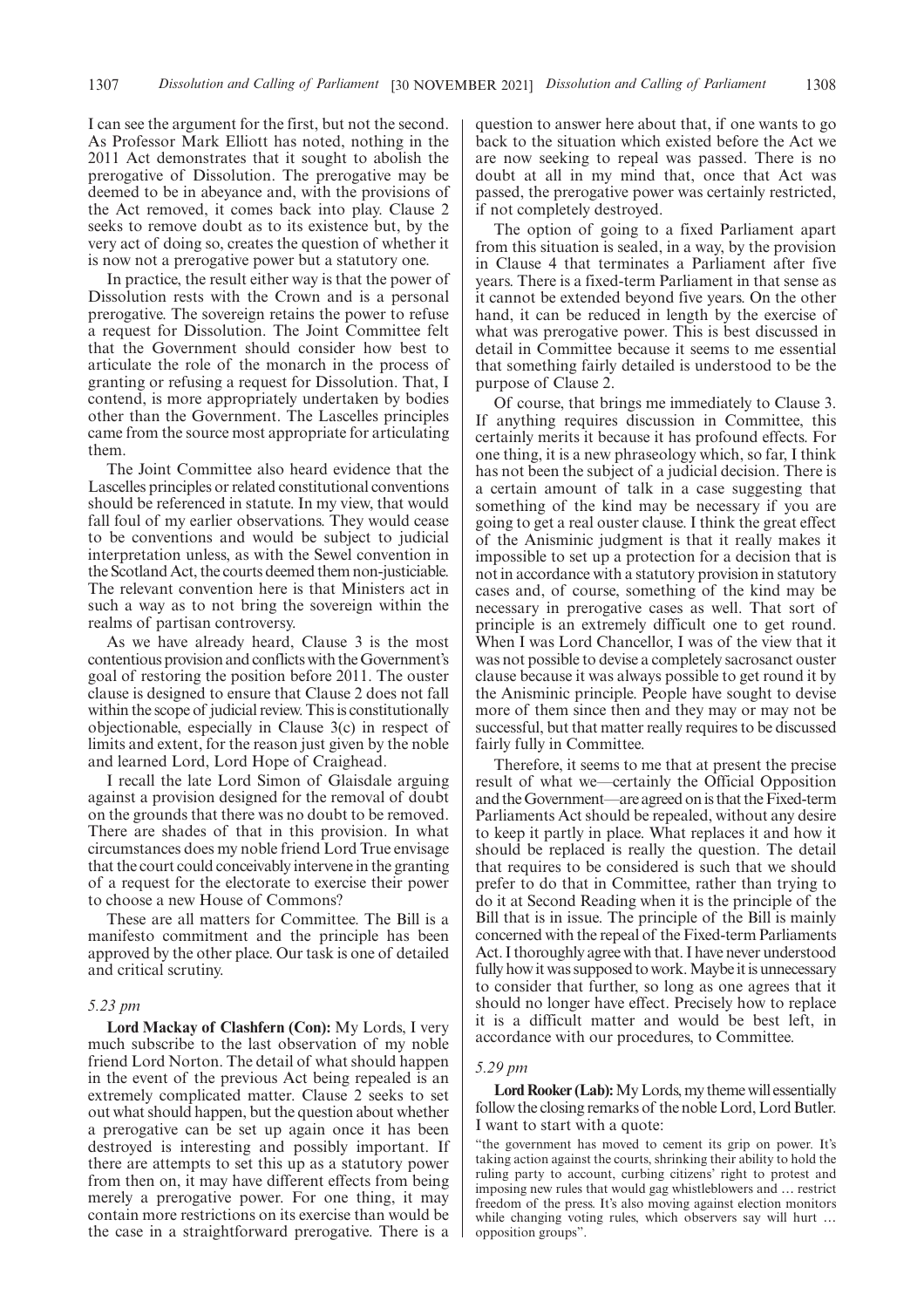#### [LORD ROOKER]

That is how Jonathan Freedland, in early October, thought the BBC World Service might describe—if it was not us—the antics of Viktor Orbán's Hungary: but it was us. Now, with this Bill restoring the unfettered right of the Prime Minister to fix the election date, it is part of a pattern, open and in front of our eyes. The reform of judicial review to stop the courts overturning unlawful decisions; the new powers for Ministers to suppress almost any protest; the widening of the scope of the Official Secrets Act; the removal of the public interest defence for journalists and sources; taking powers over the elections referee; giving Ministers powers to order the Electoral Commission to impose penalties on campaigning groups; and the open attempts to control the media via Ofcom—all are out of the Trump playbook.

InhisShirleyWilliamsMemorialLecture,LordPuttnam added to the list

"an Education Bill that seeks to reduce … academic freedoms in the area of Teacher Training".

Interestingly, in the early 1970s he recorded his conversations with Albert Speer, who had been Hitler's architect and Armaments Minister and served 20 years in Spandau. Lord Puttnam came to understand

"'the fascist play book'—the way democracy can be corrupted and overturned by a few malevolent but persuasive politicians, those who are prepared to exploit divisions in society with simple populist messages."

There are many criticisms of the failure of our Prime Minister, but Johnson is clearly not out of his depth when it comes to taking a harder line on making it difficult for his Government to lose power. Now comes the personal power to fix the election date, dressed up as prerogative powers, and ruling out powers of scrutiny by the courts, under Clause 3. I am not a lawyer, but I am told that this is a super ouster—beyond an ouster clause. It even covers Ministers acting in bad faith; they cannot be challenged when acting in bad faith. So, continual vigilance is required, and this House has a major role to play. Indeed, Speer told Lord Puttnam that there is a need to develop a form of

"'moral vigilance' required to recognise ... evil for what it is."

Are we willing to see the pattern created by the Johnson Government to frustrate the bodies designed to keep a check on government, ignoring and overturning long-operated conventions, all to tighten his grip on power? Because that is what is happening. This pattern is formed of tiny bits, each of which, on its own, can be made to look quite reasonable, dressed up in simple slogans. Of course, nobody will admit there is a plan. All we get is a smile, deliberately tousled hair and soft tones. But there is a plan and others have seen and discussed the framework. Well, I am not buying it.

I was always in favour of fixed-term Parliaments, even when we had Mrs Thatcher in government. It seemed sensible; other countries do it with checks and balances. I freely admit, and I share some of the views of my noble friend Lord Grocott on this, that it did not work in practice. That does not mean you scrub the system; it means you change what you think has gone wrong, in the light of experience. Other nations with a decently run constitution with checks and balances can cope with fixed dates for elections. The real problem is that we are losing our checks and balances, and the unwritten nature of our constitution is being abused in front of our eyes.

This Bill is an abuse of the electoral system, designed to help rig membership of the elected House. I cannot think of a nobler cause than for this House to say that it is a step too far and we are not having it: we will change the Bill and send it back. I hope that if they send it back to us, we will send it back again, because this is a step too far and part of a pattern. It is no good saying, "Oh well, it's only this Bill; the other things don't matter". The other things are coming this way, and we have to see them as part of a pattern.

Before I sit down, I want briefly to congratulate the noble Earl, Lord Leicester, on his maiden speech. I have to say, he sounded too good to be true. I freely accept what he said, but as I say, it sounded too good to be true. I welcomed his speech, and I think the House did too. He was followed by the noble Lord, who congratulated him on his practical knowledge of what happens in Cambridgeshire and the Norfolk area.

#### *5.35 pm*

**Lord Thomas of Gresford (LD):** My Lords, what a pleasure it is to follow the noble Lord, Lord Rooker, with all his passion, and to hear from him that he will. like us, push this Bill back over and over again until it is gone.

I had always understood that once a prerogative power of the Crown is lost, it is lost for ever. This Bill asserts a highly controversial and novel proposition that, by Act of Parliament, it can be declared that a previous Act of Parliament never existed; that we return to the status quo ante. Rather than enact new legislation that could not avoid the scrutiny of the courts, government policy is to obliterate the Fixed-term Parliaments Act: it never was; it never existed; Carthago delenda est. I occasionally like to speak a language that the Prime Minister might understand.

We have heard today from the noble and learned Lords, Lord Hope and Lord Mackay, about the considerable conflict among lawyers and academics over whether you can revive a prerogative power. That will lead to inevitable litigation unless, by Act of Parliament, you can exclude the courts from considering it at all. The Government exercise the prerogative powers of the Crown, but not in an absolute way. All prerogative power is subject to the law; that is part of the common law of this country. The constitutional settlement of this country is that the Executive are subject to the law, that the power to make and unmake the law is exercised through Parliament, not the Executive, and that it is the exclusive right of the judiciary to determine what is the law. That is what is called a liberal democracy. Since the civil war, this country has not been an absolutist country where the Executive pass whatever laws they wish.

In a liberal democracy, there are two overriding principles: the separation of powers and the rule of law. They have proved to be an effective protection of the safety, dignity and human rights of the people of this country. A view was expressed by a majority in the Joint Committee on the Fixed-term Parliaments Act,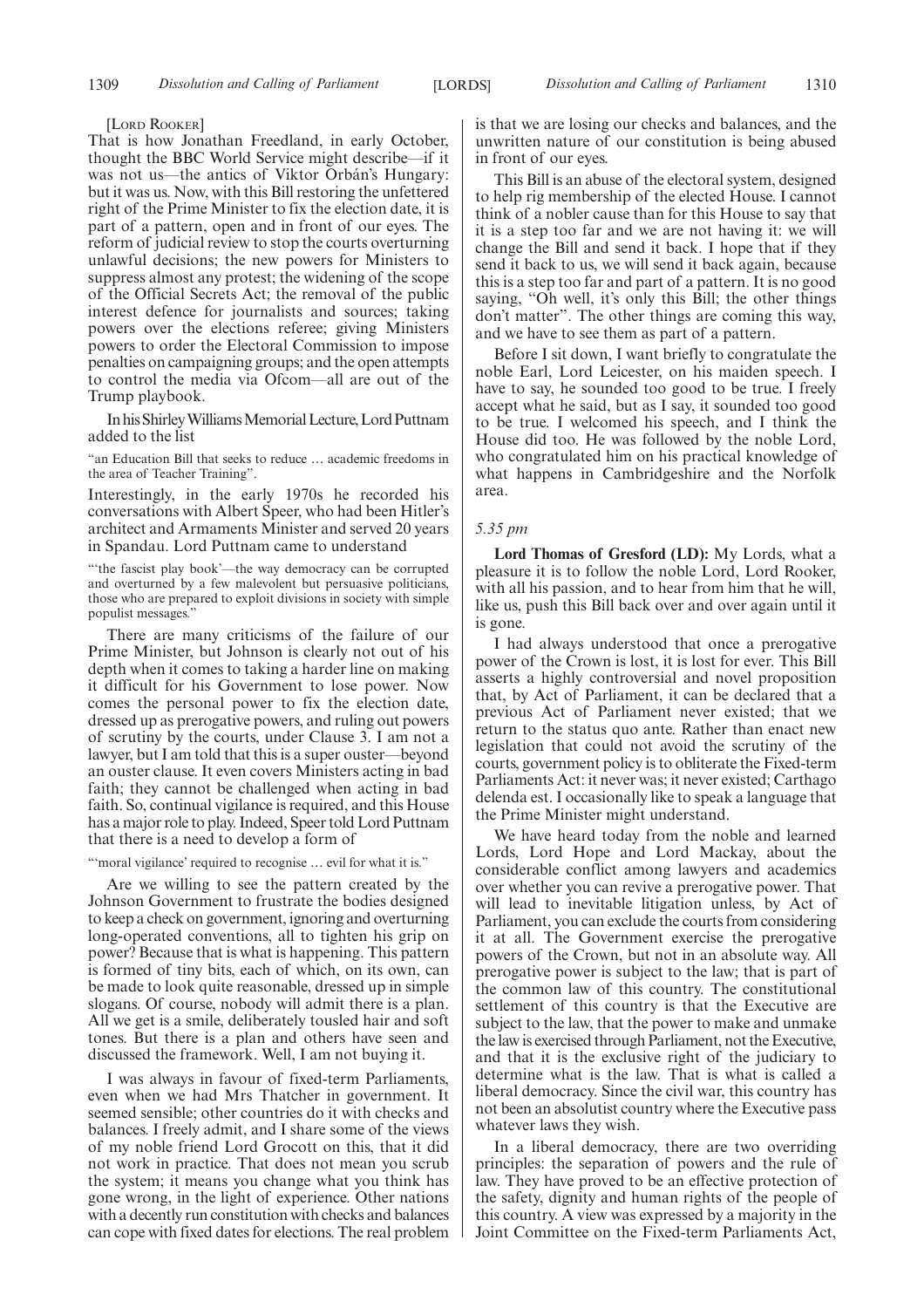which considered these proposals in 2021, that Parliament should be able to designate certain matters as ones which are to be resolved in the political sphere, rather than the judicial sphere, so that Parliament should be able to restrict, and, in rare cases, entirely to exclude, the jurisdiction of the courts. This challenges fundamentally those two principles—the separation of powers and the rule of law. Noble Lords will note the committee's view that

"Parliament should be able to designate"

which side of the line it falls. Parliament should be able to set the boundaries of what is and is not within the political sphere.

If a Prime Minister abuses the power of Dissolution, as this Prime Minister abused the power of Prorogation, the Bill seeks to ensure that the courts would be unable to exercise any control over his or her action. Clause 3(c) prevents a court examining even the "limits or extent" of the powers of Dissolution. As the Explanatory Notes say in terms:

"This is to address the distinction drawn by the Supreme Court in *Miller* … as regards the court's role in reviewing the scope of a prerogative power, as opposed to its exercise.

In other words, it would prevent a court finding that the Prime Minister had exceeded his powers in requesting a Dissolution, or in any related advice that he had acted ultra vires. This tries to get rid of any control at all over the Prime Minister.

Why do the Government want to revive the status quo? In his evidence to the Joint Committee, the Minister, the noble Lord, Lord True, said:

"The long-standing position is that the exercise of the prerogative power to dissolve is not reviewable by the courts and that had been the understood position since the Bill of Rights. And obviously judgments on any Government's action should then lie with the people rather than with anybody else".

That is an impressive statement, but what is the "understood position" based on? I am not aware of any precedent, ever, where the point at which the Dissolution cannot be reviewed by the courts ever came up. There was no precedent for the actions of the Prime Minister when he prorogued Parliament, yet the courts did intervene and held his action to be unlawful. If the purpose of this Bill is to return to the status quo ante, that status did not anywhere justify the Minister's assertions to the Joint Committee that it has been

"the understood position since the Bill of Rights"—

it has never been discussed.

The Constitution Committee said in its report on the Bill:

"The use of ouster clauses to restrict or exclude judicial review of executive decisions touches the bedrock of the constitution, particularly the precise balance between the rule of law, the separation of powers and the sovereignty of Parliament."

There is a school of legal jurisprudence called legal positivism, which claims that law is a human construct with no connection to morality or even justice. If the legislature, however it is elected, has passed a law, it must be obeyed. That is so if it is unjust, unwise or immoral. That is the positivist approach. It may be a bad law by some standard, but if it was added to the system by a legitimate authority, it is still a law. I am glad to see that the noble and learned Lord, Lord Etherton, is in his place, because his lecture at Gray's Inn—the Birkenhead Lecture—pointed out that it was the defence of German judges in the Nuremberg trials that they were only applying the laws passed by their leader as the embodiment of the executive; he had of course abolished the president, the legislature and judicial review.

The common law, under which we enjoy our freedoms, derives from the traditions of natural law, as exemplified in the Bill of Rights, the American Bill of Rights, the UN convention and many other laws and human rights conventions. I was very pleased to hear the noble Earl, Lord Leicester, refer to his ancestor, Sir Edward—whom we must always call "Coke" hereafter, as I understand it—because he was one of the founders of our view of the common law.

We said we would never look back. Statutory power is what we want, clearly defined, and the consent of Parliament to its Dissolution—and that can be put before the Queen, without ever involving her in political controversy.

#### *5.44 pm*

**Lord Lisvane (CB):** My Lords, I congratulate the noble Lord, Lord McLoughlin, on his chairing of the Joint Committee and the magisterial report that it produced. It was a pleasure to give oral evidence to that committee, and also, with my noble friend Lord Butler of Brockwell, to the Constitution Committee and the Public Administration and Constitutional Affairs Committee in the House of Commons.

The Bill now before us lays the FTPA to an unregretted rest. It also seeks to restore the status quo ante by what might be called a willing suspension of disbelief whether that will be successful is another issue. But I suggest that, in its short life, the FTPA may have damaged constitutional expectations in a way that may not be easy to repair. This was explored in some detail in the excellent speech by the noble Lord, Lord Norton of Louth.

The expectation of what might be a matter of confidence used to be fairly wide: a Government that lost the Queen's Speech in the Commons, or lost on an amendment central to the Speech or a Second Reading of a Finance Bill, would either have to secure a demonstrative vote of confidence or ask Her Majesty for a Dissolution—and of course the official Opposition could of course take the initiative. But under the FTPA, the agreement by two-thirds that there should be an early general election immediately relegated the big confidence issues to the second division. A Government could suffer a severe defeat, but unless the FTPA was engaged, or they lost the formal Motion of confidence envisaged in the Act, they could shake the defeat off.

My concern is that the FTPA has reset expectations on what is a matter of confidence in a way that cannot now be fully restored. The Minister said in opening the debate that of course a Prime Minister can designate an issue as being a matter of confidence, and Mr Gove said something similar in the Second Reading debate in the House of Commons, but it is not quite the same thing.

I have no doubt that the applicability of the Lascelles principles will figure in Committee, and indeed we have heard something of those this afternoon. Those who are uneasy about replacing the Commons'statutory power under the FTPA with a purported revival of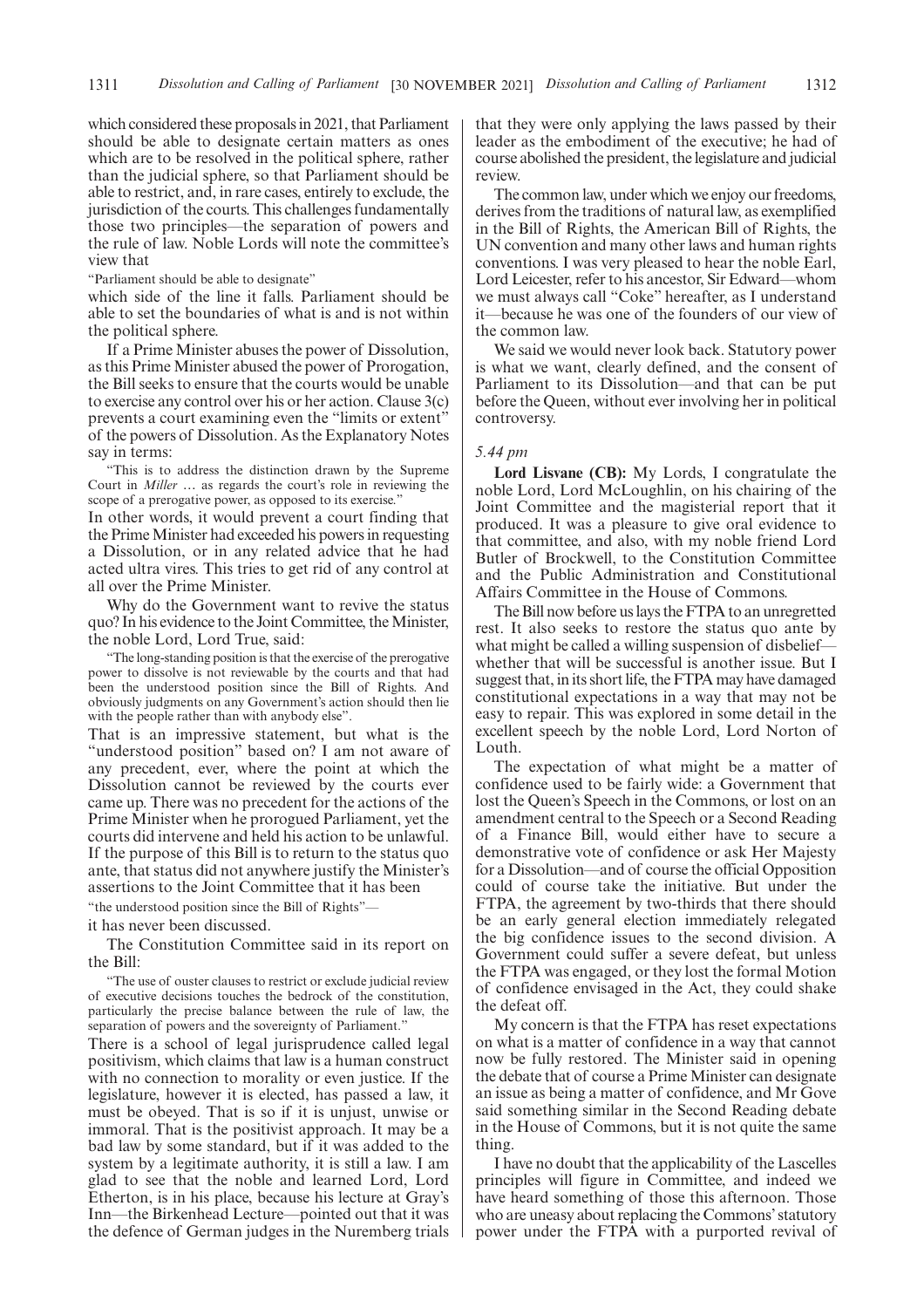#### [LORD LISVANE]

prerogative power will no doubt argue for a Dissolution to be triggered only by a vote in the House of Commons —with, no doubt, a simple majority, rather than the baneful two-thirds majority. Without, at this stage, expressing a view, might I offer a word of caution? If your Lordships decide that the decision should rest with the House of Commons rather than with the monarch upon an unconstrained request from the Prime Minister, it will be essential to specify the words to which the Commons must agree.

When in my former life I saw an early draft of the Bill for the FTPA, I was horrified. It said that only defeat on a Motion of confidence should be the electoral trigger. But how was a Motion of confidence to be defined? If it carried conditions, would it still be a Motion of confidence? I could see no more certain way of inviting judicial interpretation of whether a statutory requirement had been fulfilled, Article 9 or no Article 9. For that to happen in the charged circumstances of a looming general election would be disastrous.

I am glad to say that that problem was cured during the passage of the Bill, but it follows that, should your Lordships see fit to put the finger of the House of Commons on the trigger, there must be an explicit form of words in the Bill, with nothing left to interpretation. If your Lordships do wish to empower the House of Commons in that way, I suggest that the provision must be capable of doing two things: first, a check on a Prime Minister who is inappropriately seeking a Dissolution; and, secondly, a means of getting Parliament out of a situation where the Government of the day are simply treading water.

There is widespread unease about Clause 3 of the Bill, in respect not only of its intent but whether, as a matter of law, it can achieve exactly what it says. I do not see how a resilient argument can be made that a prerogative power, removed by statute and then restored by statute, can be a prerogative power of exactly the same character as the abolished power. I will study my noble and learned friend's views on that very closely indeed.

It seems from proceedings in the House of Commons that the parliamentary authorities have taken the view that the matter of Prorogation is outside the scope of the Bill. That view was expressed by the Deputy Speaker in the chair on 13 September last year, and it meant that Mr Chris Bryant had to move for an instruction to the Committee of the whole House in order to discuss a new clause on that subject—on which proposal he was unsuccessful.

Having spent a while as one of those authorities, I was a little surprised at that view. Scope, or relevance, as noble Lords will know, does not depend on the Long Title of a Bill; it depends on what is in the Bill and what is very closely associated with what is in the Bill. I make no criticism whatever of the learned minds who came to that view—it is always tiresome to have the old and bold trying to second-guess you—but it seems to me that there are two factors that bring Prorogation very close to this Bill. The first is that in the FTPA, which of course was an Act about Dissolution, it was nevertheless thought necessary to include in Section 6(1) a saving for Prorogation. If the Bill now before us is resetting the clock, for Prorogation to be

out of scope may thus be thought curious. I should say to noble Lords that I have no cunning plan for Committee or Report on how Prorogation might be covered by the Bill, but it seems to me that this is something which needs exploring a little further.

The second factor is that in normal times—if any of us now has a clear recollection of what normal times were like—it was not unusual to prorogue Parliament and then dissolve during the period of Prorogation, so the two processes were intimately related. This may indeed be something to explore further, and I much look forward to Committee on the Bill.

#### *5.51 pm*

**Lord Young of Cookham (Con):** My Lords, it was a real pleasure for me to listen to the noble Lord, Lord Lisvane, reversing the pattern of some 40 years in the other place when he had to sit and listen in silence to me. While I support this legislation, I confess I do so with mixed feelings. As Leader of the House in the other place in the 2010 Parliament, I had hoped to leave behind an important legacy of constitutional reform with three pieces of legislation. The first was reform of your Lordships' House, which secured a large majority on Second Reading but bit the dust when the Labour Party refused to agree to a programme Motion. The second was reducing the number of MPs and equalising the constituency boundaries, which was scuppered by the Liberal Democrats when they broke the coalition agreement. The third and final piece of my legacy was the Fixed-term Parliaments Act, now being repealed by my own party. So when my grandchildren ask what I did in that Parliament, the answer will now be "Very little".

In agreeing with repeal, I think it important to put the Act in a slightly different context from that which we have heard so far in this debate—at times a rather cynical context. I think there is common ground that, over recent years, the Executive have claimed for themselves more and more power at the expense of Parliament with the extensive use of Henry VIII clauses, the introduction of guillotines, programme Motions and deferred Divisions in the other place and the extensive use of patronage—a theme developed by the noble Lord, Lord Rooker, in his excellent speech, although I got off his train before it arrived at the destination.

In 2010, we tried to redress the balance and shift the terms of trade away from the Executive and back to Parliament. We introduced elections for the chairmen of Select Committees, breaking the grip of the Whips, we introduced a Back-Bench Business Committee, breaking the monopoly of the Government on the business of the House, and, as part of that package of restoring power to Parliament, we took away the right of the Prime Minister to dissolve and gave it to Members of Parliament. I prefer to put the Act in that context, assigning slightly better motives than the more cynical ones perhaps ascribed by the noble Lord, Lord Grocott.

The Fixed-term Parliaments Act had other advantages. It enabled me, speaking purely selfishly as Leader of the House, to plan a package of Bills over a five-year Parliament, rather than, as previously happened, finding that in year three of four, half way through, the Prime Minister would dissolve and a whole series of Bills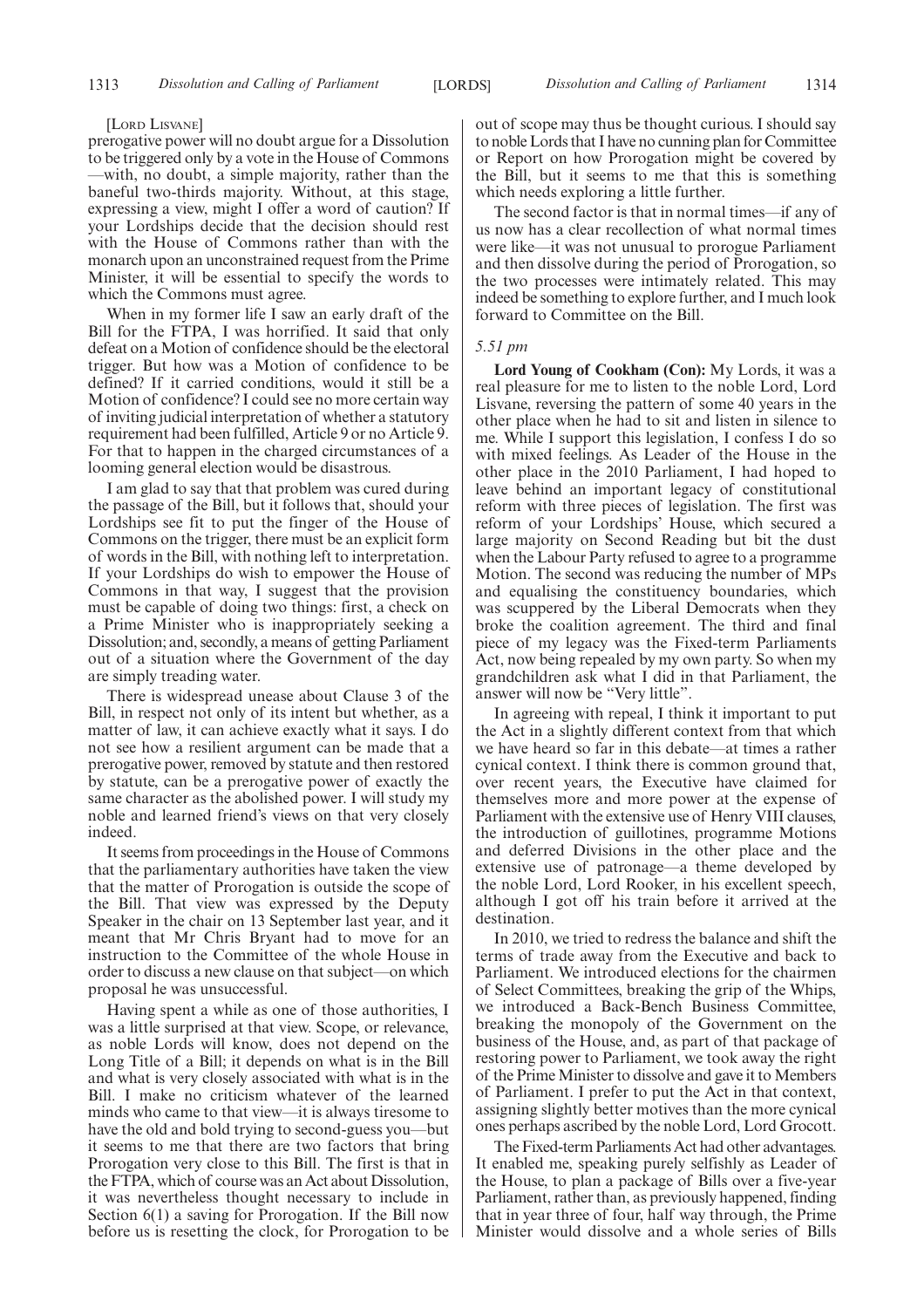would be lost. In 1983, I had to introduce the same Bill twice because Parliament was dissolved half way through. The fixed-term Parliament was popular in financial circles—they do not like uncertainty—and, as has been said, it brought us into line with other democracies. However, as noble Lords have explained, it clearly has not worked. At the foot of the bed of the 2107 Parliament was a notice saying "Please Do Not Resuscitate" —but the Fixed-term Parliaments Act officiously kept it alive. So I accept that we should repeal the Act, but I put that plea of mitigation in context.

However, I paused when I reached the ouster clause in the Bill which, to use an economist's phrase, hit me right on my indifference curve. On the one hand, I understand why the Government are concerned about judicial activism. The Minister mentioned the direction of travel of legislation and the Supreme Court decision in Miller, and I see why my noble friend and the Government want to insure themselves against such intrusion when it comes to this Bill. I see from the helpful report from the Joint Committee ably chaired by my noble friend Lord McLoughlin that the Government's view has support from, for example, the former First Parliamentary Counsel, Sir Stephen Laws.

But there are a number of arguments to the contrary, which we have heard, and I shall mention just two. First, as the report says, non-justiciability is determined by the courts themselves and is not imposed by statute. As the noble Lord, Lord Lisvane, and Sir Malcolm Jack pointed out in their evidence,

"the courts will themselves interpret clause 3 of the draft Bill." So to that extent it seems to be self-defeating.

Secondly, on judicial activism and the Miller case, Prorogation could not be more different from Dissolution. The Executive's decision to prorogue a sitting Parliament against its will so that the Executive could not be held to account during a critical time in the nation's history was outrageous—so outrageous that it obliged me for the first time in 23 years as a Minister to leave the Government, and I had swallowed quite a lot of indigestible stuff before. The Supreme Court rightly held the action to be illegal, and it was an affront to democracy—but that is totally different from a decision to dissolve Parliament so that Parliament can be refreshed by the electorate. Indeed, what could be more democratic than such a decision? I am not a lawyer, but the noble and learned Lord, Lord Brown, is and he said it would be inconceivable for the courts to intervene. Far from being an affront to democracy, as in Prorogation, it would be the very assertion of democracy.

So, while I am supportive of the Bill, the Minister will have some work to do to persuade me of the necessity of Clause 3.

### *5.57 pm*

**Lord Hayward (Con):** My Lords, I am late in the speaking order today, and I have therefore decided that I shall fillet the comments that I was going to make, because many of them have already been made but I will identify those whose comments I particularly agree with.

First, I observe that it would appear that it is a good idea to distribute a magazine free of charge to all Members of the House, because I have rarely heard the *New Statesman* quoted so often by so many speakers.

Briefly before I come to the crux of my observations, I will return to the comments made by the noble Lord, Lord Rennard, in relation to shortening or not shortening an election period. In paragraph 2.15 the Joint Committee said:

"We would like to see a significant reduction in the election timetable, insofar as this is compatible with ensuring the register is up to date and proxy and postal votes are possible".

I share the concerns of the noble Lord, Lord Rennard, about any form of shortening of the timetable unless there are substantial changes to election law as it currently stands—and I do not see that happening, as he did not either.

I return to the other part of the main thread of the debate: Clause 3, the ouster clause. I should of course favour this legislation. Removal of the Fixed-term Parliaments Act will allow a certain Lord Hayward to appear on radio and television any number of times, guessing what the election will result in in terms of a majority for whom and in whatever form—so it is great to abolish this legislation. What I do not understand in relation to Clause 3 is that, in the autumn of 2019 and in December 2019, had there been an election without the Supreme Court decision, the Government would not have secured a majority of the size they did, because they were able to achieve a deal and therefore were in a very different position. Therefore, why Clause 3 should be there saying "Well actually, we want to penalise the judiciary for having taken action which produced—in my mind—a larger Conservative majority" makes no sense whatever.

More importantly, as other Members of this House have said this afternoon, it seems to be bad law to set about saying, "We are going to say that these things cannot be considered by the judiciary." As has been pointed out, it is downright difficult to achieve that phraseology anyway, but I am afraid that I agree with the vast majority of noble Lords who have spoken, including the noble and learned Lord, Lord Hope, my noble friend Lord Norton, the noble Lord, Lord Lisvane, and, albeit using different phraseology, the noble Lord, Lord Rooker, that it is unacceptable for us to try to go down that route. One of the pillars of the British democracy is the strength of our judiciary working alongside Parliament. Long may it continue to be so.

#### *6 pm*

**Lord Bridges of Headley (Con):** My Lords, I congratulate my noble friend Lord Leicester on his excellent maiden speech and what he has done at Holkham. I have spent many happy times there. Well, they were sort of happy. I was with my 13 year-old son trying to spot lapwings. I am not a bird-watcher and it was very cold, but it was very enjoyable—apart from us not seeing anything at that point.

If anyone wants to know why constitutional reform matters, one has only to listen to this debate and consider the rather miserable history of the Fixed-term Parliaments Act 2011. I am sorry to tread on the toes of my noble friend Lord Young but I share a belief in what he may see as a slightly cynical rationale behind this, which others have spoken of. For proof of that, one need only consider how and where this Act was born. It was conceived in the heat of the rose garden romance, and it was born in the political back room of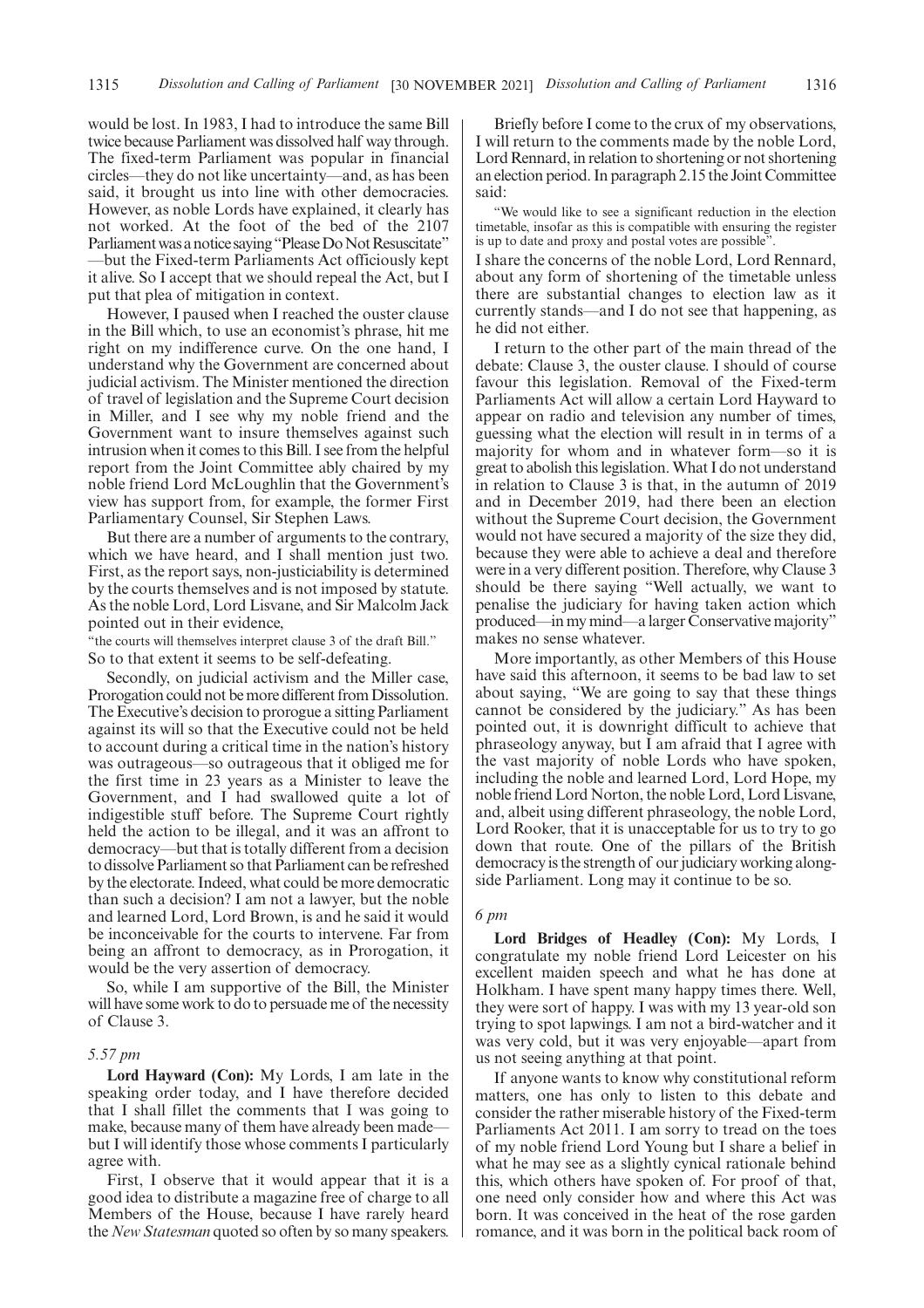[LORD BRIDGES OF HEADLEY]

the deal that was done around the coalition. Sir Oliver Letwin, the midwife of that coalition, has testified that the Act

"was to enable the coalition to be formed. One of the principal demands of the Liberal Democrat side of the coalition, when we came to discuss the whole proposition, was that there should be no ability for the larger of the two parties—the Conservative Party—within a coalition Government to spot the moment when it would be convenient to ditch the coalition by seeking a dissolution."

With due respect to my noble friend, I see that deal as a dark day for our Conservative Party, which I thought would not treat the constitution as a bargaining chip in political horse-trading.

Of course, some tried to give the Act more credibility, as others have today, by dressing it up in the clothes of constitutional theory. The best example of this was Mr Nick Clegg, former representative of the hard-working people of Sheffield Hallam, now representing the billionaires of Silicon Valley. It is worth reminding ourselves of what he said when he presented the then Fixed-term Parliaments Bill at Second Reading:

"There will be no more feverish speculation over the date of the next election, distracting politicians from getting on with running the country. Instead everyone will know how long a Parliament can be expected to last, bringing much greater stability to our political system. Crucially, if, for some reason, there is a need for Parliament to dissolve early, that will be up to the House of Commons to decide. Everyone knows the damage that is done when a Prime Minister dithers and hesitates over the election date, keeping the country guessing. We were subjected to that pantomime in 2007. All that happens is that the political parties end up in perpetual campaign mode, making it very difficult for Parliament to function effectively. The only way to stop that ever happening again is by the reforms contained in the Bill."—[*Official Report*, Commons, 13/9/10; col. 621.]

I only hope that Mr Clegg gives Mr Mark Zuckerberg better predictions, for we all know what happened two years later: feverish speculation over the date of the election, distracted politicians unable to get on with running the country, and no one sure how long the Parliament would last. What was the reason for that parliamentary gridlock? As others have said, before the Fixed-term Parliaments Act reared its head we had a simple system, which my noble friend Lord Norton set out. In essence, when a Prime Minister lost the confidence of the other place, there would be a general election and, if the Prime Minister chose to call a general election, we would have one. Those two simple thoughts fuse into one big point, which my noble friend Lord Strathclyde made: trust the people. If the people's representatives lose confidence in the Government, or if the Prime Minister wishes to renew the Government's mandate, it is the people who are put back in control. No faction in Parliament or judge in a court could prevent that from happening.

That was the system which we had before. Therefore, it is entirely right that we should go back to it. I agree that trying to turn the clock back—or, perhaps more aptly in this case, trying to put the toothpaste back in the tube—obviously raises all manner of legal questions which I know set racing the pulses of noble Lords, and especially noble and learned Lords. On a matter as important as this, of course it is right that we kick the tyres of what is proposed. At first, I was quite queasy, as others are, when I read of the ouster clause. However, the more I read—not as a lawyer—the more I sensed that this is an exceptional issue on which an ouster makes sense.

I hear the points about Article 9 of the Bill of Rights, but in this case, we should leave it beyond all doubt that the courts cannot thwart an election. To achieve that aim, I have yet to hear any credible alternatives to the ouster clause as written in the Bill, so I would keep it as it is. Sir Stephen Laws told the Joint Committee:

"It would be nice to have neatly focused ouster clauses that you could justify in relation to what they actually apply to. But that is not a thing that is possible anymore, because if you try and draw some distinction as to where the ouster clause will or will not apply, you will end up with the courts using that distinction in order to circumvent the ouster you are intending to create."

The *Dissolution Principles* document strikes me as also obviously necessary, and I was pleased that the Government have accepted that the Prime Minister requests a Dissolution. The document's simplicity is critical. Trying to enshrine the Lascelles principles, or codify what is to happen in a multitude of scenarios, would create complexity and uncertainty, and could do what we all wish to avoid: drag the monarch into politics.

Let me end where I began. A previous Government ran headlong into constitutional reform, riding roughshod over processes and conventions that may have had flaws but maintained that clear link between Parliament and people. The sooner we get back to the previous system and restore that link, the better.

#### *6.07 pm*

**Lord Lansley (Con):** My Lords, I am very glad to follow my noble friend and like him, of necessity, I come to bury the Fixed-term Parliaments Act, not revive it. It has been a privilege to listen to so many excellent speeches this afternoon, not least the maiden speech of my noble friend Lord Leicester. As a fellow East Anglian, I too have much enjoyed visiting the Holkham estate in years past. We look forward to his contributions here as well.

As we get towards the latter stages of this debate, I have reached three hesitant conclusions for Second Reading, which should take us towards thinking about the Bill further in Committee. If the Government believed that the prerogative was in abeyance, they should simply have repealed the Fixed-term Parliaments Act. Lo and behold, the personal prerogative of the sovereign would be revived in the way that it existed previously. Clearly, they did not believe that, which is why we have the legislation in the form that it is rather than a simple repeal. Therefore, we must conclude that we are seeking to set statutory provisions around a defined personal prerogative of the sovereign. We all want the personal prerogative of the sovereign to be responsible for the Dissolution of Parliament and to be untrammelled and not interfered with, but equally we want it to be so precisely delineated that the sovereign is not drawn into political controversy as a consequence.

My reason for participating in this debate is that we looked at the question of the prerogative at length during debates on the Trade Act. The position I come to it from is this: every time Parliament comes into contact with the prerogative in statute, we should not necessarily abolish it because, as with the Trade Act, we may think it quite right for there to be an executive responsibility, but we then have to make it accountable. So my second conclusion is that, here we are, putting a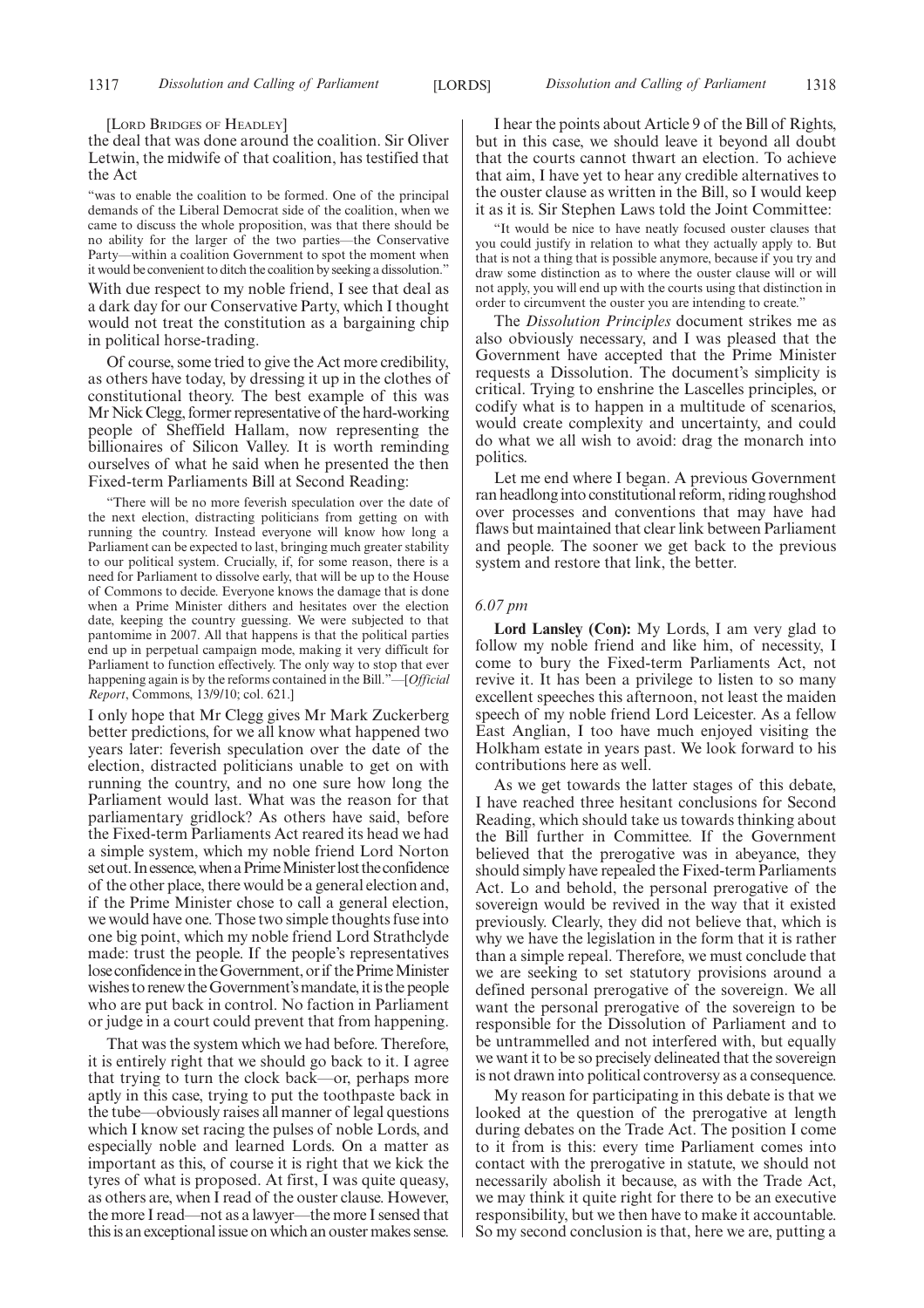statute in place to govern the exercise of a prerogative particularly the exercise of it by the Prime Minister, of course, rather than the monarch—and we should hold the Prime Minister accountable to Parliament, because that is where the authority comes from. We have to defend the sovereignty of Parliament.

Therefore, what does that accountability look like? It ought to be a simple majority of the House of Commons. We can dispense with some of the more unhelpful arguments about the Fixed-term Parliaments Act and the supermajority. We will not go back to gridlock as a consequence of that because there is no supermajority. A simple majority gets us to precisely the position that we want—namely, where a Prime Minister who has a majority in the House of Commons will get his or her way, and that should be the case. However, we also have to say that if a Prime Minister has not got a simple majority in the House of Commons, they should not necessarily get their own way. Therefore, my third conclusion is that we should put such a simple majority into the Bill.

I encourage noble Lords not to think about the last coalition, which I think history will treat more kindly than it has so far, but to think forward to the next one. Let us imagine a day when there is a coalition where the Prime Minister comes from a party that has significantly less than a majority in the House of Commons but has created a coalition. Should that Prime Minister be able to go to the palace and ask for a Dissolution without any scrutiny whatever? Would this not be an abuse? Is it not essential that any such coalition in the future—we have to anticipate that there may be such a thing—would have to re-enter exactly this territory? Would we not future-proof the Bill if we put a simple majority in the House of Commons into it? Would we not create the constitutional environment in which a coalition could be formed if needed? Coalitions ought to be about exactly that kind of situation; otherwise, I do not think that we have properly done our job in anticipating the circumstances that this legislation may pertain to and preparing it for that possibility.

### *6.13 pm*

**Baroness Noakes (Con):** My Lords, in my time in your Lordships' House, two periods stand out as painful memories, and both are addressed by the Bill. The first is of the period of coalition government between 2010 and 2015. While these Benches rejoiced at the end of the period of Labour rule, many of us found it hard to support the coalition wholeheartedly. In particular, the coalition agenda had a disproportionate focus on constitutional reform, which inevitably sapped energy away from more important things. I was very sorry to hear my noble friend Lord Young of Cookham, who is leaving his place at the moment, claiming some credit for that. Of course, there was Nick Clegg's futile attempt to reform the House of Lords, which fortunately ran into the sand and never got past a Second Reading in the other place. The time of both Parliament and the country as a whole was wasted on a referendum on the alternative vote system. The wheels came off that when the British public had their say.

At the time, the Fixed-term Parliaments Act did not seem to be the worst of the constitutional measures that sailed under the convenience flag of the coalition, but its weaknesses emerged over time. As we have heard, it has produced only one five-year fixed-term Parliament, and that was in order to hard-wire the coalition in. Whether or not that was, on balance, a good thing for the country is a moot point at best. After 2015, we had two elections in less than five years—so the Act failed in its initial purpose.

The 2017 election was an act of self-harm by my own party—I freely admit that—but the second, in 2019, is the source of my second painful memory. Its final result, when it was finally called, was a triumph for democracy and the good sense of the British people, whose message was clear, and that included getting Brexit done. But the journey to that election was truly painful and laid bare the flaws of the Fixed-term Parliaments Act.

The requirement for a supermajority and the narrow path laid out for a no confidence Motion in the other place before an election could be called led to chaos in Parliament in 2019. The Government could not get their business through, could not call a general election and were harried at every turn by both Houses of Parliament, set on defying the outcome of the 2016 referendum. I still bear the scars of what happened in your Lordships' House, as I am sure my noble friend the Minister does, and I certainly hope never to experience its like again in my remaining time here. For these reasons, the Bill has my wholehearted support. We must never again risk the mayhem of late 2019. That is why I fully support Clause 1, which removes the Fixed-term Parliaments Act from the statute book—it can be written out of our history.

The logical next step is to reinstate the status quo ante. As we have heard, Clause 2 does this through the revival of the royal prerogative. I believe that anything that diverts from that straightforward aim, including fettering the royal prerogative with parliamentary processes, runs the risk of unintended consequences. It is conceivable that a Government might not have a majority, could not get a vote through the other place and could be held to ransom, as they were in 2019, by a Parliament set on thwarting their will. That year showed us that the unthinkable can indeed happen. The previous system worked well for Governments of all parties, and I am confident that it will work well again. We should simply revive the royal prerogative and not invent something else around it.

I also support Clause 3 of the Bill, which expressly provides for non-justiciability. I do not believe that it should be seen as an ouster clause, because it is generally accepted that the likelihood of the courts challenging the monarch's personal prerogative is very small. There should be nothing to oust. But a small likelihood is not a zero possibility, and recent judgments should make us wary of where the courts might want to go in future—we clearly cannot rule out future judicial activism. I believe that we should put that question beyond any doubt by enacting Clause 3.

The other place has already expressed its clear view on this short and simple Bill. When it debated it, it did so in the light of all the relevant issues that were surfaced by the excellent Joint Committee on the Fixed-term Parliaments Act, its report and the Government's response. It also did so in the light of the points raised by the Public Administration and Constitutional Affairs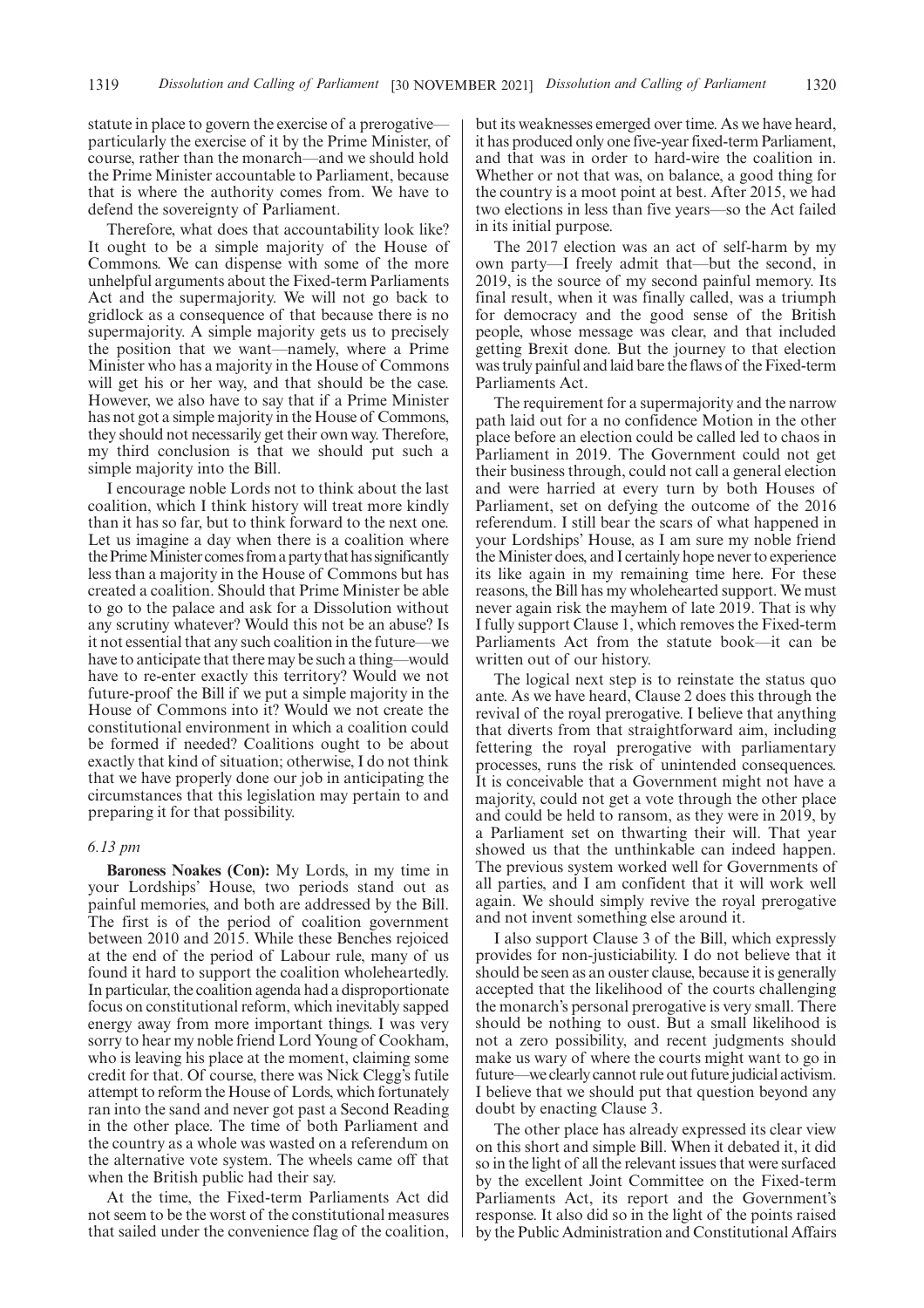#### [BARONESS NOAKES]

Committee in the other place, and I do not believe that any new issues have been raised by your Lordships' Constitution Committee in its recent report, although I look forward to hearing the noble Baroness, Lady Taylor of Bolton, in due course.

Your Lordships' House is always entitled to ask the other place to think again, but I suggest very gently to noble Lords that doing so when the result is not likely to change is not a good use of your Lordships' time. I hope that this House will not impede the Bill's journey to Royal Assent.

#### *6.19 pm*

**Lord Cormack (Con):** My Lords, I always enjoy following my noble friend Lady Noakes. I frequently disagree with her, and I am afraid I will disagree on certain issues this afternoon, but she is a meticulous parliamentarian and we are very fortunate to have her with us.

I speak with a certain sense of nostalgia. I made my maiden speech in your Lordships' House on the Fixedterm Parliaments Bill. I damned it with faint praise, but of course, as a new Conservative Back-Bencher, always anxious to be compliant, I gave it my support.

No Parliament can ever bind its successor. What we are doing is not in any sense without precedent and it is entirely acceptable that we should seek to take this unhelpful legislation off the statute book. I would have preferred a straightforward repeal. That I could have supported without any real reservations. After all, in the 2010 general election, all parties but the Conservative Party pledged themselves to fixed-term Parliaments and even the Conservative Party was not outright hostile to them. In 2019, both the major parties —Conservative and Labour—pledged themselves to repeal. That would have been good.

Of course, in the old system which we are seeking to return to, there was no magic wand for any Prime Minister. I intervened on the noble Lord, Lord Newby, to remind him that 2017 was not exactly a resounding success for our party. I have vivid memories of 28 February 1974, which was the first election at which I had to defend the seat I had won in 1970. If noble Lords remember, there was great controversy as to whether that election should take place. I remember attending and speaking at two heated meetings of the 1922 Committee in another place. In the first meeting, everybody seemed to want a general election on 14 February, apart from Sir Stephen McAdden and me. At the next meeting, we had withdrawn our opposition, knowing we had lost, and the election was called for the 28th. The Prime Minister of the day was roundly criticised for his slogan, "Who governs the country?". "You do", he was told, "That is what you were elected to do on 18 June 1970." We all know what happened: an inconclusive election but a real defeat for Edward Heath, who never came back as Prime Minister.

While in this context I can accept this Bill and give it my support as far as the abolition of fixed-term Parliaments is concerned, unlike my noble friend Lord Bridges of Headley, whose speech I listened to with fascination and much approval, I cannot support Clause 3. William Wragg, the chairman in another place of the Public Administration and Constitutional Affairs Committee, had it right that this is unnecessary. To me, it smacks of the naughty schoolboy who has been rapped on the knuckles by his teacher then pulling the teacher's chair away so that he falls to the ground. It is an act of spitefulness at worst, humorous revenge at best, but constitutionally, it is unacceptable and wrong. I was glad to hear my noble friend Lord Lisvane—I deliberately call him that—in his excellent speech make some very powerful points in this context.

If this clause remains in the Bill unamended, like the noble Lord, Lord Butler, I will not support it, because it has dangerous precedence. The reason why I think that is in effect summed up by three reports published by your Lordships' committees in the last 10 days. I here associate myself very much with some of the sentiments of the noble Lord, Lord Rooker. There is the report from the Constitution Committee, about which the noble Baroness, Lady Taylor, will speak later, on the Dissolution and Calling of Parliament Bill. However, the title of the report from the Secondary Legislation Scrutiny Committee says it all: *Government by Diktat: A Call to Return Power to Parliament*, as does the report from the Delegated Powers and Regulatory Reform Committee: *Democracy Denied? The Urgent Need to Rebalance Power between Parliament and the Executive*. We are at a dangerous crossroads. There is a real danger of Parliament becoming the creature of government. The noble Lord, Lord Thomas of Gresford, talked in his very interesting speech about the separation of powers. We do not have separation of powers such as they have in the United States; here the Executive are drawn from the legislature. Therefore, there is in every parliamentarian's thinking, "Do I go against my Government? Do I break ranks with the Official Opposition?" The most troubling development of my 51 years in Parliament has been that what was a vocation to public service has become a job. Far too many entering Parliament do so feeling that they will fail if they do not get on to the Government Front Bench. There is that dichotomy and tension. In that tension, it is easy for a Government to try to use Parliament rather than be accountable to it. There is an enormous difference between those two states.

We should never forget, in the immortal words of Edmund Burke, that the price of liberty is eternal vigilance. We in Parliament have a duty to be eternally vigilant, to hold the Government to account. We in this House, quite rightly, have very limited powers; we can seek only to ask people to think again. However, while I accept the basic premise of this Bill without opposition, Clause 3 is fraught with danger. When we come to Committee, we must ask the other place to reflect on it and what it implies, and to think again.

#### *6.28 pm*

**Baroness Bennett of Manor Castle (GP):** My Lords, like the noble Lord, Lord Lansley, I have noted the mood of the House that we have genuinely come together today to bury the Fixed-term Parliaments Act, not to praise it. Many noble Lords tell your Lordships' House that they support this Bill and the burial of the Act in the interests of democracy. I am sure that they are honourable men and women, who support the status quo in our society and say they want to restore things to just the way they were.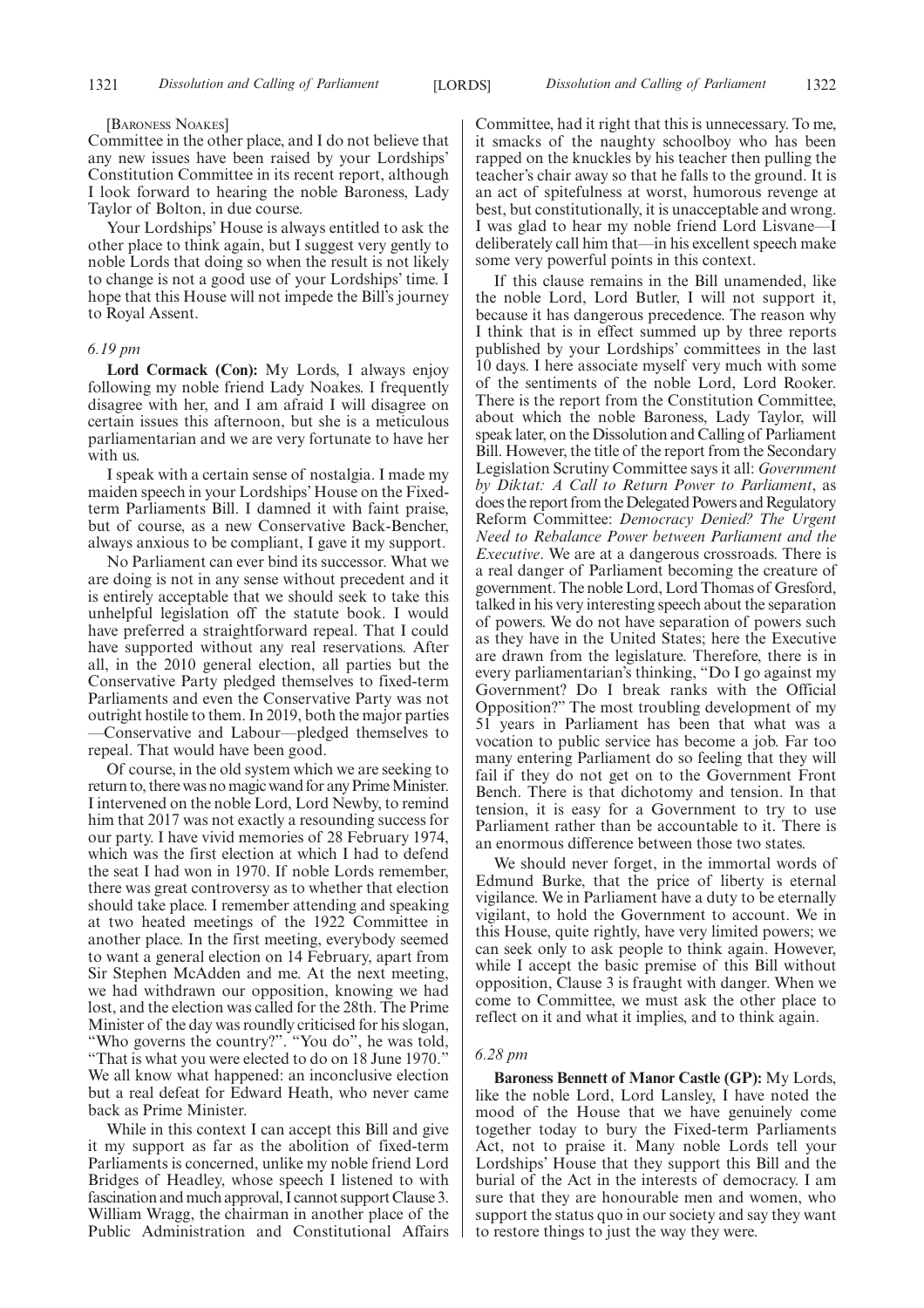That is not my position. Like the noble Lord, Lord Newby, I know that the good is being buried with the bad with the abolition of the Fixed-term Parliaments Act. As the noble Lord said, the majority of the world's democracies have fixed-term Parliaments—countries with modern, functional, democratic constitutions. None of those adjectives can be applied to the UK constitution, with or without the Fixed-term Parliaments Act. A Prime Minister who can call an election, with or without the support of a parliamentary majority that put him or her in place, has the advantage. As the noble Lord, Lord Hayward, said, shortening the election period would only magnify that advantage.

Of course that advantage can be lost, as the noble Lord, Lord Cormack, pointed out to the noble Lord, Lord Newby. But it is usually significant and often decisive and gives great benefits, particularly in fundraising, which is so important to the outcome of our elections—the country gets the politics that the few people pay for—and in planning, given the costs to opposition parties, which must plan just in case without the clarity of a known timetable. My political memory goes back to Gordon Brown's election that wasn't, and a living room filled to the ceiling with paper that was bought in case of the need for freepost leaflets that were never used for that purpose. That is the practical politics of a growing challenger party.

None the less, I am not going to go further down the route of arguing against the sense of set election times; that is not an argument I am going to win today. I will turn instead, as many noble Lords from all sides of your Lordships' House have, to focus on Clause 3. Many expert legal minds have chewed over the detail and will continue to do so. I want to focus more on the principle. Why are the Government so concerned about their behaviour being judged against the standard of law? Surely that is what the rule of law is all about. The noble and learned Lord, Lord Brown of Eatonunder-Heywood, said that Clause 3 would ensure that the courts were relieved of the embarrassment of being drawn into a sensitive area. Surely protecting the people, the constitution and the country from unlawful decisions is the role of the courts; we do not need them for the easy stuff. That they have become, as some see it, more active is, I suggest, because of the law-breaking at the centre of government becoming more extreme, the Executive chafing against the limits of control from the rights won by the people over centuries of campaigning—human rights that the Government are keen to destroy. This is not judicial activism but judicial defence of the law.

The noble Lord, Lord Grocott, noted that it was the poisonous distrust among the coalition partners that created the Act that we are working today to abolish. I do not need to quote the opinion polls. It is a well-known fact that poisonous distrust is also the people's attitude towards our politics and politicians—a distrust that led to the desperate desire to "take back control" in 2016, a desire very clearly continually being frustrated by the lack of a democratic constitution and the concentration of power and money in Westminster. Unlike the noble Lord, Lord Thomas of Gresford, I do not regard "novelty" as a negative term. I desperately want the novelty of democracy in the UK.

Why are our politics so poisonous? I draw your Lordships' attention to the recent coalition negotiations in Germany, where three parties from very different ideological starting points negotiated the formation of a Government and a platform for it. Yes, it took a little while. Talks proceeded and talks were concluded. I note the important comments of the noble Lord, Lord Lansley, about how British politics might look different—a little more like Germany's in future—without even a change of electoral system. Around the country, there are 13 local councils where Greens are part of what are known as rainbow coalitions, the very kinds of structures that he was imagining. That is functional, grown-up, democratic politics—not something we have much experience of here in Westminster. Here we have a see-saw from one side to the other, and parties seeking power without principles or policies attached to them.

It is tempting to blame individuals—I promise you that I do—but this culture has persisted over many years. My thesis is that the problem is the system. The checks and balances in the UK are deliberately weak, because we have a feudal monarchy with occasional bits of democracy bolted on, scraps that were thrown to the people when the pressure became too great over centuries. The whole Bill is an attempt to knock off a bit of that bolted-on democracy and to test how far the Government can get away with taking back power from Parliament, the courts and the rule of law. The noble Baroness, Lady Noakes, rather gave the game away when she spoke about the events of the past—about Parliament defying the will of the Government.

The Minister acknowledged that it was only after pre-legislative scrutiny that it was ensured that the law provided that Dissolution was an automatic trigger for a defined polling date. But what happens if there is an emergency, real or created, such as a pandemic or a war? What if it is said that an election cannot be held in these emergency conditions—which are all too likely to be real, or easily created, in this age of shocks? Maybe this would be an act of obvious bad faith. But then redress against actions in bad faith is explicitly excluded by Clause 3. I can sense the scoffing, although my comments very much take the direction of those of the noble Lord, Lord Rooker. But would it be so surprising from a Prime Minister who advised the monarch to unlawfully suspend Parliament; from a Prime Minister who planned to break international law, and was stopped from doing that only by this unelected Chamber; and from a Prime Minister looking in the policing Bill to end the right to protest, in the Elections Bill to take over the Electoral Commission and suppress the votes of his opponents, and in a promised judicial review Bill to further reduce the rule of law?

The Turkish thinker Ece Temelkuran, speaking about the West, said that,

"some … choose to believe that their mature democracy and strong state institutions will protect them"

from dictatorship. She warns of "dark dawns", such as Turkey has experienced, being experienced possibly anywhere. We do not have a mature democracy, we do not have strong state institutions and we are not protected, and, if Clause 3 remains in the Bill, we will be even more vulnerable.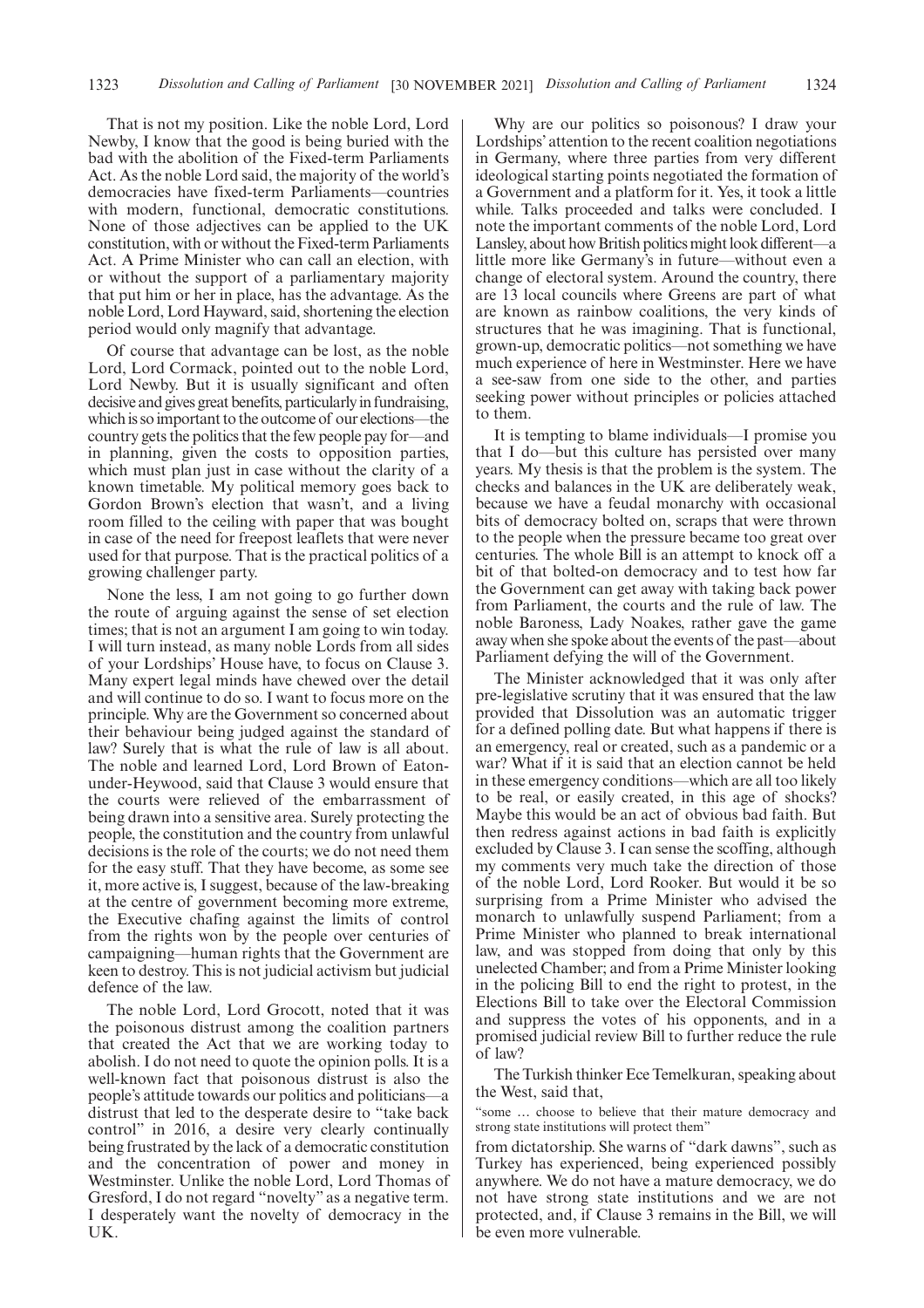#### *6.36 pm*

**Baroness Pidding (Con):** My Lords, the government Bill before us today restores the democratic nature of how our parliamentary system works and how elections can be called. We are the custodians of democracy, and elections are pivotal to this. The Bill makes provision for the Dissolution prerogative to be revived and, in doing so, ensures legal, constitutional and political certainty around the process for dissolving Parliament in future. It is a return to the tried and tested traditions that worked so well in the past, before the Fixed-term Parliaments Act.

The process of dissolving Parliament and calling a new Parliament was changed in 2011 to help make the coalition Government more resilient. It was brought in under specific circumstances, providing us with relative political stability at a time when the country was facing economic uncertainty. However, over the past decade, the political and economic landscape has changed significantly and has rendered the Act unfit for purpose and redundant. We must not risk the future return of a zombie Parliament such as we saw between 2017 and 2019, which caused exasperation in the general public. If there is gridlock in the other place, it is only right that the question is taken back to the people, ensuring that the country is not once again held in a state of paralysis by a few hundred individuals.

The Fixed-term Parliaments Act served its purpose. However, politics and time have moved on. As there was no sunset clause included in that Act, it is only right that we take steps to repeal it. It is for this reason that I welcome the return to a robust system.

I understand that some are concerned about the powers that the Bill returns to the Prime Minister, theoretically allowing the Prime Minister of the day to call elections when it is most politically convenient to them. On this I have two points. First, the Bill limits Parliament to five-year terms, so places a time restraint on the Government. Secondly, I remind noble Lords of the outcome of the 2017 general election, which some on this side of the House will remember with a shudder, while I suspect others may have fonder memories. Elections are risky endeavours and should not be taken lightly, and the Bill does not change that. The Bill strengthens our democracy, making both Parliament and the Government more—not less—accountable to the British public.

There is another consideration that I wish to raise. The Bill was part of the Government's manifesto. The 2019 general election gave the Prime Minister the mandate to deliver on his promise to the British people that their express instruction would never again be perversely frustrated by factionalism within Parliament. The mandate given to the Government to deliver on their pledge of repealing the Fixed-term Parliaments Act is unassailable. Given the swift passage of the Bill through the other place by those who will be directly affected by it once it is given Royal Assent, I hope that others here will share my view that it is not for us to frustrate it.

We enjoy a privileged position that we should endeavour to use in the pursuit of strengthening and safeguarding our democracy. The Government's Bill gives us an opportunity to do so and I will therefore be supporting it.

#### *6.40 pm*

**Baroness Taylor of Bolton (Lab):** My Lords, I very much welcome the Bill. I was never a fan of the Fixedterm Parliaments Act and, indeed, never a fan of fixed terms, whatever the manifesto said at any particular time.

We should start by reminding ourselves of how we got that legislation in the first place. It was a simple, blatant political fix between the Conservatives and the Liberals, between Cameron and Clegg—I do not know how many other people were consulted. As a former Chief Whip I have no problems with a political fix, but please do not dress it up as some constitutional principle because it was never that in the first place.

The Constitution Committee, which I currently chair, was very temperate in its language at the time. It said, as the Minister reminded us, that the Fixed-term Parliaments Bill

"owed more to short-term political considerations than an assessment of constitutional principles."

I think that is the polite way of saying "a political fix". Clearly, the committee was quite right in assessing the longevity of that legislation. As we have seen, it was proven that it was possible for a Government—for a Prime Minister—to get around the provision, so the Minister was quite correct when he said it was a political experiment that failed.

So, here we have the withdrawal of that legislation and, as I say, I welcome that. However, the repeal is the easy part—we can all agree that that is simple; we are now entering new territory. In the Constitution Committee's report we say that it

"touches the bedrock of the constitution, particularly the precise balance between the rule of law, the separation of powers and the sovereignty of Parliament."

Before I go into the conflict and the details, particularly Clause 3, I say at the outset that we should all welcome the clarity of a five-year term for any Parliament; I think most of us will be happier with that. In respect of other parts of the Bill, it is not a case of being happy with them so much as hoping that they are workable.

There has been a lot of discussion about whether it is possible to return to the pre-Fixed-term Parliaments Act provision. Can a prerogative that has been abolished be reinstated? In some respects the Government have adopted a belt-and-braces attitude: they have a statutory provision and the ouster clause. That aspect of Clause 3 is clearly causing not just academic concern but concern on all sides of this House, and it will have to be addressed in Committee.

I think we all agree that we need to keep the Monarch out of all the potential political considerations. I remind the House what the Constitution Committee said about Clause 3, because it is extremely relevant to the discussions we will have later:

"The use of ouster clauses to restrict or exclude judicial review of executive decisions touches the bedrock of the constitution, particularly the precise balance between the rule of law, the separation of powers and the sovereignty of Parliament. On the one hand ouster clauses should provide legal clarity about the ability of the executive to make decisions which may be considered more appropriate to political rather than judicial deliberations. On the other hand, judicial review"—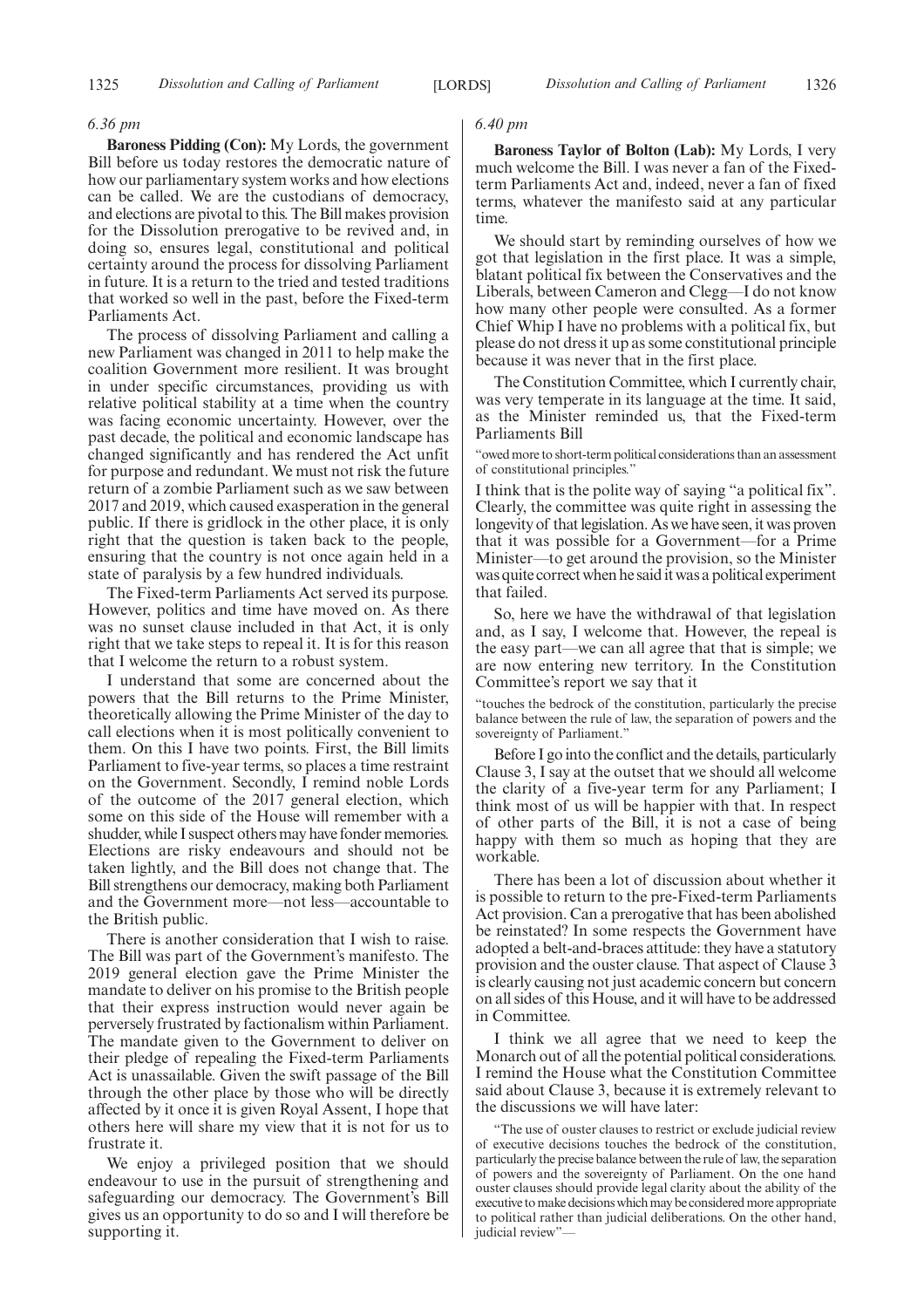#### this is important—

"should provide a backstop against exceptional use of an executive power which significantly erodes a fundamental principle of the UK constitution."

#### We go on to say:

"There is a risk that a Prime Minister might abuse the power of dissolution if the courts are unable to exercise control over the limits and extent of this power, particularly in exceptional circumstances."

To build on what the noble Lord, Lord Butler, was saying, the experience of the last few years tells us that exceptional circumstances and events are not as exceptional as we might have expected. We need to consider how to make sure that the balance that is required is maintained and workable. There are dangers there. They have been highlighted in the debate today, and they will be looked at in great detail in Committee.

There are just three other points that I want to make. The most important concerns the issue raised by my noble friend Lord Grocott. I was very surprised that the House of Commons gave up any say whatever in the calling of an election. As I say, I did not like the Fixed-term Parliaments Act but it did give MPs that power and that say—although not to the extent that many people suggested—so I was surprised that the House of Commons did not reinstate at least some kind of confirmatory vote in the House, should the Prime Minister decide to call an election. I am not sure how much difference it would have made, but in the exceptional circumstances that we can all perhaps envisage, it could have been possible.

Secondly, I welcome what the Minister said about taking on board the concerns of the Scottish and Welsh Governments about possible clashes of election dates. That needs restating and underpinning in some way because it could create some significant problems.

Thirdly, in early September the Constitution Committee published a report on the need to review and update the *Cabinet Manual*. The Minister indicated when he will respond to our report on the Bill, but he has not yet responded to that report. The Government's response is significantly overdue, and I hope we can get some indication of when that review will take place. But it is also important that we get an acknowledgment that Parliament and parliamentary committees should have some say on the content of the *Cabinet Manual*. It is important that the Dissolution principles we have been discussing on the fringes of this debate are part of that, that they can be discussed by Parliament and that Parliament can have some influence there.

Finally, I remind the House that the Constitution Committee has long emphasised that constitutional change should be able to stand the test of time. The Fixed-term Parliaments Act did not do that. I hope this House can make sure that this Bill is in a fit state to pass that test.

#### *6.49 pm*

**Baroness Stowell of Beeston (Con):** My Lords, as the final Back-Bench speaker, I cannot help wondering whether I have been so placed because I supported the Fixed-term Parliaments Act when the Bill came through your Lordships' House. While it may have been a political convenience for the coalition Government, as some have argued in this debate today, I believed in it, and I spoke up for it at every stage, as a Back-Bencher and a new Member of your Lordships' House. I did that not because I particularly favoured fixed-term Parliaments—I do not. I supported the Bill because I saw that it was one of the few structural changes that we could make to our political system to show the public that we were serious about putting their interests before our own. This was, in my view, essential following the financial crash of 2008, the expenses scandals of 2009 and the crises in public confidence across all aspects of politics and institutions that are meant to serve the public interest. Indeed, I was not alone: fixedterm Parliaments featured in the Labour and Lib Dem 2010 general election manifestos, broadly for the same reasons—although it seemed to me that, once the Bill arrived in your Lordships' House, the Labour Party seemed less convinced about them by then.

To me, alongside behavioural changes, we politicians needed to identify some meaningful structural changes that would favour the public interest, even though, from the perspective of parliamentarians, they were not broken—and I say that again. I made it clear during the passage of the fixed-term Parliaments legislation that the system for calling elections that we had before was not broken; the reason to change it was to give up some power for the benefit of the electorate.

All that said, I am not going to argue against the Government's decision to repeal the Act. It has not worked, and I think that it needs to go. However, if we are not to perpetuate the problem which fixed-term Parliaments were meant to help solve—at least according to my view and that in the Labour and Lib Dem 2010 manifestos—we must make sure we understand why it did not work and learn the correct lessons.

I pay tribute to my noble friend Lord McLoughlin and the Joint Committee, which considered this matter in detail, as well as the other committees of your Lordships' House, particularly the Constitution Committee, chaired by the noble Baroness, Lady Taylor of Bolton. But even with the benefit of those committees' work and all the constitutional experts and lawyers in your Lordships' House who have spoken today, our biggest risk is failing to see the bigger picture. We must not lose sight of that as we scrutinise this Bill in detail.

As the final Back-Bench speaker, allow me to paint with some broad brushes. The value to the voters of fixed-term Parliaments was some certainty that the Government and political parties would not be distracted by a general election, at least for a while, and certainty that the Government of the day and all political parties would have to face the electorate on a predetermined date, whatever the political conditions at that time—something that has already been said by other noble Lords today. Although fixed-term Parliaments meant certainty for the electorate in principle, in practice, as we have heard, the legislation meant the Prime Minister relinquishing power to Parliament—or, more specifically, to Members of the Commons—to decide when it would be in the public interest to undo that certainty to achieve greater clarity from the voters. Once enacted, MPs were given the power to override what the electorate had determined at the general election by way of a vote of no confidence or a twothirds majority in favour of an early election.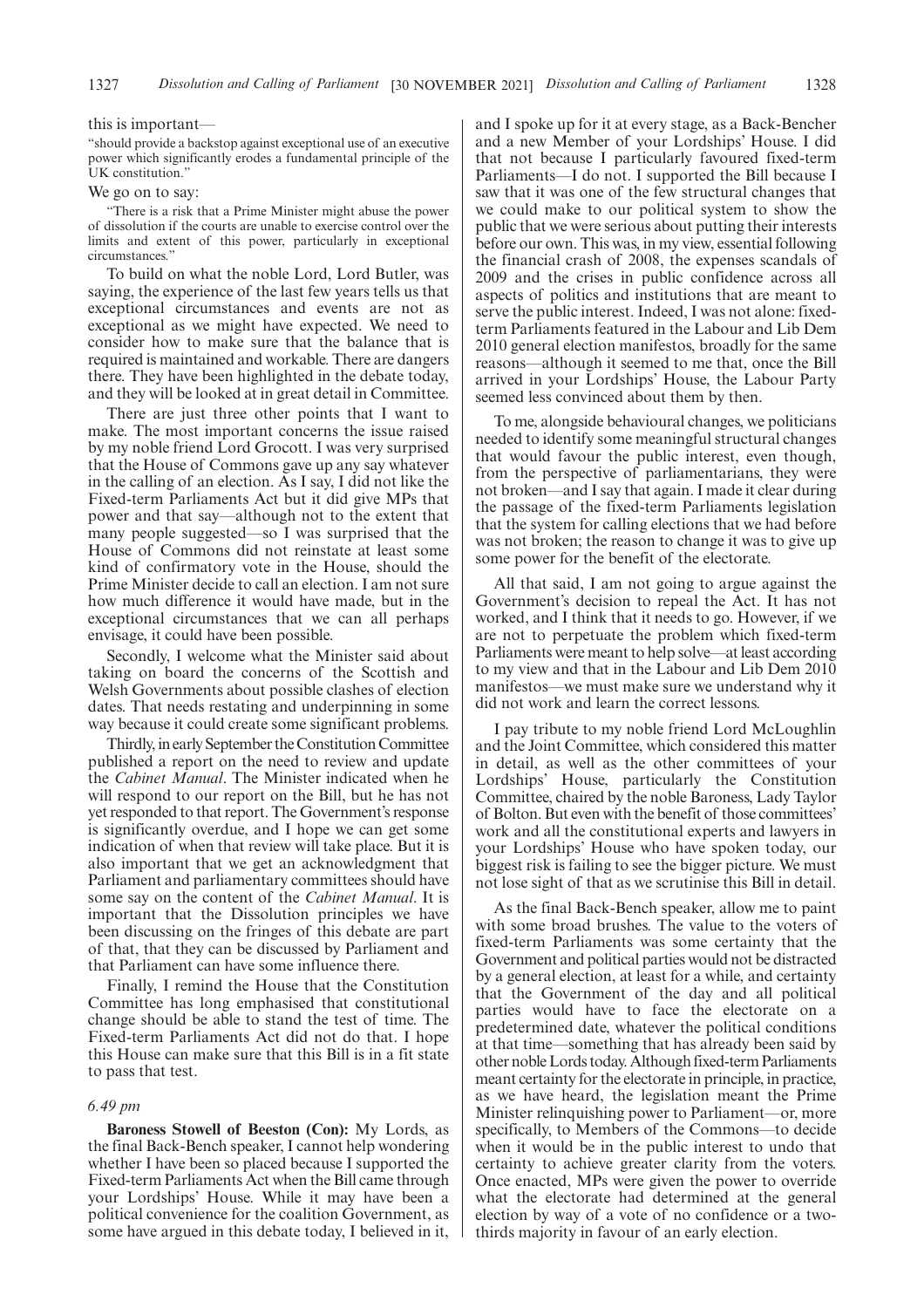#### [BARONESS STOWELL OF BEESTON]

The basic safeguard was our assumption, I guess, that in order not to scupper voters' impending support via the ballot box, MPs would not seek to force a general election unless it made sense to the electorate that they did so—in other words, if there was a problem which was preventing effective governance of the country which could not be resolved without clarity from the electorate. That principle seemed to work okay in 2017, when Theresa May, as Prime Minister, could see that getting the necessary legislation through Parliament to enable Brexit would be near-on impossible. The opposition parties might not have agreed with her intentions about Brexit but, in line with all expectations and like all opposition parties throughout the ages, they did not give up the opportunity of an election when it was offered to them by the Prime Minister.

As we all know, things did not work out quite as Theresa May planned. I believe that that was not because, as some have argued already, she was opportunistic but because during the campaign the voters were left uncertain and unsure about the various party leaders and what they offered, and delivered a result that was even less clear than before. That lack of clarity from the voters was a message to the political class to sort ourselves out, but instead, we all turned inwards: Parliament and the Executive engaged in battle, and parliamentary gridlock ensued. Whatever anyone thought of Mrs May's Government or her attempts to secure Parliament's agreement to her Brexit deal, I think she was vindicated in her belief that, without a clear majority, Parliament would not deliver the will of the people.

By the time Boris Johnson succeeded her in 2019, normal parliamentary rules and political conventions had collapsed. It was clear that a general election was needed, but Parliament refused. Whatever noble Lords think about Boris Johnson's tactics when he succeeded Mrs May, his efforts to force a general election were rewarded with clarity from the electorate.

Unlike most other noble Lords who have spoken, the reason why I think the Fixed-term Parliaments Act needs to be repealed is not that there is anything wrong with the legislation in principle, although I am sure that some points of detail could have been improved, but, sadly, that Parliament sought to use the legislation to its own advantage when it was out of step with the majority of the electorate—not just those who had voted to leave the European Union but the many other voters who just wanted Brexit to be dealt with, so they could move on. That is a dreadful indictment on us all, and it is the lesson that I think we need to show that we have learned.

As much as I regret the demise of a structural change to our system which I believed was in part a response to voters' lack of confidence in Parliament, I think the only way forward now is to go back to what we had before and concentrate on behavioural changes which show how we are motivated by serving the public interest. That is why I hope very much that noble Lords, however well intentioned, do not bring forward amendments during the passage of this Bill to give the House of Commons the power to decide whether a Prime Minister can dissolve Parliament and call a general election. In my mind, that would not improve matters of public confidence in Parliament; it would make matters worse, because it would appear that this House is driven by its opinion of the current Prime Minister, not by what best serves the long-term interests of the public at large.

#### *6.57 pm*

**Lord Wallace of Saltaire (LD):** My Lords, I take issue with the repetition of the phrase "tried and tested"by the Minister and others to defend prerogative power. The British people, the Minister declared, lived with the previous system for centuries. For several of those centuries, this country was at best semi-democratic. In the 17th century, as the noble Earl, Lord Leicester, reminded us, Chief Justice Coke stoutly defended the rule of law against the royal prerogative. Parliament's resistance to the royal prerogative led to civil war and the execution of the king, followed 40 years later by the expulsion of his second successor and the invitation to his Dutch son-in-law to become king instead. Our 18th century political system was highly corrupt, with bribery and patronage underpinning government. I hope that that is not a tried and tested system to which anyone would like to return us.

Reform in the 19th century made for higher standards and greater democracy, almost always against the entrenched resistance of the Tory party. Throughout the past 400 years, as the noble Lord, Lord Grocott, remarked, the whole history of Parliament has been the transfer of powers from the monarch to Parliament. I challenge the Minister to list for the House the occasions on which Parliament has legislated to restore prerogative powers.

Two new reports from committees of this House have expressed deep concerns relevant to this debate. The Delegated Powers Committee last Thursday published a report called *Democracy Denied? The Urgent Need to Rebalance Power Between Parliament and the Executive*. It said that parliamentary democracy is

"founded on the principles of … parliamentary sovereignty, the rule of law and the accountability of the executive to Parliament … The shift of power from Parliament to the executive must stop."

The report of the Secondary Legislation Scrutiny Committee, in parallel, is entitled *Government by Diktat: a Call to Return Power to Parliament.* It declares:

"A critical moment has now been reached when that balance" between Parliament and the Executive—

"must be re-set: not restored to how things were immediately before these exceptional recent events"—

by which it means Brexit and Covid—

"but re-set afresh".

Both of these committees remind us that limited government—or liberal democracy—depends on checks and balances among three constitutional actors: Parliament, elected and representing the people; the judiciary, safeguarding the rule of law; and government, wielding executive power.

In the exceptional circumstances of 2017 to 2019, both Theresa May and Boris Johnson claimed to represent the will of the people against Parliament: direct democracy, with the leader speaking for the masses against the elites. The noble Lord, Lord True, has faithfully repeated their claim, adding on several occasions that the December 2019 election showed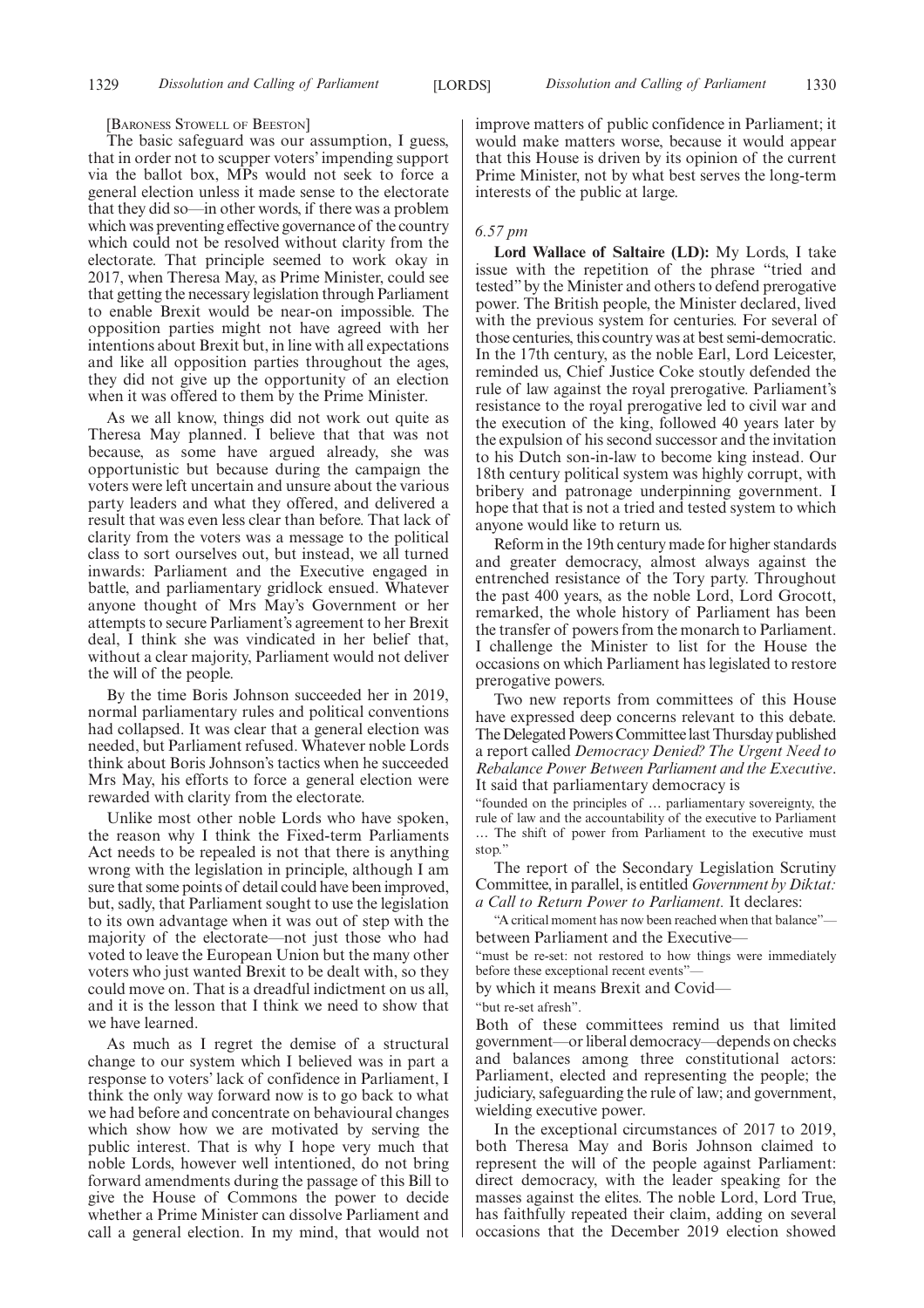decisively that the Government do speak for the people—if necessary, against Parliament—having won 43.5% of the popular vote.

Lord Hailsham many years ago warned that the UK's constitutional arrangements allowed for an effective "electoral dictatorship"between elections, with executive power escaping parliamentary scrutiny and judicial oversight. What we have glimpsed in the past four years is the shadow of authoritarian populism breaking through the conventions of our unwritten constitution. Michael Gove argued in the Commons Second Reading debate on this Bill that Parliament in 2019 was

"frustrating the will of the people"—[*Official Report*, Commons, 6/7/2021; col. 789.]

which he believed a new Prime Minister—who had scarcely appeared before Parliament since taking office nevertheless authentically represented. The will of the people is the cry of populist demagogues, not of constitutional democrats.

I re-read last week the 2019 report by the noble Lord, Lord Hennessy, for the Constitution Society: *Good Chaps No More?* It denounces the willingness of our current Prime Minister to break the rules and misrepresent evidence in his first months in office. He says:

"A key characteristic of the British constitution is the degree to which the good governance of the United Kingdom has relied on the self-restraint of those who carry it out … If general standards of good behaviour among senior UK politicians can no longer be taken for granted, then neither can the sustenance of key constitutional principles."

Sadly, good behaviour by senior politicians cannot be taken for granted, so I say to the noble Lord, Lord Bridges, that codification is therefore needed. As the Secondary Legislation Scrutiny Committee has just put it, we now need a reset, not a restoration of the previous status quo.

The noble Lord, Lord True, has defended the Government's abandonment of their manifesto promise of a broader approach to reform through a constitutional commission. He told the House the other week that he also opposed piecemeal reform. So now he is supporting a piecemeal reactionary Bill—a Bill that restores prerogative power and weakens the judiciary. I look forward to hearing how he manages to defend that.

The Select Committee on the Constitution reminded us that

"prerogative powers are an exception to the sovereignty of Parliament." Successive reports from committees of both Houses over the last 20 years have noted that the direction of travel has been to reduce the extent of prerogative powers, and to extend parliamentary oversight. This Bill would reverse that direction.

We will therefore attempt to amend this Bill. We will support the replacement of Clause 3 by a requirement for an affirmative vote in the Commons before the Prime Minister requests a Dissolution. We will also seek to include a parallel requirement for this before Prorogation. Moving the Second Reading in the Commons, Michael Gove made it entirely clear that Clause 3 had been included because of the Supreme Court's decision on Prorogation in 2019. Lord Sumption indicated in his evidence to the Joint Committee that the Prime Minister "was effectively attempting to rule without Parliament"

for as long as possible. That surely brings the issue of Prorogation within the scope of this Bill.

We will wish to gain assurances from the Government —and here I strongly agree with the noble Baroness, Lady Taylor of Bolton—that a draft revised version of the *Cabinet Manual* will be published before this Bill becomes an Act, and will be presented to the appropriate committees of both Houses for review, as has been strongly recommended by her Select Committee. The *Cabinet Manual* provides a directory of our constitutional conventions—if you like, a shadow constitutional document.

We will also wish for assurances on a revised version of the *Dissolution Principles*, which should also appropriately cover the process of government formation. The draft principles and conventions on confidence, Dissolution and Government formation on pages 61 to 65 of the Joint Committee report are far better and fuller than the one-page sketch that the Government provided.

The Joint Committee draft also wisely deals with the issue of Government formation in the event that an election does not produce a single-party majority. Opinion polls over the past six to nine months have consistently shown between 25% and 30% of voters supporting parties other than the Conservatives or Labour. This suggests that the result of the next election might well be again a Parliament without a single-party majority. Any form of future proofing, as others have said, would therefore need to take this into account. I recognise that the Conservatives will attempt in the Elections Bill to bias our electoral system further to their advantage, but it is still possible, despite their huge advantages in funding and office, that they will not retain power.

We have just witnessed a well-managed change of government in Germany, during which the outgoing Government stayed in office for eight weeks after the election, while three parties carefully negotiated a detailed agreement as the basis for a stable coalition. We may need to develop a similar approach here and should anticipate the likelihood of its occurrence.

Since we are discussing some fundamental issues of democracy, I will add a further question for the Minister. In 10 days' time, the President of our most important democratic ally, the United States, is convening a virtual summit of democracies to discuss the challenges and dangers that they now face, to which several noble Lords have referred. The UK sees itself as one of the world's oldest democracies, yet the Government have so far said nothing about this summit: whether they plan to take part, which Minister will lead, and what we might contribute. Will the Minister provide this House, before 9 December, with a Statement on what part, if any, the Government plan to play in President Biden's summit of democracies? We should never take democracy for granted: it needs to be defended.

#### *7.08 pm*

**Lord True (Con):** My Lords, indeed we should never take democracy for granted—although I have noticed over the years, with advancing age, that whenever the party on those Benches is resoundingly defeated at any election, whether by the Labour Party or the party on these Benches, it cries "Populism!", "Foul!", "Unfair!". We have just heard an extraordinary suggestion that an ideal constitution would involve months and months of negotiation, presumably involving the Liberal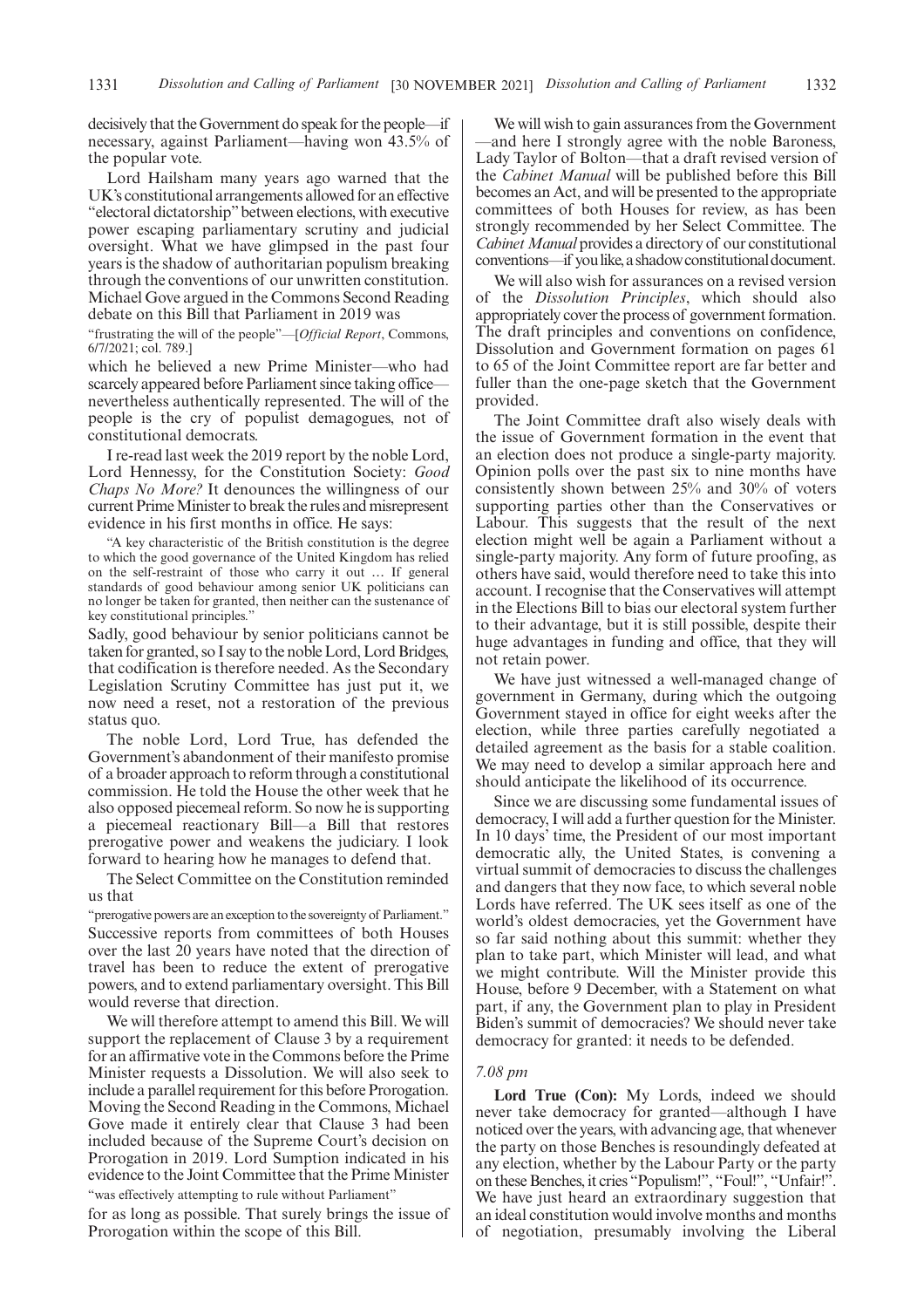#### [LORD TRUE]

Democrats, probably on a statutory basis. I have to say that I do not think that that is a way forward that would commend itself to many in this House.

It has been an outstanding debate, and, of course, I must congratulate my noble friend Lord Leicester on his outstanding maiden speech. All of the House found it entrancing: it was deeply rooted in history, traditions and a sense of place, cherishing the best of our past and showing a love and knowledge of the environment. It was also so forward-looking in embracing new technologies and ideas for the future. My noble friend said he liked a challenge. Well, I think we will all relish the challenge that he set out, based on the charm and wisdom that he displayed. By the way, at the age of four I wanted to see a spoonbill and I still never have seen one. That is not a request for an invitation, but I congratulate him on bringing those birds back to these shores.

Also in preamble, I was asked by somebody, possibly the noble Lord, Lord Rooker, to apologise for the 2011 Act. Actually, like my noble friend Lady Noakes with whose speech I much agreed, I was no enthusiast for the 2011 Act. Indeed, I remember coming out of a victorious local election campaign in Richmond in 2010—I will not say who the defeated party were—to be telephoned by my noble friend Lord Strathclyde, who said that he had been summoned to a meeting of the Shadow Cabinet to approve negotiations for coalition, which included some of the ideas that we have heard today. I was not entirely enamoured of that. In fact, if you look in the Division lists on the ping-pong on that Bill, you will not find my name. I was a very new Member of the House, but that was my first mini revolt; I rather fear that one or two others followed. I do not commend that behaviour to my noble friend Lord Leicester, but I will not apologise for the 2011 Act, because, I repeat, it was a political experiment. Some, like the noble Baroness, Lady Taylor, have said that it was a political expediency. That is correct; hopefully your Lordships will accept that it should be gone and gone swiftly.

We have had a very informed debate on an important constitutional Bill. As I had expected, we have had a large number of insightful speeches based on your Lordships' varied expertise and experience. I will try to answer as many points as I can. I was sorry that one or two of the speeches suggested that there was an authoritarian approach behind this Bill—I think I even heard the word "fascist" at one point, which is not a helpful word to play at political opponents. That was certainly not the Government's intention or an approach that I would ever commend from this Dispatch Box. On the other hand, I have been very grateful for the support of many of my noble friends; for example, my noble friends Lord Strathclyde, Lord Taylor of Holbeach, Lady Pidding and others.

I was slightly discouraged by the noble Lord, Lord Lisvane, casting a fly over the House on the matter of Prorogation. In my humble submission—I used to look at Bills to see how I could amend them to cause trouble for the party opposite over many years—it does not look to me from the Long Title that Prorogation should come into this Bill. I emphasise that the Bill is not, and was never intended to be, about Prorogation. The Government made it clear at the time that they were disappointed with the judgment on Prorogation but, in the event, the Supreme Court noted that its decision rested on the case's exceptional facts. What we have in this Bill is not in relation to that Prorogation issue, and the Government will not support attempts to bring that procedure into scope. We should concentrate on the matters before us.

I was asked by the noble Lord, Lord Rennard, and my noble friend Lord Hayward about the 25-day election period. It has not been the main subject of debate, but I know that it is a matter of concern to many. I can say that the Government wish to retain the 25-day working period. This was acknowledged; we have made that clear. We believe that any reduction would have adverse effects on all those involved in elections: political parties, electoral administrators and, most importantly, the electors. As both noble Lords said, modern elections are complex operations, including postal and overseas voting. The Government's position is that we should retain the current system. I hope that we will not detain ourselves too long on that question in this Bill as, obviously, we will have a larger Bill on elections coming forward.

Many referred to the constitutional conventions and principles that lie alongside the Bill. My noble friends Lord Norton of Louth and Lord Bridges of Headley were wise to advise against too much codification; in that, I disagree with the noble Lord, Lord Wallace of Saltaire. I note the point made by the noble Baroness, Lady Taylor, about the *Cabinet Manual*, which I will take away. I can offer her no specific response in advance beyond what I have said to your Lordships before.

Conventions are important. If the Bill revives the prerogative powers to dissolve one Parliament and call another, as we believe, then prerogative powers will once more be governed by convention. As I said in my opening speech, it is critical that there is a common understanding of how they will operate. I have no doubt that we will have valuable discussions on those matters.

I was asked to address a question about whether the prerogative can be revived—a point raised, from different perspectives, by a number of noble Lords, including the noble Lord, Lord Lisvane; indeed, the noble Lord, Lord Wallace of Saltaire, asked for an example. I do not particularly want to go back to the 17th century. The centuries that I was referring to were rather more recent, but I would think that 1660 was a fairly significant example of the royal prerogative being revived.

The Government are confident that the prerogative powers can be revived but, as was said by a number of noble Lords, to make express provision to do so is the intent and effect of Clause 2. The Government believe there is a sound legal basis for this position. The courts have said that a revival of prerogative powers is possible. For example, the Supreme Court said in the first Miller case:

"If prerogative powers are curtailed by legislation, they may sometimes be reinstated by the repeal of that legislation, depending on the construction of the statutes in question."

That was put more strongly in the case of Burmah Oil when Lord Pearce in 1965 observed that, if a statute that restricts the prerogative is repealed, then

"the prerogative power would apparently re-emerge as it existed before the statute".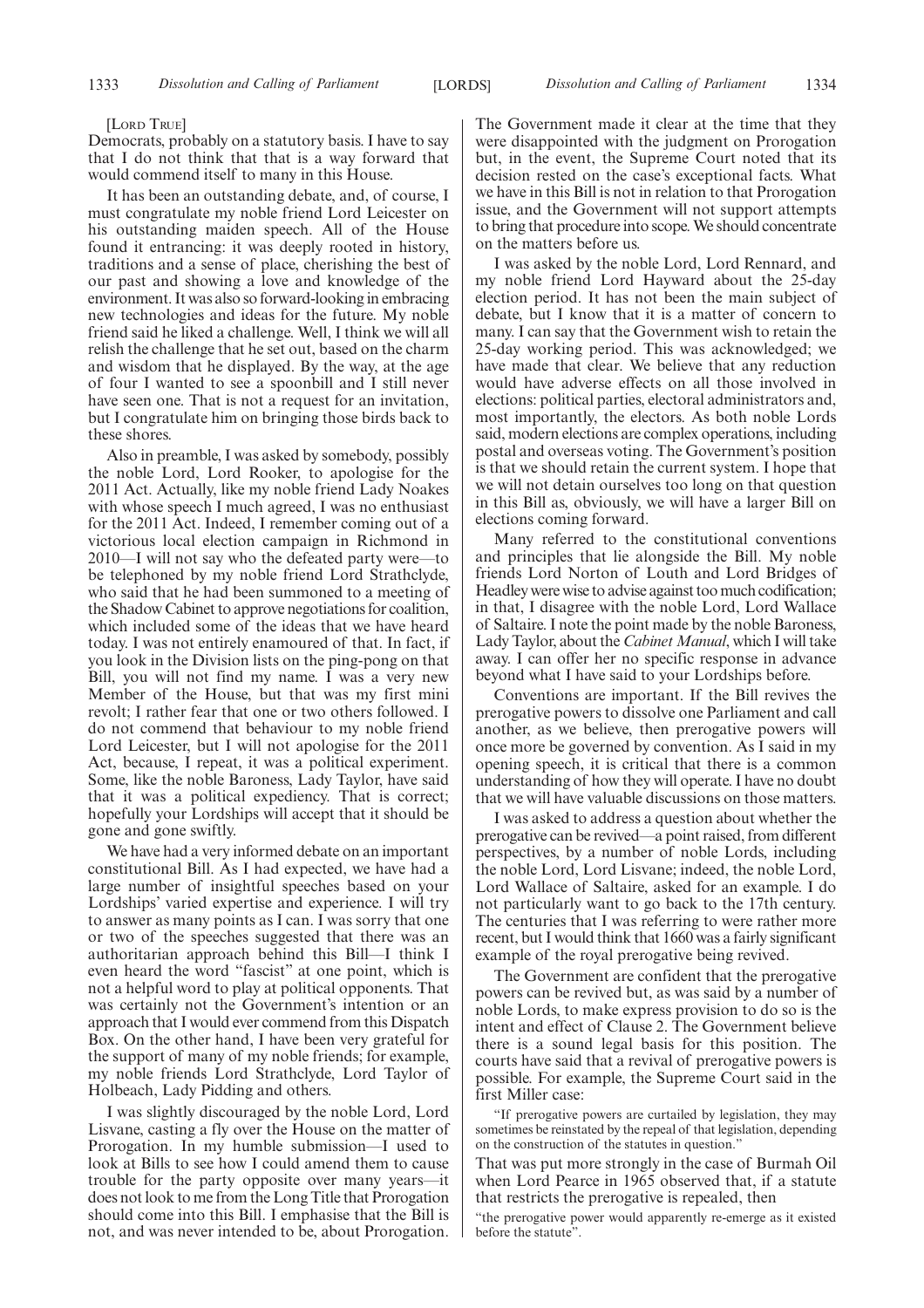This would be subject to words in the repealing statute, as was referred to in the GCHQ case.

As the noble Baroness, Lady Taylor, reminded us, the Joint Committee reserved its position on this question but concluded that the Bill is sufficiently clear to give effect to the Government's intention of returning to the prior constitutional position. As the former First Parliamentary Counsel Sir Stephen Laws said in evidence to the Joint Committee, this academic debate is a "red herring". He said that it

"is perfectly plain that the intention of the Act is to restore the situation to what it was before the 2011 Act, and therefore the law will then be indistinguishable from what it was before".

Of course, many noble Lords on all sides, as I readily anticipated, raised important points about Clause 3. I will address them briefly, although my noble and learned friend Lord Mackay of Clashfern was quite right to say that these matters will need to be probed and discussed in depth in Committee. I think there is general consensus in the House on that, to which I accede, and I look forward to those discussions.

We believe that the clause is necessary and proportionate, for the avoidance of doubt, and will preserve what I still contend, with respect to the noble Lord, Lord Thomas of Gresford, is the long-standing position that the prerogative powers to dissolve one Parliament and call another are non-justiciable. Prerogative powers to dissolve are inherently political in nature and, as such, we maintain, are not suitable for review by the courts. Certainly, that was the view as expressed by Lord Roskill in the GCHQ case in 1985, as the noble and learned Lord, Lord Hope of Craighead, reminded us. The courts are not the place to determine whether Parliament should be dissolved on one date or other.

This clause seeks to underline that position. The *Independent Review of Administrative Law* in March noted that Clause 3 can be regarded as a "codifying clause", which

"simply restates the position that everyone understood obtained before the Fixed-term Parliaments Act 2011 was passed".

Several noble Lords questioned why the clause is necessary at all, if the recognised position is that prerogative powers are non-justiciable. I hope that what happened to my noble friend Lord Young of Cookham does not happen to me in my ministerial career: finding that everything I do is reversed, although that has happened to me in other contexts. I hope that I will be able to reassure him that, in our judgment, the clause is necessary to take account of the direction of travel in case law, and has been drafted carefully in recognition of, and to address, that fact.

Over the years since the GCHQ case, some other prerogative powers previously considered non-justiciable have been held by the courts to be justiciable. So, the purpose of this clause in this case is to be as clear as possible about the no-go sign around the Dissolution and calling of Parliament. It is carefully drafted, respecting the message from the courts in Cart that only

"the most clear and explicit words"

can exclude their jurisdiction. Therefore, while the Government agree that the revived powers of Dissolution are non-justiciable, we are making provision to confirm and preserve this position for the future.

Noble Lords, including the noble and learned Lord, Lord Hope of Craighead, made reference to the judgment of the Supreme Court in respect of the review of the scope of prerogative power to dissolve Parliament. The Government have drafted Clause 3 with regard to case law, including Miller II. It is a proportionate response that seeks to put beyond doubt that Dissolution is not a matter for the courts. The independent review on administrative law noted this judgment, and the distinction it draws creates the potential for the courts to circumvent no-go signs currently mounted around the exercise of prerogative powers. The Clause seeks to make it clear that, in the context of the Dissolution and calling of Parliament, the no-go signs should not be subverted in this way. The democratically elected House of Commons is constituted as a clear expression of the will and judgment of the public, and the ability of the electorate to judge the record of the Government and their decision to call an election as well. That is the continued safeguard which protects Parliament.

Some noble Lords spoke of a concept of an improper Dissolution or an abuse of Dissolution. That concern is misplaced. There are a number of sufficient and appropriate restraints in our constitutional arrangements. First is the convention that the sovereign should be kept out of politics; this in itself is a powerful deterrent to making any improper request. Nevertheless, the sovereign may in exceptional circumstances refuse a request to dissolve Parliament. The noble Lord, Lord Beith, had some important and interesting reflections on this point. I too would like to know the answer to his question about 1974.

That is not all. In response to the report by the FTPA Joint Committee, we have amended the Bill so that the statutory election period will be triggered automatically by the Dissolution of Parliament. This will ensure that the theoretical possibility of a Dissolution without an ensuing election period is eliminated. The Government of the day must be able to command the confidence of the elected House. Unduly and unnecessarily delaying the calling of a new Parliament would negatively impact on the authority of the Government. Control by the Commons of tax and expenditure is a further compelling necessity for any new Government to call a new Parliament as soon as possible. One final test is the common sense of the electorate. Any attempt by a Government to manipulate the system would be clear to the electorate, and that Government would be punished in an election.

Many noble Lords—the noble Baroness opposite, the noble Lords, Lord Newby, Lord Grocott, and Lord Thomas of Gresford, my noble friend Lord Lansley, the noble Baroness, Lady Taylor, and many others—suggested that there should be a role for the House of Commons in approving a Dissolution. I anticipate that we will discuss this issue at some length in Committee. The noble Lord, Lord Lisvane, with his great experience, offered important cautionary notes here. I found the analysis of the noble and learned Lord, Lord Brown of Eaton-under-Heywood, as clear as it was compelling, and I agreed with his analysis. The Government disagree with that approach: reviving the flexibility of the previous system undermines the entire purpose of the Bill. The creation of prescriptive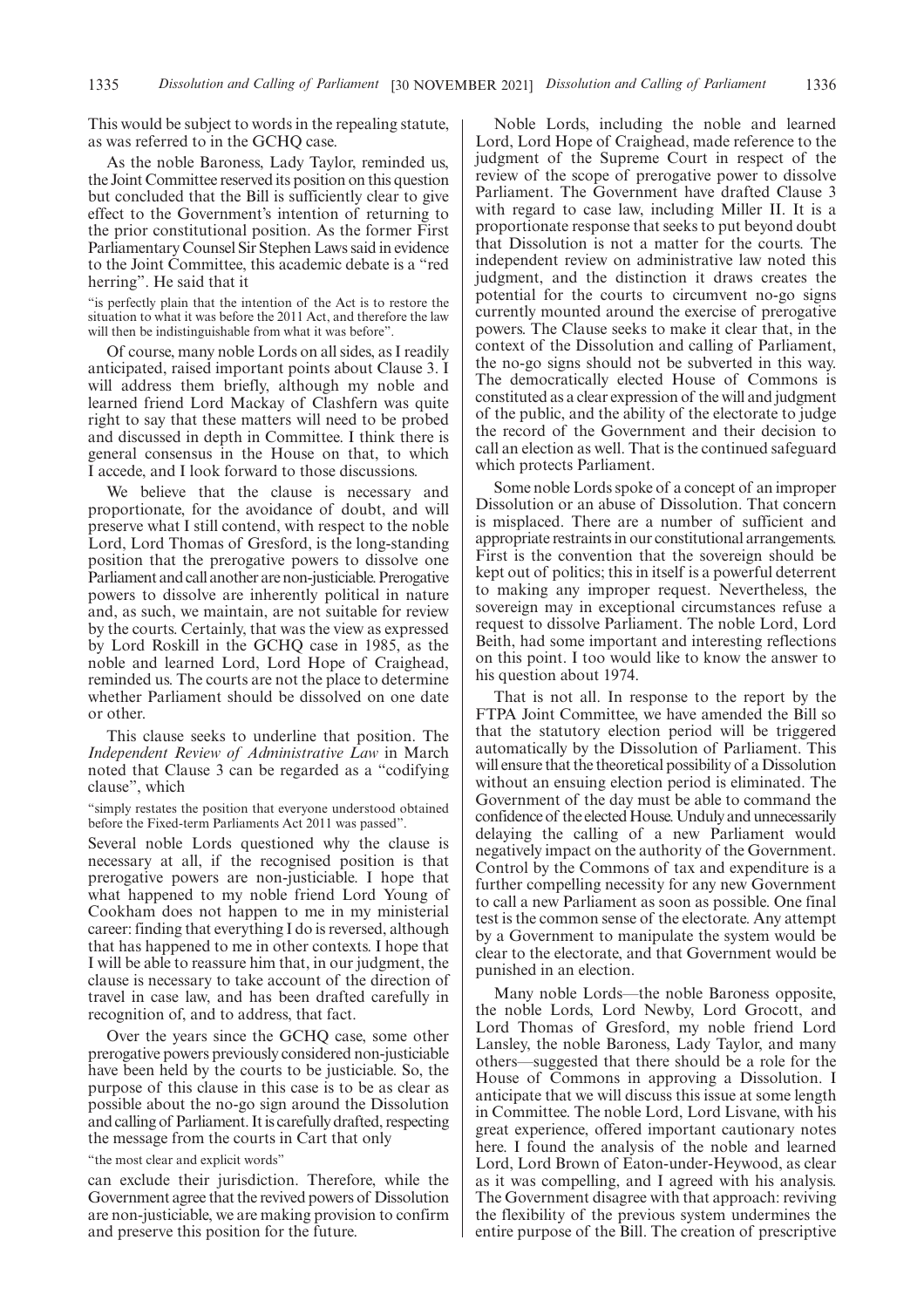#### [LORD TRUE]

statutory arrangements represented a significant departure from our previous constitutional arrangements, eroding the flexibility that is an essential part of our democracy.

The evidence is before us. My noble friend Lady Stowell set this out very clearly: we have to see the broad picture. The experience of the 2011 Act demonstrates that statutory systems can perpetuate political instability. The reality was skated over by the noble Lord, Lord Grocott, in his speech. He said that under the model he proposes, the Prime Minister in 2019 could have had an election three times and had a majority. He forgets the reality of those times. I hope he is never the man with the three cards on Westminster Bridge. The reality is that the Labour Party did not want an election at the time. They could avoid it by simply sitting on their hands, which would not have been possible. The Labour Party could still have avoided an election, even under his proposal.

When the 2011 Act is repealed, it will be vital that the link between confidence and Dissolution is restored in order that critical votes can again be designated as matters of confidence which, if lost, would trigger an early election. Therefore, the House of Commons will continue to play a key role. The claim by the noble Lord, Lord Rooker, that this debate was a battle to prevent the rigging of the membership of the Commons was a very odd characterisation of the Bill's central intent, which is to prevent interference with the remittance of great political questions to the people—to allow them to choose their elected representatives. I remind noble Lords that the Joint Committee gave this matter detailed consideration and a majority—I respect the alternative opinions—concluded that the House of Commons should not retain a say over Dissolution. Finally, as my noble friend Lady Pidding reminded us, the other place considered and dismissed amendments to enable it to retain a statutory role. I very much hope that your Lordships will not "go there", as they say, but I suspect I may be disappointed.

Noble Lords have suggested that the Bill limits the accountability of the Prime Minister. I must agree to disagree with that too. There have been and will remain two vital checks, which again have been widely forgotten by many who have spoken in this debate: the House of Commons and the electorate. It was not the case that under the prerogative system, the Commons was unable to hold the Executive to account. The Bill restores the position whereby a Government hold office by the virtue of their ability to command the confidence of the House of Commons. In that respect, the House of Commons will continue to play a key role. Yes, a Prime Minister will once again be able to call an election at a time of his or her choosing, but elections are an expression of democracy. I believe in democracy. As the Joint Committee put it,

"ultimately elections ensure the electorate—the ultimate authority in a democratic system—has the opportunity to exercise its judgment."

Again, any attempt by a Government to manipulate the system, as we have seen in recent history, would be likely to be punished.

I thank all those who have spoken for their valuable contributions. I will read *Hansard* extremely carefully and reflect on the many important and challenging things that have been said. I am pleased we have had such a stimulating debate, which has attracted so many of your Lordships. I look forward to being at the service of your Lordships in the period between now and Committee, and indeed, through the whole passage of the Bill. When we are here, my door will always be open. I met a large number of Members prior to today's debate, and I look forward to further opportunities to engage and, I hope, persuade. I am sure we will continue to have lively and robust discussions as we take this important Bill through its remaining stages. I believe there is broad consensus for repeal of the Fixed-term Parliaments Act, and I commend this Bill and the way it is accomplished to the House. I beg to move.

*Bill read a second time and committed to a Committee of the Whole House.*

*House adjourned at 7.30 pm.*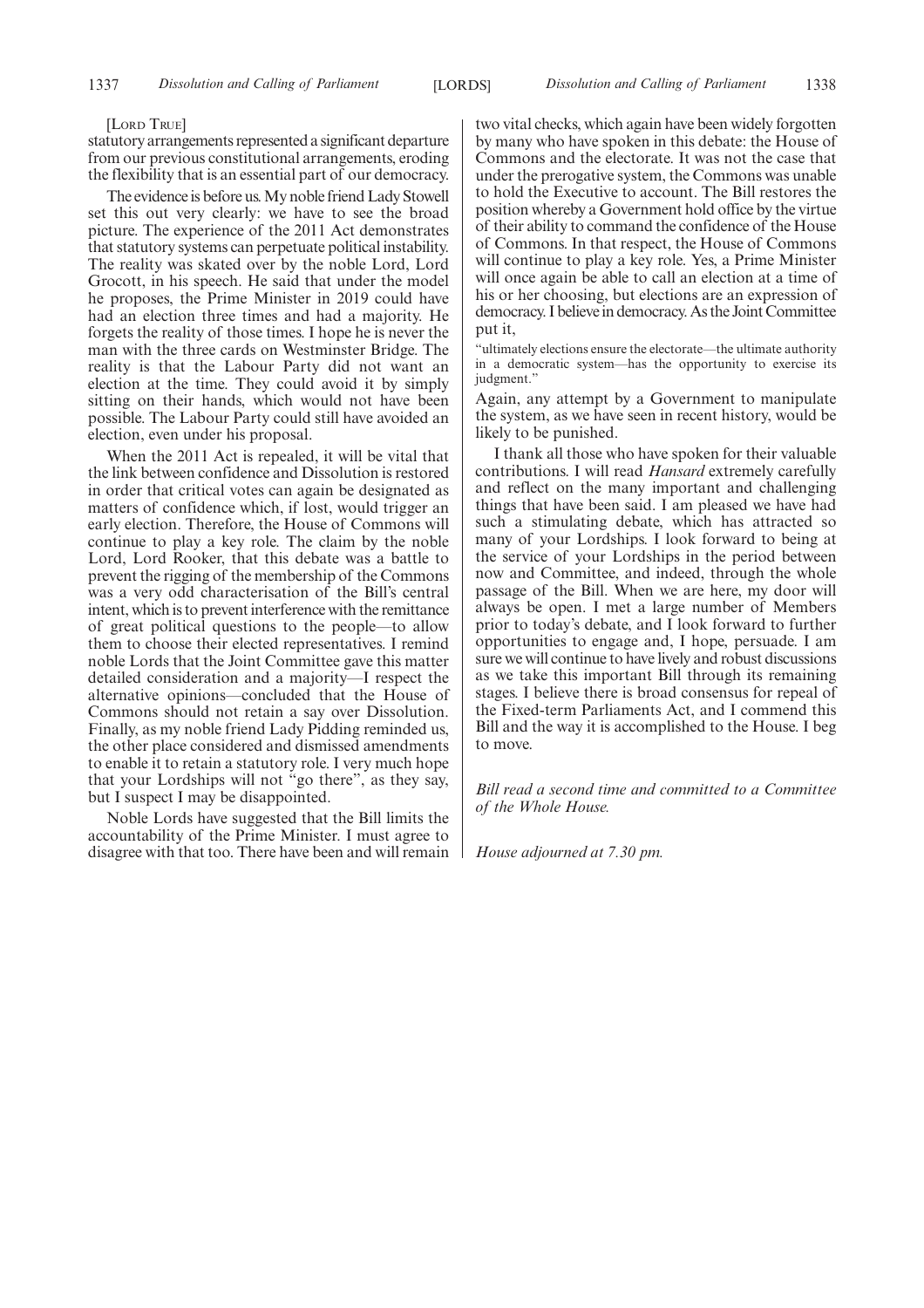# Grand Committee

*Tuesday 30 November 2021*

# **Arrangement of Business**

*Announcement*

### *3.45 pm*

**The Deputy Chairman of Committees (Lord McNicol of West Kilbride):** My Lords, Members are encouraged to leave some distance between themselves and others and to wear a face covering when not speaking. If there is a Division in the Chamber while we are sitting, this Committee will adjourn for 10 minutes.

# **Financial Services Act 2021 (Prudential Regulation of Credit Institutions and Investment Firms) (Consequential Amendments and Miscellaneous Provisions) Regulations 2021**

*Considered in Grand Committee*

*3.46 pm*

#### *Moved by Lord Agnew of Oulton*

That the Grand Committee do consider the Financial Services Act 2021 (Prudential Regulation of Credit Institutions and Investment Firms) (Consequential Amendments and Miscellaneous Provisions) Regulations 2021.

**The Minister of State, Cabinet Office and the Treasury (Lord Agnew of Oulton) (Con):** My Lords, the Financial Services Act 2021 (Prudential Regulation of Credit Institutions and Investment Firms) (Consequential Amendments and Miscellaneous Provisions) Regulations 2021 among other things support the implementation of the remaining Basel III standards and the investment firms prudential regime, the IFPR.

As I am sure noble Lords will recall, the Government legislated, through the Financial Services Act 2021, to enable the Prudential Regulation Authority to update the UK's capital requirements regime to implement the remaining Basel accords. These standards were developed following the 2008 financial crisis, which highlighted major deficiencies in international financial regulation.

Now that the UK has left the EU, we must implement many of these standards domestically for the first time. Parliament has approved the implementation of these standards by expert independent regulators, alongside an overarching accountability framework. In September, this House approved the Capital Requirements Regulation (Amendment) Regulations 2021, made under the Financial Services Act, which revoked the provisions in the UK capital requirements regulation, or UK CRR, necessary for the PRA to make these updates. The Financial Services Act 2021 also enabled the Financial Conduct Authority to introduce the investment firms prudential regime, or IFPR, which is the UK's new tailored prudential regime for FCA investment firms. This regime carves FCA investment firms out of the UK CRR. The combination of these two prudential packages requires consequential changes to the statute book. This instrument ensures that these changes mesh appropriately and provide a complete, functioning legal regime for firms.

I now turn to the instrument in detail, first in respect to changes that implement the Basel standards. Many of the measures contained in this instrument update references in existing legislation to the UK CRR, so that they now relate to the new rules made by the PRA, known as the CRR rules. In addition, this instrument revokes the reporting and disclosure requirements for the leverage ratio. I remind noble Lords that the leverage ratio is a capital backstop that prevents banks from becoming excessively leveraged. I reassure noble Lords that the PRA was already able to set leverage-based capital requirements through PRA rules. The UK leverage ratio framework has been, and continues to be, set by the Financial Policy Committee, which has indeed reviewed it in its entirety recently.

This instrument also removes a legacy equivalence determination on Article 132 that was tied to an equivalence regime that was revoked as part of the Capital Requirements Regulation (Amendment) Regulations 2021 earlier this year. This is therefore a tidying up. This instrument ensures that firms do not have to reapply for permissions where the relevant article of the UK CRR is revoked and replaced with PRA rules.

I turn to the changes in relation to the implementation of IFPR. Some of these changes are straightforward for example, removing now defunct terminology due to changes stemming from IFPR. Two others are more substantive. First, this instrument extends the Securitisation Regulation's due diligence requirements to all FCA investment firms. This ensures that all FCA investment firms buying securitisations must conduct due diligence, thereby helping to safeguard the integrity of the UK securitisation market. The second removes FCA investment firms from the UK resolution regime. This reflects the Government's view that the FCA's existing toolkit, along with the measures the FCA will implement in future through IFPR and the investment bank special administration regime, are more appropriate ways of managing such firms' failure. FCA investment firms currently use existing rules and go into insolvency proceedings anyway, rather than going into resolution. Therefore, keeping them within the resolution regime only serves to create administrative cost for these firms for no benefit.

This instrument contains a savings provision and a transitional provision for the IFPR. It enables the FCA to continue to modify, revoke or amend IFPR-relevant technical standards. It provides for transitional provisions that support the functioning of the UK securitisation market by extending the existing risk retention requirements for one year to allow time for firms to transition their approach. The risk retention requirement ensures that firms retain an economic interest in a portion of the risk that is being sold on to investors.

Finally, this instrument addresses a small number of deficiencies arising from the withdrawal of the UK from the EU which have been identified during the process of making these Basel and IFPR amendments.

In conclusion, the Treasury has worked closely with the Bank of England, the PRA, FCA, industry and, in relation to the resolution change, the Banking Liaison Panel in the drafting of this instrument.

I hope that noble Lords have found my explanation helpful. In short, this instrument plays an important functional part in preparing UK legislation for the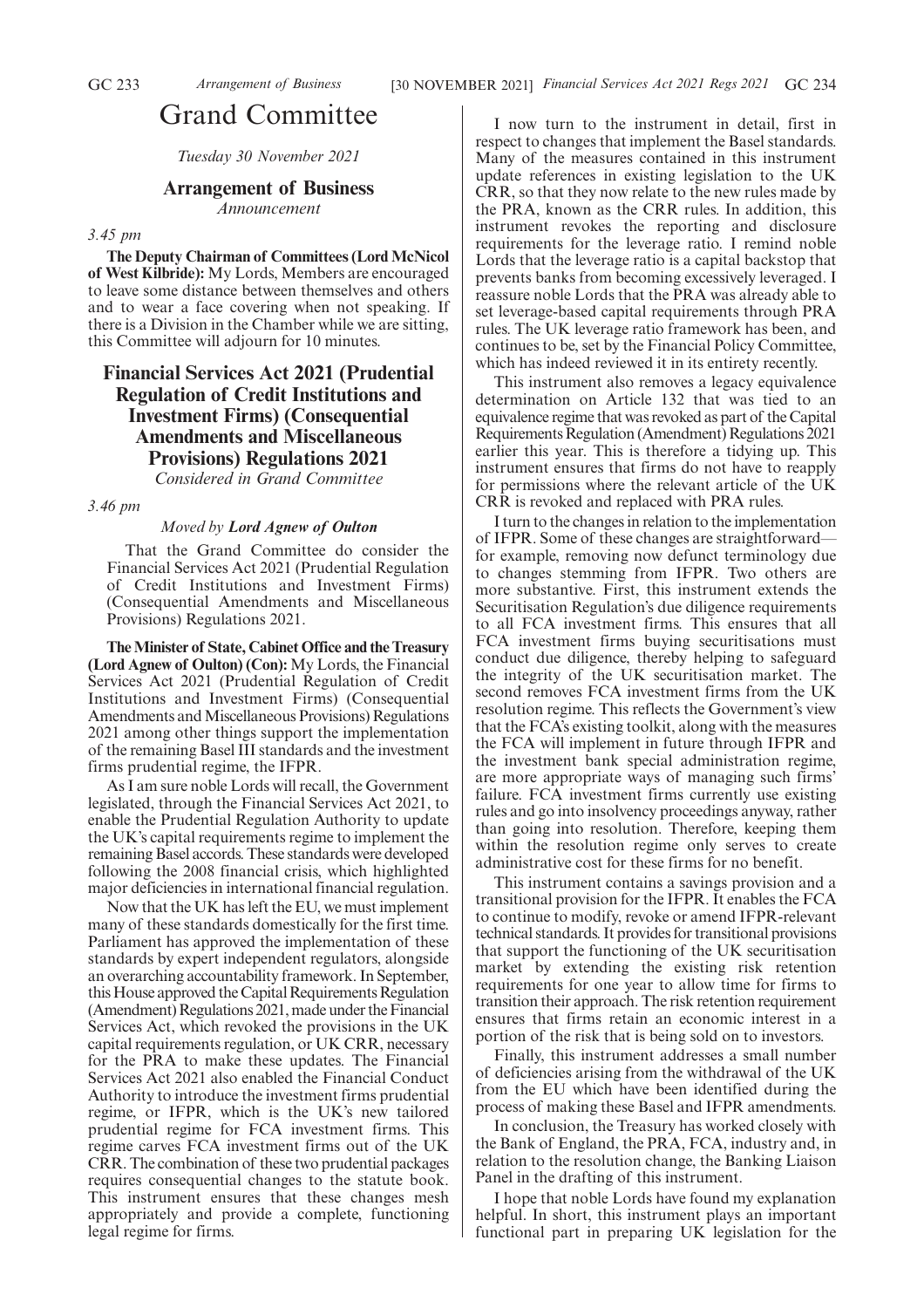#### [LORD AGNEW OF OULTON]

important Basel III implementation and IFPR packages. I would like to inform noble Lords that a correction slip has been issued in relation to a typographical error in this draft instrument. There is an incorrect cross-reference in the title of Regulation 38. The operative provisions in that regulation are correct. As a result, the error has no legal effect, and noble Lords can be assured that this change is minor. I beg to move.

**Lord Naseby (Con):** My Lords, I declare a possible interest as a trustee of the Parliamentary Contributory Pension Fund. I want to put this on the record, as we are getting wide briefings at the moment. I also have some experience of the friendly society movement as a former chairman of the Tunbridge Wells Equitable Friendly Society and two Invesco investment trusts.

I particularly draw attention to paragraph 7.8 of the Explanatory Memorandum, which is key. It says that "the framework in its current form does not appropriately cater for the differences between credit institutions and investment firms and can be disproportionate"

and "burdensome", et cetera. That seems crucial. It then goes on to mention the consultation that has been carried out. When my noble friend winds up, could he make it clear whether all parts of Part 9C rules have been produced and circulated to the interested parties, or not? Certainly, implementation on 1 January 2022 does not fill me with enthusiasm. It is after Christmas and less than a month away, so I hope he will say that they have been produced, and when.

I am sure that my noble friend and all noble Lords would feel that there are some deficiencies in UK-retained law. I seek reassurance that we are confident that those deficiencies have been removed.

The other dimension I raise relates to paragraph 12.3. It will not surprise my noble friends that, once again, I feel very strongly about impact assessments and statements from Her Majesty's Treasury that it considers that the net impact will be less than £5 million and very limited. Paragraph 14.1 says that

"the number of small businesses in scope is low."

They may be small businesses, but they are important businesses to whoever is running them—and we are talking about financial firms.

It is always helpful to have a review of any legislation, particularly legislation relating to our coming out of the EU. That may not be proportionate in the judgment of the Treasury, but I do not know how many firms we are talking about. If my noble friend has that information, that will be helpful. I suppose that if we are talking of only three or four, that may be right, but I do not believe that that is the number—from my experience in the City, from some of the presentations we have recently had and, indeed, from some of the publicity about what is happening in the financial sector at the moment.

Is my noble friend absolutely confident that those firms do not want the SI reviewed after a period? If they all say no—that they do not want a review and are comfortable—fine, but my judgment is that, in life, it is helpful to have a review at some point.

**Baroness Kramer (LD):** My Lords, obviously I will not oppose this statutory instrument, but it raises a number of issues which need to be explored, and I shall look forward to the Minister's response to our concerns. We raised these concerns during the passage of the Financial Services Act 2021, but they have not been alleviated.

The Act and this SI transfer significant power to set the UK rules on Basel III standards to the financial regulators accompanied by minimal parliamentary oversight. It is a crucial process and has a fundamental impact on financial stability, as it sets the capital and risk management requirements for banks and other financial institutions. The PRA and the FCA are expected to consult on their decisions, and parliamentarians can contribute to those consultations, but as no more than ordinary consultees, despite their responsibilities to the public, and can at best hope for a few comments on their points as part of the general response.

Committees of Parliament can question the PRA and FCA and undertake reports but, in practice, on only a handful of issues each year, so they are likely to be visited exceedingly rarely and probably only at a time of crisis, which is rather too late. Even the SIs offer no meaningful accountability, because they cannot be amended. This SI, with the powers it gives the regulators, will mean that the issues of Basel III, so crucial to our financial structure, will probably never again come before either this House or the other place, except through that committee arrangement, which is, as I said, pretty minimal. Perhaps the Minister will confirm that.

When we were members of the EU—I know mentioning that is not popular with the Government basic Basel standards were implemented through EU law, where the process was open and accountable and as different as day from night from our current circumstance. Before the EU Commission proposed draft legislation, it held many conferences and public meetings involving parliamentarians; parliamentarians were engaged in briefings, expert evidence sessions and discussions with a wide range of relevant regulators and supervisory authorities; and the Economic and Monetary Affairs Committee would be involved in scrutinising the main directive and regulations by way of co-decision. With Brexit, the power has transferred from the EU, but the Government have chosen to do it in a way that essentially removes any meaningful democratic accountability. I should like to hear for the record why the Minister has chosen such a route.

#### *4 pm*

I want to raise two narrow issues that are hanging loose. As part of setting Basel III standards, the PRA will determine MREL—the minimum requirement for own funds and eligible liabilities—and it will do so without any democratic oversight. MREL seeks to ensure that any bank failure can be resolved because the bank either has a very high level of capital or can bail in bonds to restore its capital position. Big banks can easily access the market for bail-in bonds, but mid-tier banks cannot, except at the most extortionate prices. The Bank of England has historically applied MREL to mid-tier banks, unlike its EU and US counterparts; that has been very much a UK decision. Late last year, the Bank of England started a review of MREL; I think it finally became aware that it was going to create major problems in the mid-tier market.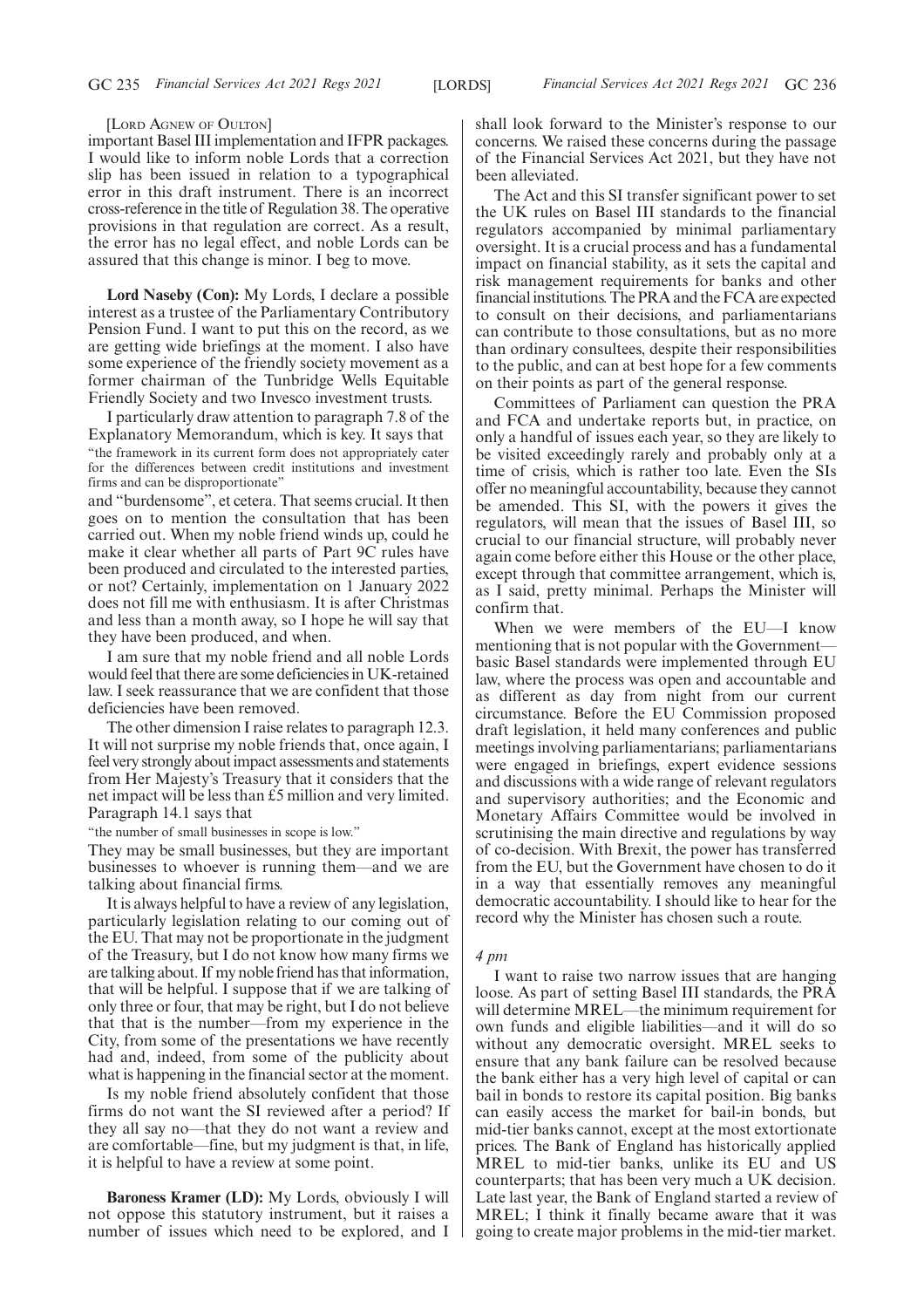Can the Minister please update us on what has happened with this review and where we now stand with MREL, particularly as regards mid-tier banks?

Lastly, during the passage of the Act that lies behind this SI, my noble friend Lord Oates and I moved amendments to get the PRA to seriously consider recognising the financial risk associated with stranded fossil fuel assets and to adjust capital requirements for the banks to reflect that risk. We were dismissed very casually. Now the PRA seems to be shifting its stance in its paper *Climate-Related Financial Risk Management and the Role of Capital Requirements*. Will the Minister please update us, as we have no other way of getting information? As I said, the effect of the Act and the SI is to remove any direct oversight of such issues from Parliament, except through the weak consultation and committee processes. As the one last opportunity, perhaps the Minister would inform us of where the status is today.

**Lord Tunnicliffe (Lab):** My Lords, I am grateful, as ever, to the Minister for introducing this latest set of Treasury regulations. These are not the first changes to arise from the Financial Services Act 2021, but this SI represents the biggest amendments to and revocation of the capital requirements regulation—the CRR—since that parent legislation passed. Many of the changes are to facilitate the implementation of certain Basel III standards from 1 January 2022. As the Minister and the Explanatory Memorandum noted, the UK played an active role in negotiating this reform package.

As we discussed at length during the passage of the parent Act, the Prudential Regulation Authority—the PRA—has taken responsibility for updating parts of the CRR through its regulatory rules. That such changes are being made at arm's length might still rankle with some—the noble Baroness, Lady Kramer, reinforced that point—but that was the Treasury's determination and it is the framework that we must operate under.

Other changes made by the instrument are designed to facilitate the implementation of the investment firms prudential regime—the IFPR—by the Financial Conduct Authority. That new system will ensure tailored regulation of non-systemic investment firms outside the scope of the CRR. The Explanatory Memorandum notes that although the FCA has introduced most of its IFPR rules, some more are required before the regime goes live on 1 January 2022. Can the Minister confirm whether these additional rules have been finalised and published since the SI and EM were laid? If not, does the FCA have an estimate of when they will emerge?

Could the Minister also outline what parliamentary engagement has been undertaken on the CRR and the IFPR reforms? Given the highly technical nature of these regulations and the various regulatory rules that must be read alongside them, is the Minister confident that everything is present and correct? This might at first glance feel like a trivial question but, as a veteran of dozens of EU exit SIs, it is vital that we have confidence in this process.

Moving on, the Treasury has, in its Explanatory Memorandum, pointed to the existence of accountability frameworks for the PRA and the FCA. However, in doing so, it neglected to mention the unease that has been expressed about this by several colleagues across your Lordships' House. At the time, it was suggested that concerned colleagues may find comfort in the ongoing future regulatory framework review process. Some has indeed been found in the proposals outlined in measures 6 and 7 of Command Paper 548 to introduce statutory requirements for the PRA and FCA to notify relevant parliamentary committees of their consultations and provide written responses to any representations made. If adopted, these steps would mirror several of the key asks in our previous amendments. Nevertheless, as always, the devil will be in the detail. While it may not be strictly relevant to this SI, can the Minister outline the anticipated timescale for the review? When is the Treasury likely to come forward with the resulting legislation?

Another concern around CRR and IFPR rule-making was the extent to which the regulators would have regard to the steps needed to tackle the climate crisis. The Government eventually conceded that the PRA and the FCA should have regard to the 2050 net-zero target, but this requirement takes effect only on 1 January —that is, after most of the rules have been published and at the same time as they enter into force. Can the Minister outline what steps, if any, have been taken by the regulators to ensure that green issues have been considered as part of the current exercise, in so far as it is possible within the Basel III framework? Can he also explain how he envisages the new duty operating in practice? What kinds of regulatory changes would he expect to see as a result of that concession having been made?

There is a perception—I have outlined my concerns before—that while the Chancellor likes to talk green, he is somewhat less keen on acting accordingly. Many firms in the financial sector are cognisant of the need to make their business practices more sustainable. Some have acted as outriders, setting ambitious targets and creating interesting schemes for change. However, more needs to be done. A voluntary approach to things such as investment in fossil fuels will get us only so far. Some will do the right thing but others may see opportunities to gain competitive advantage. If, by the time we get to the next financial services Bill, these kinds of issues have not been adequately addressed by the PRA and FCA, can the Minister commit the Treasury to taking action?

Implementing Basel III and IFPR is one thing, and we do not oppose these regulations' small part in delivering those reforms. However, meeting the challenges of the future is another matter and it is not yet clear that we are on the right course.

**Lord Agnew of Oulton (Con):** I thank noble Lords for their contributions today. Some important points have been raised during the debate. I will attempt to answer them but there may be one or two where I will have to write.

To start, my noble friend Lord Naseby asked about impact assessments. A de minimis impact assessment has been published alongside the instrument. As the equivalent annual net direct cost is less than £5 million, the only direct costs to businesses in scope of the instrument will be approximately £900,000. This is for provisions relating to the securitisation regulation.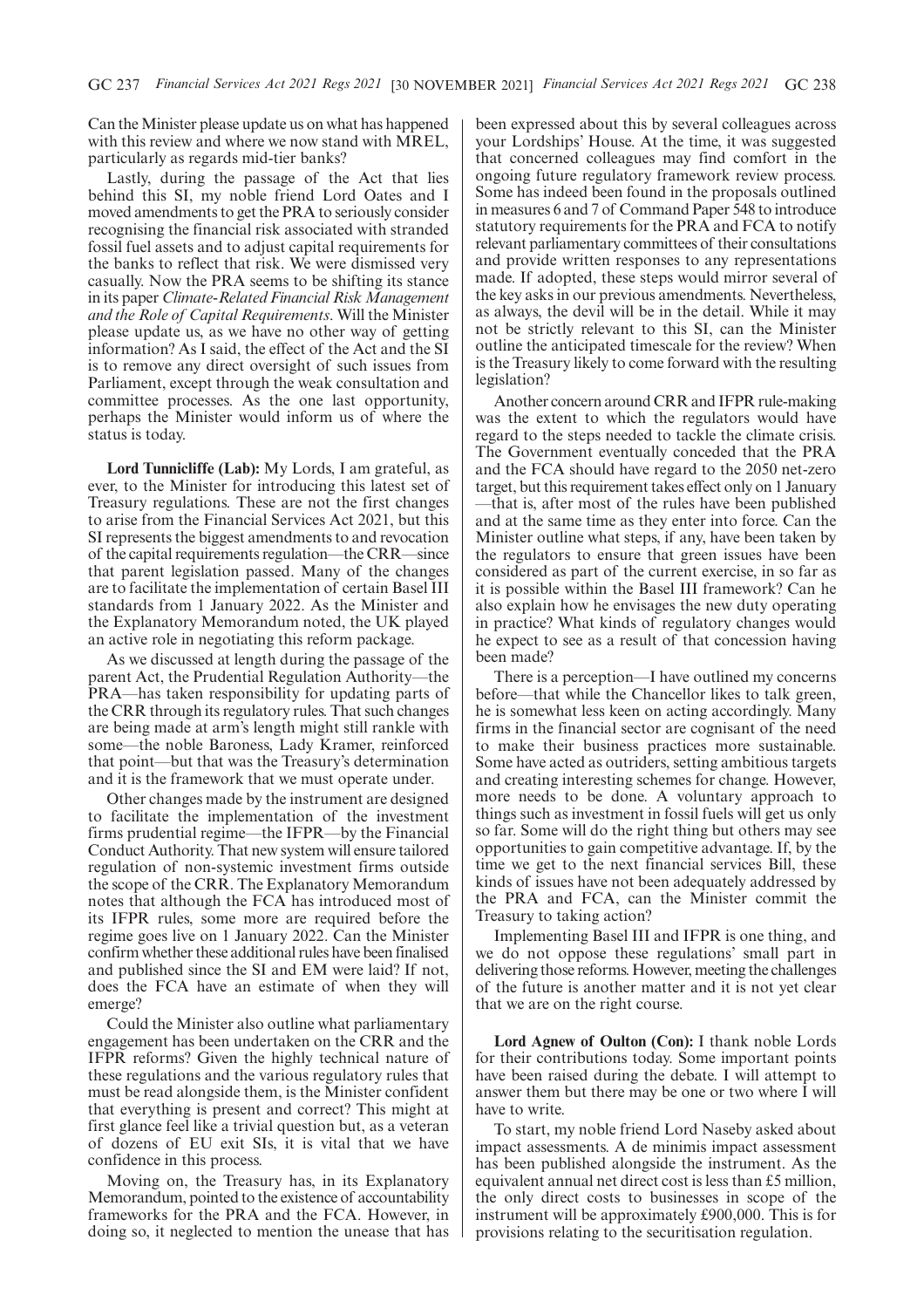#### [LORD AGNEW OF OULTON]

Regarding the amendment to Article  $2(12)(g)$  of the securitisation regulation, including all the FCA investment firms in scope of due diligence requirements, the net impact to firms is expected to be £900,000 per annum, based on the relevant firms investing in 20 securitisation positions per year. This figure represents the aggregate compliant costs for firms that are being brought within the scope of the due diligence requirements. This figure has been calculated from information provided by the FCA and industry; the calculation is based on the type of investment firms on which the amendment has an impact, the estimated number of such firms and the estimated cost of complying with the due diligence requirements.

The noble Baroness, Lady Kramer, asked about future regulatory reform and parliamentary oversight. The Government and the regulators are committed to ensuring that Parliament has the opportunities it needs to scrutinise the PRA's rules and respond to anything raised. The Government consider that Parliament has a wide range of powers to request information and conduct effective scrutiny of the regulators, including through the Select Committee system. To support this work, the Government have proposed formalising through statute the mechanisms through which the regulators provide information to Parliament to ensure that it has the information it needs to undertake this scrutiny.

The noble Lord, Lord Tunnicliffe, asked me to outline what parliamentary engagement has been undertaken on both the CRR and IFPR reforms. Ultimately, it is Parliament that sets the regulators' objectives. It is of course right that Parliament has an appropriate opportunity to scrutinise the work of the regulators and their effectiveness in delivering the objectives that Parliament has set them. The regulators committed to sending their consultations and draft rules on Basel and the IFPR to Parliament during the passage of the Financial Services Act earlier this year.

Consultation on these changes started in December 2020, so there has been plenty of time for Parliament to review and report on it, including through the Select Committee process. The PRA and the FCA also published their near-final rules over the summer to provide ample time for familiarisation well in advance of this debate. As part of the ongoing future regulatory reform, as I have mentioned, we have proposed formalising through statute the mechanism through which regulators provide information.

The noble Lord, Lord Tunnicliffe, and my noble friend Lord Naseby asked whether the detail of this instrument and the accompanying rules set by the regulators are present and correct. The answer is yes. Treasury officials have worked extensively with their counterparts at the regulators to ensure that the changes mesh and make a cohesive whole. Where appropriate, both the Treasury and the regulators have consulted on the measures implemented through this statutory instrument. The noble Lord and my noble friend also asked whether the IFPR rules have been finalised and published since the SI and EM were laid. I can confirm that the FCA has now published all the IFPR rules, including the final outstanding set of rules, which were published on 26 November.

I thank the noble Lord, Lord Tunnicliffe, for his assertion that two of the measures in the recent financial future regulatory framework review consultation provided him with some comfort on the question of the regulators' accountability to Parliament. He also asked about the timescales of the review. The Government published their consultation on 9 November, with a closing date for responses of 9 February next year. We will bring forward further detail on our approach to implementing the proposals in the review in due course.

The noble Lord asked me to outline what steps, if any, have been taken by regulators to ensure that green issues have been considered as part of their rule-making processes. He is of course correct to say that the Financial Services Bill 2021—now an Act—was amended to include

'have regard to the net-zero carbon target".

which will apply after 1 January next year. This means that the PRA does not need to have regard to climate change considerations in making the Basel III rules, nor the FCA in making the IFPR rules, for 1 January. This was done to ensure that there is no delay in implementing the Basel III and IFPR reforms. It will be for regulators to determine how the new duty will operate in practice. The Government anticipate that it will function in much the same way as other similar obligations did during the PRA's implementation of the Basel III standards, such as the need to have regard to the ability of firms

"to continue to provide finance to businesses and consumers in the UK".

The PRA and the FCA are aware of the need to respond to the potential risks posed by climate change. For example, on 28 October, the PRA published its second climate change adaptation report, finding that under the existing regulatory capital framework there is scope to use capital requirements to address certain aspects of climate-related financial risks. This and future work will no doubt feed into how the PRA sets its rule from 1 January 2022.

#### *4.15 pm*

I assure the Committee that the Government are prioritising tackling climate change. In October, we published *Greening Finance: A Roadmap to Sustainable Investing*, setting out our long-term ambition to green the financial system and align it with the UK's worldleading net-zero commitment. Among other things, the road map outlines measures that we are taking to tackle greenwashing and to implement a new green taxonomy.

I remind noble Lords of this instrument's key purpose. In short, it enables the implementation of the Basel III standards, regulation that is key to the UK's international standing. It also updates the new IFPR definitions and takes FCA investment firms out of scope of the UK resolution regime. Finally, it irons out some of the wrinkles of existing EU regulation. I shall write to the noble Baroness, Lady Kramer, with a copy for the House, on some technical questions that she raised. Together, these measures will give UK firms certainty over the final elements of the Basel III standards and the IFPR regimes. I commend this instrument to the Committee.

*Motion agreed.*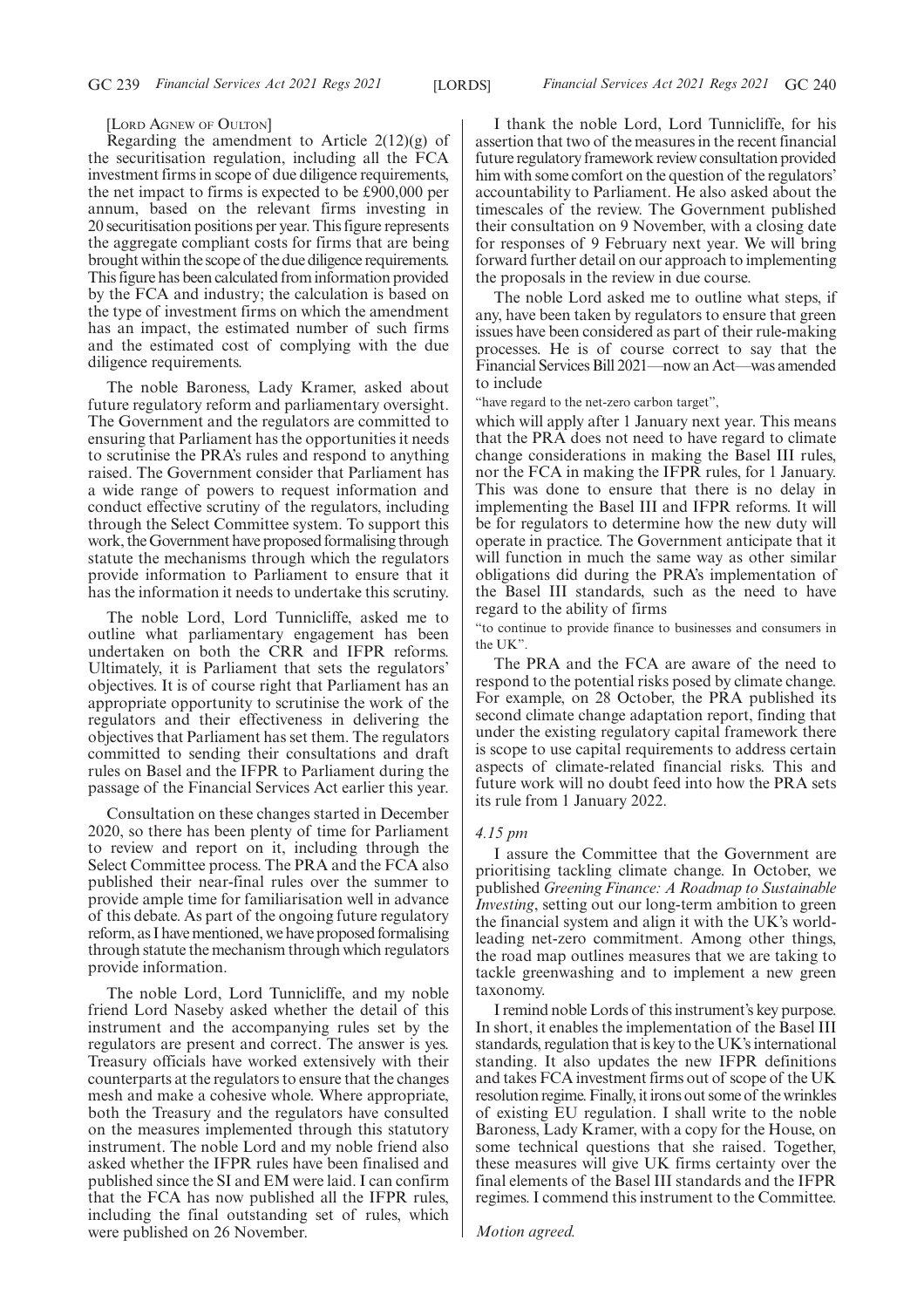# **Terrorism Prevention and Investigation Measures Act 2011 (Continuation) Order 2021**

*Considered in Grand Committee*

*4.17 pm*

#### *Moved by Baroness Williams of Trafford*

That the Grand Committee do consider the Terrorism Prevention and Investigation Measures Act 2011 (Continuation) Order 2021.

*Relevant document: 19th Report from the Secondary Legislation Scrutiny Committee*

**The Minister of State, Home Office (Baroness Williams of Trafford) (Con):** My Lords, I beg to move that the order, which provides for the continuation of the Secretary of State's TPIM powers, or terrorism prevention and investigation measures, for a period of five years, be approved.

The Government take all necessary steps to protect the public. The threat we face from individuals and groups who wish us harm is significant and enduring. It is vital that we have the tools necessary to keep this country safe. It is right that our first response to terrorism-related activity should be to prosecute or deport those involved, but it is not always possible. That is why we continue to require the powers conferred on the office of the Home Secretary within the Terrorism Prevention and Investigation Measures Act 2011. Section 21(1) of the Act states that the Secretary of State's TPIM powers will expire at the end of five years from the date the Act was passed. Due to the continuing threat to the UK from terrorism, and following consultation with the Independent Reviewer of Terrorism Legislation, the Investigatory Powers Commissioner and the directorgeneral of the Security Service, there can be no doubt that TPIMs remain an essential component of our toolkit to manage the threat from terrorism.

The Act provides the Secretary of State with powers to impose a TPIM notice on an individual if the conditions set out in Section 3 of the Act are assessed by the Secretary of State to have been met: namely, that she reasonably believes that the individual is, or has been, involved in terrorism-related activity, and reasonably considers that it is necessary, for purposes connected with protecting members of the public from a risk of terrorism, to impose the measures on the individual.

In addition to the power to impose a TPIM notice, the Secretary of State has powers to extend and vary a TPIM notice that is in force, and to revive a TPIM notice that has been revoked. Since the introduction of the Act in 2011, 24 TPIMs have been imposed. As of the last published set of figures on 21 October, five TPIMs were in force. If the TPIM powers are not extended, these five dangerous individuals will be at large without any measures in place to reduce the risk they pose to the public. TPIMs are imposed as a tool of last resort, when the Security Service judges that there are no other means, or that a TPIM notice is the only satisfactory means, to manage that risk.

I shall now outline some of the background to TPIM powers for the Committee. TPIMs are civil preventive measures designed to manage the threat posed by individuals who cannot be prosecuted for a terrorism-related offence, or deported in the case of foreign nationals. There is no question that TPIMs are extraordinary measures. That is why the 2011 Act provides for broad judicial oversight, including a requirement for High Court permission to impose the measures, except in urgent cases where the notice must be immediately referred to the court for confirmation; an automatic review hearing in each case, unless the individual requests that the hearing be discontinued; and rights of appeal for the individual against the refusal of a request to revoke or vary a measure.

The TPIM legislation also places a duty on the Secretary of State to consult on the prospects of prosecuting an individual before measures may be imposed, and a duty to keep the necessity of measures under review while they are in force. The Counter-Terrorism and Sentencing Act 2021, which amended existing measures and introduced new TPIM measures, also reintroduced a requirement on the Independent Reviewer of Terrorism Legislation to publicly report on the operation of the TPIM Act.

The TPIM Act has been extended once, in 2016, by this House. Unless a new order is made under Section  $21(2)(c)$ , the powers in the Act will expire at midnight on 13 December this year. Just as was the case five years ago, it is absolutely essential that we have all the necessary powers to protect the public from terrorism-related activity. Having consulted as required by the Act, the Home Secretary has decided, due to the significant terrorist threat facing this country, to make this statutory instrument to provide for the continuation of TPIM powers for a further five-year period, which is the maximum allowable in the legislation.

It is essential that our counterterrorism strategy enables us to tackle the full spectrum of activity. TPIMs have been endorsed by the courts and successive Independent Reviewers of Terrorism Legislation, while the police and the Security Service believe that they have been effective in reducing the national security risk posed by those subject to the measures.

Our message is clear: we remain steadfast in our determination to defeat terrorism and we will take every necessary action to counter the threat from those who hate the values that we cherish. The safety and security of the public is our number one priority, and I commend the order to the Committee.

**Baroness Jones of Moulsecoomb (GP):** My Lords, here we are again: the five-yearly renewal of the TPIM scheme, which has been in place since 2006. I oppose these restrictive measures, which are an extrajudicial way of interfering with the rights and liberties of people who cannot be convicted of any crime.

I am curious to know whether the Home Office has explained to the Prime Minister that it is doing this. I ask because, while MP for Henley in 2005, Boris Johnson wrote of the Act in his *Telegraph* article of 10 March:

"It is a cynical attempt to pander to the many who"—

forgive my language here—

"think the world would be a better place if dangerous folk with dusky skins were just slammed away, and never mind a judicial proceeding; and, given the strength of this belief among good Tory folk, it is heroic of the Tories to oppose the Bill. We do so because the removal of this ancient freedom is not only unnecessary, but it is also a victory for terror."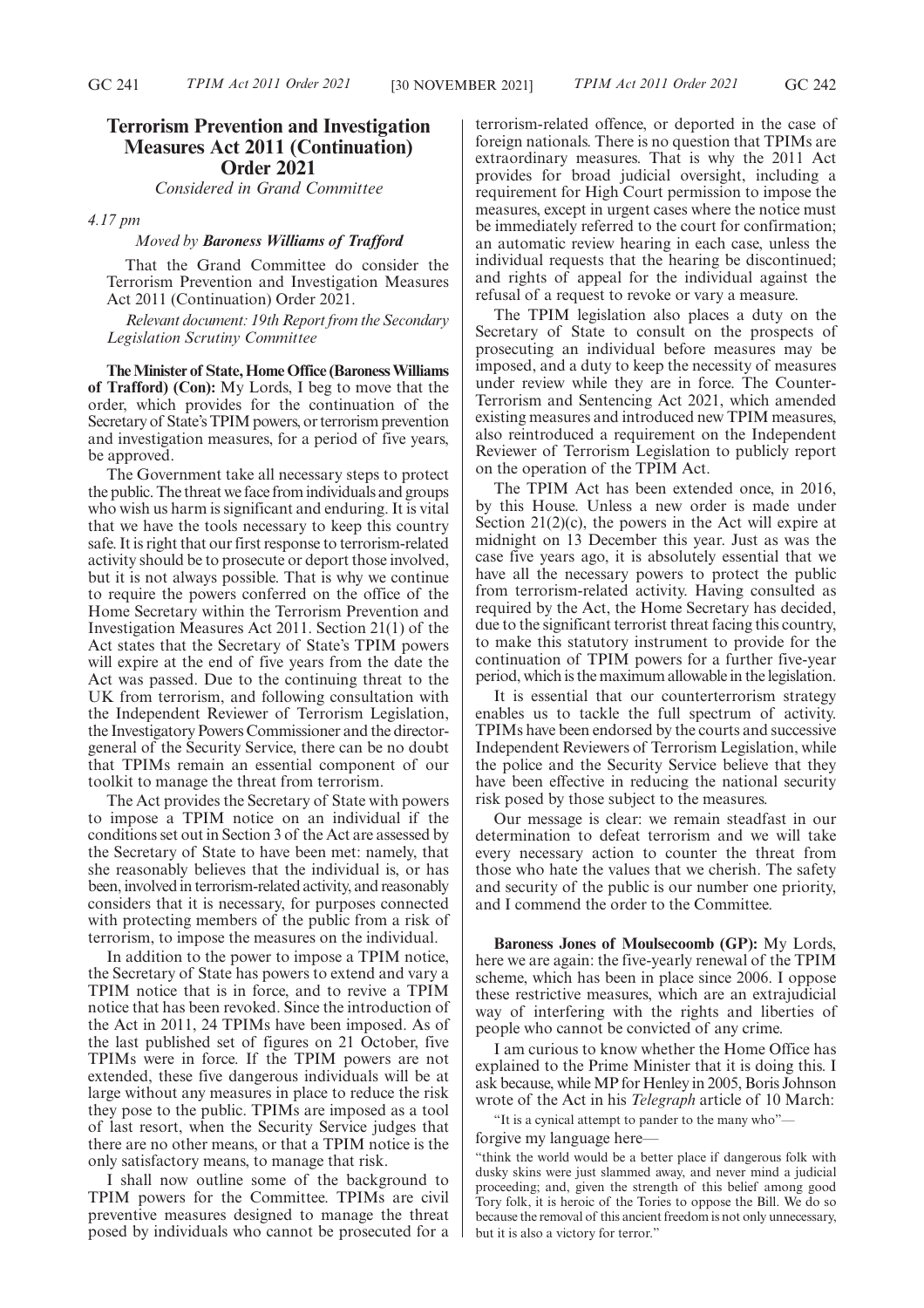#### [BARONESS JONES OF MOULSECOOMB]

I hope that the Minister will at least pass this back to the Home Office to make sure that the Prime Minister is happy with this renewal. It must be so difficult for Ministers to do anything without Boris Johnson having opposed it somewhere at some point in the past; there is always an article somewhere that one can track down. Our Prime Minister is so very often so wrong, but on this rare occasion he was so right: it is heroic to oppose these measures, and the Greens in your Lordships' House will register their opposition every five years when this continuation order comes round. I actually hope this will be the last time.

**Lord Anderson of Ipswich (CB):** As Independent Reviewer of Terrorism Legislation in 2016, I had no hesitation in recommending the second renewal of TPIMs in that year. I share the Government's view that TPIMs, although they involve a particularly severe deprivation of liberty and intrusion into private life, may be an appropriate tool for dealing with a small number of individuals who are believed to endanger the public but whom it is feasible neither to prosecute nor to deport.

However, close scrutiny of TPIMs is important, all the more so since the maximum duration of a TPIM was significantly increased by the Counter-Terrorism and Sentencing Act 2021. I am here to raise with the Minister one concerning development that has arisen since my time as independent reviewer: the refusal of legal aid to TPIM suspects who cannot afford to progress the automatic review of each TPIM that is provided for in Section 9 of the TPIM Act 2011.

Jonathan Hall QC, the current independent reviewer, reported to the Government in November 2020 that, in the previous year, three subjects of so-called light-touch TPIMs, known as JD, HB and HC, requested the court to discontinue the reviews in their cases and that "the absence of funding was a factor".

In each case, they had been refused legal aid. The independent reviewer's report, published in March 2021, recommended that, subject of course to means, legal funding should swiftly be made available to TPIM subjects for the purpose of participating in Section 9 review hearings. Mr Hall informed me this afternoon that, more than eight months after publication, there has still been no response from the Home Office to this recommendation. Can the Minister say when a response will be provided?

In the hope that it may influence the substance of any response, which, I might add, I do not expect today, I shall make four points. First, on 12 October 2020, the Government wrote to the UN High Commissioner for Human Rights, defending the TPIM regime on the basis that, among other things,

"all TPIM subjects have an automatic right to have a court review the imposition of their TPIM and each of the measures imposed. This hearing also provides an opportunity for the subject to hear the national security case against them."

I assume that in the last sentence the reference is to the gist of the national security case, which is now provided to the TPIM subject. It is plain from what I have said, and from what the independent reviewer has said, that there is, in reality, no automatic right to review and that there will be no such right for as long as legal aid is refused to TPIM subjects on grounds other than means.

Secondly, it would be unacceptable if funding were to be denied because of a misapprehension that a Section 9 review is a form of challenge that requires a TPIM subject to establish reasonable prospects of success. As the independent reviewer explains in his report, Section 9 review was designed not as an add-on but as an integral part of every TPIM. Furthermore, it is not feasible to apply a merits criterion to the grant of legal aid, because the requirements of national security mean that TPIM subjects do not know, and will never be told, the full reasons for the Secretary of State's decision to impose a TPIM.

Thirdly, if the aim is to save money or a desire to avoid giving money to lawyers for suspected terrorists, that aim is not only misguided but likely to be counterproductive. The legal aid issue affects very few cases—just three in 2019, as I indicated—but is bound eventually to lead to prolonged litigation about the fairness of proceedings.

### *4.30 pm*

Fourthly, and finally, I ask the Minister to reflect that judicial consideration of TPIMs, and in particular light-touch TPIMs, can help MI5, CT policing and the Home Office to work out when future TPIMs will be proportionate and how much evidence will be required to support them. The courts have generally been very supportive of TPIMs, but if light-touch TPIMs, which I welcome in principle, are to go unreviewed because funding for review is not available, it will be more difficult to calibrate the effort that is required to achieve the measures that are judged appropriate. Light-touch TPIMs may, for example, impose a lower burden on the Government in exculpatory review, disclosure and witness evidence. Without review in the courts, we will never know.

The independent reviewer recorded in his last report that steps were being taken by Home Office, which is not itself responsible for funding decisions, to understand the reasons for the Legal Aid Agency's decision-making. I hope that these steps have been fruitful and that the Home Office will soon be in a position to respond positively to the highly pertinent points made by the independent reviewer—points that illustrate not only the quality of the current reviewer but the considerable value of independent review in this area.

**Lord Paddick (LD):** My Lords, I thank the Minister for introducing this statutory instrument. As she explained, the sunset clause means that every five years the TPIM powers need to be reviewed. I say in response to the noble Baroness, Lady Jones of Moulsecoomb, that we support the measures because they are necessary. I think she said that they are extrajudicial. Yes, there is no criminal trial in the way somebody who is deprived of their liberty would normally be subject to a criminal trial, but these proceedings are not extrajudicial in that they still have to be approved by the court; there is some sort of judicial involvement.

We support the measures, but it is essential that there are safeguards. As the noble Lord, Lord Anderson of Ipswich, said, the Government are, when challenged, citing defences of TPIMs that do not appear to be completely the case. If three subjects have abandoned their review, citing lack of funding for legal aid, clearly some of the safeguards are not being upheld.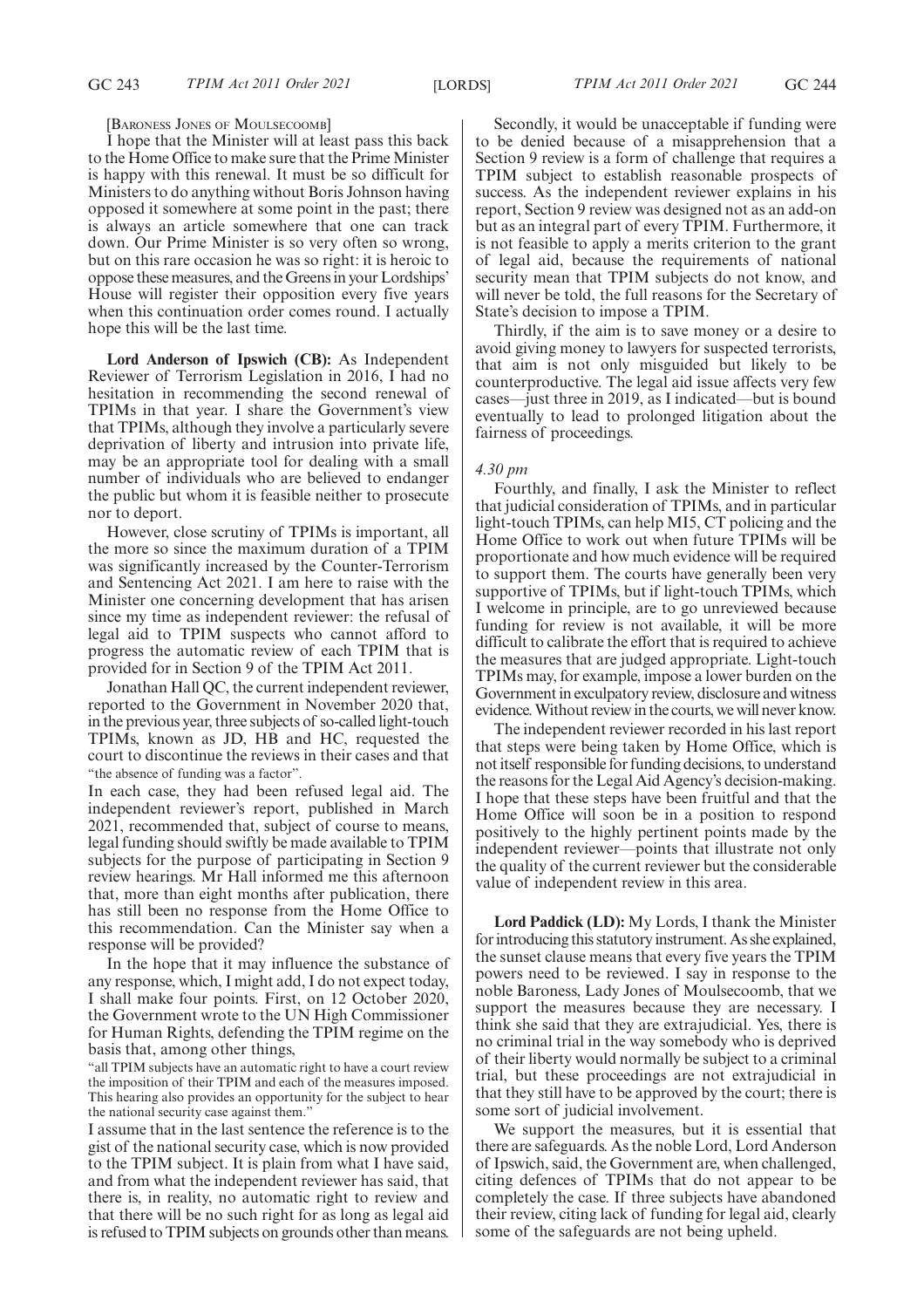The other issue is that, if the Government are citing to the UN body the fact that TPIM subjects will hear what the national security case is against them in those court proceedings, clearly that is not true either. TPIMs are usually for cases where the security services have intelligence on an individual but do not have evidence that they can present in open court, so it is very unlikely that a TPIM subject will hear what the national security case is against them. On the face of it, it sounds as if the Government are misrepresenting the safeguards that should be part and parcel of the TPIM process.

What worried me about the noble Baroness's comments, which were very similar to those made by the Minister in the other place this morning, was that TPIMs are cited as being for cases where people cannot be prosecuted or deported. My understanding is that these terrorism prevention and investigation measures were intended as a stopgap while evidence was collected in order to prosecute the individual, not as a permanent replacement for prosecution.

There is a continual refrain: "Well, if we can't deport or prosecute somebody then we'll deprive them of their liberty on an almost permanent basis through TPIMs." That strikes me as going against the sort of rights and freedoms that the noble Baroness said we need to protect through combating terrorism. We are almost taking away people's rights and freedoms by the use of TPIMs in that way.

We have heard about some worrying developments from the noble Lord, Lord Anderson of Ipswich, about reviews, a crucial safeguard as part of TPIM measures, and we have heard about the apparent misrepresentation by the Government of what the safeguards are and how what the Government appear now to be using TPIMs for goes beyond what they were intended for when they were initially envisaged. We are clearly concerned about the safeguards, but not to the extent that we feel that TPIMs are not necessary in exceptional cases as a temporary measure. Bearing in mind that the Investigatory Powers Commissioner, the security services and the independent reviewer have been consulted and are content with the renewal of the use of this power for another five years, and despite those reservations, we support the continuation of TPIMs.

**Lord Ponsonby of Shulbrede (Lab):** My Lords, I, too, thank the noble Baroness for introducing this statutory instrument, which has vital implications for our national security. It keeps our citizens, their families and our communities safe. We will not oppose the instrument, which renews the Secretary of State's powers to impose, extend, vary and, where elapsed, revive a TPIM notice. This is a technical measure and is required every five years by the 2011 Act. It would be incomprehensible to let these powers elapse on 13 December.

TPIMs are a tool in an arsenal to combat terrorism. The TPIM system needs to be agile and robust to respond to the ever-changing terrorist threat. Individuals with no criminal conviction can have these exceptional measures applied against them. It follows that there need to be strong safeguards to balance the protection of our citizens with the rights of an individual to be treated within the law and in a human rights compliant manner.

Does the Minister believe that TPIMs are effective? As she said, there are five TPIMs in force as of this October. Does she believe that the resources necessary to properly administer them are in place? What impact have the recent changes had operationally? We have seen the impact of so-called lone-wolf terrorism tragically recently. The Labour Party has called on the Government to look at this specifically and to publish a review. How does a TPIM combat this type of lone-wolf terrorist threat?

I also ask the Minister about funding for community counterextremism projects and the recommendations of the Government's own commission of experts, in particular the ISC proposals on precursor chemicals for explosives. My honourable friend Conor McGinn in the other place referred to the Government not following the recommendations of their own experts. I will widen the question: can the Minister say something about their use of experts? How do the Government believe outside experts can be best used to develop and implement a strategy to combat terrorism?

Today's SI deals with the renewal of TPIM powers, but can the Minister say something about the Prevent scheme? It is concerning that referrals to the scheme have dropped to just below 5,000, which I understand is a 22% drop and a record low. What is the status of the independent review of Prevent and when does she expect it to be published?

I will pick up some of the points that noble Lords have made in this short debate. The noble Baroness, Lady Jones, quoted from an article by the Prime Minister in the *Telegraph*. She went on to express her hope that this is the last such debate. I agree with that sentiment. We all know that the Prime Minister sometimes uses colourful language to make strong points, but she agreed—I see that she is nodding her head—as I do, with what the Prime Minister said in that article. But I am not driven to the same conclusion as the noble Baroness. We need these measures and we need them now, which is why we support a renewal of this SI.

The noble Lord, Lord Anderson, is undoubtedly the most expert among us today. He raised four questions and I would be interested to hear the response to them, because I thought that they were very pertinent.

The noble Lord, Lord Paddick, put his questions succinctly and I will reiterate a couple of his points. My understanding of TPIMs agrees with his: they were not seen as a permanent replacement but as an intermediary step before prosecution, yet we see people being kept on this type of regime for long periods. The noble Lord, Lord Paddick, essentially also made the same point as that of the noble Lord, Lord Anderson, about the safeguards not being properly funded, so that, for example, it is not possible for people to take advantage of legal aid to review the TPIMs on them. I thought that the questions from the two noble Lords were important and the Government need to answer them.

**Baroness Williams of Trafford (Con):** My Lords, I thank all Members of the Committee who have spoken in today's debate. First, I will correct the noble Baroness, Lady Jones of Moulsecoomb: the TPIMs have been in place not since 2006 but since 2011, I understand, so this is their 10-year anniversary. But I will certainly pass the noble Baroness's point to the Home Office.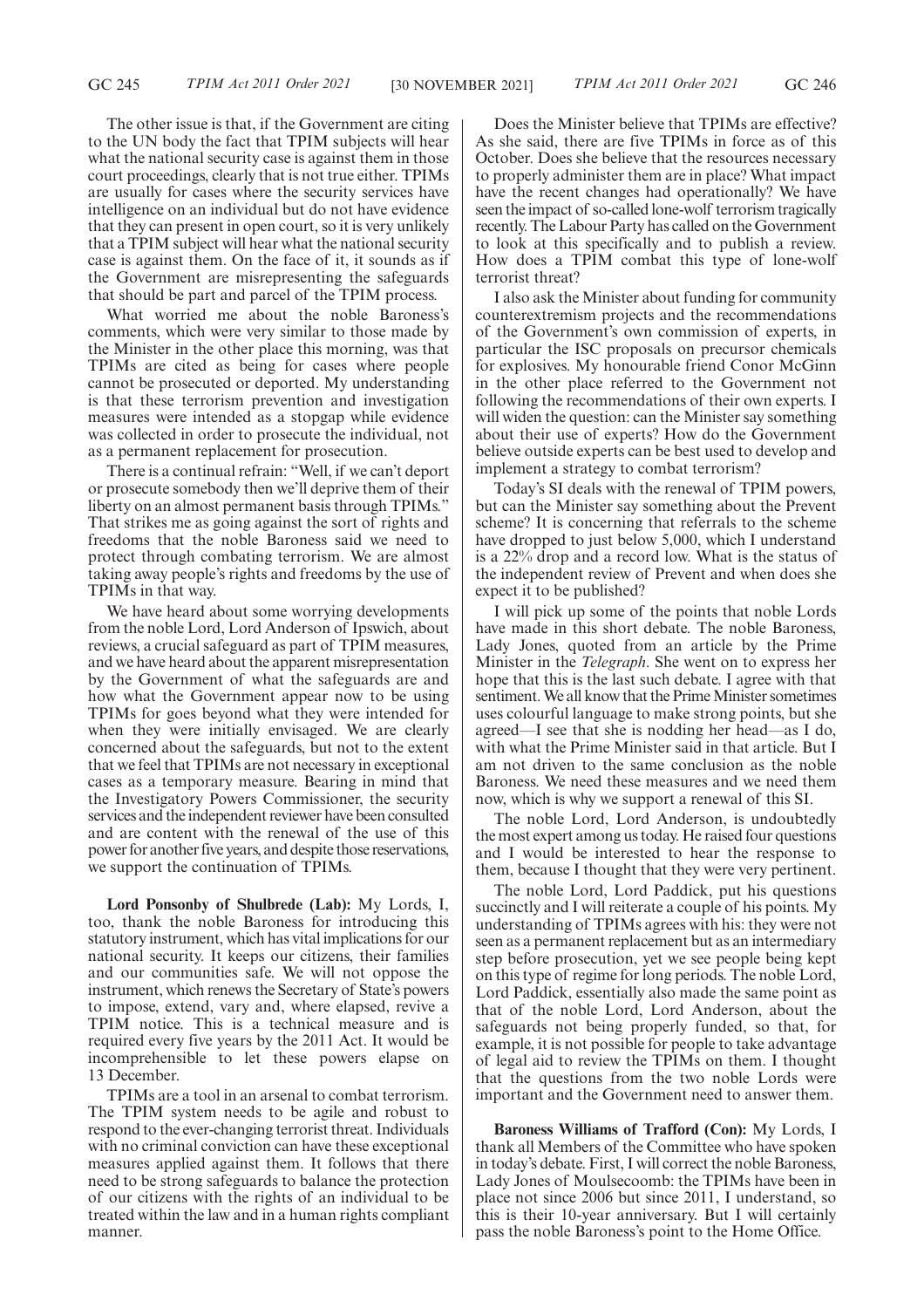[BARONESS WILLIAMS OF TRAFFORD]

The noble Lord, Lord Anderson, asked me a few questions, but his main thrust was on legal aid. He outlined the opinion of Jonathan Hall QC on this. I can confirm that he has raised those concerns and that the Government will respond to both the 2019 and the 2020 reports shortly. It is for the Legal Aid Agency to assess any application for legal aid for a TPIM review and its decisions are made independently of government, in accordance with the legislative framework, but I do not think that that was the noble Lord's point—I will get on to that. It is right that both means and merits tests are applied to all applicants for TPIM reviews to ensure that the legal aid scheme meets its dual objective of targeting funding at those who need it most and providing value for money for the taxpayer.

To that end, the noble Lord, Lord Anderson, asked a specific question on people who do not know what the case against them is—therefore, how can they respond? The merits test is a key part of the legal aid scheme. The Legal Aid Agency applies the merits criteria on the open evidence alone and there are provisions to help applicants where it is difficult to establish prospects, so closed evidence should not disadvantage applicants from satisfying the merits test.

The Home Office keeps the prospects of prosecution under review and each case is regularly reviewed. TPIMs can be imposed for a set time period only and people are not kept on them indefinitely.

**Lord Ponsonby of Shulbrede (Lab):** On that specific point, when the Minister says that TPIMs are regularly reviewed with a view to prosecution, how often is that? Is it once a year or once every six months? How often are they reviewed?

### *4.45 pm*

**Baroness Williams of Trafford (Con):** It is quarterly. I turn to the review of Prevent. Sorry, I did not quite finish the previous point. As to the effectiveness of resources, clearly, I cannot comment on individual cases. I can, however, assure the Committee that they have the support of the police and of the Security Service. Successive courts have ruled that TPIMs are lawful and effective tools for managing individuals engaged in terrorism. The Home Office is confident that the TPIM regime is fully resourced to manage any number of TPIMs, although they are few in number. The review of Prevent will be laid in the Houses of Parliament by 31 December.

I thought the question from the noble Lord, Lord Ponsonby, about lone wolf terrorism was very pertinent. We are seeing increasing numbers of lone actors. How can TPIMs help? If a lone actor is not on the radar, it is very difficult to pre-empt what that person will do. The intelligence that our various agencies have is there to help identify people who may be vulnerable to such acts. The TPIM is threat-agnostic, and goes across a range of threats.

How can we best use external experts? I have spoken to a number in the field not just of counterterrorism but of counterextremism. The noble Lord was pointing towards this. Our current independent reviewer of Prevent is clearly an expert in his field. We are lucky to have the experts we do, giving advice to the Home Office and the Government. I think I have answered all questions.

**Lord Paddick (LD):** I am grateful to the Minister. The noble Lord, Lord Anderson of Ipswich, raised a couple of issues. He suggested that the Government had justified the TPIM regime on two bases. The first is that reviews take place. Whether this is an independent decision by the Legal Aid Agency or not, we have heard that people are abandoning their reviews because they are not being funded for legal representation. Presumably they feel it is a waste of time unless they have representation. Secondly, they say that these hearings give the subject the opportunity to hear the national security case against them. Clearly, the TPIM subject does not hear the national security case in court. Perhaps there is a hint of what might lie behind it, but they do not hear the case. The Minister did not answer those particular questions. Perhaps she could write to noble Lords.

**Baroness Williams of Trafford (Con):**I partly answered them, but I am happy to clarify in writing. I beg to move.

*Motion agreed.*

# **Coronavirus Act 2020 (Early Expiry) (No. 2) Regulations 2021**

*Considered in Grand Committee*

*4.51 pm*

#### *Moved by Lord Kamall*

That the Grand Committee do consider the Coronavirus Act 2020 (Early Expiry) (No. 2) Regulations 2021.

**The Deputy Chairman of Committees (Lord McNicol of West Kilbride) (Lab):** Before I call the Minister, I must inform the Committee that the noble Baroness, Lady Brinton, will take part remotely so I will call the Lib Dem response at the appropriate time.

**TheParliamentaryUnder-Secretaryof State,Department of Health and Social Care (Lord Kamall) (Con):** My Lords, the Coronavirus Act has been a central part of the Government's response to Covid-19. It includes powers to bolster the health and social care workforce through the temporary registration of practitioners. More than 13,000 social workers and 28,000 nurses, midwives, paramedics, operating department practitioners, radiographers and other professionals have joined the temporary registers. This continues to provide extra resilience for our health and social care sector during these uncertain times. It also demonstrates the commitment and determination of our fantastic health and social care professionals.

The Act includes powers to ensure that critical functions in society are able to continue throughout the pandemic. For example, it has allowed virtual court hearings to take place in a wider range of circumstances. The Government plan to secure some of these powers in alternative primary legislation. The Act also includes powers that have enabled the Government to provide vital support to people and businesses, including provisions for statutory sick pay for Covid-19-related absences;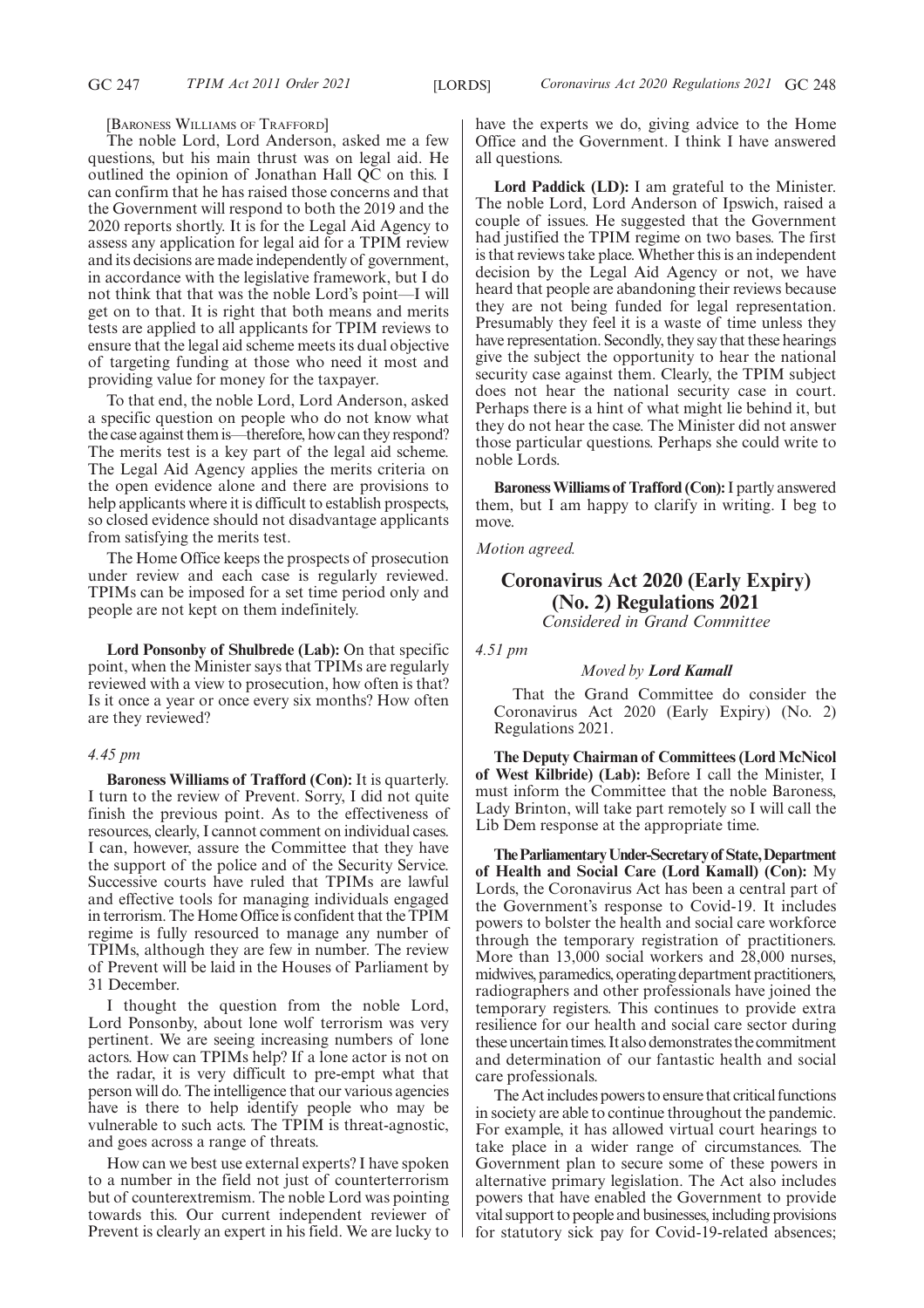the Coronavirus Job Retention Scheme, which has supported 11.7 million jobs; and the Self-employment Income Support Scheme, which supported almost 3 million self-employed individuals.

The Coronavirus Act has been a critical part of the Government's response to the pandemic, but I acknowledge that some noble Lords are concerned about some of the powers in it. I assure them that the Government have sought to use the powers in an appropriate and proportionate way. There are arrangements in place to ensure accountability, including regular opportunities for parliamentary scrutiny; this accountability is vital. I am grateful to noble Lords, my honourable friends in the other place and the Joint Committee on Statutory Instruments, whose welcome review of our draft instruments continues to ensure their accuracy.

We will continue to review the powers in the Act and are committed to ensuring that emergency powers remain in place for only as long as they are necessary. The most recent six-month review of the Act in September identified seven provisions, and parts of an eighth, that could be expired. Once approved, Parliament will have expired half of the original 40 temporary, nondevolved powers in the Act ahead of schedule.

The regulations that we are debating today expire some of the most controversial provisions in the Act, including the powers under Schedule 21, relating to potentially infectious persons, and Schedule 22, giving powers "to issue directions relating to events, gatherings and premises". The regulations also expire other powers that are no longer needed, such as those under Section 23 enabling the variation of "Time limits in relation to urgent warrants" under the Investigatory Powers Act and Section 56 powers related to "Live links in magistrates' court appeals" in certain situations, as well as powers under Section 37 and parts of Section 38 relating to the education and childcare sectors. We are also expiring Sections 77 and 78, which were time-limited powers in the Act, and a further provision on behalf of Northern Ireland.

Expiring these provisions is an important milestone. It is possible only because of the significant progress that we have made so far in our fight against the virus, but we have continued to be clear that the pandemic is not yet over. The Government believe that the remaining provisions in the Act are important to continue to support the response to Covid- 19 over the coming months. Everyone should continue to do their bit to keep themselves and others safe as we tackle the winter months ahead, so let us encourage everyone to get their first, second and booster doses, when eligible. It is not too late for those who have not yet received their first or second doses to get them and we urge them to come forward. We also urge everyone to continue to wash their hands, to ventilate indoor spaces, to wear masks where mandated—but even where not mandated, if appropriate—and to stay home when they feel unwell.

We are conscious of how hard the pandemic has been for so many people and we are grateful to everyone who has made sacrifices. We are grateful for the dedication and determination of individuals and communities across our great nation and to all those who have worked so hard in the fight against Covid-19.

**Baroness McIntosh of Pickering (Con):** My Lords, I welcome the opportunity to debate the provisions in the regulations before us and I congratulate my noble friend on bringing them forward. I thank him for the meeting that I had in the last 10 days with him and his team, which was most useful. I endorse enthusiastically his invitation for those who have not yet been vaccinated to come forward. This would be an opportunity to ask where we are, particularly with those under 18. Have they had their second vaccinations and at what age will the vaccine programme be rolled out?

I remind the Committee of my interest as an adviser to the Dispensing Doctors' Association, which may or may not pertain to the comments that I make this afternoon. I seek my noble friend's guidance on whether one area that I am particularly interested in, as I know are all general practitioners, is covered in the provisions before us. If it is not, can he write to me? I understand that one of the reasons why GPs are unable to have as many face-to-face appointments as they would wish is that they have been constrained by the regulations passed by both Houses of Parliament. I cannot remember whether the provision was in the original Act or in supplementary regulations in the form of statutory instruments that we have adopted. However, I understand that specific regulations regarding the square footage or meterage of a waiting room were set out at the beginning of the pandemic, limiting the number of patients who could be accommodated in person in a waiting room during the pandemic. I think that it was the same for dental practices.

Are these provisions still in place? If they are not part of these regulations, I would be grateful if my noble friend could write to me. It could be extremely important to advise the public that that is why doctors are not able to see as many patients physically as they would wish to do. I am sure that the regulations were brought in for good reasons—that we should not be mixing and should be masking and that we should respect the ventilation to which my noble friend referred, while self-distancing—but it is important that patients understand the constraints under which general practitioners have to operate.

To turn to the specific remit of the regulations before us, my noble friend just stated, and I think that it is on page 5 of the Explanatory Memorandum, that the Government are minded to expire and lift the regulations relating to the power in Schedule 22

"to provide powers to issue directions relating to events, gatherings and premises in England and Northern Ireland respectively."

With the greatest respect, mindful of the fact that we might have difficulties once we know more about the omicron variant, is this the right time to be lifting those restrictions? Can my noble friend put my mind at rest that powers exist elsewhere, either in subsequent regulations or still in the original Act? It seems a little premature to be expiring those provisions at this time.

#### *5 pm*

Regulation 3 is on the operation of the working tax credits, as on page 5 of the EM, and I am delighted that that was addressed by the Chancellor of the Exchequer in the Budget and spending review. However, it would be helpful to know whether the figures that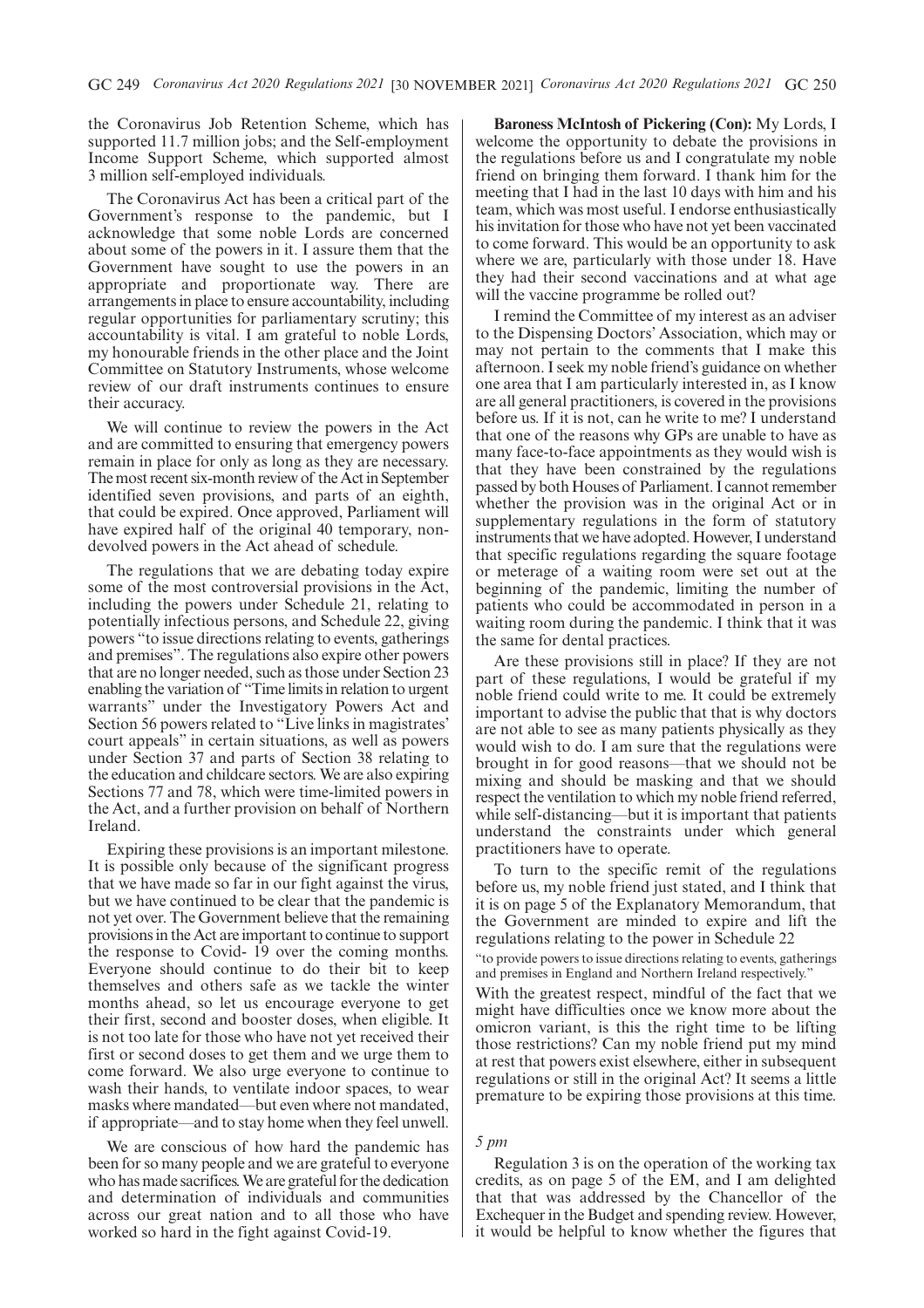[BARONESS MCINTOSH OF PICKERING]

the Chancellor announced then will amount to a similar amount to what would have been received as a £20 top-up to those claimants of universal credit. Is it the same amount that can be claimed? Will they have to apply for it separately? What concerned a lot of colleagues both in your Lordships' House and the other place was the neatness: that it was universally applied to all those on universal credit whereas, if I understand it correctly, what was announced by the Chancellor has to be applied for separately. Therefore, it is not automatic and not universal to those in receipt of universal credit.

My final point relates to Regulation 5, as on page 6 of the EM, which concerns local authority meetings. I think that it refers to Section 78 in the original Act. It states that the provision

"enabled all local authority meetings held before 7 May"

to be held remotely, but that was time-limited and no longer operable. It has been put to me by a friend who is a councillor in North Yorkshire that there may be instances where councils may wish to continue to meet remotely. I think in particular of the weather conditions —we still have no power in a great many parts of North Yorkshire, which is unbelievable, but obviously due to Storm Arwen. Is my understanding correct that they can continue to meet remotely if they wish and that that power will remain, so I can advise my friend and councillor in North Yorkshire, and others who are concerned, that that is the case? If so, it would be helpful to know under what authority they can continue to meet remotely. It just seems common sense that we keep that power in place. With those few remarks, I welcome the regulations.

**The Deputy Chairman of Committees (Lord McNicol of West Kilbride) (Lab):** My Lords, the noble Baroness, Lady Brinton, is taking part remotely. Can we beam her in?

**Baroness Brinton (LD) [V]:**My Lords, this is beginning to have the feeling of "Star Trek", which is certainly not my intention. Thank you, Deputy Chairman. I declare my interest as a vice-president of the Local Government Association.

From these Benches, we will not oppose the expiry of these 12 provisions, although we have some comments on them. It was really good to hear the Minister outline the "hands, face, space" guidance, readopted in the past couple of days. Will there be a public communications campaign to reinforce it because, sadly, I suspect that not many people will have heard it in Grand Committee today in Parliament, let alone in the outside world?

Yesterday, in the Statement repeat, we debated masks and self-isolation; we will do so again tomorrow when we look at the SIs. On vaccination, it was good to hear the Prime Minister and the Secretary of State refer to the clinically extremely vulnerable in this afternoon's press conference. I promise the Minister that I will not repeat all the questions I asked him yesterday, but not one of them has yet been answered. Delivering either the fourth, or a booster, jab for 3.7 million clinically extremely vulnerable people will not work effectively without clearer information systems on exactly who the CEV are and which jab they should get; there is still a lot of uncertainty there. I thank the Minister for his offer of a meeting during yesterday's Statement. With today's announcement, vaccination is becoming urgent; I look forward to hearing from him shortly about when it can happen.

From these Benches, we want to make a brief comment on the assessments for local authority care and support. I note that the Explanatory Memorandum says that only "eight local authorities used these powers between April 2020 and June 2020. No local authorities in England have used them after 29 June 2020."

That is good to hear, but it is evident that assessments are still happening very slowly. It is one of the problems that hospital trusts across the country are facing, with people in beds awaiting an assessment. Some of that is much more about workforce availability, both in the NHS and in the local authority system, than about the arrangements to reduce these assessments.

Reference has already been made to local authorities having virtual meetings. Members from these Benches and others objected when the Secretary of State decided that all local authority meetings had to cease being virtual in January this year. It has meant that a number of councillors have been unable to attend their council meetings through no fault of their own. If the Lords can have a handful of people contributing virtually, and with cases going up and certain areas having problems, is it possible to return to virtual meetings and leave the matter as a choice for the local authority concerned?

I note that the Explanatory Memorandum says:

"This instrument does not relate to withdrawal from the European Union/trigger the statement requirements under the European Union (Withdrawal) Act 2018.'

However, it is only fair to point out that Section 25 gives early expiration to the power to require information relating to food supply chains to avoid serious disruption. In principle, we do not have a problem with that as a provision during the pandemic, but I say to the Minister: that statement may be true in treaty and UK legislation terms but, as we face this Christmas, there are increasing concerns about disruption to food supply chains, for three reasons.

One is a direct consequence of Brexit. European providers of food and many other products have significantly reduced or stopped exporting to the UK because of the complex, slow and, for both exporter and importer, expensive costs now that we are outside the European Union. Since Brexit, the reduction in the number of EU abattoir workers—as they leave the UK—has meant, this week and for the past month, thousands of pigs and other livestock being culled but not brought into the food chain. Worse, the increase in avian flu cases and the restrictions placed on all poultry farms mean that there are concerns about the supply of birds for the Christmas dinner table. Thirdly, there is a delay in foods and other goods coming in from around the world as a result of the pandemic. This is what one might describe as a perfect storm. Is the Minister confident that, given all these factors as well as trying to manage omicron in its early stages, it is appropriate to expire this particular provision?

We accept the expiry of emergency volunteering leave and compensation for emergency volunteers, although I do want to comment on the problems with the Bring Back Staff scheme, especially for doctors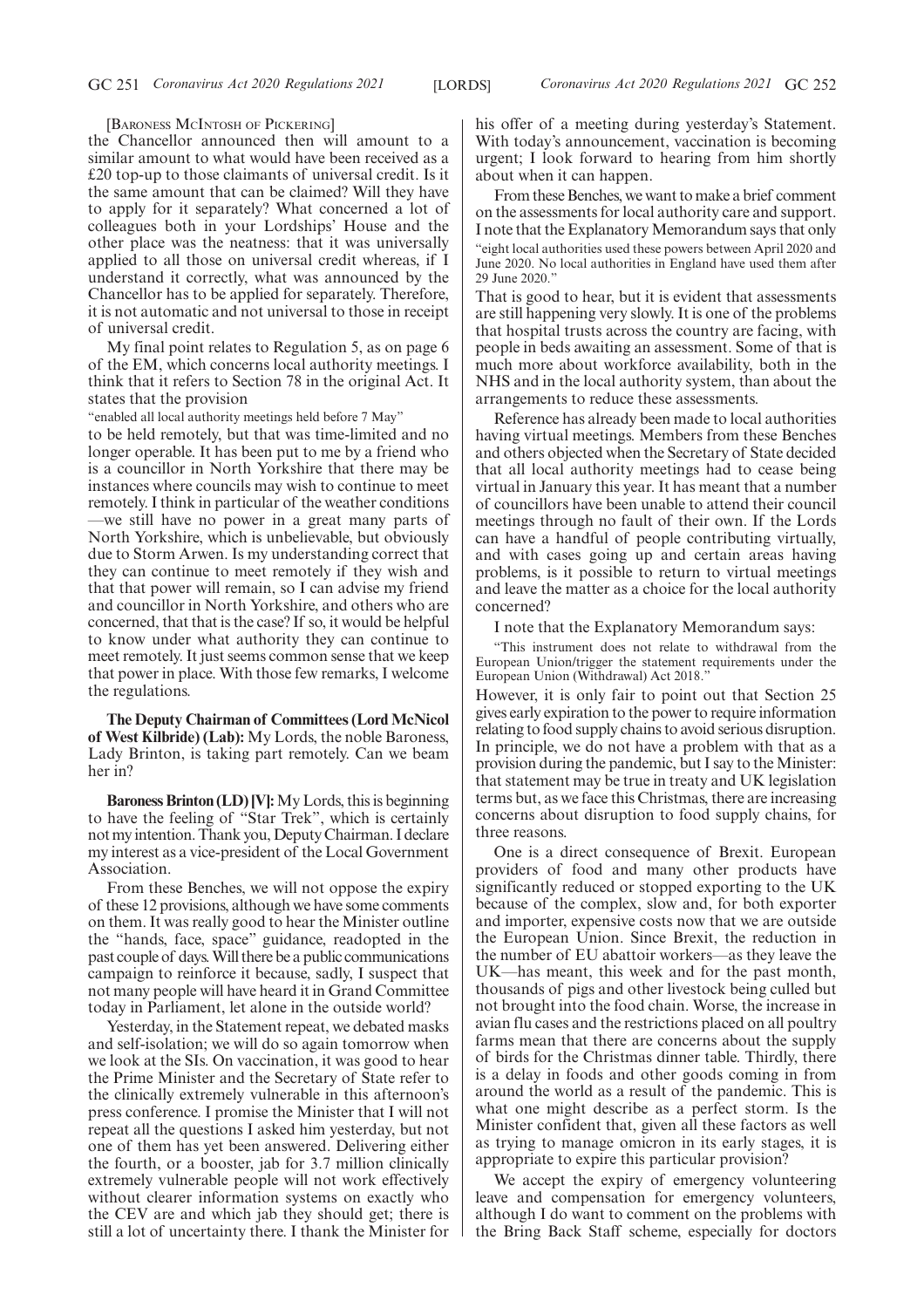and some nurses. It was absolutely fine in principle, until it hit human resources in trusts. I know of two doctors who had recently retired and were kept hanging around for five months. One was a doctor teaching trainee doctors; however, she was unable to be used because the system just made it impossible for her. If there is any cause to reintroduce this particular provision, will the Minister ensure that we do not gold-plate the complex HR arrangements, making it impossible for staff, former staff or those who might come back on a temporary basis to do so?

We do not believe that the extension of time limits for retention of fingerprints and DNA should remain. We objected to that a year ago, when it was brought in.

Finally, I wrote to the Minister earlier today with real concerns about the problems that some returning international travellers are facing, following the new regulations that came into force at 4 am today, arising from concern over omicron. This is a logistical problem with the change from lateral flow to PCR tests and the passenger locator form. As of this morning, it was still possible to put only the details of your lateral flow test on to the passenger locator form, not the arrangements for the PCR test. One cruise company has 700 people coming into a UK port tomorrow and, despite talking to officials, it cannot get a sense of how the passengers will be able to get off if their details are not on the passenger locator form. I hope another method has been found, otherwise this may be a bit of a problem.

It is right that the Government made the provisions we face today, even if we do not agree with all of them. But I say to the Minister that, as with other statutory instruments, holding on to some of these provisions for a little longer, even if unused, might be useful in case the pandemic takes us down a course that not one of us wants, as the Government and other public services might need to call on them at short notice.

**Baroness Merron (Lab):**My Lords, I thank the Minister for his most helpful introduction to these regulations, which we will not be opposing. As he acknowledged, when the original Act came into force, we were in extraordinary times and they required unprecedented legislation. However, as time moves on and experience and circumstances change, it is right that we seek to remove powers that are no longer needed. The move to do so today is welcome because, in those circumstances, such provisions should not remain in statute.

Examples of those include Section 56 and Schedule 26 powers relating to magistrates' courts; Part 1 of Schedule 16, which provides for the temporary closure of education and childcare settings, and was not used; and Section 78 powers around local authority meetings, which need to go because the provisions are simply out of date. On this, I add my voice to a point I made previously in Grand Committee: as the Minister has heard from noble Lords today, surely how a local authority meeting is conducted must be the responsibility of the local authority itself. In the case of these regulations, I accept that the provision is out of date, but perhaps the Minister will apply his consideration to that more general point. The provision of powers to detain infectious people was particularly controversial and it is right that it is removed, having been used only 10 times, the last being October last year.

I will raise a few points with the Minister and I first emphasise the need for clarity of communication from the Government. With that in mind, I refer to the comments of Dr Jenny Harries, the head of the UK Health Security Agency, which she made on BBC Radio 4's "Today" programme. She said:

"If we all decrease our social contacts a little bit, actually that helps to keep the variant at bay".

However, a spokesperson for Prime Minister Boris Johnson said that he does not share her view. I understand that the Government have sought to reassure the public that they have no plans to tell people to limit their social contacts with others, which is in direct contrast to the view of this leading medical expert. I would be extremely grateful if the Minister could clear this up for us today.

#### *5.15 pm*

Secondly, it does not seem so long ago that we were discussing the very matter of face masks in Grand Committee—I know it has come up many times in the Chamber. From these Benches we have repeatedly said that we are of the view that mask wearing should be continued and enforced, so it is welcome to see changes now in this regard, but why are shops and transport the only areas where we, the public, are required to wear face masks? One can be in a theatre, for example, a conference or some other large social gathering in even greater numbers and closer together than one might ever be in a shop or on transport, so I find myself once again seeking some advice from the Minister. I ask him to review this because, as we know, mask wearing is a major contributor to protecting everybody. Further on this point, how will it be enforced and how will compliance be encouraged?

The third area I would like to raise with the Minister is the end of the uprating of working tax credits and disregards corresponding to the universal credit £20 uplift. Does the Minister appreciate the financial pressures that many households live with, as reflected in the increasing use of food banks? Further to this, I note that there is no impact assessment. What assessment has been made of the number of households that will be affected by taking away the uplift of universal credit? What assessment has been made of the financial extent to which those households will be affected? What effect will that change have on levelling up—or, as appears to be the case here, levelling down?

The Explanatory Note suggests that the uprating of benefits was linked to supporting people at a time of unprecedented circumstances. However, one thing that the pandemic highlighted is that those most in need are struggling with incomes that are simply too low, pandemic or no, and it is this that needs addressing. The regulations may turn off the power to increase levels of benefit payment, but they cannot turn off the reality that many will go back to being unable to make ends meet, with all the inequalities that follow from that. I look forward to the Minister's response to these points.

**Lord Kamall (Con):** I start by thanking all noble Lords for their contributions to this important debate and for continuing to ask questions to hold us to account. The Coronavirus Act has been fundamental to facilitating the Government's response to the pandemic,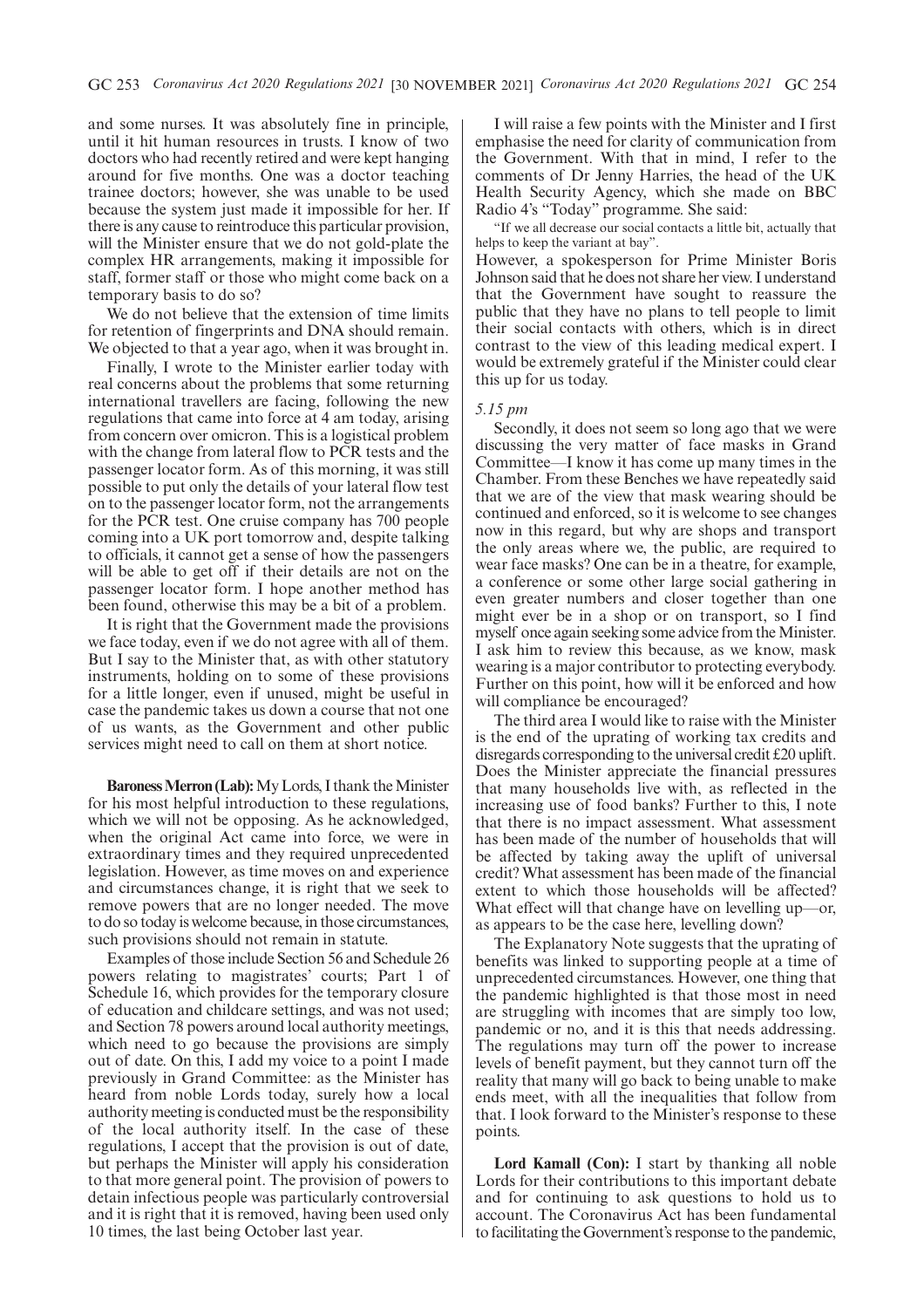#### [LORD KAMALL]

supporting individuals, our healthcare, our public services and our businesses. We see expiring a further seven provisions of the Act as a significant milestone towards winding down the emergency powers. To be clear, the Government retain only those powers seen as critical to the ongoing response and recovery, and I thank noble Lords for their general support for that principle, but we will continue to review every aspect of coronavirus legislation.

I now turn to some of the points made by noble Lords this afternoon. First, why are we making some of these changes now, given what happened over the weekend? In reality, a thorough, in-depth review of all the provisions was conducted in September. The provisions we expire today are seen as no longer needed, as we have explained. The provisions that give the Secretary of State the power to prohibit or restrict events and gatherings have been dropped, but most legal restrictions to date have been achieved under the Public Health (Control of Disease) Act 1984. Some of these additional powers are not required because the Government assess them as appropriate to expire, but they can also respond under that Act to increase our vigilance and restrictions in response to coronavirus and any possible variants.

A number of noble Lords raised concerns about the expiry of Section 77 on the uprating of working tax credits. Throughout the crisis, the Government have sought to protect people's jobs and livelihoods, and to support businesses and public services. The Government have always been clear that the £20 increase was a temporary measure to support the households most affected, that it was time-limited and that it can no longer be used because it related to the 2020-21 tax year.

During the recent Budget, the Chancellor announced that, since the restrictions have been lifted, economic growth has exceeded expectations and the labour market is recovering strongly. The Government are now focusing on supporting people to move into and progress back to work, including the Plan for Jobs to help people move into employment so that they can get a regular wage. Also, workers leaving the furlough scheme and unemployed people over the age of 50 will be helped back into work as part of the more than £500 million expansion of the Government's Plan for Jobs. Those on the lowest wages will also be helped to progress their careers, and existing schemes targeting young people will be extended into next year. On balance, it was considered appropriate to try to help those who genuinely want to get back to work.

Also, one of the struggles for any temporary government measure is, as I think Ronald Reagan once said, that there is nothing more permanent than a temporary government measure. We have to be aware that, whatever you do temporarily, there will be concerns when a temporary measure comes to an end. Frankly, I expect we will see that in a couple of years' time when we reassign the uplift back to social care, given that we have given it to the NHS temporarily to help tackle the backlog. I imagine that in a few years' time the Government will be accused of making cuts, even though we made it clear that it was temporary to help the backlog. We want to focus it mostly on social care.

A number of noble Lords raised points about Covid-19 vaccines. As many noble Lords will recognise, we stepped up yesterday in response to the variant. So far, the NHS has administered more than 17.5 million booster or third doses in the UK. Almost 51 million over-12s in the UK have now received at least one vaccine dose and 46 million have had at least two doses. The line that we continue to say is that it is important that people get jabbed.

Yesterday, the Joint Committee on Vaccination and Immunisation updated its guidance, which the Government accepted, that booster vaccination eligibility should be extended to all adults aged 18 to 39 years, as well as to severely immunosuppressed individuals who have received three primary doses. We will continue to ask and to campaign. The general campaign reaches lots of the people who have already had their vaccines, but we are looking at more targeted ways to make sure that people recognise that it is never too late. If you have not had your first or second jab, do not think that it is too late. You can still do so. There is plenty of opportunity to do so. Do not feel that you have been ignored. We are also working with a number of civil society organisations at a local community level. I thank noble Lords across the Committee who have given advice on how we can reach some of those hard- to-reach demographics. In some ways, it is a more targeted approach to spend that effort making sure that people are vaccinated, rather than on a message that reaches lots of people, many of whom say, "Why is that aimed at me? I've already been vaccinated and I've told my family".

Local authority meetings were raised by a number of noble Lords. The Department for Levelling Up, Housing and Communities launched a call for evidence on 25 March to gather views and inform a longer-term decision about whether to make express provision for councils to meet remotely on a permanent basis. That consultation has closed and the department is considering responses to it. I hear and understand the point very strongly that these decisions really should be left to local authorities. I will definitely take that back, because it is important when we are talking about devolving power to the most local level. I hear that message strongly and understand the concerns.

There are many other meetings which are not main meetings where councillors have been able to participate virtually as well as in person. Not all decisions are taken in full council or in local authority committees. A lot are delegated. The problem is that any permanent change would require primary legislation. The Department for Levelling Up, Housing and Communities is looking at this.

I was asked why the changes are expiring now, given what happened over the weekend. We think that the powers that have been retained are sufficient to ensure that we can respond, for example, to omicron and other variants. Some civil libertarians would say that these powers are still too much. The other powers which are expiring are not necessary for us to be able to continue to respond.

I thank the noble Baroness, Lady Brinton, for giving me notice of her question about people who are waiting for lateral flow tests to come back. I immediately raised that in my department. I have been trying to get an answer as quickly as possible. I had hoped to have it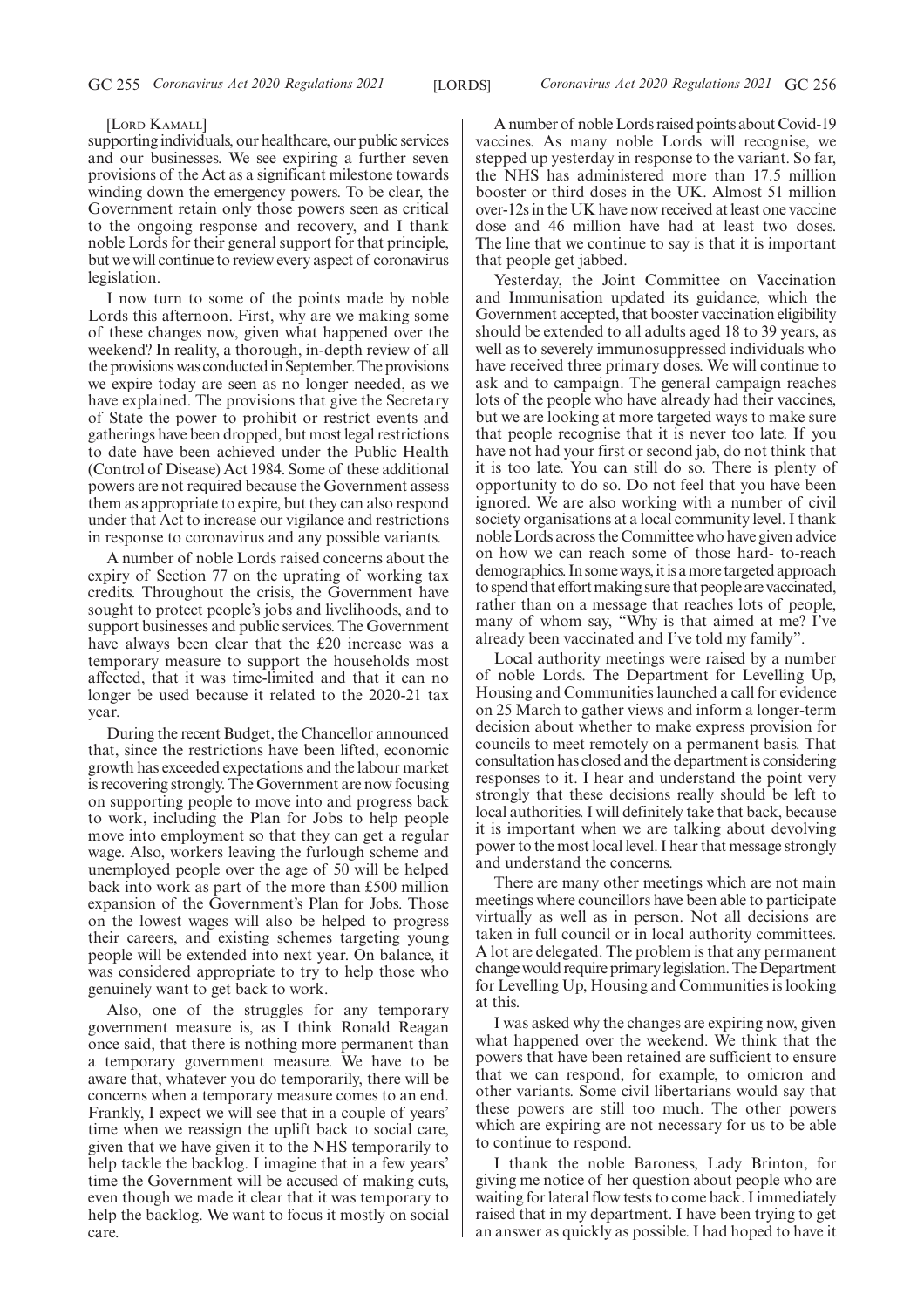in time for this afternoon's debate. I apologise that I do not have it yet. I will write to the noble Baroness on that specific issue. As she said, it is urgent to get this information as quickly as possible. I have impressed that on my department.

The noble Baroness also raised the issue of doctors who are kept hanging around for months. I note what she said and will raise it within my department. It is always helpful when noble Lords raise issues with me. They enable me to take them back to the department. If noble Lords raise an issue that has previously been raised, it emphasises its importance.

There were a number of questions about face coverings. Many noble Lords clearly feel that they make a difference. I wear one, partly because I think we should be sending this message anyway, but also because it is not too much of an imposition. It is not too much to ask. I do not see that my individual liberties are being impinged or affected by wearing a face mask in public. The advice we receive from a range of scientists balances political, social and economic needs with health care. With some of the restrictions we introduced previously, there have been concerns about their impact on mental health. We always try to keep a balance. We listen to a range of experts. I have listed a number of them in the past, including the UKHSA and others. Some have chosen to express their own view, but we have always been clear that we listen to a range of views.

There are issues about masks in indoor spaces. It is quite right that they should be worn on public transport and in shops. I asked a few experts today about why they should not be worn in restaurants. The answer was that, in a restaurant, you are continually taking off and putting on your mask. There was a concern that, touching it and having breathed on it, it could lead to a greater chance of transmission. In a shop, the situation is fairly constant. You go in with the mask on, keep it on and come out. In a restaurant, you are taking it off and putting it on. One of the other concerns was about balancing social mixing and economic impact. It is still up to individual establishments. Noble Lords will be aware that some establishments have decided that they will continue to insist that their customers wear masks. Frankly, in some ways, that is an appropriate level. It is about property rights. It is up to them whom they let in. It is a difficult balance. Given that some people think that continually taking a mask on and off and walking around may make things worse, on balance, it has been decided not to extend mask-wearing to restaurants. We continue to review all the advice.

I know noble Lords were asking for more restrictions and for face masks to be used more earlier on. We never ruled that out; what we said was that there was sufficient evidence to suggest it, or there was sufficient consensus among all our advisers, we would move that way. There is clearly quite a lot of consensus on face masks in shops and on public transport, but not yet in other places. This is why we have been clear.

I am trying to think if I have missed any of the questions. If I have, I apologise to noble Lords. I will make sure that we go through the transcript—

#### *5.30 pm*

**Baroness Merron (Lab):** That was an invitation I could not refuse to assist the Minister.

#### **Lord Kamall (Con):** Thank you. I appreciate it.

**Baroness Merron (Lab):** Before we go off the issue of face masks, I appreciate the explanation about restaurants, but my question was about large gatherings for example, cinemas, theatres and conferences, to name but a few. The explanation about restaurants does not apply there. I hope the Minister will take this back as it is simply a question of where is the logic regarding the venue. It seems to make no difference; it is about the fact of there being a number of people.

The real point I would re-put to the Minister, which links with that, is my question about the comments of Dr Jenny Harries on Radio 4. She said that we should decrease our social contacts, whereas the spokesperson for the Prime Minister says that we will not be doing that. I am very concerned about mixed messaging, as I am sure the Minister is—I know he is from what he has said. It would be extremely helpful to put on the record where we are on whether decreasing social contact makes a difference.

**Lord Kamall (Con):** I apologise if I was not clearer before. I thank the noble Baroness for taking advantage of the opportunity to ask that question and finding the urge to do so irresistible. On theatres and cinemas, one of the things that was put to us was that in a restaurant, you are constantly taking a mask on and off, whereas in a cinema or theatre you are not really eating that much. Okay, you might well go to buy your ice cream—I do not know whether they still sell ice cream and jelly babies in theatres, or whatever it used to be; this will look very odd in *Hansard* when someone reads it—but you are not constantly doing and you are more or less constantly wearing your mask. However, I will take that back. It is a fair point, and one thing that I do when I am being briefed is to challenge because I know that noble Lords will rightly challenge me on this issue.

In response to the comments by Jenny Harries, I hope I have been clear that we take advice from a range of advisers and there is not yet consensus, but we have been relying not just on making mask mandatory when necessary as a precaution, but at the same time on people's individual behaviour and them acting responsibly. It is about getting that balance right. We listen to Dr Jenny Harries, but she is one of a number of experts whom we listen to. We weigh up the different views; it is as simple as that. As we have been clear, there is no one trigger for any of these measures. We always consider a range of measures, including capacity in the NHS, the trends et cetera. I have listed them in previous debates. It is not one person whom we listen to. We listen to a range of experts.

**Baroness McIntosh of Pickering (Con):** Will my noble friend undertake to write to me about waiting facilities in GP waiting rooms? That would be helpful. I am also prompted by a question that I do not think he responded to from the noble Baroness, Lady Brinton, on the welfare aspects of staff shortages in meat-processing plants and the massive cull of pigs. While I appreciate it might not be the direct responsibility of his department, this is an animal welfare disaster about to happen.

One thing that I did not like to raise—I am sure it will go no further than the Grand Committee, which is why I feel confident to raise it now—is that my noble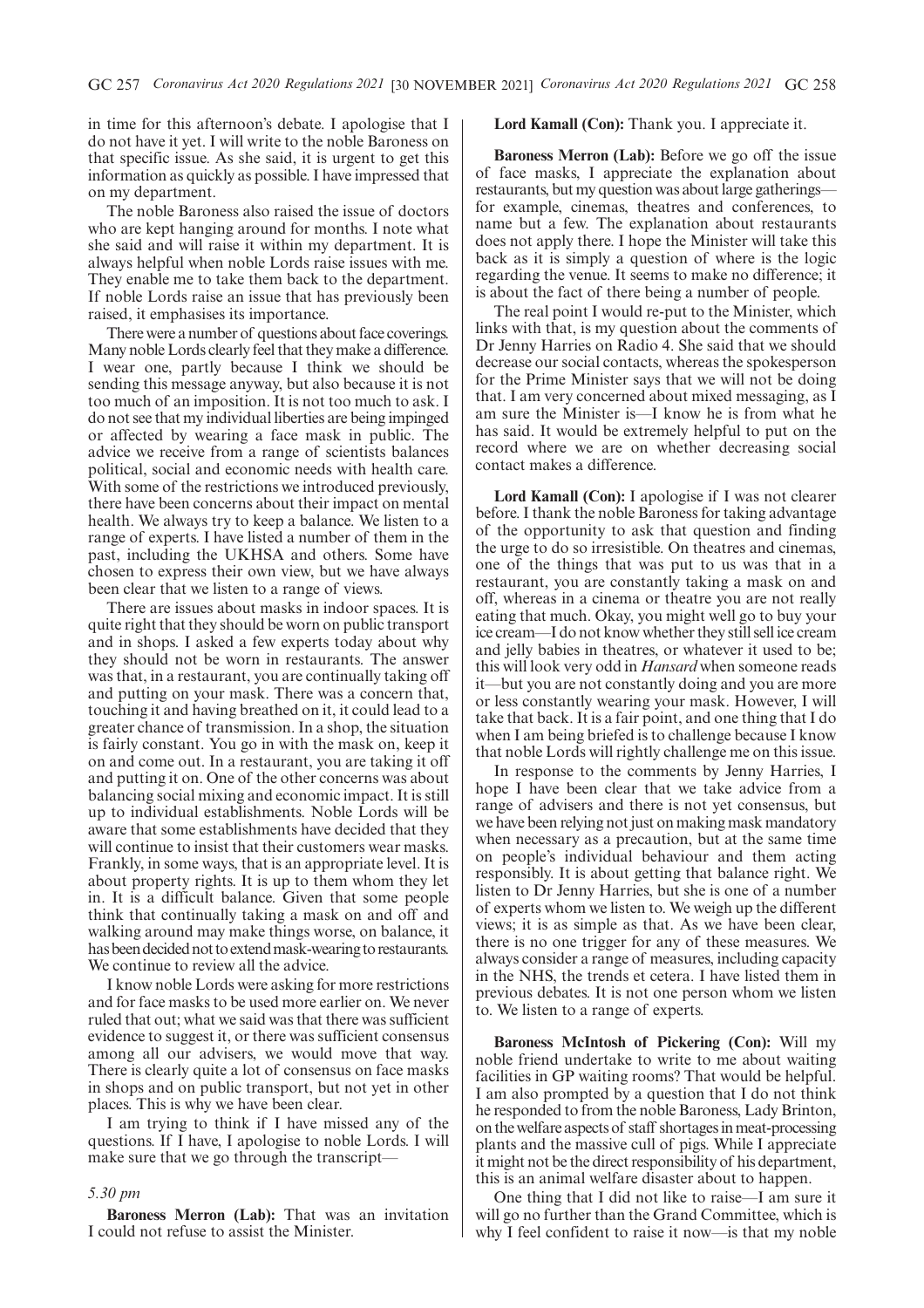[BARONESS MCINTOSH OF PICKERING]

friend will be aware that there is PPE equipment which was deemed not fit for use, but it is in the system and is, to a certain extent, clogging up the supply chain by taking space which should be used for other goods. Will he undertake to use his good offices to look into this? Perhaps we could have a word about it afterwards because it is contributing to shortages and delays in the supply chain, particularly in storage terms.

**Lord Kamall (Con):** First, I apologise for missing that point earlier. Regarding the supply chain provision, an SI was laid under the draft affirmative procedure on 21 April 2021. It was debated and approved by both Houses, came into force on 16 July and expired the provision. As the noble Baroness rightly acknowledged, some of her questioning was not within the scope of these regulations. However, given that she has asked a question, I will endeavour to find out the answer. Clearly, that will include going across departments, so I hope that she will be patient as I try to get that answer as quickly as possible.

On GP access, we recognise the pressure that general practitioners are under, especially in the upcoming and challenging winter period. We are investing £250 million in the winter access fund to improve GPs' practice capacity. I will take the noble Baroness's specific question about square metres and areas back to be answered; I hope she understands that I do not have those facts to mind.

The issue of measures was also raised. We must remember that one of the counterpoints put is that the country is in a very different position to the one it was in last year, due to the vaccination programme. Some of the restrictions that might have seemed appropriate last year are not as appropriate this year because we have reduced the link between cases and hospitalisations, as well as between hospitalisations and deaths. Clearly, we have the vaccine. I am sorry if I sound like a broken record but we continue to push the vaccine because it helps to break that link; it is part of the reason why we will not have to go back to some of the restrictions—those similar to last year's—that many noble Lords are pushing for.

All I will say is that the Government's autumn and winter plan set out how we will sustain and strengthen some of the progress made so far. We all know that winter will be a challenging period, but more so over the next few months. We all have a role to play in fighting the virus. There is much that government can do but sometimes, even when we mandate things, we know that there will be people who do not obey, so we must get the balance right and decide how to get the appropriate enforcement. Together, we believe that we can protect the progress that we have made, protect the NHS in the months ahead and help friends, loved ones and ourselves by being vaccinated against Covid-19, getting a flu jab if eligible and sticking to the advice on how to keep safe.

I thank noble Lords for their contributions to this debate and previous ones on the Coronavirus Act; I also thank them in advance for future contributions. I welcome noble Lords' expertise and contributions, and I commend the regulations to the Committee.

### *Motion agreed.*

# **Companies (Strategic Report) (Climate-related Financial Disclosure) Regulations 2021**

*Considered in Grand Committee*

*5.38 pm*

#### *Moved by Lord Callanan*

That the Grand Committee do consider the Companies (StrategicReport)(Climate-relatedFinancialDisclosure) Regulations 2021.

*Relevant document: 19th Report from the Secondary Legislation Scrutiny Committee*

**TheParliamentaryUnder-Secretaryof State,Department forBusiness,EnergyandIndustrialStrategy(LordCallanan) (Con):** My Lords, I beg to move that these draft regulations, which were laid before the House on 28 October 2021, be approved. These regulations will amend the Companies Act 2006 to require certain publicly quoted and large private companies to include disclosures in their annual reports of climate change-related risks and opportunities material to them, aligned with the international framework of the Task Force on Climate-related Financial Disclosures; I shall refer to it as the TCFD in future.

This TCFD SI will help to deliver on the Government's commitment to make climate-related financial disclosures mandatory across the economy by 2025, with a significant portion of those mandatory requirements in place by 2023. This commitment was set out in the Government's paper, *A Roadmap towards Mandatory Climate-Related Disclosures*, published in November last year. The Government have made it clear that we view action to address climate change as a priority. Internationally, we are taking a leading role to promote action through our presidency of the Conference of the Parties to the UN Framework Convention on Climate Change or COP.

Domestically, we are working to ensure that the UK achieves net-zero greenhouse gas emissions by 2050. The Government have published our net-zero strategy, setting out the measures to transition to a green and sustainable future. Transparency from businesses about climate risks and opportunities is key to delivering our net-zero ambition. Without an accurate assessment of climate risk by companies, it will be impossible for them to assess what action is needed to address this. That is why this instrument will require the UK's largest companies to assess, disclose and take actions to manage climate-related risks and opportunities. This information should be a key part of all investment decisions and be taken into account in the strategy of every business.

Some large UK companies are, of course, already reporting on climate risks. However, to date, these disclosures have been variable in quality and quantity. This inconsistency makes it incredibly difficult for investors to compare investment opportunities and risks across companies, let alone across different markets. Many organisations are also not making the fuller disclosures needed to inform business risk and investment decisions.

The Government have already introduced regulations to require climate disclosures from occupational pension schemes through the Occupational Pension Schemes (Climate Change Governance and Reporting) Regulations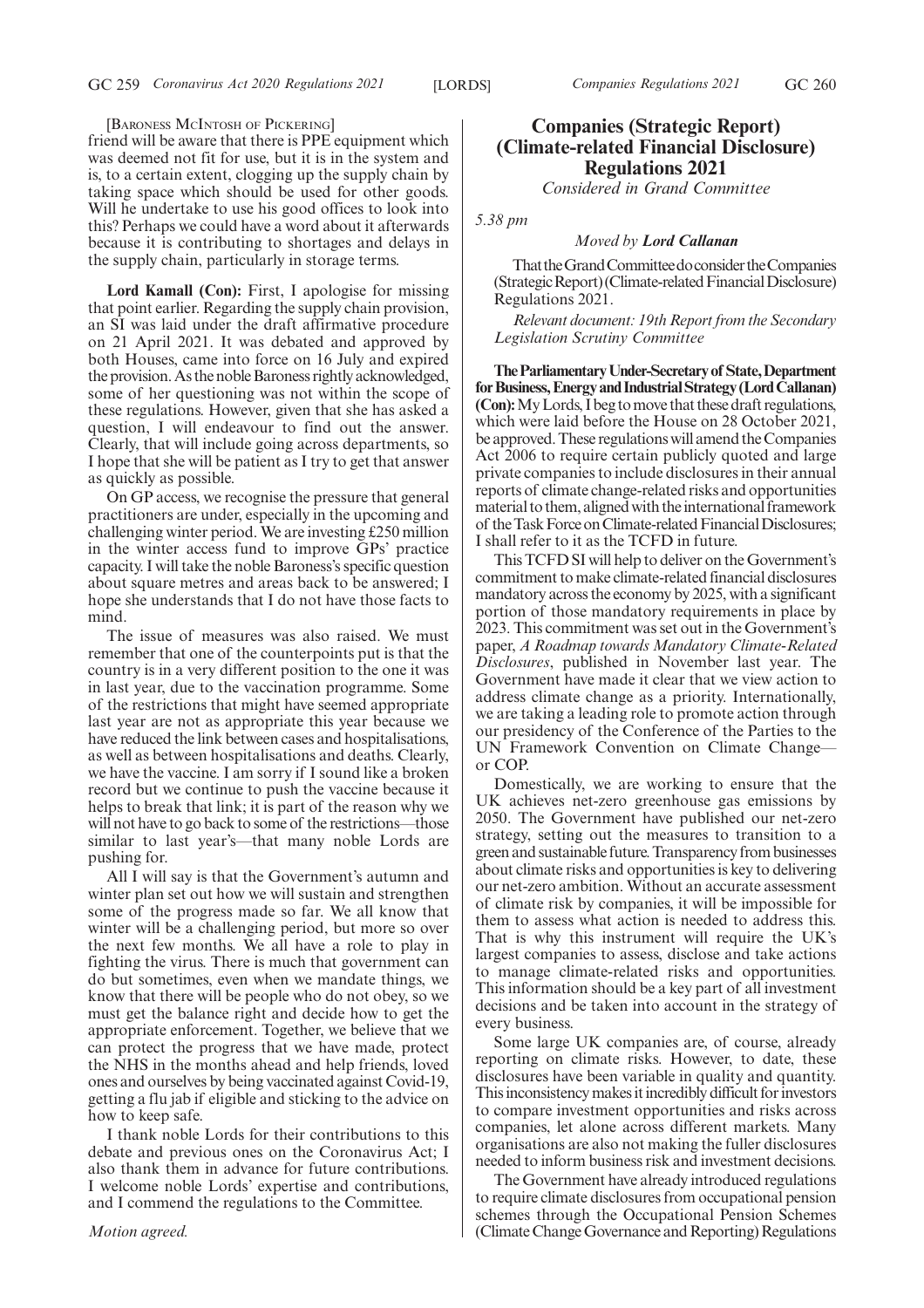2021, which were approved by both Houses and entered into force on 1 October this year. The Financial Conduct Authority has introduced TCFD-aligned disclosures for premium listed companies and recently conducted a consultation on extending this to standard listed companies.

Let me take a moment to talk through what these regulations actually do. The instrument will require companies in scope to assess and make specific climaterelated disclosures in respect of governance, strategy, risk management, and metrics and targets. These headings broadly reflect the TCFD's four-pillar approach to reporting. These requirements will apply to all PIEs public interest entities—and companies traded on the Alternative Investment Market of the London Stock Exchange with over 500 employees. They will also apply to private companies with over 500 employees and over £500 million of turnover. The disclosure requirements will commence for accounting periods starting on or after 6 April 2022. My department will prepare non-binding guidance to help companies that fall into scope. This will provide additional information to help companies understand the requirements and improve disclosures.

The Government consulted on the policy in these regulations between March and May this year. The consultation generated 137 responses from a range of companies, financial institutions, civil society organisations, trade associations and accountancy firms. Officials also participated in three online events to try to engage wider audiences. Overall, the policy proposals received wide support.

The consultation led to two policy changes in response to the feedback that was received. First, to simplify reporting for those companies that are also subject to FCA rules, the regulations' wording is now more closely aligned to that of the climate-related financial disclosures within the TCFD's framework. Secondly, respondents to the consultation called for companies to be required to analyse their risks against specific climate-change scenarios. As such, these regulations include the requirement for companies to assess their climate risks against different scenarios and report this on a qualitative basis.

The draft regulations will require climate disclosures in the annual reports from just over 1,300 of the largest companies in the United Kingdom. Companies are of course at different stages of their journey towards net zero and producing robust climate-related disclosures. Our guidance will help companies in that journey and signpost some further sources of information, which can be drawn on according to their particular needs. In parallel, we also encourage the market-led evolution of good practices on disclosures.

The Government want to ensure that companies and investors can make the most of the opportunities created as we transition the economy to net zero and sustainability. To do this, we need companies to understand the risks and opportunities and to report transparently on them. I therefore commend these regulations to the House.

#### *5.45 pm*

**Lord Vaux of Harrowden (CB):**My Lords, I understand and welcome the principle of the regulations—to ensure that large companies state what they are doing about climate risks and opportunities—but I have one concern. Companies'financial statements are becoming ever fuller of environmental, social and governance information. There is a danger that, in doing this, we render the accounts more difficult to follow. It becomes hard to see the wood from the trees.

We have only to look at US listed company financial statements to see how that can go. You have to wade through hundreds of pages of risk and other ESG analysis. Most of it consists of standard-form, boilerplate statements that do not change year to year and, in reality, add little or nothing to the understanding of the reader. Indeed, it can make the accounts almost unreadable and very hard to make an informed decision about the position of the company.

I fear there is a danger that we may be starting to follow that trend, so I am very pleased that Part 3 of the regulations requires a review to be carried out, but that is not until 6 April 2027. I suspect that it will become clear much more quickly than that whether they are having the desired effect or are just adding more meaningless boilerplate to the accounts. I urge the Minister to keep that under constant review, rather than waiting until 2027, and to take action much more quickly if it becomes clear that the regulations are really not doing what is intended.

Lord Lennie (Lab): We shall see, my Lords. We debate these regulations on the back of the most important summit the UK has ever held—a summit which future generations will look back on as when we either met the moment or missed the opportunity. It is increasingly clear that progress at COP 26 was modest and, too often, action will come too late. The Climate Action Tracker has stated that Glasgow commitments mean that, rather than limiting warming to the target 1.5 degrees, we are on track for a devastating 2.4-degree rise.

This is the backdrop to which we debate these regulations, which I hope have not come too late, as they will play an essential part in reaching net zero by 2050, as well as ensuring businesses both mitigate the risks of climate change and seize opportunities.

Today's instrument introduces new reporting obligations for certain UK registered companies, as the Minister explained, including certain listed companies and companies with more than 500 employees and a turnover of more than £500 million, which require them to report climate-related financial information as part of their strategic report. This is in line with the recommendations of the task force on climate-related financial disclosures—a framework which includes 11 recommendations forming, as we have heard, four pillars: governance, strategy, risk management, and metrics and targets.

Support has been coalescing around these recommendations. The TCFD's latest annual status report states that the number of organisations endorsing the task force's recommendations has increased to more than 2,600—an annual increase of 70%.

We should remember that, regardless of the serious impact on migration, security and hunger, climate chaos is also costly. The Intergovernmental Panel on Climate Change estimates \$69 trillion in global financial losses by 2100 from a 2-degree warming scenario.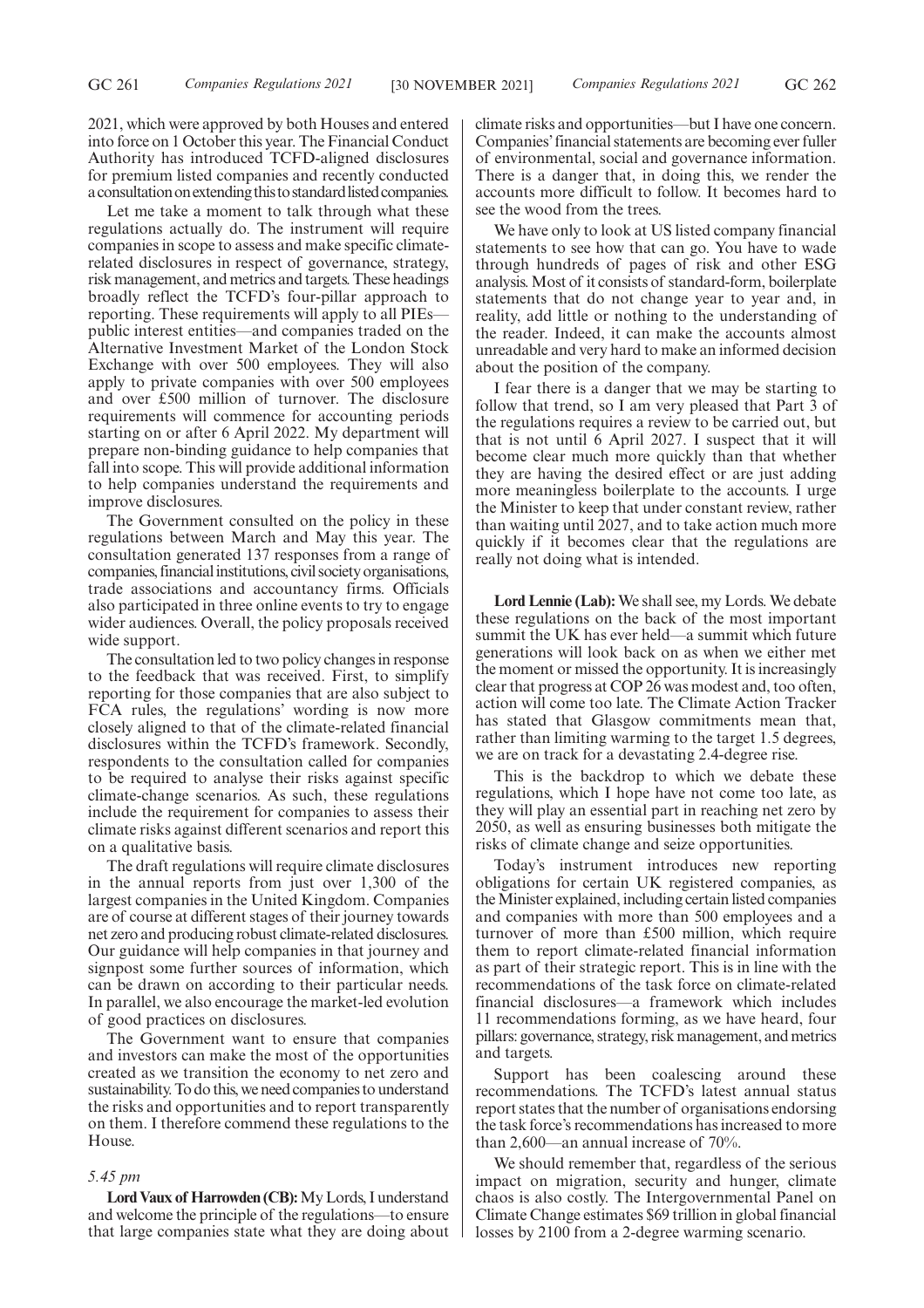#### [LORD LENNIE]

Getting to this point has taken a while, and climate delay has been a repeated issue with this Government. The task force on climate-related financial disclosures published its recommendations back in 2017. Then the UK Government's green finance strategy set out an expectation that all listed companies and large asset owners should disclose in line with the TCFD's recommendations back in 2019, but did not hold a consultation on the proposals until earlier this year. As we have heard, these new requirements are to come into force next April, 2022—five years after the task force on climate-related financial disclosures published its recommendations.

According to BEIS, regulatory action is necessary because the current voluntary approach

"is unlikely to be effective … current levels of disclosure across the economy are low and reporting quality varies significantly."

If we look in detail at the impact assessment, this is clear. Looking at the central scenario for additional groups having to comply with reporting requirements, it reveals that only 34% of the 1,350 companies in scope have already aligned with governance, 24% with risk management and only 14% with scenario analysis. The impact assessment estimates that 1,350 companies are in scope of the regulations. Can the Minister tell us what percentage of the UK economy this covers?

The impact assessment states that

"When a UK group is in scope, all the subsidiaries (UK and overseas) belonging to the same UK group, would be expected to hold some degree of reporting burden."

What does "some degree" mean? These regulations also focus on companies producing mandatory qualitative scenario analysis. The impact assessment states that the Government

"understand that while some companies might decide to go beyond these requirements … there will be some companies that lack the expertise, resources and capabilities to undertake quantitative scenario analysis by the time these regulations come into force."

How many companies are predicted to produce quantitative analysis as well? What will be done to encourage both qualitative and quantitative analysis to be produced? When does the Minister expect quantification to be phased in?

It is regrettable that, first, we are unable to study the non-binding guidance alongside these regulations and, secondly, that the LLPs regulations have not been laid at the same time as this SI, due to their interlinking nature. The Secondary Legislation Scrutiny Committee flagged this SI as an instrument of interest:

"We note that the Department will produce guidance on the new reporting requirements which, according to the Impact Assessment, will be around 125 pages long. This suggests a considerable degree of complexity. In the absence of the actual guidance, it is difficult to form a view of the nature and extent of the new reporting requirements, and how robust the Department's assessment of the impact on businesses is."

Does the Minister agree that there will be a "considerable degree of complexity"? Why is the guidance not ready for today's debate? In the consultation stage impact assessment, the Government had assumed that guidance would be about 75 pages long. Why has this increased by 50 pages according to the Secondary Legislation Scrutiny Committee's report?

The Government state that the combined impact on business of these regulations and those which apply to LLPs is £145.3 million. The impact assessment states that costs result from companies needing "to get familiar with BEIS Guidance, TCFD Guidance and other companies' disclosures before producing their own report", as well as ongoing costs which include collecting and processing information, strategy and risk management. How are the Government communicating to and supporting businesses with this additional cost?

I would like some clarification from the Minister on enforcement. The impact assessment states that:

"We also expect there to be an additional ongoing cost of monitoring, supervision and enforcement to the Financial Reporting Council (FRC) as the appropriate regulating body for disclosures", but is the FRC properly resourced to take on this additional burden? Can the Minister explain how the Government will work closely with the Financial Conduct Authority and the Financial Reporting Council to ensure monitoring and enforcement frameworks operate in a coherent and complementary way? What happens if these companies fail to follow these obligations or publish substandard information? Will there be fines? The impact assessment states that "reporting quality varies significantly", as the Minister said, so can these regulations ensure that this does not continue to be the case? A review before 6 April 2027 is welcome, but the impact assessment states that there will be "a light touch review" in 2023. What will this consist of?

I end by speaking about small and medium-sized enterprises. As the impact assessment states,

"Climate change poses significant risks to businesses,"

and we have to include SMEs within that statement. The cost implication of these risks means that SMEs can be even more exposed to the risks and to being squeezed out of the opportunities of climate change. Does the Minister see these obligations being extended to SMEs soon? The impact assessment states,

"disclosure can have cascade effects through the supply chain". Can the Minister confirm they are not just relying on trickle-down climate economics to see a change in reporting behaviour for SMEs? The cost implications for SMEs make it essential that the Government have a strategy to support them.

To conclude, these regulations are welcome, but they represent only a small part of the picture of how the Government need to help businesses respond to the risks and opportunities of climate change.

**Lord Callanan (Con):** I thank both noble Lords. I know that they had some questions, which I will come on to shortly, but both their contributions emphasised how much support there is for these regulations. Although people have concerns about the detail, I think that we are at one in terms of general principles. That reflects the fairly broad support we have for introducing them.

The Government appreciate that these regulations will entail some additional costs to the UK's largest companies, but we think that the legal targets we have make it essential for us to act if we are to achieve net-zero greenhouse gas emissions by 2050. The process of preparing the disclosures required by these regulations will help businesses to understand their climate-related risks and opportunities, and will bring a greater focus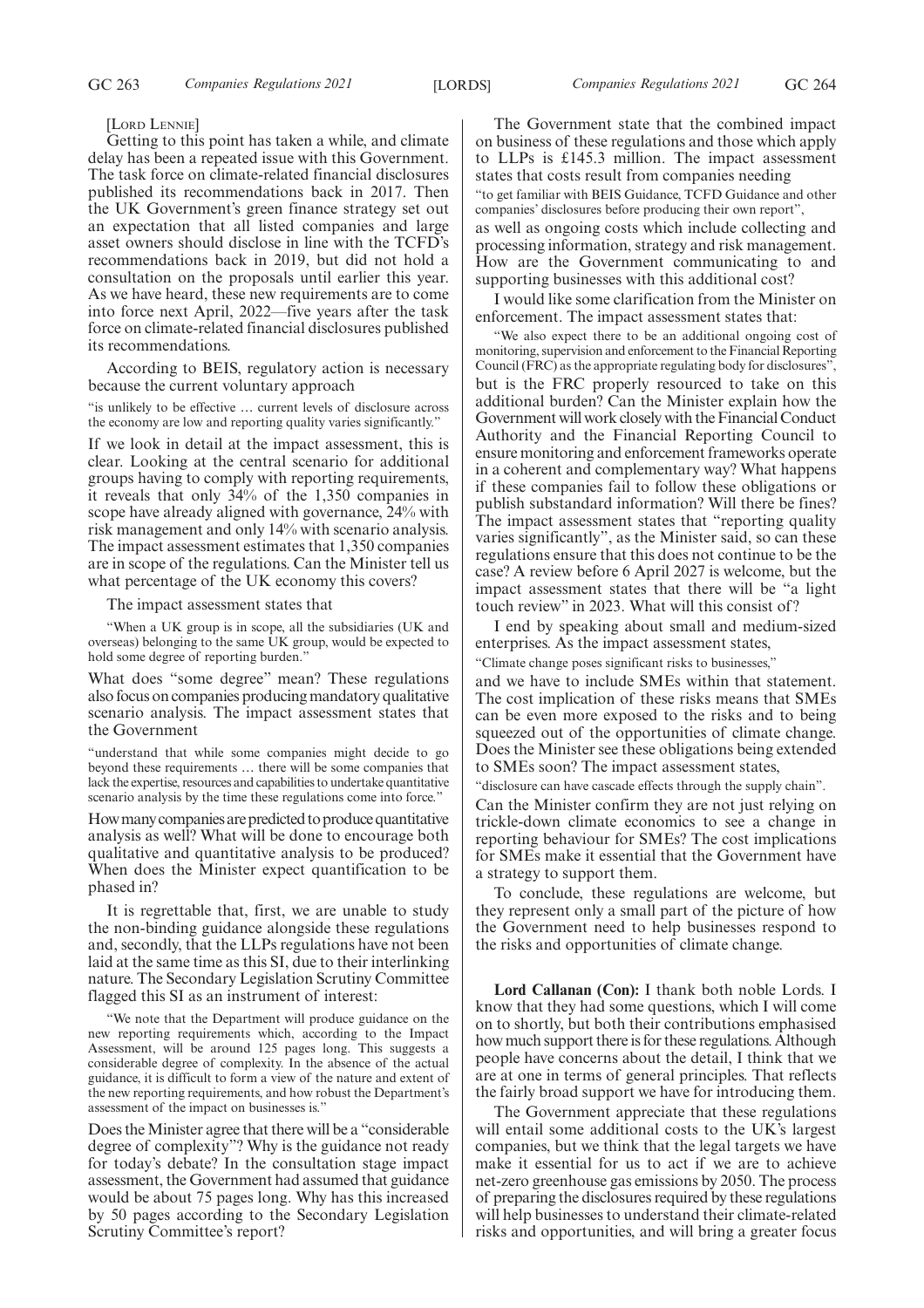on how to manage them. The increased transparency will enable investors to make better-informed decisions about where to allocate capital in a consistent and climate-positive manner.

The proposals take account of business capabilities and business readiness. For instance, the introduction of qualitative scenario analysis allows companies to use this important tool to manage climate risks in a way that encourages capabilities to grow over time.

The noble Lord, Lord Vaux, raised the concern that annual reports and accounts are becoming more and more full of ESG information, such that it is sometimes hard to see the wood from the trees. He asked whether my department could commit to keeping the regulations under review in the interim. I can tell him that the Government will indeed review the effectiveness of these provisions. If we see that they are not working, we will certainly look at taking further measures. We will conduct a statutory review of the regulations after five years, as is normal.

In response to the noble Lord, Lord Lennie, I can tell him that we are publishing non-binding Q&A style guidance targeted to help companies making the disclosures. It provides clarification on the disclosures against each of these specific requirements. There is, in fact, already significant background material on how to disclose according to TCFD, which itself has recommendations and guidance available online. There is also, by way of background material, the existing guidance from the Financial Conduct Authority on the climate-disclosure provisions in the UK listing rules, and indeed from the Department for Work and Pensions on the disclosure requirements that exist for pension funds.

The department assumed to model costs that companies might read 125 pages for familiarisation before making the appropriate climate disclosures. We hope and anticipate that BEIS's Q&A guidance on the regulations, which explains their legal requirements and desirable outcomes, will be well short of that page total. However, companies might want to consult wider background material and information to familiarise themselves with the disclosures. Accordingly, we made that assumption in our cost modelling to ensure that our impact assessment did not underestimate the true cost of these regulations to business. As I said, we appreciate that there will be a cost to implementing them.

On the point the noble Lord raised about monitoring and enforcement, the FRC will take on the monitoring of the climate-related disclosures alongside the other contents of the strategic report. The Government consulted earlier this year on reforms to the FRC. We will publish a response to that White Paper and our plans to create ARGA very shortly.

The responses to the consultation showed that many respondents considered that scenario analysis is important for meaningful climate disclosures. However, they also recognised that it is one of the most challenging and costly aspects of the TCFD to implement. We believe that requiring qualitative disclosures strikes an appropriate balance between, on the one hand, requiring companies to consider this important element in business planning, and, on the other, recognising that this is an emerging area of competence and one that will be new to many businesses and companies. So, although some companies are already doing quantitative scenario analysis to produce excellent disclosures, we did not believe that all companies within scope would be able to produce such analysis at this time; therefore, the regulations take a proportionate approach to enable businesses to grow their capabilities.

#### *6 pm*

On extending the regime to SMEs, we will of course keep this matter under review once the largest companies in the UK have become familiar with the disclosure and capabilities in this area have increased. However, in my view, we need to be extremely careful before we impose undue burdens on SMEs in this country. We have a very good, vibrant and active SME sector that employs many hundreds of thousands of people; we do not want to overburden it with regulations.

The Government are intent on delivering a UK economy that is greener, more sustainable and more resilient. In my view, the implementation of the TCFD, aligned to disclosures across our economy, will support those aims. I therefore commend this draft instrument to the Committee.

*Motion agreed.*

# **Regulatory Enforcement and Sanctions Act 2008 (Amendment to Schedule 3) (England) Order 2021**

*Considered in Grand Committee*

*6.02 pm*

#### *Moved by Lord Callanan*

That the Grand Committee do consider the Regulatory Enforcement and Sanctions Act 2008 (Amendment to Schedule 3) (England) Order 2021.

*Relevant document: 19th Report from the Secondary Legislation Scrutiny Committee*

**TheParliamentaryUnder-Secretaryof State,Department forBusiness,EnergyandIndustrialStrategy(LordCallanan) (Con):**My Lords, I beg to move that the draft Regulatory Enforcement and Sanctions Act 2008 (Amendment to Schedule 3) (England) Order 2021, which was laid before the House on 1 November 2021, be approved.

This instrument will add Part 2A of the of the Public Health (Control of Disease) Act 1984, as it applies to England, to Schedule 3 to the Regulatory Enforcement and Sanctions Act 2008. The reason for adding Part 2A to Schedule 3 to RESA is that it brings Part 2A and regulations made under it within the scope of the primary authority scheme as it applies in England. From now on, I will refer to Part 2A of the Public Health (Control of Disease) Act 1984 simply as "Part 2A". I will also refer to the Regulatory Enforcement and Sanctions Act 2008 as "RESA", and to the primary authority scheme as "the scheme".

As I am sure noble Lords will recognise, businesses operating in the UK need to comply with a wide range of legislation, much of which is enforced by local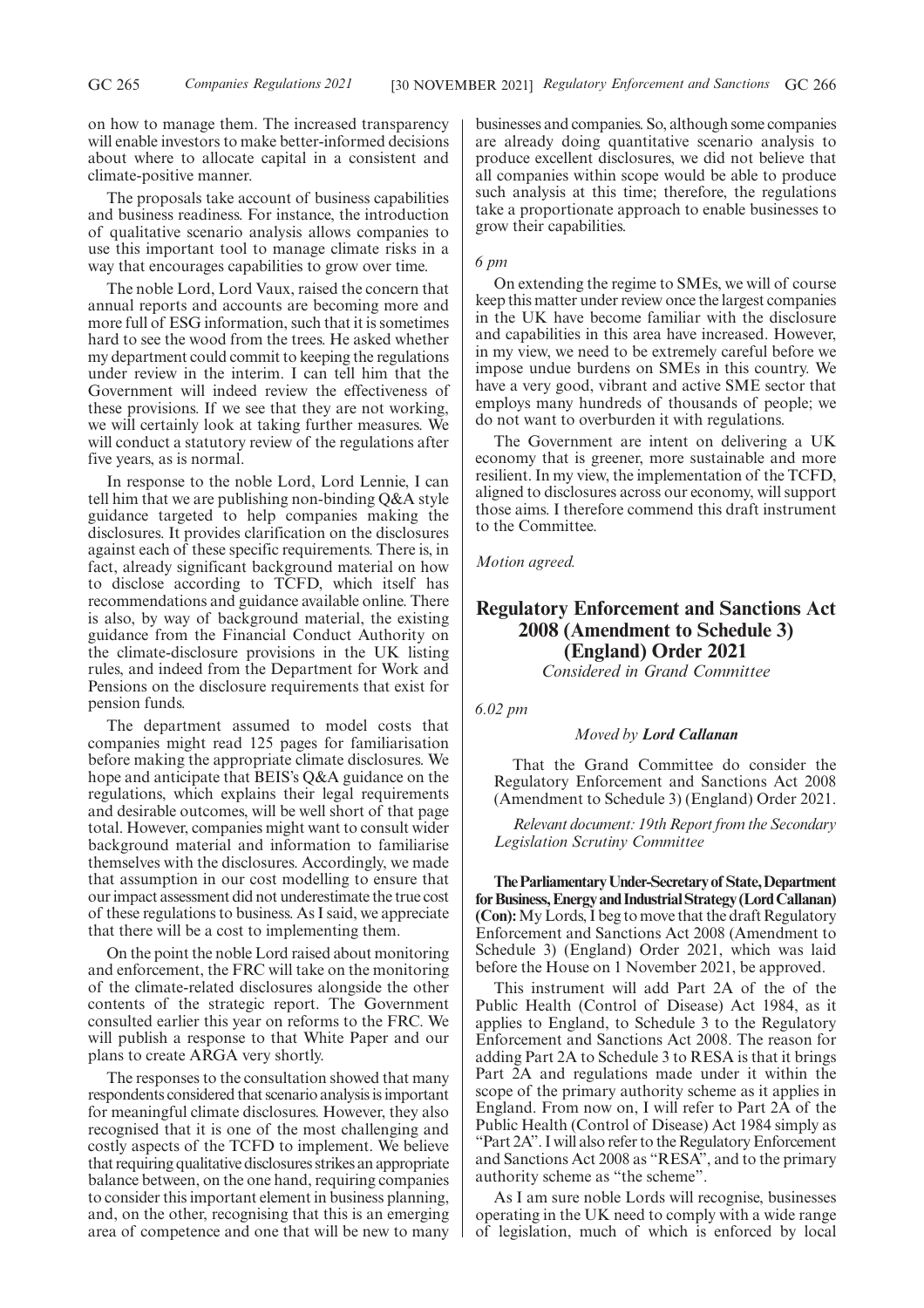#### [LORD CALLANAN]

authorities. The scheme has been developed to assist businesses and allow them to receive tailored support in relation to one or more specific areas of law. With a dedicated team, a primary authority partnership makes it easier for businesses to comply with the law, reducing the costs of compliance without reducing regulatory protections. Businesses can invest in products, practices and procedures, knowing that the resources they devote to compliance are recognisable throughout the country across local authority boundaries, resulting in a consistent approach.

Advice provided by the primary authority carries legal weight and provides assurance for the business when dealing with other local authorities that regulate it. The area of law that we are concerned with today is public health regulation. Bringing Part 2A within the scheme will ensure that businesses in England can received assured advice, referred to as "primary authority advice", on complying with public health regulations made under Part 2A, including in the context of a future pandemic.

Let me now address each of these areas in more detail. I will start with an explanation of Part 2A and its addition to Schedule 3 of RESA, before providing more detail about the scheme. I will also briefly outline the support that the order has already received.

First, Part 2A enables action to be taken to deal with cases of infection or contamination presenting significant harm to human health, if and when they arise. Under Part 2A, a local authority can, where necessary, apply to a magistrate for a range of orders to reduce or remove risks arising from persons, things or premises that are or may be infectious or contaminated and which could present significant harm to health and a risk that others might be infected or contaminated. This is known as a Part 2A order. It is intended to be used as a last resort when other interventions by the local authority have either failed or are not suitable. A magistrate may grant a Part 2A order to a local authority if they are satisfied that the criteria set out in the Health Protection Regulations 2010 are met. Part 2A also provides powers for regulations to be made in an emergency to address a serious and imminent threat to public health.

Secondly, I will explain why Part 2A, as it applies in England, needs to be added to Schedule 3 to RESA. As noble Lords have heard, the order effects the inclusion of Part 2A in the primary authority scheme. To be within scope of the scheme, legislation must be listed in Schedule 3 to RESA, or be made under legislation listed in Schedule 3, or under Section 2(2) of the European Communities Act 1972. It must relate to certain specified matters and be enforced by local authorities. RESA requires any amendments to Schedule 3 to be made using the draft affirmative procedure for statutory instruments.

If Part 2A is not added to Schedule 3 of RESA, it would be necessary to amend Schedule 3 on an individual basis to bring each regulation made under Part 2A within scope of the scheme. This would delay the provision of primary authority advice at the time of a public health emergency. In contrast, by bringing Part 2A and regulations made under it within the scope of the scheme, businesses in England will be able to obtain primary authority advice on compliance with public health regulations from the outset of a public health emergency.

Thirdly, I will briefly describe the primary authority scheme. This was established under RESA and has been in operation since 2009. It was created in response to the Hampton report of 2005, which noted widespread inconsistencies of regulatory interpretation between different local authorities. RESA establishes a statutory framework for a business to form a partnership with a local authority—which becomes the primary authority for it to receive support from that primary authority in respect of complying with regulations introduced under a relevant enactment. Once a partnership has been nominated by the Secretary of State, the primary authority can issue tailored advice to the business on compliance with legislation in scope of the scheme. The receipt of primary authority advice enables businesses to avoid the cost and regulatory burden associated with inconsistent interpretation and application of the law by different local authorities in respect of the same regulatory requirements.

Where a local authority is proposing to take enforcement action against a business, the primary authority will review the proposed action and consider whether it is consistent with previous primary authority advice. In the event of any disagreement between the primary authority and a local authority over whether the proposed enforcement action is consistent with the original primary authority advice, the Secretary of State is empowered to make a determination.

There are many benefits to the scheme. Primary authority partnerships facilitate a more productive and proactive regulatory relationship between businesses and local authorities. The public also benefit when businesses properly comply with regulations. There are benefits for local authorities as well. If one local authority—the primary authority—provides a business with robust, reliable and consistent advice, it will allow other local authorities to target their resources more effectively, thereby avoiding duplication. Transparency is maintained via a central register through which local authorities can search for primary authority advice. Finally, the scheme gives regulators greater clarity as to where responsibility lies. It improves the consistency of local regulation and supports local economic growth through stronger business relationships.

Finally, let me highlight that there has been strong support among business stakeholders, local authorities and trade associations for the addition of Part 2A to Schedule 3 to RESA. The challenges that local authorities recently experienced in interpreting, at pace, regulations made under Part 2A to reduce the impact of the Covid-19 pandemic, and the associated burdens experienced by businesses in trying to comply with these differing interpretations, led to calls for Part 2A to be brought within scope of the scheme. For example, in November 2020 the British Retail Consortium, which represents over 170 major retailers, wrote to the then Business Secretary, Alok Sharma, requesting that Part 2A be brought within scope. This was in the context that in 2020 approximately 46,000 businesses with an existing primary authority partnership received informal advice on coronavirus regulations made under Part 2A.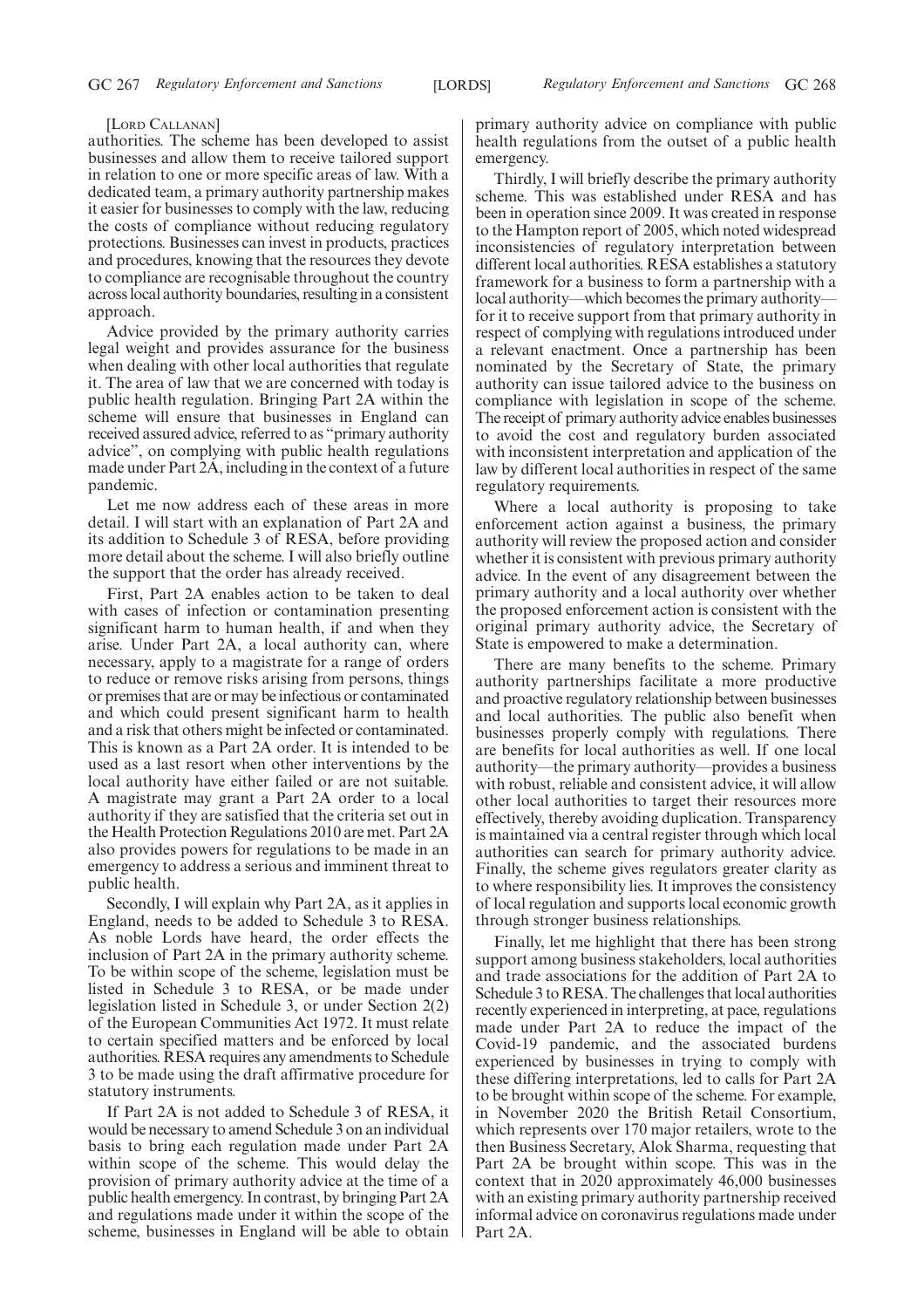In conclusion, we are introducing this order to bring Part 2A, as it applies in England, within scope of the scheme. As I have said, the aim is to ensure that businesses in England will be able to obtain primary authority advice on compliance with regulations made under Part 2A from the outset of any future public health emergency. Due to the Covid-19 pandemic, which is unfortunately unlikely to be the last public health emergency this country will face, there is strong recognition among business stakeholders, local authorities and trade associations of the benefit of bringing Part 2A within scope of the scheme. I therefore commend this order to the Committee.

**Lord Lennie (Lab):** My Lords, as we have heard, these regulations extend the scope of the primary authority scheme, as provided under the Regulatory Enforcement and Sanctions Act 2008, to include regulations made under the Public Health (Control of Disease) Act 1984 that deal with public health protection. The Government have said that this will have the effect of enabling businesses to form primary authority partnerships with local authorities in England in relation to public health protection, including in the context of a future pandemic.

The Explanatory Memorandum reveals quite a startling statistic: there is a 5% likelihood, in any given year, of a pandemic. It also states that it is estimated that a severe pandemic, of high mortality, will occur at a 2% rate per year and a less severe pandemic, of low mortality, will occur at a 3% rate per year. Can the Minister explain whether this likelihood has increased due to the Covid pandemic we are experiencing? With the knowledge of the 5% figure, can he also explain why the Government are dragging their feet over launching the public inquiry into Covid-19?

We must surely learn the lessons of this pandemic as soon as possible, given the scenario predicting a 5% likelihood of pandemics in any future year. This change is clearly taking place in response to the role that business and the private sector have played during the Covid pandemic. What the Government have asked from business and the wider private sector during it is unprecedented in peacetime. We must thank businesses for stepping up when we needed them to do so most.

The Explanatory Memorandum reveals that in 2020, approximately 46,000 businesses with an existing partnership under the primary authority scheme were receiving informal advice on regulations made under the Public Health (Control of Disease) Act 1984. The Government have stated that this change will enable these businesses to access consistent and reliable advice on compliance and that business stakeholders, local authorities and trade associations in England have requested this change. Can the Minister repeat how many there were—I am not sure that he told us—and did they include organisations representing small and medium-sized enterprises? Can he also confirm that businesses have struggled to get any reliable advice during the pandemic, and whether there have been any serious consequences from not being able to do so?

The Welsh Government have apparently decided not to apply this statutory instrument to Wales. The First Minister of Wales declined to consent to the amendment in July 2021. Can the Minister explain why, and what type of engagement took place with the Welsh Minister?

#### The Explanatory Memorandum revealed this:

"The impact on business, charities or voluntary bodies is an expected net benefit to business in England of approximately £20.9 m over 2021 to 2030."

Can the Minister provide some clarity on how that benefit is expected to be shared between large businesses, SMEs and charities? I look forward to his reply.

#### *6.15 pm*

**Lord Callanan (Con):** I thank the noble Lord, Lord Lennie, for his contribution. As I said initially, the order will ensure that businesses can receive consistent and reliable advice in respect of regulations brought in to deal with the public health emergency, thereby reducing the burdens on businesses and providing benefits more widely to local authorities and the public. It does that by adding Part 2A to Schedule 3 to RESA, thereby bringing Part 2A and any regulations made under it within the scope of the scheme as it applies in England.

Our experience of the coronavirus pandemic has shown how important it is for businesses to receive clear regulatory guidance. With another pandemic likely to happen—possibly—in our lifetime, it is important to be well prepared. So, in response to the questions asked by the noble Lord, Lord Lennie, the 5% that he mentioned includes the current pandemic and is based on the outbreak of pandemics over the past 100 years. However, as I am sure he appreciates, the provision of the new Covid regulations and any inquiry into the Government's response to the Covid-19 pandemic are outside the scope of this statutory instrument debate. As soon as I have more information on those points, I will be sure to share it with the noble Lord.

The noble Lord also asked how many businesses are in the scheme. The de minimis self-certification assessment noted that, in December 2020, there were around 106,000 businesses in the primary authority scheme. Based on an estimated annual flat and natural growth rate of 2,500, this means that, between 2021 and 2030, approximately 109,000 to 131,000 businesses will be in the primary authority scheme.

The noble Lord made an important point about why Welsh Ministers did not consent to the order applying in Wales. The UK Government believe that there are benefits to businesses in England from receiving consistent public authority advice on legislation brought in during a public health emergency, and that the order should be brought in so that those benefits are realised. My understanding is that the position of the Welsh First Minister, Mark Drakeford, is that the context is different in Wales. His view is that local authorities already can and do capitalise on close working relationships to reach a common approach to guidance and enforcement of health protection regulations, and therefore do not need to provide for this formally. It is of course within his lawful discretion to decline consent to this order as this is a devolved matter; as always, we will continue to engage with Welsh Ministers on devolved matters within the scope of the primary authority regime.

The noble Lord asked for clarity on the benefit between large and small businesses. All businesses receive consistent, assured advice, and SMEs do not have to pay for costly legal interpretations. Small businesses may also join a co-ordinated partnership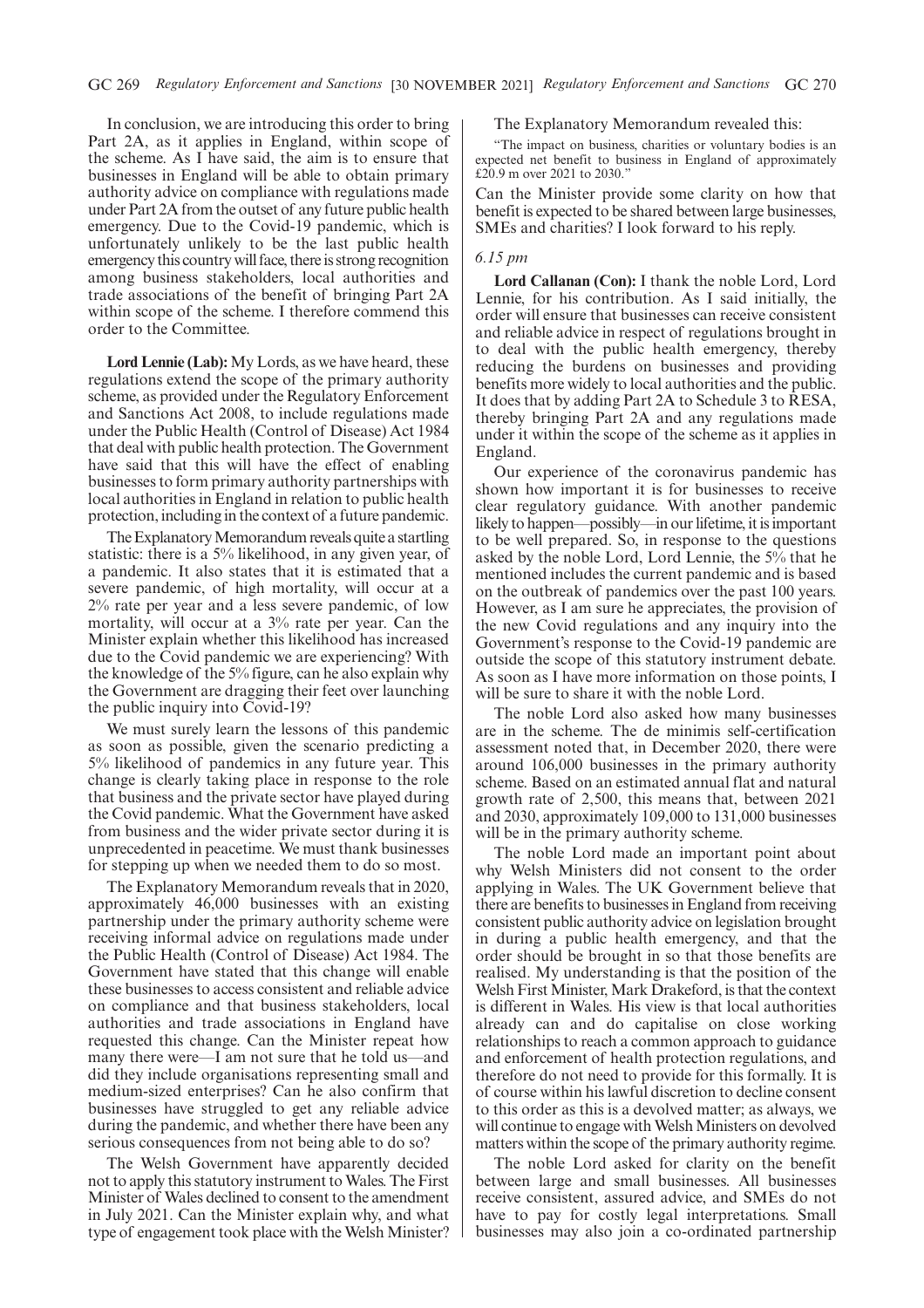#### [LORD CALLANAN]

and receive the benefits of primary authority advice in that way. The primary authority scheme is voluntary; obviously, businesses will participate only if they consider that doing so will benefit them.

In supporting this order, we support businesses being in a better position to understand and comply with regulations enacted during a public health emergency. With thanks to the noble Lord, Lord Lennie, for the sole contribution, I commend this order to the Committee.

*Motion agreed.*

# **Electric Vehicles (Smart Charge Points) Regulations 2021**

*Considered in Grand Committee*

#### *6.19 pm*

#### *Moved by Baroness Vere of Norbiton*

That the Grand Committee do consider the Electric Vehicles (Smart Charge Points) Regulations 2021.

*Relevant document: 18th Report from the Secondary Legislation Scrutiny Committee*

**TheParliamentaryUnder-Secretaryof State,Department for Transport (Baroness Vere of Norbiton) (Con):** My Lords, these draft regulations will be made under the powers provided by the Automated and Electric Vehicles Act 2018. They will mandate that most new private electric vehicle charge points sold in Great Britain be capable of smart charging and meet minimum device-level requirements. They will play an important role in helping us meet our transport decarbonisation targets.

As announced by the Prime Minister as part of the world-leading 10-point plan for a green industrial revolution, the Government are going further and faster to decarbonise transport by phasing out the sale of new petrol and diesel cars and vans by 2030, and, from 2035, all new cars and vans must be 100% zero emission at the tailpipe. Cars and vans represent one-fifth of UK domestic carbon dioxide emissions and accounted for 71% of domestic UK transport emissions in 2019. Ending the sale of new conventional petrol and diesel cars and vans is a key part of the answer to our longterm transport air quality and greenhouse gas emissions.

Electric vehicles present not only a huge opportunity to decarbonise transport but an important opportunity for consumers to contribute to the efficient management of electricity and to share the benefits of doing so. Smart charging will enable this. It enables consumers to shift their electric vehicle charging to times when electricity is cheaper and demand is low. It is a win-win, both reducing the need for costly network reinforcement and saving consumers money on their energy bills.

These regulations are essential to drive the uptake of this important technology and to enable the transition to electric vehicles while minimising cost to consumers. This instrument could deliver up to £1.1 billion of savings to the power system by 2050. Through it, the Government will deliver four key objectives for smart charging policy by driving consumer uptake, delivering consumer protections, helping ensure the stability of the electricity grid and supporting innovation.

The key provisions in the instrument are as follows. First, these regulations mandate that most domestic and workplace charge points sold in Great Britain will have the capability to smart charge, so that consumers can benefit from the savings this offers. Many home charge points already have smart functionality, so this instrument will work with the grain of the market and consumer behaviour to drive significant uptake of this technology and reduce the cost of the electric vehicle transition.

It is important to note that the instrument maintains consumer choice. It mandates that charge points must have the functionality to support smart charging, but consumers will still be in control of when they charge. They will continue to be able to choose the energy tariff that suits their needs and decide whether to subscribe to smart charging services. Some consumers may not engage with smart charging so, to encourage them to charge at times of low electricity demand, the instrument ensures that charge points are preset not to charge at peak times. However, and importantly, the instrument mandates that consumers must be informed and asked to confirm this setting during first use, and they must be able to edit it at any point in the future.

Secondly, these regulations establish new cybersecurity and grid protection requirements. The instrument embeds new and more robust cyber hygiene standards into smart charge points to help mitigate the risk that charge points are hacked and controlled to the detriment of individual consumers and the electricity system. It also requires a randomised delay function to prevent the synchronised switching on or off of large numbers of charge points—for example, in response to a drop in electricity prices. This will help ensure that smart charge points support the integration of electric vehicles into the electricity system and do not destabilise it.

Thirdly, the regulations set new requirements on how charge points monitor and record electricity consumption. This will help consumers to engage with their energy bills and usage, and ensure that a charge point is capable of supporting smart services. Many requirements, such as cybersecurity, electricity monitoring and the randomised delay function, align with standards developed with industry, mainly the British Standard for energy smart appliances, PAS 1878.

Finally, we are mandating that, in the event that a consumer switches their electricity supplier, their charge point must retain its smart functionality. This will ensure that consumers are not locked into a specific electricity supplier by their choice of charge point.

Noble Lords will note that the Government take an outcome-focused approach throughout the instrument and do not prescribe specific technical implementations. This approach will support ongoing innovation within the charge point market and help to maintain our position as world leaders in smart technology.

These regulations are essential to ensuring the successful uptake of smart charging technology to support the electricity grid and consumers in the transition to electric vehicles. I commend the regulations to the Committee.

**Earl Cathcart (Con):** My Lords, I support these regulations. As my noble friend the Minister explained, they apply to charge points intended for use by vans and cars in a domestic or workplace setting. When will we get charge points at our workplace setting, the Palace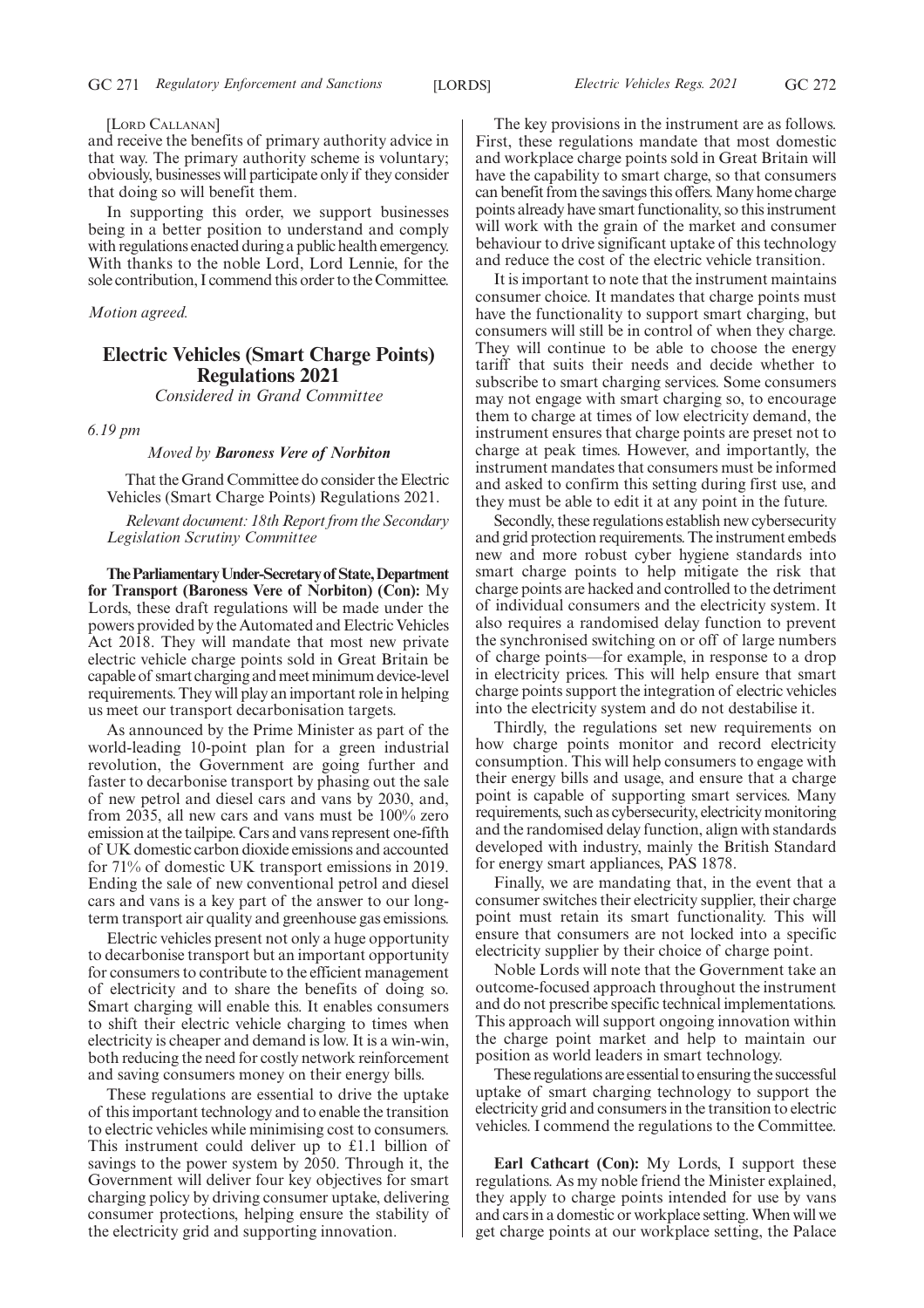of Westminster? It would be good for us to lead by example. I looked at electric cars a few months ago but, when fully charged, it might have got me here just—but not home again, so I had to buy a hybrid car, which was a pity.

**Baroness Randerson (LD):** I thank the Minister for her explanation. This SI certainly concentrates on one part of the EV charging market—the issue of smart charging and its interface with grid capacity—but there are considerable questions about the picture as a whole. I shall raise the issues of vans and of long journeys.

First, why does the SI exclude rapid charging points? They would be a reasonable investment for companies with small fleets of vans, for example, and those that come in at various times of the day needing to recharge. As the noble Earl pointed out, there is not a very long range on all the vehicles concerned. Recharging during the day in a half-hour window is therefore essential for many companies. I have sat in a queue at a motorway services where a van has used a rapid charging point. That was obviously essential to that person's working day; he was using a van because that was his business—it was clearly a small company.

There is a lot of detail in this instrument on how exactly the provisions will operate. I was pleased to hear the noble Baroness talk about being able to change the settings and so on. I would like her assurance that it will be simple to change the settings, because it does not take too much thought to imagine a household where, for example, a district nurse works a day shift one weekend and a nightshift the next, so obviously in one week she will charge at night and the next she will charge during the day—and, on some of those shifts, she cannot pay attention to the cheapest rate for electricity.

I also want reassurance about the circumstances in which people find themselves. I have an electric vehicle, as the noble Baroness knows. I have solar panels. I have virtually no mobile phone signal in my house and very poor wi-fi on occasions—although they were digging up the road this week, so I have hope for an improvement there. My point is that we charge during the day, when the sun is out—or is at least up in the sky behind the clouds. It is easy for people to adjust in the light of their personal circumstances.

#### *6.30 pm*

Paragraph 7.12 in the Explanatory Memorandum refers to cybersecurity, which clearly worries the Government, although I have not thought too much about it myself in this context, so I should be grateful for some more detail there. Paragraph 7.14 refers to Regulation 5, which invests the Secretary of State with enforcement powers and investigatory powers, including powers of entry and inspection. I welcome clarification. Is this only for companies selling and installing charging points, or is it something to which companies that have installed charging points may find themselves subject? It occurs to me that the technology of charging points is probably beyond many who have them installed, and therefore one could find oneself with a charging point that is not acting as it should without being at all aware of it. I am concerned about that.

Fundamental to all of this is the issue of grid capacity. National Grid came up some years ago with the figure of aiming that one should never be more than 25 miles from a charge point. Is that still its aim, because, if so, it is woefully inadequate? I invite your Lordships to substitute in your mind the idea that we should never be more than 25 miles from a fuel station for you to see that it is not sensible in anything other than, perhaps, the Highlands of Scotland. Clearly, we need far more charge points than that. That is the background to the current set of regulations.

The SI excludes public charging, as well as rapid charging. Because of the crossover between private households, small businesses and the need for access to public charging, I am interested in why they are excluded. The importance of having adequate numbers of specific charge points for commercial vans is something that the Government need to look at. Unless we enlist the positive support and co-operation of the commercial sector, both large and small, none of this will work as intended.

Finally, I turn to the next steps. We need something equally detailed for all the rest of the charge points which have been excluded from the SI. There are key issues, especially for people on long-distance routes. Are the Government convinced that the grid capacity at our motorway service stations is adequate to have banks of charging points? Motorway service stations are often in rural or semirural areas, where grid capacity is low.

The issue of disabled access has not been raised. The current design of charging points in public places is absolutely woeful for people with disabilities, either physical ones in terms of movement or visual disability.

When can we expect there to be more electric charge points? The latest figures from the SMMT show that just one EV charging point is being installed for every 52 new EVs registered. That is completely inadequate and there will not be the expansion of the sector we need unless that improves.

London has as many charging points as the whole of the rest of the UK. This really requires a strong steer from the Government if we are to get over the psychological problem that the noble Lord exemplified perfectly just before I spoke. We find where our local charge points are and very quickly work out how to use them. We work how our own vehicles operate and how best to maximise the range. We manage all that, but you talk to any EV owner and the first thing they mention is the range for long journeys. Until we can be comfortable with that, we are not going to encourage people to go for EVs in the large numbers that we need to.

Lord Rosser (Lab): As background, the impact assessment states in paragraph 1 that:

"In 2019, road transport accounted for 24% of all UK"

greenhouse gas

"emissions with cars and light commercial vehicles … accounting for 79% of this total,"

and that greenhouse gas

"emissions from transport have remained largely unchanged since 1990."

The impact assessment then says in paragraph 1, as it does on a number of occasions elsewhere, "Error! Bookmark not defined"in bold letters. I would just like to ask what that means in paragraph 1 of the impact assessment I have and, indeed, in other parts of it. I take it that is an error but I would like to check what it means. Does it mean anything I need to be aware of or is it just a mistake?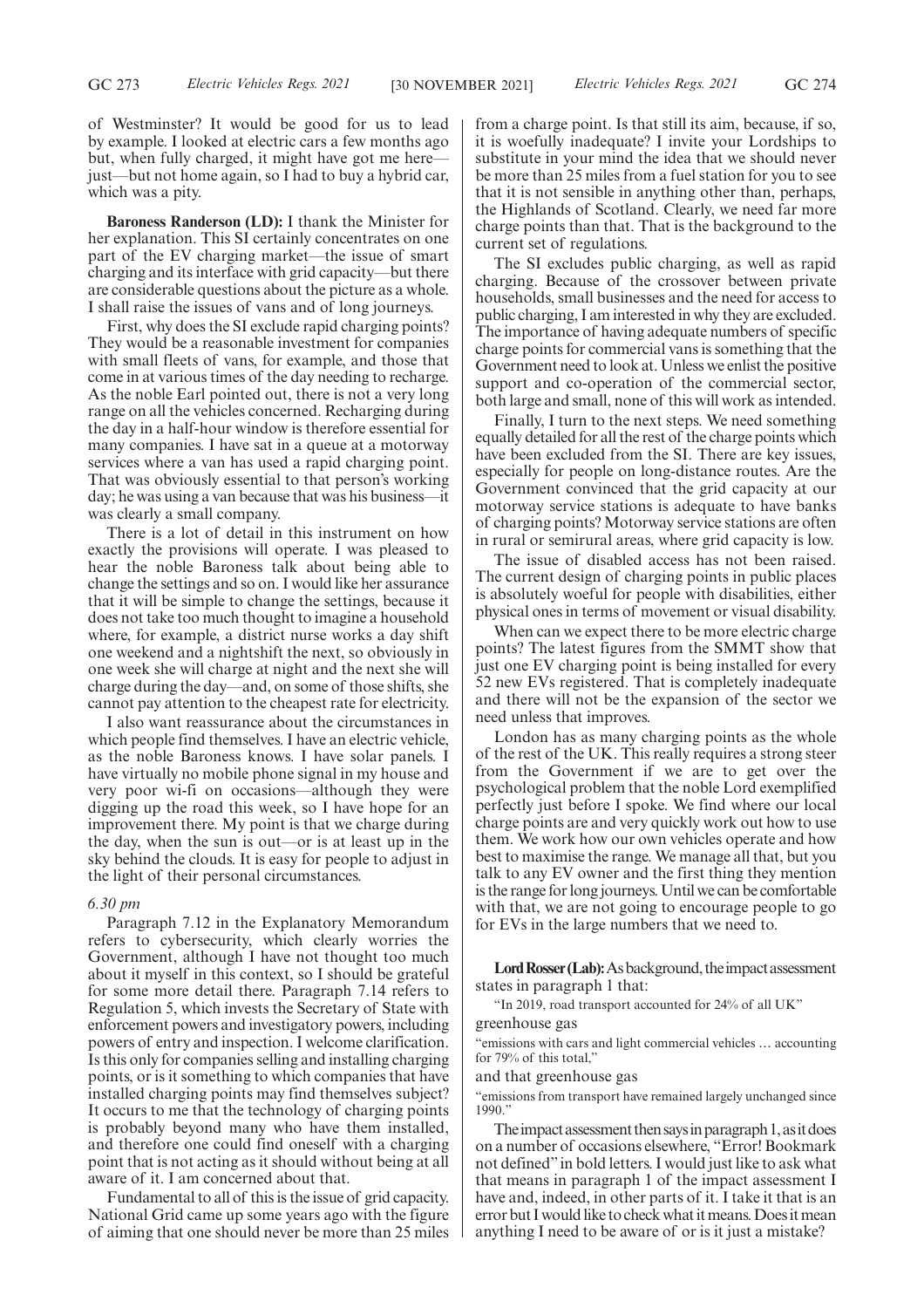#### [LORD ROSSER]

With the ending of the sale of new petrol and diesel cars in the UK scheduled for 2030, the Department for Transport regards the transition to electric vehicles as crucial to achieving net-zero greenhouse gas emissions by 2050, with the electricity system having to be able to meet the increased demand that that will generate. Can the Minister say what the Government estimate the additional greenhouse emissions will be that will be generated by the increased demand for electricity arising from the transition to electric vehicles? This will have to be set against the reduction in such emissions arising from the phasing out of petrol and diesel vehicles?

As has already been said—and indeed is in the Explanatory Memorandum—most electric vehicles are expected to be charged at home, but the Department for Transport expects that without smart charging, this is most likely to happen during electricity system peak times when people arrive home from work. This would require, the EM says, "significant ... additional investment" in the electricity networks and electricity generation capacity. Smart charging is intended to address this issue. Can the Government say in their response what the saving will be in these additional investment costs if there is a successful move to smart charging and what percentage of investment each year in electricity networks and electricity generation capacity that savings figure in additional investment represents?

With smart motorways and now smart charging, it is clear the Department for Transport has taken a fancy to the use of the word "smart", but I would have to say that it did not figure greatly in the recent announcement on the backtracking on the northern powerhouse rail and eastern leg of HS2 commitments. As well as introducing a requirement for all domestic and workplace charging points to include smart functionality or charging, the regulations set out certain standards and requirements that smart charging points must meet. They also require a statement of compliance to go with every smart charging point sold, with penalties for selling a non-compliant charging point.

The Government estimate that 87% of private charging points sold or installed in this country currently have smart functionality. There is, however, the issue of accessibility of charging points for those who are unable to install a private charging point, not least those who do not have their own dedicated parking space at their place of residence. Could the Minister say how the Government intend to address this aspect of the issue of accessibility, and within what timescale?

Paragraph 7.6 of the Explanatory Memorandum says on interoperability that:

"The ability of consumers to freely switch energy supplier is a fundamental principle in the energy market. This instrument makes clear that a charge point should not introduce a new barrier to switching by being designed to lose its smart functionality when its owner changes supplier."

What does not appear in the Explanatory Memorandum, as far as I can see, is an unambiguous statement that the instrument includes a requirement for all charging points to be interoperable. Could the Minister say in her response whether the wording in the Explanatory Memorandum to which I referred constitutes in reality a requirement for all charging points to be interoperable? I think the answer is that it does not, but I should be grateful for clarification on that point.

Paragraph 10.6 of the Explanatory Memorandum says that the Government have

"chosen not to mandate device-level requirements"

relating to demand side response interoperability

"at this time … because the smart charging market remains nascent, and because delivering interoperability would require broader powers than those set out in the AEVA"—

the Automated and Electric Vehicle Act 2018. That is despite the fact the Explanatory Memorandum states that:

"The ability of consumers to freely switch energy supplier is a fundamental principle in the energy market."

The Government also say in paragraph 10.6 that:

"The Department intend instead to consider how best to deliver interoperability as part of a second phase of legislation, by looking at placing wider requirements on the entities … which could deliver DSR through charge points. Government aims to consult on this second phase of policy measures in 2022.'

That is a somewhat vague timescale, which contains no target date for actually legislating. Could the Government be more specific in their response today?

I also have a comment on the benefits and costs. Paragraph 12.3 of the Explanatory Memorandum says on impact that:

"The overall monetised benefits are estimated at £300m - £1.1bn up to 2050, primarily derived from reduced electricity system costs. The cost to industry of this instrument is estimated at £10 - £260m up to 2050"—

is that figure of £10 right, or is there an "m" missing after the 10? It continues that the cost is

"primarily related to product development costs to meet the requirements. The costs to industry are significantly outweighed by the benefits to the energy system and consumers, and this instrument has a Net Present Value of £0 - £1.1bn up to 2050, with a central estimate of £500m.'

As I understand it from these figures, there is in reality a very little gap between the highest cost figure to industry and the lowest monetised benefit figure. Perhaps the Minister could say whether she agrees or disagrees with that statement, but it seems to me to be the difference between £260 million and £300 million, looking at those two figures.

#### *6.45 pm*

Paragraph 10 of the EM, on consultation, also says: "The majority of respondents supported the Government's overall aims and objectives for EV smart charging".

Of course, it is not clear what "the majority of respondents" means. What did the minority—it could be up to 49%, by the way—say did not constitute support for "the Government's overall aims and objectives", bearing in mind that paragraph 10 says:

"Three material changes have been made to the original proposals as a result of the consultation"?

Finally, I want to comment on reviews. Paragraph 14.2 of the EM says:

"An interim process evaluation…will establish if these regulations are being implemented as intended followed by a separate impact evaluation in 2024-5 to assess how effectively the policy is meeting its objectives."

When will that interim process evaluation be undertaken? Will it be published? Apparently, there is also a statutory review clause, with the first report being published by the Secretary of State before five years are up from the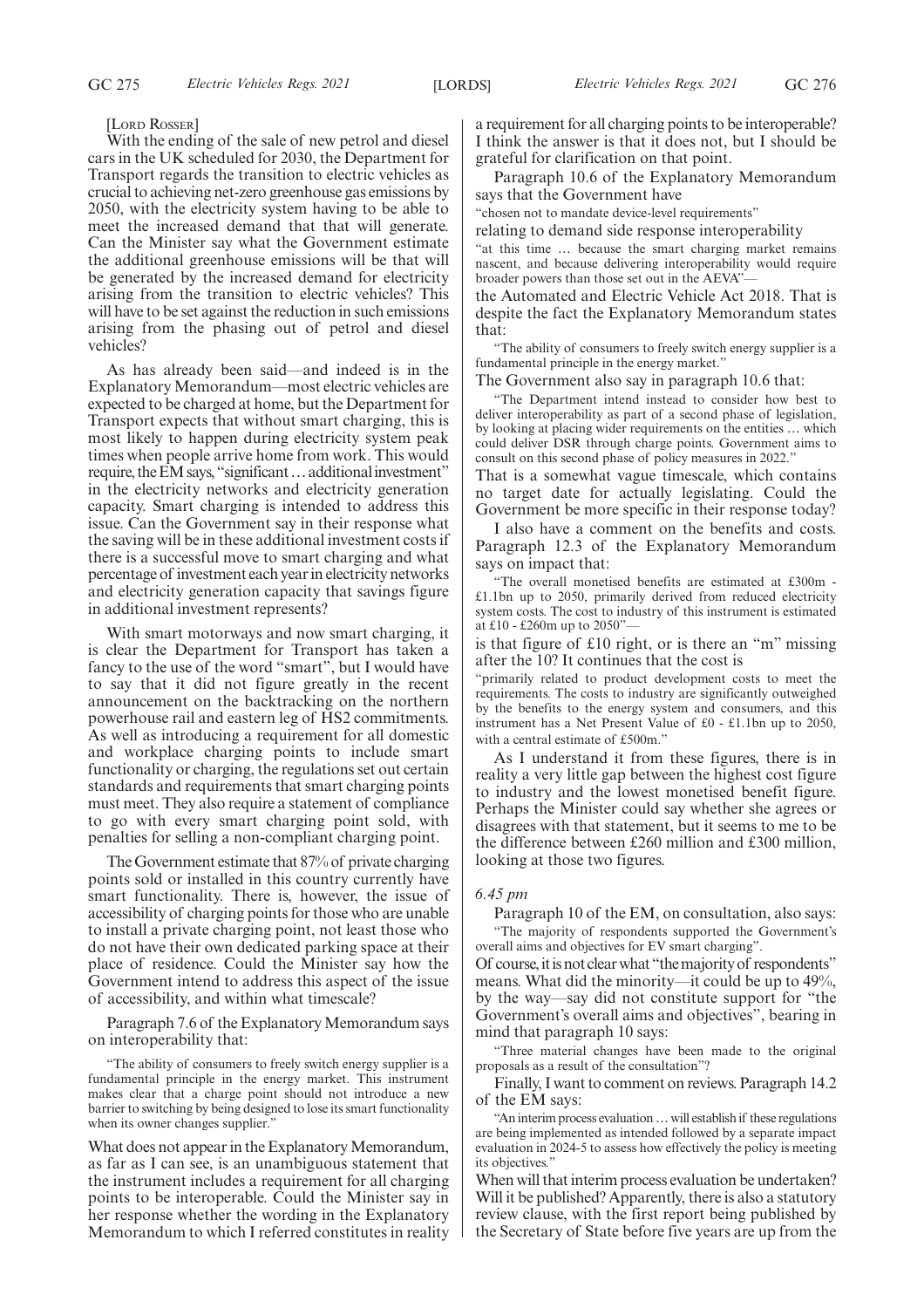date these regulations come into force, which, as I understand it, is at the end of June next year. The Automated and Electric Vehicles Act 2018 also requires the Secretary of State to prepare a report every 12 months. That is quite a few reports; at least, it appears to be quite a few. Who will actually produce these various reports? Will their work be co-ordinated or conducted in separate silos?

**Baroness Vere of Norbiton (Con):** My Lords, I thank the noble Baroness, Lady Randerson, for her consideration and the noble Lord, Lord Rosser, for his thoughts on the statutory instrument before the Committee. First, I apologise wholeheartedly for what was clearly an error in the IA, where it says, "Error! Bookmark not defined". This should not happen; it will not happen again. It is deeply disappointing and I regret it enormously.

It is always good to be on the receiving end of some excellent questions from both noble Lords. I know now that I cannot possibly answer some of them, but I will write to answer all questions asked today.

We know that there could be a potentially significant impact on the grid. Current estimates are that, by 2030, EVs could account for approximately 10% of total electricity consumption, up from less than 1% today—so, well over 10 times where we are at the moment. This could increase the total energy demand by 2030 by 30 terawatt hours and by between 65 and 100 terawatt hours in 2050. So we know that there is a significant electricity requirement coming down the track. What this SI does, by introducing the smart charging concept and legislating for it, is enable the demand to be managed in a much better way.

Obviously, we need to ensure that electricity networks have sufficient capacity. This is the responsibility of the electricity network operators; they are incentivised to do so through the regulatory framework set out by Ofgem. However, let us be frank: if they need more capacity, it will end up being the citizen who somehow pays for it. Therefore, the extent to which we can manage demand is hugely beneficial. The noble Lord noted some of the savings that could be coming down the track.

The noble Lord, Lord Rosser, also asked about the impact of energy generation from non-renewable sources. I do not have those figures to hand but I will write to him. The Government have been quite successful in shifting our energy generation to renewable sources, which is a bonus and, indeed, a prerequisite of what we are trying to do to decarbonise our transport system.

We should be able to get some very significant benefits from smart charging by shifting demand. We estimate that we would need 60 gigawatts of flexible capacity to enable the net-zero electricity system. This could include more than 30 gigawatts of either short-term storage or appliances such as electric vehicles using energy in a smart way. So smart-charging EVs will likely play a very integral role in the future.

The noble Lord, Lord Rosser, mentioned consultation. I do not have the details about why people were unhappy, but it is the case that we have been working very closely with the industry and consumer groups as we have brought forward these regulations, so it does not surprise me at all that they have changed. We will continue to work with them as we continue to introduce regulations, particularly around interoperability.

Looking at the costs and benefits of these regulations, the noble Lord has pointed out that the range is wide, but I believe that we can safely say that this is a very beneficial piece of legislation. The impact on industry is a £130-million cost up to 2050; that is primarily related to product development costs to meet the requirements.

We are very much working with the grain with industry at the moment, so we expect that the cost of complying will vary depending on whether a manufacturer already offers smart devices or needs to upgrade non-smart models. However, given the rate of change, significant developments are expected to come down the track, allowing charge points to be produced on a far more economic basis.

Turning to the actual amenity and the people who will install these charge points in either their homes or their workplaces, I take the noble Baroness's point about district nurses and different people with different shift patterns; they would need to understand this fully. Let me be absolutely clear: we are committed to educating consumers to make sure that they remain in control. As with anything, when you get a sophisticated piece of technology, you must read the instructions unless you are a man—so she and I would clearly read the instructions and would know what to do. Of course we want to make it as easy as possible; there should be no barriers between setting up charge points exactly as they need to be set up, depending on your work or lifestyle. This is really important, and it is top of mind for us.

The noble Baroness, Lady Randerson, asked about cybersecurity. Right now, charge points are subject to general product safety requirements, but government does not regulate the cybersecurity requirements. We are aware that some charge points have cybersecurity vulnerabilities, so these regulations will improve the standard of the security of private charge points to give confidence to consumers that their charge points follow current cybersecurity best practice. These requirements align with the best-practice requirements set out in a globally applicable cybersecurity standard and DCMS's code of practice for "internet of things"devices. However, we also know that cybersecurity risks will continue to evolve; we will of course monitor them and think about how we can intervene in the longer term.

I turn briefly to the intervention from my noble friend Lord Cathcart. My department is in dialogue with the Palace of Westminster about access to charge points. I have written letters to the powers that be in the Palace about them. I am reassured that, apparently, they are coming, but of course this is not a government decision. I agree with my noble friend that we should set an example, and I will continue to press for charge points in the Palace of Westminster.

Moving on, assurance is essential for enforcement and consumer confidence. These regulations require that a statement of compliance and a technical file be available to explain how charge points meet these requirements. They must be provided to the enforcement authority and the consumer upon request. These requirements are intended to deliver appropriate assurance without imposing unnecessary or disproportionate burdens on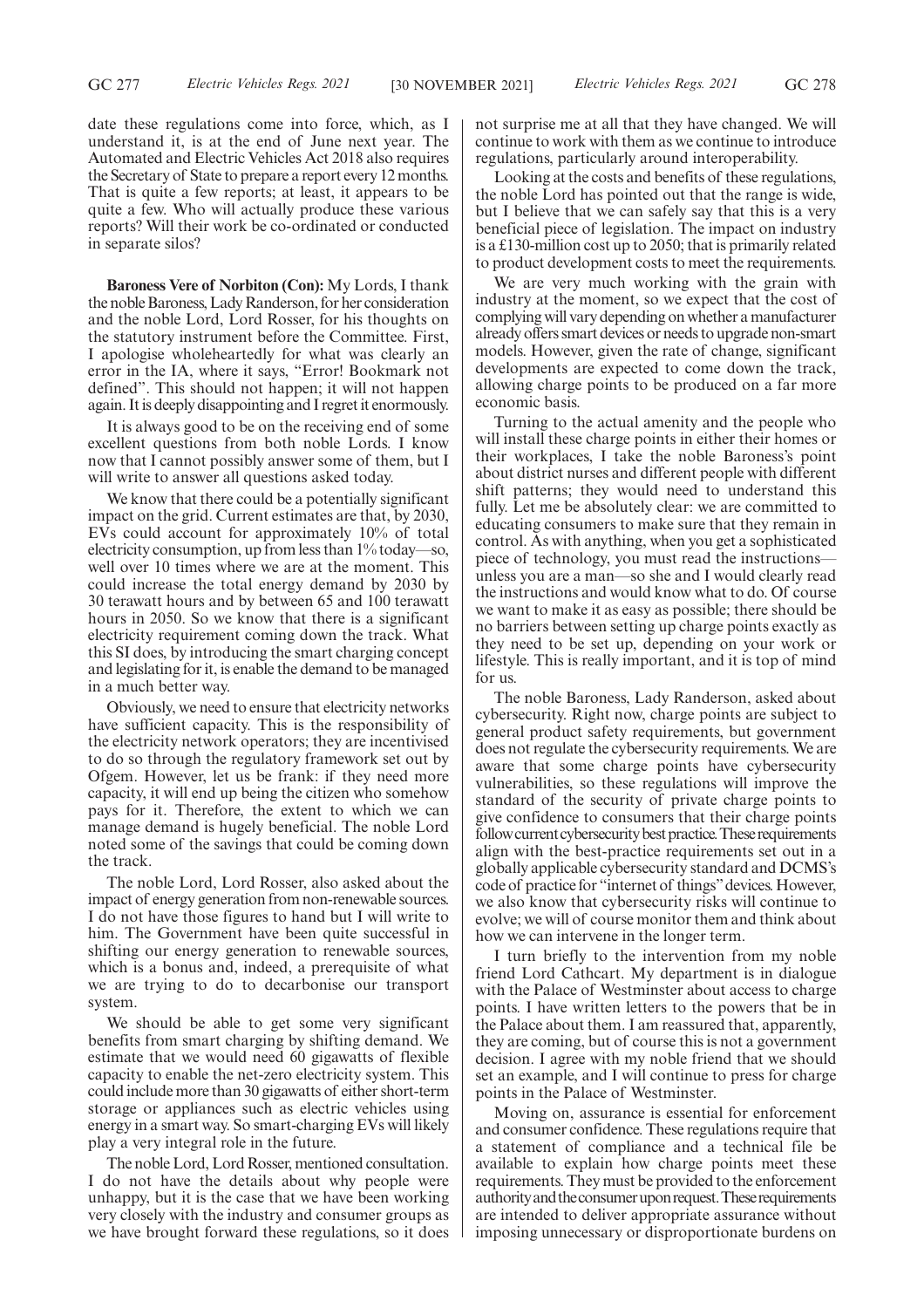#### [BARONESS VERE OF NORBITON]

businesses. The Government have appointed the Office for Product Safety & Standards as the enforcement authority, and will ensure that it has the funding to promote and ensure compliance with the regulations. The OPSS is an established regulator with significant expertise as a national product regulator. The legislation includes a range of proportionate enforcement tools to support effective compliance, including civil penalties.

The noble Lord, Lord Rosser, made an important point about public charging points and accessibility. We are absolutely committed to ensuring that we have an accessible electric vehicle charging network and that inclusively designed charge points are available for all consumers. Obviously, work continues: we are working closely with the national disability charity Motability to commission the British Standards Institution to develop accessibility standards for public EV charge points.

I turn briefly to what is included and excluded. The regulations exclude public charge points. Domestic and workplace charge points account for the highest proportion of EV charging by far, and smart charging works best in those settings due to their long plug-in times. You therefore get flexibility in making use of the smartness of the charging point. However, we are separately exploring the potential for smart charging at public charge points—particularly, for example, where vehicles might be parked on the street overnight.

We have excluded rapid charge points because this is about shifting demand and making sure that electricity can be drawn down at cheaper times and when there is less demand on the grid. Of course, as the noble Baroness pointed out regarding her friend in a van, if you use a rapid charge point then you need to be charged right there, right now. You cannot be messing around. Having smartness attached to rapid charge points has potentially limited benefits because what you really need to do at them is turn up, plug in and, after 15 minutes, go. Any smart additions probably would not add anything to that.

There are many next steps because there is lots to do in this area and the Government are very ambitious. Phase 1 refers to the regulations that we have discussed today to establish baseline device-level requirements for smart charge points; phase 2 will look beyond charge points themselves and be concerned primarily with placing security and interoperability requirements on the systems and entities that control charge points, as well as on other smart systems and devices. At that point, we will look much more broadly: beyond the devices in people's homes and into the system itself. We will consult on some more proposals in due course in 2022.

#### *Motion agreed.*

# **Renewable Transport Fuel Obligations (Amendment) Order 2021** *Considered in Grand Committee*

*6.59 pm*

#### *Moved by Baroness Vere of Norbiton*

That the Grand Committee do consider the Renewable Transport Fuel Obligations (Amendment) Order 2021.

*Relevant document: 21st Report from the Secondary Legislation Scrutiny Committee*

**TheParliamentaryUnder-Secretaryof State,Department for Transport (Baroness Vere of Norbiton) (Con):** My Lords, this instrument makes several important changes to the Renewable Transport Fuel Obligations Order 2007, which established a certificate trading scheme known as the renewable transport fuel obligation, or RTFO. This draft instrument would improve the RTFO scheme, ensuring that renewable fuels continue to play a key role in reducing emissions from road transport and, in the longer term, from transport modes with more limited decarbonisation options, such as aviation and maritime.

While the instrument relies on powers contained within the Energy Act 2004, parts of the 2007 order were previously amended by instruments made under Section 2(2) of the European Communities Act 1972. Accordingly, Schedule 8 to the European Union (Withdrawal) Act 2018 applies. The Secondary Legislation Scrutiny Committee's report of 25 November acknowledges that the committee has no specific comments on the instrument and notes that during the enhanced scrutiny process, and in response to industry comments, the instrument has been somewhat amended and improved. The instrument was also considered by the Joint Committee on Statutory Instruments on 17 November, and that committee identified no matters requiring report.

The RTFO scheme, changed by this instrument, promotes a market for renewable fuels used in transport. The scheme places obligations on larger suppliers of fossil fuel to ensure the supply of renewable fuels which reduce carbon emissions. These obligations are calculated as a percentage of the volume of fossil fuel supplied over a calendar year. They are met by acquiring certificates which are issued for the supply of sustainable renewable fuels. The trade of these certificates provides a revenue stream for suppliers of renewable fuels.

This instrument delivers several commitments made in our transport decarbonisation plan to upgrade the RTFO. It increases the main RTFO obligation level from 9.6% to 14.6% by 2032, continuing at that level in subsequent years, with 1.5% of this RTFO target increase being made in 2022, to maximise the carbon savings from the introduction of greener E10 petrol this September. The instrument also improves RTFO support for suppliers of renewable hydrogen by extending certificate eligibility to renewable hydrogen used in maritime vessels, and in fuel cell-powered rail and non-road vehicles. As targets for the supply of renewable vehicles increase and new end uses are included in the RTFO, the instrument strengthens the sustainability and greenhouse gas emissions savings criteria that renewable fuels must meet.

In addition, the instrument replaces references to various EU enactments with equivalent criteria. It replaces these references through changes made to the 2007 order itself, and by using technical guidance issued by the administrator. Technical guidance on sustainability reporting covers the values, formulas, and methodologies used to calculate carbon savings. To reflect changing international standards and evolving fuel production processes, and to ensure no obstacles to trade, the RTFO administrator proactively updates its technical guidance, a draft of which was published alongside this instrument.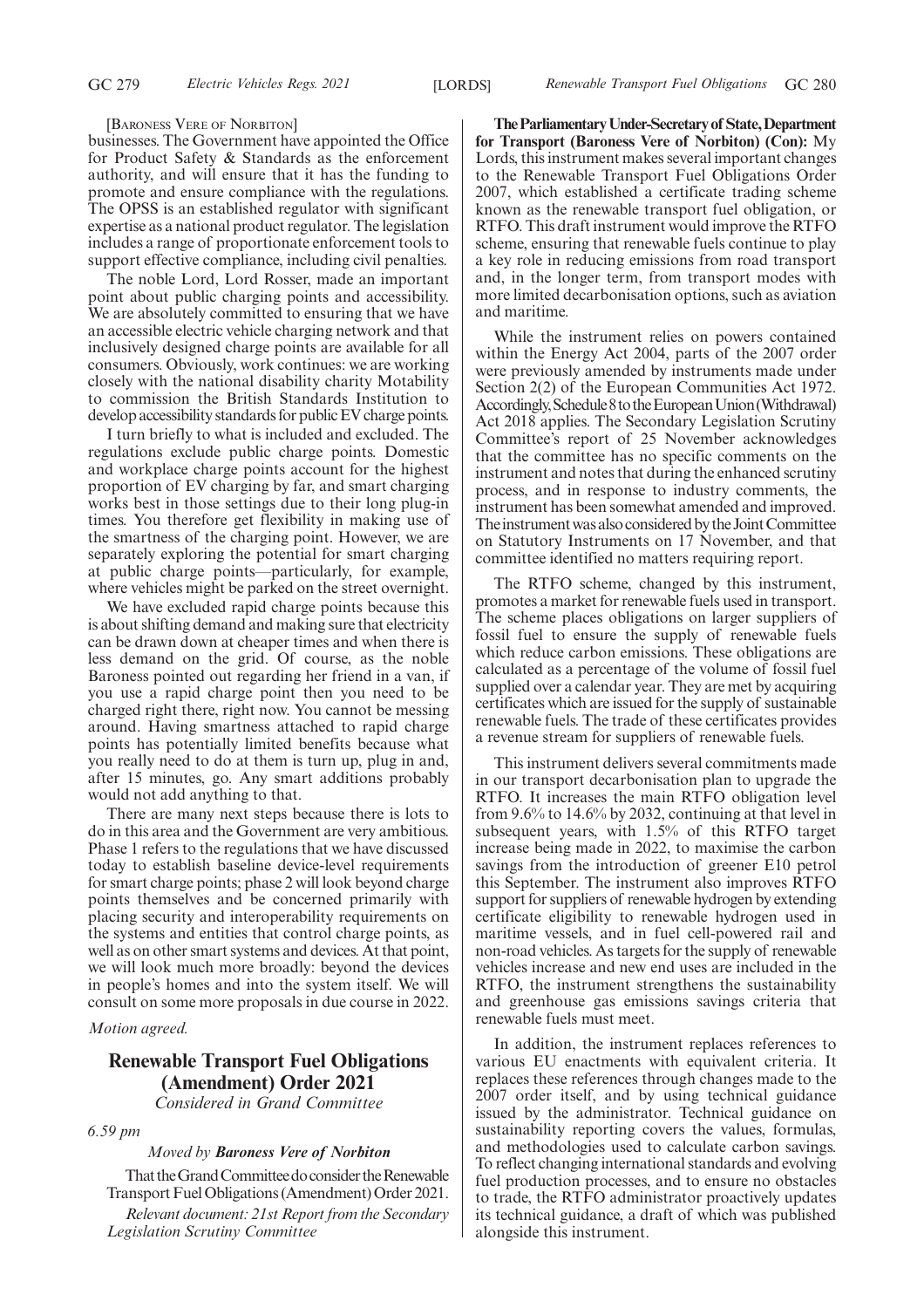Renewable fuels supplied under the RTFO scheme currently deliver about a third of all domestic transport carbon savings under current carbon budgets. They will also make an important contribution to future UK carbon budgets. I commend this instrument to the Committee.

**Baroness Randerson (LD):** I thank the Minister for her introduction. This is a complex but very important order. The sixth carbon budget requires reductions in emissions of 78% by 2035, and low-carbon fuels supported via the RTFO have been an important part of that process for the last decade. This SI extends the renewable transport fuel incentive to suppliers of renewable hydrogen used in fuel cell rail and non-road transport, and to renewable non-biological fuels for the maritime industries. It also increases the RTFO obligation by 5% until 2032, and updates emissions criteria.

This is an affirmative instrument which comes into force on 1 January 2022 which, as the Explanatory Memorandum points out, is less than 21 days. Clearly, that is less than the traditional amount of time. Some error has occurred somewhere down the line because while this is important, it is not a piece of emergency legislation. Therefore, it is regrettable that there is not the usual time limit.

Something to welcome strongly is that Articles 13 and 14 of this order strengthen the sustainability criteria. That thread runs through all of this. Are biofuels really sustainable? Are they really being produced in a fully sustainable manner? When you get down to the fundamentals, any land that you are using to produce biofuels is land that you could use to grow crops for food and so on. I therefore strongly welcome, for example, the criteria that would prevent biodiverse woodland being degraded for biofuel production.

As I said, it is a very complex area, because renewable fuels and feedstock originate from across the world. It is possible—indeed probable—that producers would be eligible for multiple incentives, which the UK provides, but are incentives where the fuel and crops originate from. What steps are being taken and what steps will the Government take to ensure that this is not exploited such that there are multiple payouts on one batch of fuel, if I can put it that way?

These detailed plans and arrangements were clearly devised prior to COP 26. How have they been affected, if at all, by the results of those discussions? Where do we go next, Minister?

Paragraph 7.12 of the Explanatory Memorandum refers to the increase in 2020 in the buy-out price from 30p to 50p. Can the Minister tell us whether this has been effective in stimulating the market?

The part of this we will all have noticed was the increase from E5 to E10 in September for bioethanol in petrol. I recall that, when we discussed the regulations on that, there were some areas where there were exceptions, such as the coast of Scotland, I believe. Were those exceptions envisaged to be temporary, perhaps to let the more distant parts of the UK improve their access to the most modern fuels, or is it envisaged that they will be permanent for those areas?

It is important to note that, despite government targets to phase out the sale of new internal combustion engine vehicles, raise the main RTFO target and so on, there remains a fatal flaw in government policy. Emissions from transport are not declining. Cars and vehicles are becoming more efficient, but the emissions are not declining because of the increase in road traffic. That has been made worse because many people have rejected public transport as a result of their fear of Covid. The Government have a major task to get us back on to public transport. I notice that the bus strategy, which has excellent aims, has a huge funding gap; four local authorities have made bids which are equal to the total amount of money available, and there are over 70 local authorities which could bid for it. Clearly there is a funding gap there.

I do not want to dwell on private grief for the Government, but last week was not an easy week for them in the north of England because of the rail announcement. Even with electric vehicles, the Government have a mountain to climb to gain public confidence. I am pleased to see these improvements, but there is still a vast amount of work for the Government to do, and unfortunately some of it involves additional funding.

**Lord Rosser (Lab):** My Lords, the order, as has been said, amends the Renewable Transport (Fuel Obligations) Order 2007 to increase targets for fuel suppliers, thus driving the supply of renewable fuel in transport and delivering further greenhouse gas reductions. It amends Article 4 of the RTFO order so that the main obligation on renewable fuel targets increases by five percentage points, from 9.6% to 14.6%, between 2022 and 2032.

Those suppliers that meet or exceed the obligations already acquire renewable transport fuel certificates, the training of which provides a financial incentive. The order extends that financial incentive to suppliers of renewable hydrogen, used in fuel cell rail and non-road transport, and of renewable fuels of nonbiological origin used in maritime transport.

The Government have said that the RTFO delivers about a third of the savings required for the UK's current transport budget, and that last year the RTFO scheme saved carbon emissions equivalent to taking 2.5 million combustion engine-powered cars off the road. They have also said that the changes made by this order are estimated to deliver the equivalent of an additional 1.5 million cars by 2032. As we know, in 2019, road transport accounted for 24% of all greenhouse gasemissionsandgreenhousegasemissionsfromtransport have remained largely unchanged since 1990, as the noble Baroness, Lady Randerson, just reminded us.

How did the Government finally come to the conclusion that a five percentage point increase in the renewable fuel target between 2022 and 2032 would be sufficient in the transport sector to meet our greenhouse gas emission and climate change goals? What, if anything, happens after 2032?

The Government consulted on only three options: increasing the main obligation by 1.5, 2.5 or 5 percentage points, with the Department for Transport backing a 2.5 percentage point increase in the renewable fuel target. Paragraph 10.3 of the Explanatory Memorandum states:

"Of the 77 respondents that expressed a preference on the amount by which this target should increase, 61 supported an increase to the RTFO main obligation of 5 percentage points or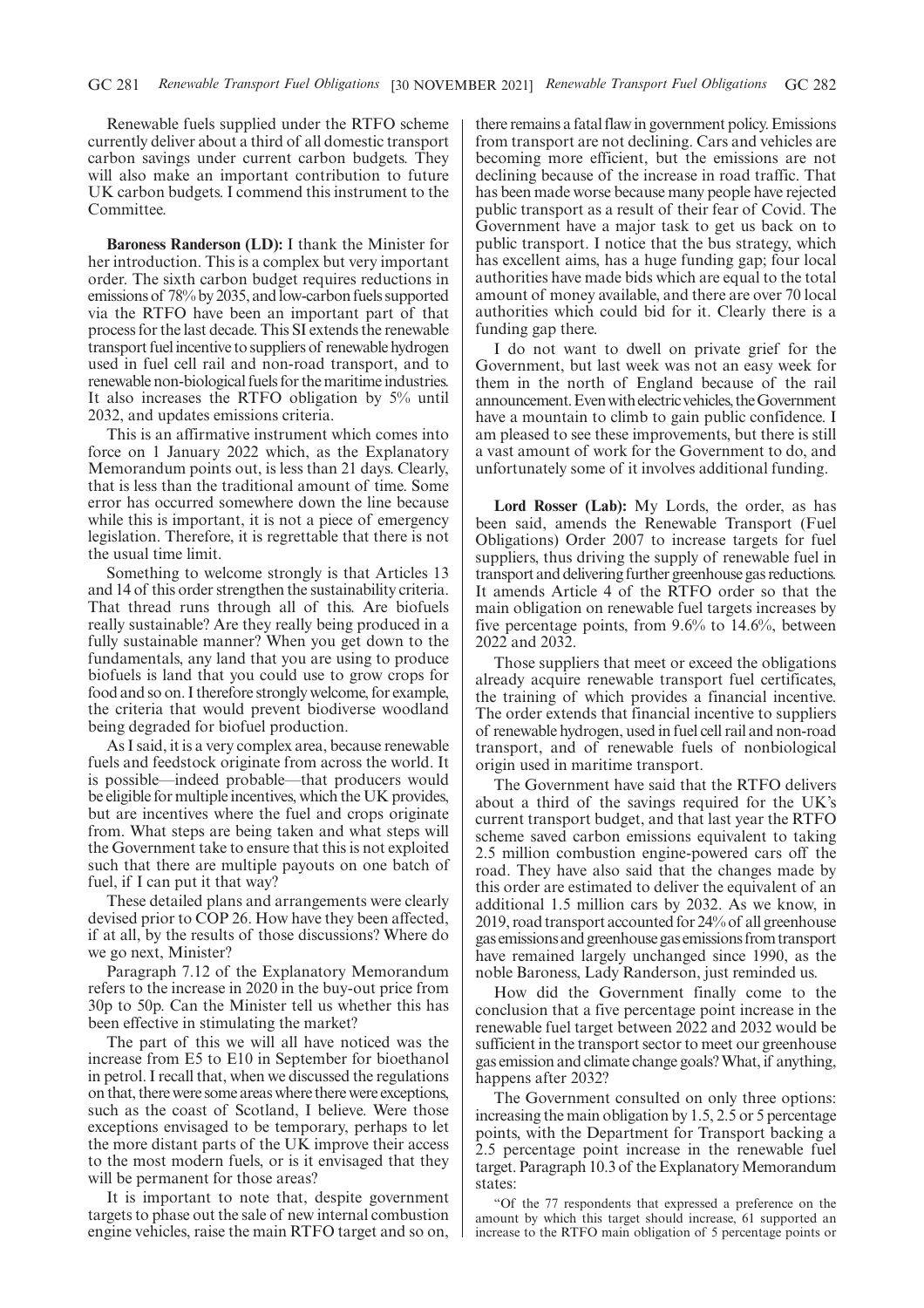#### [LORD ROSSER]

more. These respondents included suppliers of renewable fuel who benefit from support under the certificate trading scheme, and suppliers of fossil fuel who must meet the targets. Those in support of an increase of 5 percentage points or more suggested this could provide long term certainty to industry and would provide a further contribution to the government's commitment to net zero greenhouse gas emissions by 2050. Accordingly, the government has decided to increase the RTFO main obligation by a further 5 percentage points between 2022 and 2032.

There appears to have been a greater commitment to the Government's net-zero greenhouse gas emissions target by 2050 from the respondents to the consultation than there was from the Government themselves, which begs the question: does the order go far enough? Why did the order reject going beyond 5 percentage points, as some respondents clearly proposed, despite that not even being one of the three options the Government had offered?

#### *7.15 pm*

The Government have announced a date for a ban on the sale of new petrol and diesel vehicles. For how many years will a new petrol or diesel vehicle purchased the day before the ban comes into effect be allowed to be driven on our roads? What is the position on a ban on the sale of second-hand petrol and diesel cars?

Aviation and shipping are important parts of the transport sector. How are these two domestic and international sectors to be decarbonised, and from when?

While this instrument is welcome, does it go far enough and fast enough towards decarbonising the transport sector by reducing emissions? Bear in mind that the Government have said, at paragraph 7.1 of the Explanatory Memorandum, that

"Renewable fuels can deliver emissions reductions quickly." What has led the Government to believe that what is or is not covered within the provisions of this order represents the fastest that renewable fuels can deliver a reduction in emissions? I hope the Minister will address this point in her response.

I hope the Minister will also comment on the issue raised by the noble Baroness, Lady Randerson, about the 21 days between the making of the instrument and it coming into force. Why, on this occasion, does this accepted period appear to have not been achieved?

**Baroness Foster of Oxton (Con):** I just want to raise a question with my noble friend, and it has been outlined. While I generally support the push for bio and alternative fuels, I cannot do so at any price given the whole food for fuel argument, particularly when food is needed to sustain populations. While it is quite easy for us in the United Kingdom, and probably those in some other countries, to look at how the programme is working and what we are doing, the same cannot be said for some third countries. For example, in Brazil and some other countries in the great continents of the world, we see great destruction of wildlife, fauna and flora. Can my noble friend explain the measures that our Government are taking to police this?

**Baroness Vere of Norbiton (Con):** My Lords, I thank all noble Lords for their interventions and contributions to this debate.

I start by addressing the concern of the noble Baroness, Lady Randerson, about the 21-day rule. There is an explanation in the Explanatory Memorandum —which I probably will not read out now, because it is written there—for why we felt it was right to not abide by this rule, but I will say that I am less than happy about it. I think I will make a new year's resolution to have an SI debate in your Lordships' House or Grand Committee without somebody pointing to a mistake in a document or the fact that we have not been able to comply with a rule when, quite frankly, we really should have been able to do so.

Noble Lords have gone a little beyond the SI into the Government's broader policy on transport decarbonisation. I will write with a fuller answer on that, because there is a lot happening at the moment and it goes far beyond what is in front of your Lordships today.

The noble Lord, Lord Rosser, as ever, raised a very important point about the consultation and the responses from various people. As is always the case with a consultation, certain people will respond. We had 120 responses and the majority of those agreed with our proposals, including trade associations and fuel suppliers, which was great. But the Government have another responsibility: to make sure that it is fair on the general public—the people who have to buy the fuels. There was always going to be a balance between the cost that will potentially be added to the fuel at the pump versus how ambitious we would like to be. If the public had the deepest of pockets, we could be far more ambitious, but we always have to think about the cost.

I note the noble Lord's suggestions, such as banning the sale of a second-hand internal combustion engine vehicle, but I think that would be really harsh on somebody for whom it may be the biggest asset they own in the world. I would find it very difficult to do that without an enormous amount of fair warning. We do accept that there is never a good time to add cost to fuel consumers' bills, and this policy is expected to marginally increase fuel costs—but we believe that those costs are, on balance, manageable. We are looking at something like 0.5p per litre in 2022, rising to 1.6p per litre in 2032, which is a little over 1% of current petrol and diesel prices. But it is not nothing—it is not insignificant—so we do always have to think about the balance with these things.

The noble Baroness, Lady Randerson, asked about the exceptions in the rollout of E10. Those were the days—those heady days when we were upstairs in the committee room talking about E10 implementation. I cannot remember whether those exceptions are permanent or temporary; I will certainly write on that, as I will on whether the increase of the buyout price to 50p has been successful. We will be able to look at that.

If I may, I will talk very briefly about sustainability, because it is absolutely critical that we do not ride a coach and horses through very good-quality agricultural land to produce these fuels. All biofuels supported under the RTFO need to comply with strict sustainability criteria. My noble friend has pointed out some of the challenges with certain countries in the world. There are protections for biodiversity and against land use changes such as deforestation. These regulations have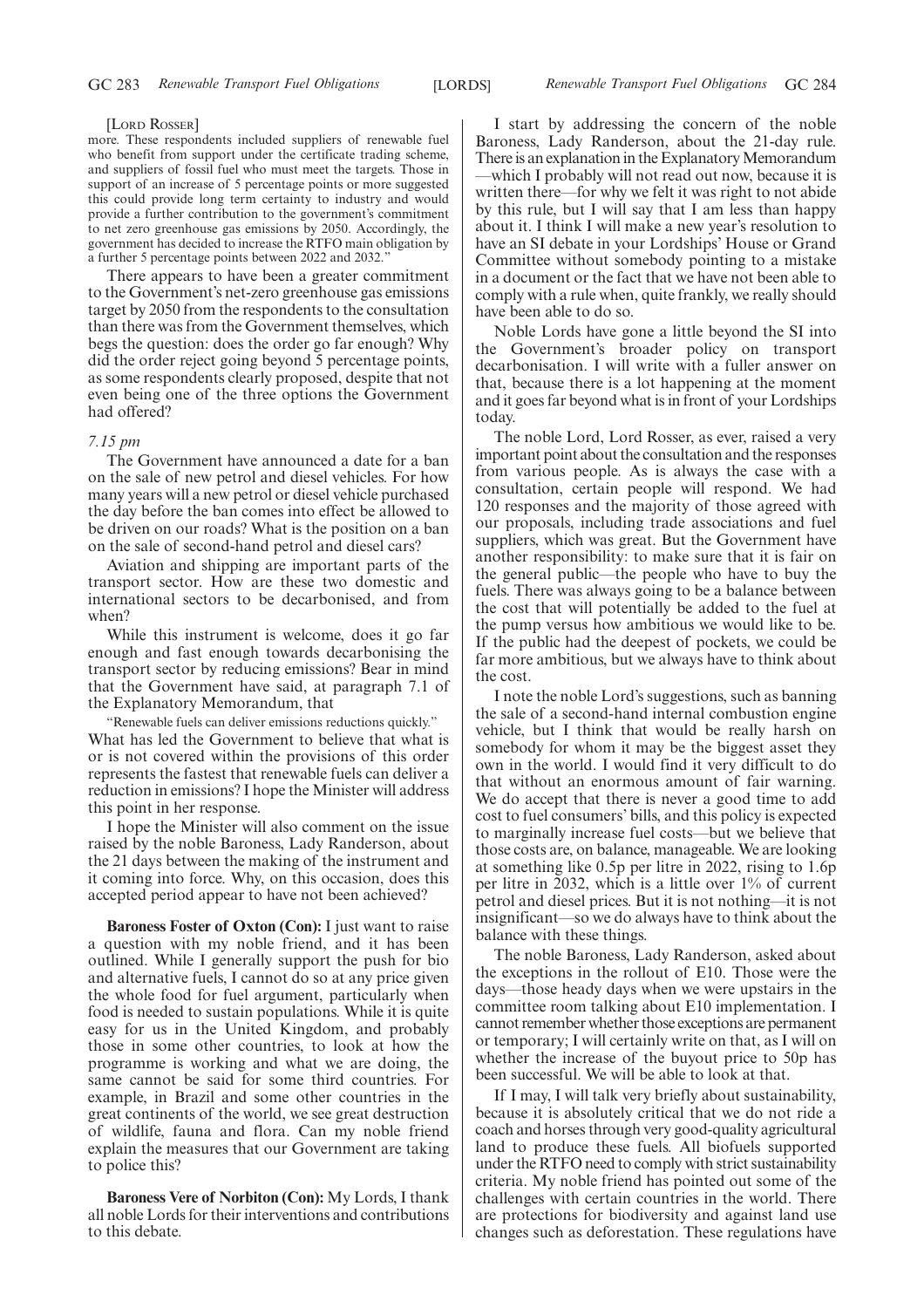improved the sustainability criteria, and I am very happy to write to the noble Baroness, and, indeed, to other noble Lords who contributed, to set out exactly where the changes have been made and the benefits that we expect to get from them.

I appreciate that there are a few unanswered questions, but I will be writing. I think we have reached the right balance by increasing by 5%; it will make a difference to our carbon emissions. We accept that there is more to be done in transport, but we are on that case and are doing as much as we can as quickly as we can.

#### *Motion agreed.*

# **Network and Information Systems (EU Exit) (Amendment) Regulations 2021** *Considered in Grand Committee*

#### *7.24 pm*

#### *Moved by Lord Parkinson of Whitley Bay*

That the Grand Committee do consider the Network and Information Systems (EU Exit) (Amendment) Regulations 2021.

**TheParliamentaryUnder-Secretaryof State,Department for Digital, Culture, Media and Sport (Lord Parkinson of Whitley Bay) (Con):** My Lords, these regulations were laid in draft before the House on 26 October. They will make important rectifications to the UK's network and information systems legislation, which helps maintain the security of key digital services on which British people and businesses rely. Their purpose is to ensure that the Information Commissioner's Office, in its role as competent authority for digital service providers, is kept informed of serious cyber events that affect digital service providers, comprising online marketplaces, online search engines and cloud computing services.

Before I turn to the provisions set out in this instrument, I will set the scene for the proposals it contains. The Network and Information Systems Regulations implemented the European Union's security of network and information systems directive of 2016. As a result of our departure from the European Union, certain deficiencies have arisen in the relevant legislation retained under the provision of the European Union (Withdrawal) Act 2018, which this instrument seeks to rectify.

The purpose of the Network and Information Systems Regulations, or NIS regulations for short, is to improve and maintain the security and resilience of essential services, such as transport or energy, within the UK, as well as certain digital service providers. The NIS regulations work by compelling operators of essential services and digital service providers to undertake measures to protect the network and information systems on which their essential or digital services rely from failure through either cyberattack or physical faults.

The NIS regulations are overseen by 12 competent authorities, which act as regulators for essential and digital services across six sectors. Organisations in scope of the NIS regulations must fulfil certain duties, such as having appropriate measures to protect their services and, critically, reporting cybersecurity incidents that have a substantial impact on their services to their competent authority.

Digital service providers, which form one of these six sectors, are regulated by the Information Commissioner, who acts as the competent authority. In other sectors, the factors and incident reporting thresholds, which determine what constitutes a "substantial impact" for the purposes of reporting, are set out in guidance published by the relevant competent authority.

Under the original EU directive and the UK's subsequent implementation, digital services are treated differently from essential services. They were regulated at an EU level, with one country taking responsibility for the activities of an individual digital service provider across the whole of the European Union. For this reason, the factors to be taken into account when determining whether an incident had a substantial impact for the purpose of reporting were not left to member states but set out in the Commission's implementing regulation, which applied across the EU market. When an incident reaches this threshold, it must be reported to the relevant competent authority, which regulates that provider on behalf of the European Union.

When the UK left the EU, the Commission implementing regulation remained embedded in UK law by virtue of the European Union (Withdrawal) Act 2018. However, the parameters and thresholds for reporting incidents set by that Commission regulation are no longer appropriate for the UK as an independent state. The most significant issue relating to reporting thresholds is that they were set by reference to the number of users affected or user hours lost. As these had been set with the EU market in mind, they were set at a level that is too high for the smaller UK market. As a result, the Information Commissioner has received only one report of a cyber incident affecting digital service providers since our departure from the European Union.

Under the current scenario, an incident needs to have a noticeable impact on an economy the size of the EU to be reportable in the UK. If the Information Commissioner is not receiving reports of incidents within the UK because the thresholds are too high, they will not have an accurate picture of what is happening in their sector. They will be unable to identify the threat, provide guidance or take necessary enforcement action if the provider is found to have breached its duties to protect its services. It is important, if the legislation is to remain effective, that the Information Commissioner is afforded the ability to set the reporting thresholds at a level appropriate for the UK.

I will now set out in a little more detail how the instrument before us seeks to resolve this deficiency. The key proposed amendment will remove the defective reporting thresholds from the UK version of the Commission implementing regulation. The NIS regulations already allow the Information Commissioner to issue guidance and the Information Commissioner has already carried out a consultation on these thresholds in parallel to the instrument being developed.

The instrument before the Committee strengthens the role of that guidance by adding a provision to the NIS regulations ensuring that digital service providers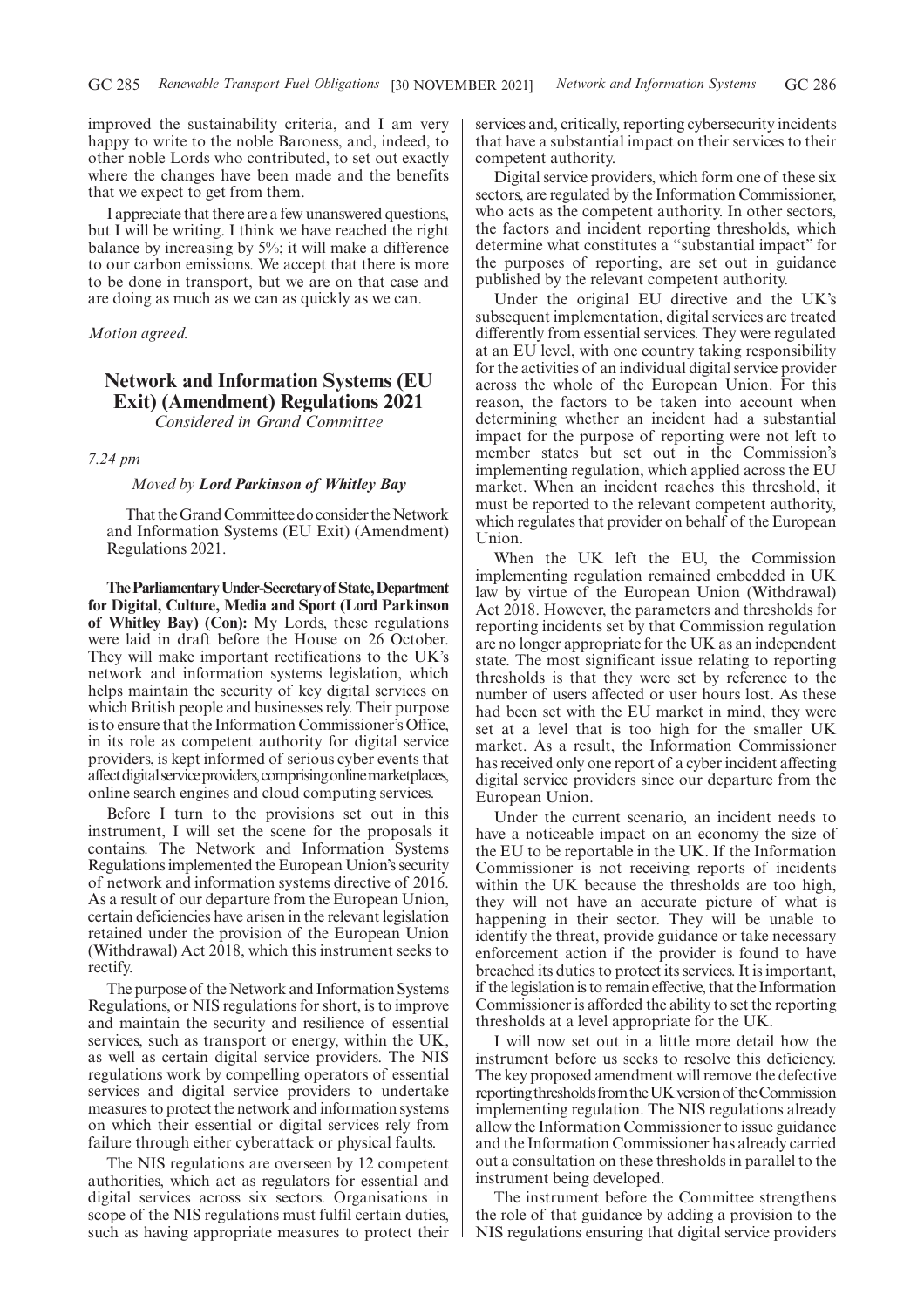#### [LORD PARKINSON OF WHITLEY BAY]

have regard to that guidance when considering whether an incident has substantial impact and is therefore reportable. The practice of setting these reporting thresholds in guidance is common among all other NIS competent authorities in the country; it is only by virtue of how digital services were supervised across the EU that their reporting requirements were set by an EU regulation.

The approach of using guidance to set the thresholds affords far greater agility to the regulator, allowing the Information Commissioner to respond to new developments and to set levels that are proportionate and not burdensome on the providers or, indeed, her own office. This amendment would bring digital service providers in line with operators of essential services in all other sectors across the NIS framework, ensuring that regulators are able to identify significant incidents affecting key services across the economy and act accordingly.

#### *7.30 pm*

There are also other minor textual amendments to the NIS legislation resulting from our departure from the EU, such as those that require digital service providers to consider the geographical impact of an incident across the UK, rather than across the EU. The amendments in the instrument are made using the power in Section 8 of the EU withdrawal Act. As the Committee will be aware, such provisions allow only for changes to be made to rectify EU-related deficiencies and not to implement policy changes.

I am content that these changes do not implement a new policy; rather, they make good on a requirement that is already in place—to notify substantial cyber incidents—by ensuring that the thresholds for reporting can be set at a level sustainable for the UK market. The changes do not introduce any new elements to the NIS legislation or make changes to the nature of the duties imposed on digital service providers.

I am certain that the Committee will recognise the significance of supporting the security of digital services for our society—from ensuring that people are able to use the internet securely to protecting the critical digital services that underpin the functioning of our economy.

Having the right legislative framework for deterring those who aim to compromise our systems and providing the necessary tools to help those who become victims of such compromises is vital. Without knowledge of such incidents, we cannot act: regulators and experts cannot provide much-needed support and guidance and we cannot inform others of impending threats.

In summary, the primary purpose of this instrument is to remove the incident reporting thresholds for digital service providers operating in the UK from legislation, allowing the thresholds instead to be set by the Information Commissioner in guidance at a level suitable for the UK economy.

The amendments are small, but nonetheless important to the functioning of our legislative framework. They ensure that the intended objective is achieved, that the policy is better implemented and that regulators have the tools to protect key digital services across our economy. As a result of these changes, the effectiveness of the network and information systems legislation to protect digital service providers will be retained. I commend these regulations to the Grand Committee.

**Lord Bassam of Brighton (Lab):** My Lords—well, my Lord—the Minister will be pleased to know that I do not have a lot that I want to say. As I understand it, this SI makes a couple of small changes, as the Minister has said, to retained EU law regulating the security of network and information systems of core UK service providers to reflect that fact that we are no longer part of the pan-EU regulatory regime.

I have just one or two questions. Why, given that the transition period ended almost a year ago, are we debating these changes only at the end of November 2021? While this may not have been day-one critical, one would have hoped that these kinds of cybersecurity issues would have been a priority for the DCMS.

The Government are lowering the reporting thresholds when relevant cyber incidents occur in an attempt to ensure that the Information Commissioner is sighted on them. Can the Minister confirm whether DCMS knows of any incidents occurring earlier in the year that did not meet the current threshold that would have met the revised one had it been in place?

When we discussed amendments to EU-derived regulations for video-on-demand providers in the past, the department conceded that our departure from the EU meant that we had no formal jurisdiction over most of the main players, which were generally registered on the continent. Is there a similar situation with some of the digital service providers or is this not a concern currently?

The Explanatory Memorandum, which I found very clear and helpful, shows that most of the costs associated with the change will fall on the Information Commissioner's Office. Our understanding is that the Information Commissioner is working well as a regulator, but of course with expanded responsibilities comes the need for greater resourcing. Is DCMS comfortable that the commissioner has enough staff and wider resource to complete these duties?

I turn to my final point. Is alignment with EU practices an issue at all, and do we have a continuing relationship with the EU regulator and regulation? Do we have to work within a commonly accepted framework, even though we are now outside the EU and obviously have to have our own system for regulation, appropriate to the size of our market?

**Lord Parkinson of Whitley Bay (Con):** My Lords, I am grateful to the noble Lord for his questions and helpful comments on the impact assessment. He asked why we are doing this now and not sooner. The issue that I outlined at the beginning was not identified as a deficiency until last year, when the Information Commissioner raised concerns over incident thresholds with DCMS—that is why we have brought forward the statutory instrument at her recommendation and in consultation with the ICO.

The noble Lord asked about the ICO's resources. We are confident that it has the resources, but we will maintain close dialogue with her to keep that under review. We have a continuing relationship with the EU.